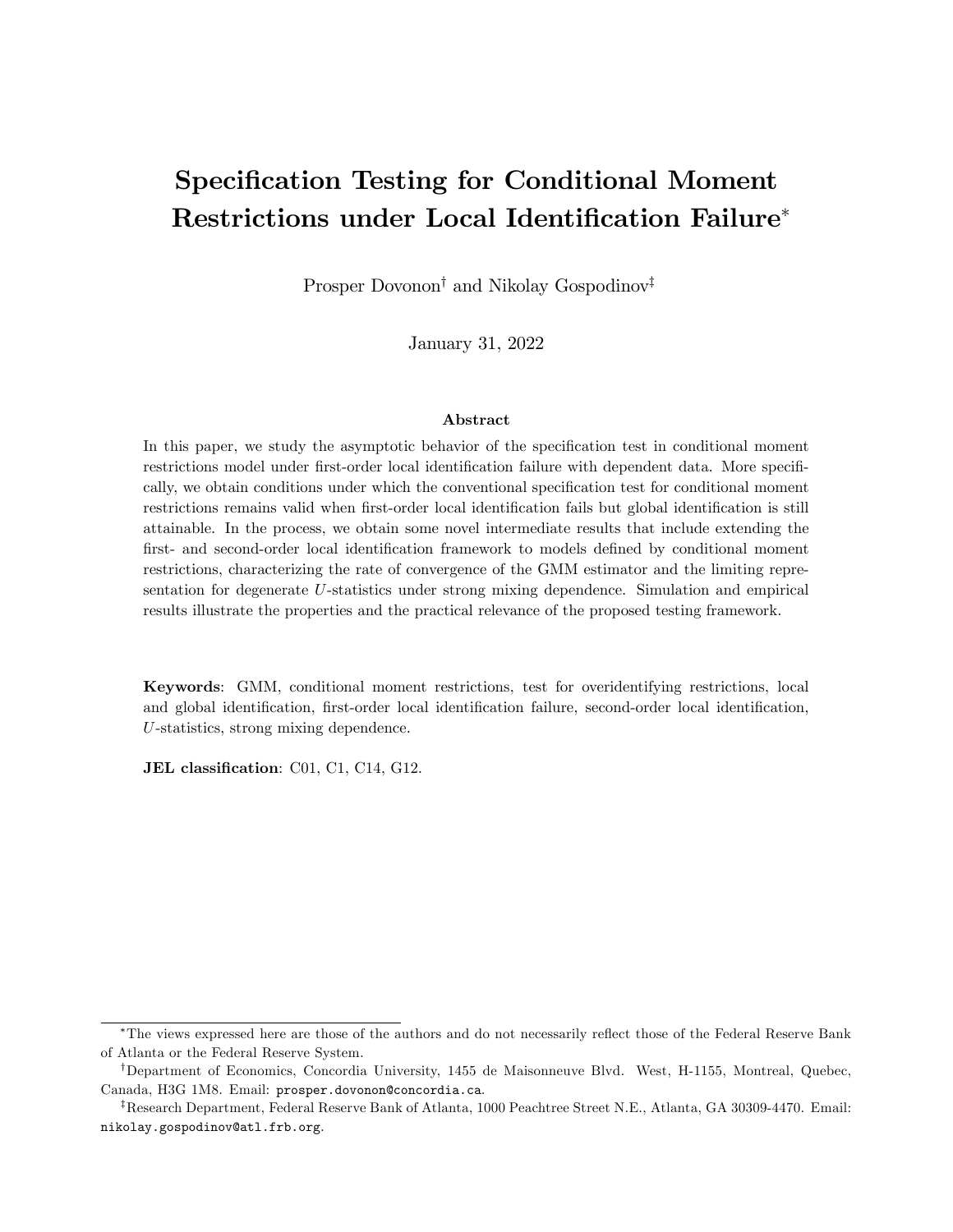# 1 Introduction

While economic models are designed to be only partial and incomplete representations of real economic phenomena, it is still highly desirable to quantify the degree of model misspecification and the directions along which the model performance is unsatisfactory. Even if the model is rejected by the data, it can still be useful for policy analysis but the standard inference and model comparison procedures should be adjusted for the underlying model uncertainty. For these reasons, it is now common practice to first subject the candidate models to specification testing before committing to a particular analytical and inference framework.

There are at least two characteristics of economic models that make the development of fully robust and reliable specification testing procedures more challenging. First, economic models are typically defined by a set of *conditional* moment restrictions. The routine approach is to resort to the law of iterated expectations and reduce the conditional restrictions to unconditional moment restrictions that are then used to design the proper estimation and testing framework. When this is done in ad hoc manner, this approach could result in loss of efficiency and even in inconsistency of the estimator (see, for example, Dominguez and Lobato, 2004). On the other hand, a transformation that preserves the information in the conditional moment restrictions leads to modified tests based on a continuum of moment conditions (see Bierens, 1982; Bierens and Ploberger, 1987; de Jong and Bierens, 1994; Carrasco and Florens, 2000; Kitamura, Tripathi and Ahn, 2004; among others). A common feature of all these tests is that they rely on root-n consistent estimators which are readily available in models that are first-order locally identified.

Second, it is often the case that the moment restriction model is *locally under-identified*. In linear models, for example, the lack of first-order local identification  $-$  rank deficiency of the Jacobian matrix of the moment conditions  $\overline{\phantom{a}}$  implies global identification failure which typically renders the standard specification tests invalid under both the null and alternative hypotheses as the power of the test, in certain contexts, is bounded by its size (Gospodinov *et al.*, 2017). The intuition behind this result is that it is sometimes possible to recast the optimal specification test as a reduced rank test which highlights the difficulty of determining if the reduced rank is induced by correct specification or identification failure. In nonlinear models, however, first-order identification is no longer a necessary condition for global identification. There are prominent examples in which the model fails the firstorder local identification property but identifies the true value locally at second order. Such examples include models with common conditionally heteroskedastic features (Dovonon and Renault, 2013),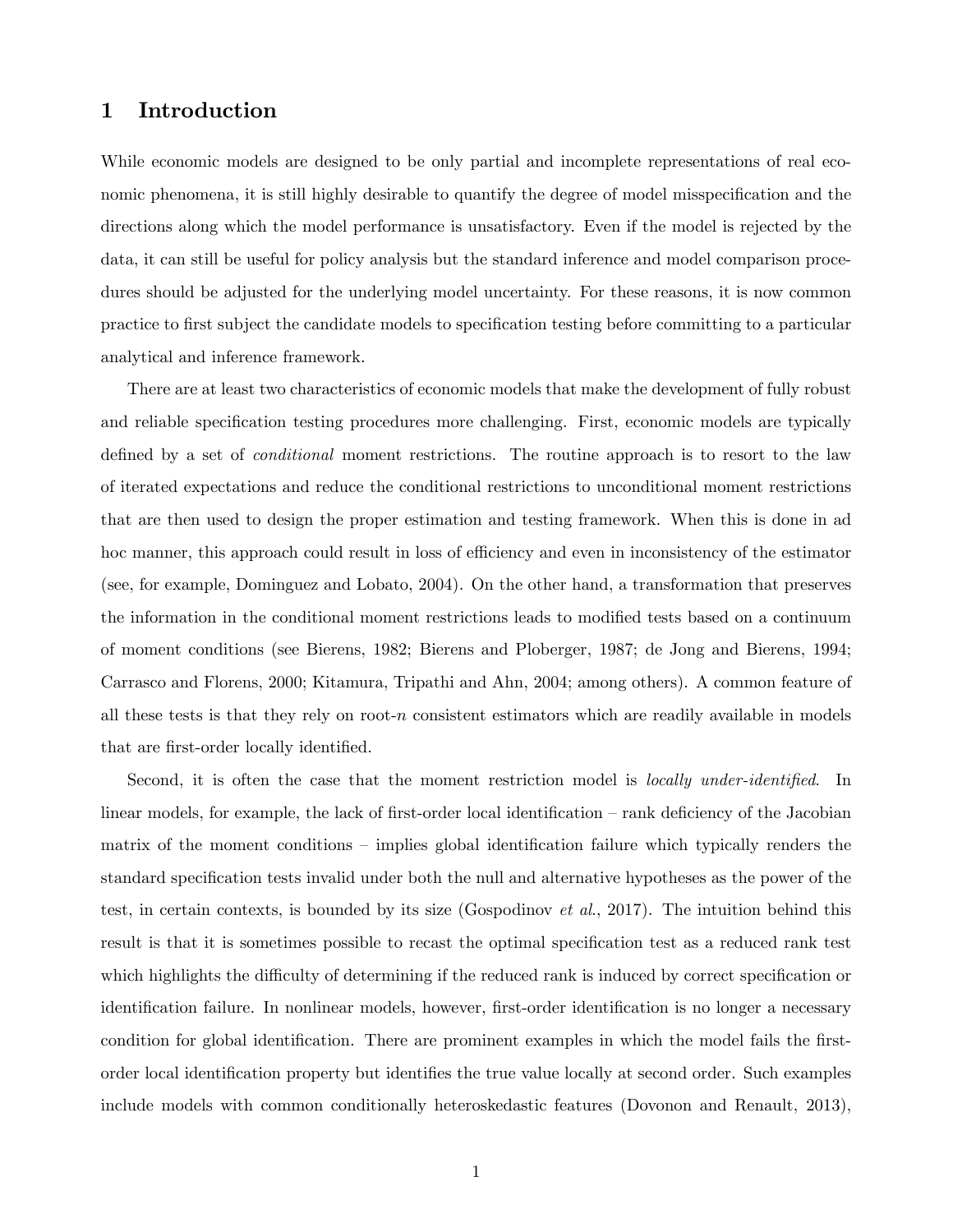nonstationary panel AR(1) model with individual fixed effects (Dovonon and Hall, 2018; Dovonon et al., 2020), and unit root moving average Gaussian models with higher-moment overidentifying restrictions (Gospodinov and Ng, 2015). The implications of the second-order local identification for unconditional moment restriction models are a slower rate of convergence of the estimator and overrejection of the standard specification test (Dovonon and Renault, 2013).

This paper builds on these two strands of literature to obtain conditions under which the conventional specification tests with conditional moment conditions remain valid under first-order local identification failure. To this end, we formalize the concepts of point identification and first-order local identification failure in conditional moment restriction models. Similarly to point-identified unconditional models, the first-order local identification failure allows only for a reduced number of directions of the parameter vector to be identified while identification of the remaining directions is obtained via a second-order expansion of the moment conditions. We then proceed with characterizing the limiting behavior of the estimator and the specification test in models with an expanding set of moment conditions when first-order local identification fails but global identification is still attainable.

Our main contributions can be summarized as follows. First, we extend the test for validity of conditional moment restrictions (de Jong and Bierens, 1994; Donald et al., 2003) to moment condition models that are first-order degenerate. We establish our results in a two-step generalized method of moments (GMM) framework with general forms of moment condition models and dependent data. By contrast, the limiting behavior of the test proposed by de Jong and Bierens (1994) is obtained in the context of nonlinear regression models with cross-sectional data. We should note that the extension to dependent data and characterizing the limiting behavior of the GMM estimator and the specification test in this context is non-trivial. We outline the conditions under which the specification test with an increasing number of unconditional moment restrictions is robust to the type of singularity arising from first-order local identification failure. More specifically, we extend the notion of secondorder local identification to the setting of models defined with conditional moment restrictions. The limiting behavior of the GMM estimator and the specification test are studied under the identification pattern where point identification hold, first-order local identification fails while local identification is maintained at second-order.

We show that the GMM estimator based on the expanding moment restrictions estimate the directions of the parameters that are locally identified at first order at a standard  $\sqrt{n}$ -rate while the remaining directions are estimated at a slower rate. Interestingly, this rate is faster than the  $n^{1/4}$ -rate in second-order identified models with a fixed number of moment restrictions (Dovonon and Renault,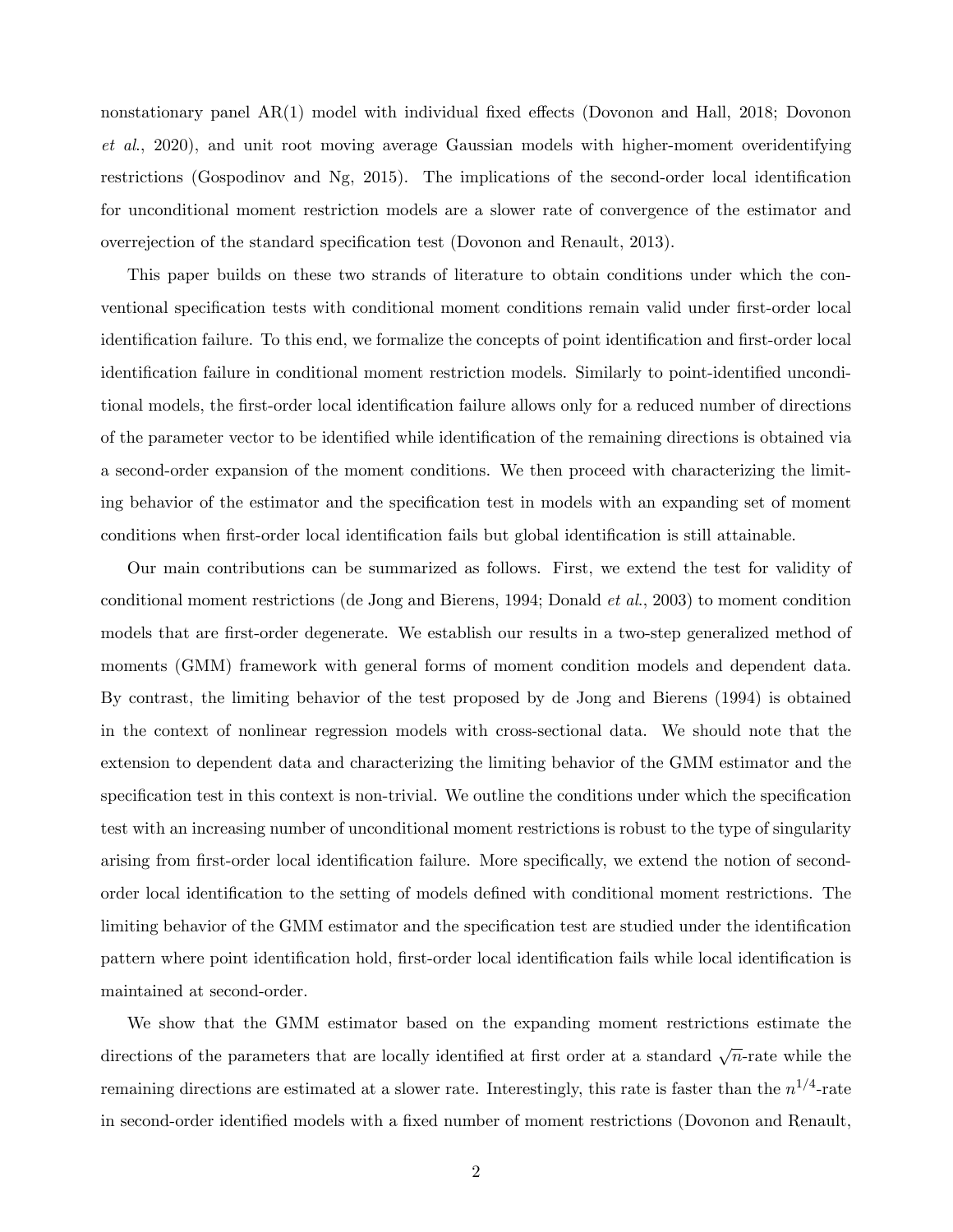2020). In this paper, the expanding number of moment restrictions enhances the identification signal and accelerates the rate of convergence. We also derive the asymptotic distribution of the GMM estimator in the scalar case which highlights the highly non-standard limiting behavior of the estimator. Despite this non-standard asymptotic setup, we show that the test for validity of conditional moment restrictions is characterized by a standard normal limit even when the first-order local identification condition is compromised. Another important intermediate result that we develop in the paper is a central limit theorem (CLT) for degenerate U-statistics with linear kernels of increasing dimension under strong mixing dependence. The CLT is novel and of independent interest. Establishing the asymptotic normality of the test for overidentifying restrictions draws heavily on this CLT.

The rest of the paper is structured as follows. Section 2 introduces the main setup and notation. It also presents the notions of first- and second-order local identification along with alternative characterizations in the context of conditional moment restrictions. Section 2 ends with two motivating examples. The asymptotic properties of the GMM estimator are studied in Section 3. Section 4 proposes a CLT for U-statistics under strong mixing dependence and establishes the asymptotic normality of the specification test statistic under the null hypothesis. This section also shows that this test is consistent against all alternatives. Section 5 reports simulation results for the empirical size and power properties of the proposed specification test. This section also provides an empirical application that illustrates the presence of common conditionally heteroskedastic features in portfolio bond returns. Section 6 concludes. The proofs and some supplementary results are provided in Appendices A and B, and the Online Appendix.

Throughout the paper, for any matrix C,  $||C||_2 = \sqrt{\lambda_{\max}(CC')}$  denotes the spectral norm, with  $\lambda_{\text{max}}(\cdot)$  the largest eigenvalue function. If C is a vector, this amounts to its Euclidean norm as well. Also, let  $\lambda_{\min}(\cdot)$  denote the smallest eigenvalue function, and  $\mathbb{Z}$ , N and  $\mathbb{R}^m$  signify the set of all integers, the set of natural numbers and the set of real  $m \times 1$  vectors, respectively. Furthermore,  $Card(S)$  denotes the cardinality of a finite set S, defined to be the number of elements in the set S,  $vec(C)$  signifies column vectorization of a matrix  $C, \vee$  denotes maximum, Rank $(C)$  is the column rank of a matrix C, and  $Diag(c_{11}, c_{22}, ..., c_{mm})$  denotes an  $m \times m$  diagonal matrix with  $(c_{11}, c_{22}, ..., c_{mm})'$  on its main diagonal. Convergence in probability and convergence in distribution are denoted by  $\stackrel{P}{\rightarrow}$  and  $\stackrel{d}{\rightarrow}$ , respectively, while the abbreviation a.s. stands for almost surely. Let  $\{X_t : t \in \mathbb{Z}\}\)$  be a sequence of random variables and  $\mathcal{F}_a^b$  be the  $\sigma$ -algebra generated by  $\{X_t: -\infty \le a \le t \le b \le \infty\}$ . Then,  $\{X_t\}$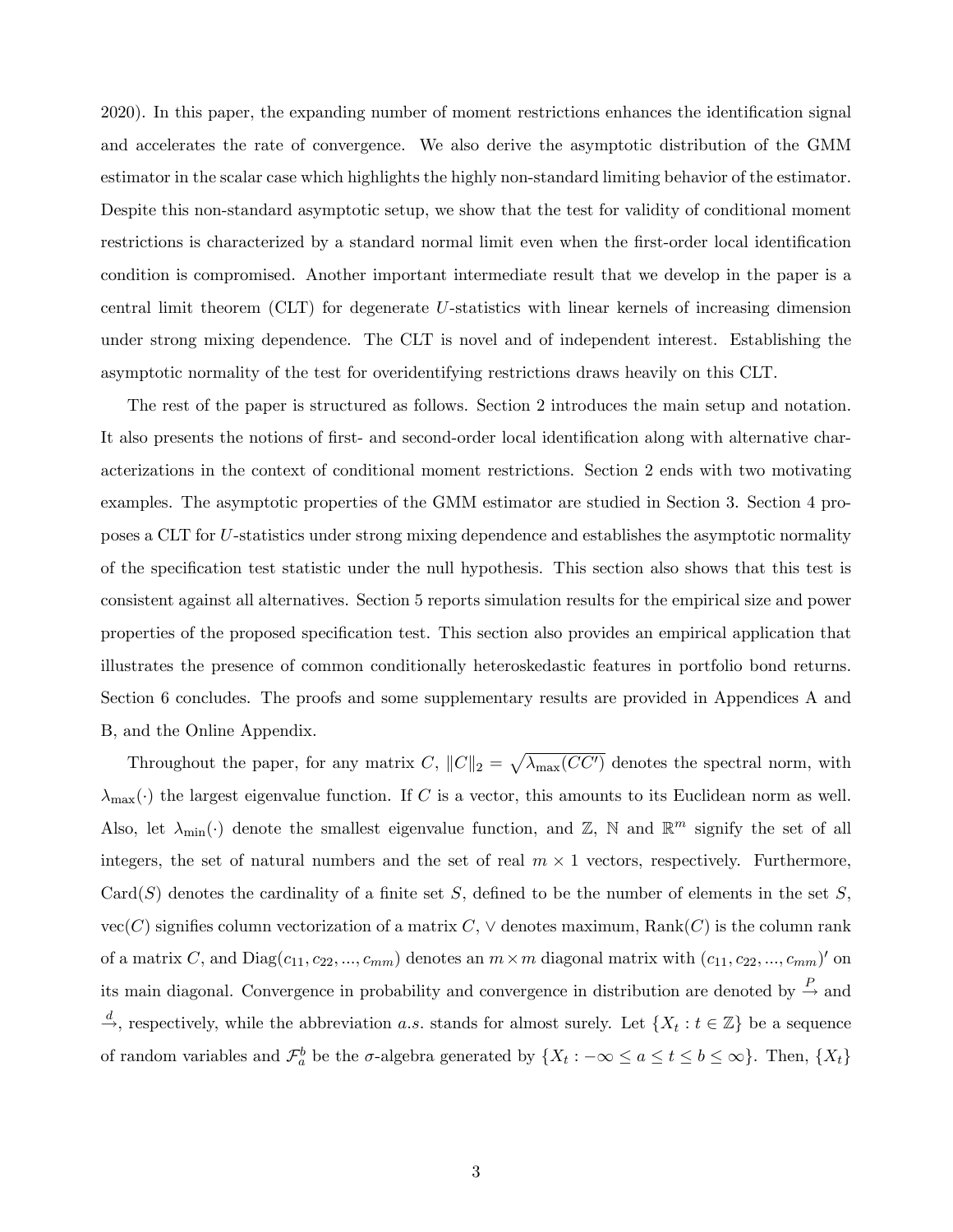is said to be strong mixing or  $\alpha$ -mixing (Andrews, 1984) if

$$
\sup_{-\infty < t < \infty} \sup_{A \in \mathcal{F}_{-\infty}^t, B \in \mathcal{F}_{t+s}^{\infty}} \left| \Pr(A \cap B) - \Pr(A) \Pr(B) \right| = \alpha(s) \to 0 \text{ as } s \to \infty.
$$

Finally,  $a_n = o_P(1)$  denotes that the sequence  $a_n$  tends to zero in probability and  $a_n = O_P(1)$  signifies that  $a_n$  is bounded in probability.

# 2 Model, identification setup and examples

In this paper, we consider a single conditional moment restriction model:

$$
\mathbb{E}\left(u(y_t,\theta_0)|x_t\right) = 0 \quad a.s.,\tag{1}
$$

where u is a real-valued function,  $\theta_0 \in \Theta \subset \mathbb{R}^p$  is the parameter of interest and  $\{(x_t, y_t)\}_t$  is a sequence of  $\mathbb{R}^{k_x} \times \mathbb{R}^{k_y}$ -valued random vectors. Many economic equilibrium models take this conditional moment restriction form. A prominent example of the role of conditioning is the stochastic discount factor framework in asset pricing (see, for instance, Hansen,  $2014$ ).<sup>1</sup> In this setup, the null hypothesis of validity of the conditional moment restrictions in (1) is

$$
H_0: \Pr\{\mathbb{E}\left(u(y_t, \theta_0)|x_t\right) = 0\} = 1\tag{2}
$$

against the alternative

$$
H_1: \Pr\{\mathbb{E}\left(u(y_t, \theta)|x_t\right) = 0\} < 1, \text{ for any } \theta \in \Theta.
$$

While the single conditional restriction setup covers a wide range of practically relevant models, we focus on this case merely for the sake of notational simplicity. The main results in this paper carry over to higher-dimensional conditional moment restrictions at the cost of more cumbersome notation.

Consistent estimation of  $\theta_0$  using (1) requires point identification; that is, for all  $\theta \in \Theta$ ,

$$
\rho(x_t, \theta) := \mathbb{E}(u(y_t, \theta)|x_t) = 0, a.s. \Leftrightarrow \theta = \theta_0.
$$
\n(3)

Moreover, inference about  $\theta_0$  hinges on the sharpness of the slope of the function  $\theta \mapsto \rho(x,\theta)$  at  $\theta_0$ . The local behavior of this function determines the rate of convergence of the estimation of  $\theta_0$ . The standard approach to inference relies on a local identification condition that can be expressed as

$$
\mathbb{E}\left(\rho_{\theta}(x,\theta_0)'\rho_{\theta}(x,\theta_0)\right) \text{ is non singular},\tag{4}
$$

<sup>&</sup>lt;sup>1</sup>For a comprehensive recent discussion of these issues in the context of asset pricing models, we refer the reader to Antoine et al. (2020).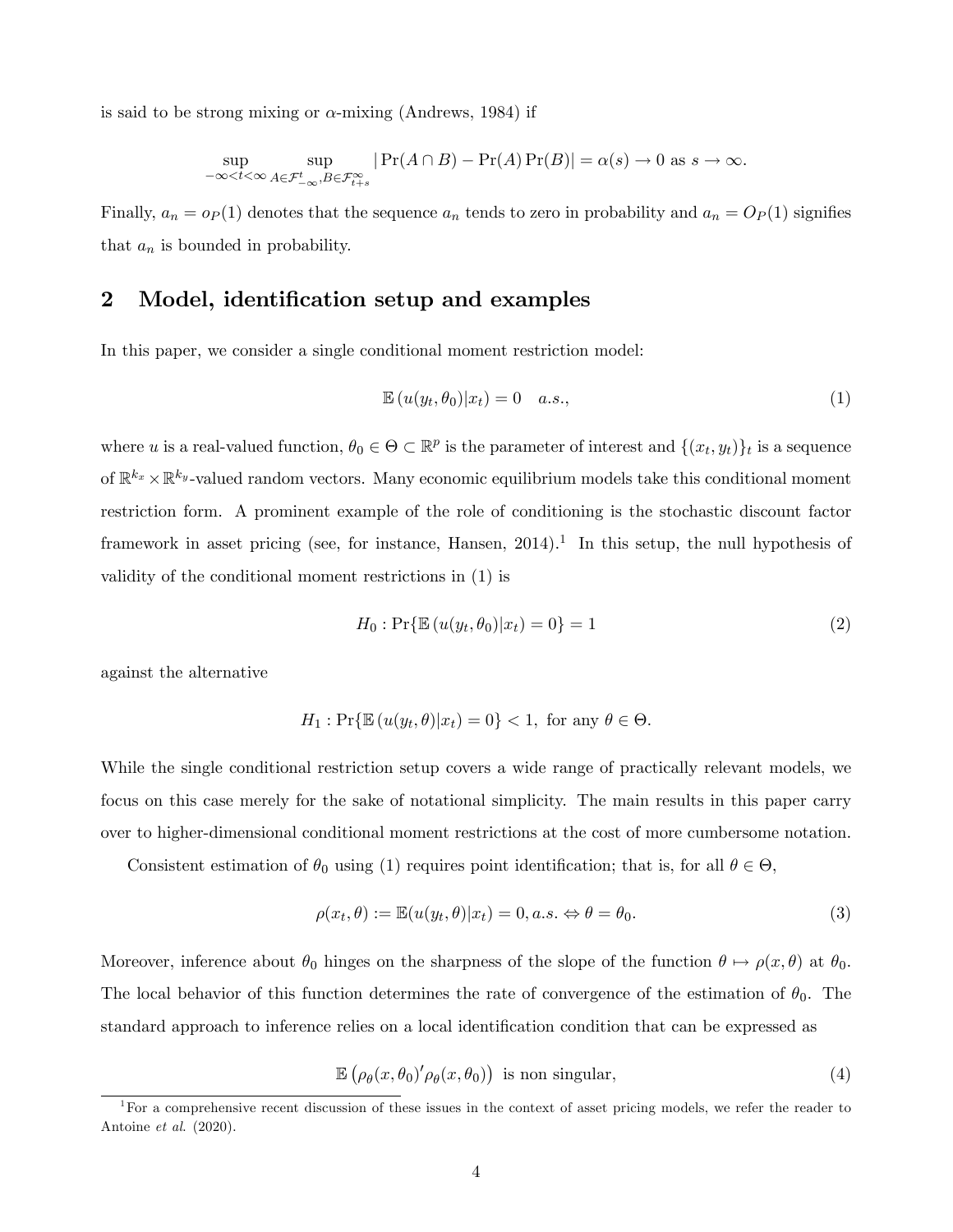where  $\rho_{\theta}(x,\theta) := \mathbb{E}(\nabla_{\theta}u(y,\theta)|x)$  with  $\nabla_{\theta}u(y,\theta_0) = \partial u(y_i,\theta)/\partial \theta' |_{\theta=\theta_0}$ . Following the literature on unconditional moment restriction models (Sargan, 1983; Dovonon and Renault, 2013; Dovonon and Hall, 2018; among others), we shall refer to this condition as first-order local identification condition for conditional moment restriction models. This connection between the identification setups for unconditional and conditional restriction models is formalized in the next subsection. As pointed out in the introduction, this paper considers a framework where the conditional moment model is point identified but there is a failure of the first-order local identification condition.

### 2.1 Identification in conditional moment restriction models

Note that, for any k and any vector of instruments  $z_t = g(x_t) \in \mathbb{R}^k$ , function of  $x_t$ , the conditional moment restriction in (1) implies the unconditional moment restriction:

$$
\mathbb{E}\left(z_t \cdot u(y_t, \theta_0)\right) = 0. \tag{5}
$$

According to Sargan (1983), Dovonon and Renault (2013), and Lee and Liao (2018), among others, the unconditional moment restriction (5) locally identifies  $\theta_0$  at first order if

$$
Rank(\mathbb{E}(z_t \cdot \nabla_{\theta} u(y_t, \theta_0)) = p \tag{6}
$$

whereas lack of first-order local identification occurs when

$$
Rank(\mathbb{E}(z_t \cdot \nabla_{\theta} u(y_t, \theta_0)) < p. \tag{7}
$$

Therefore, it is reasonable to conjecture that the conditional moment restriction (1) identifies  $\theta_0$  locally at first order if and only if there exists a set of instruments  $z_i$  such that (6) holds. Relatedly, first-order local identification fails if and only if (7) holds regardless of the choice of instruments. The following proposition describes this property in terms of degeneracy of the expected Jacobian of  $u(y_t, \theta)$  at  $\theta_0$ .

#### **Proposition 2.1** The following two statements are equivalent:

- (i) For any k and any  $\mathbb{R}^k$ -valued measurable function g, Rank  $(\mathbb{E}\left(z_t \cdot \nabla_{\theta} u(y_t, \theta_0)\right)) < p$ , where  $z_t =$  $g(x_t)$  and assuming that the moment exists.
- (ii) There exists at least one linear combination of the elements of  $\mathbb{E}(\nabla_{\theta}u(y_t, \theta_0)|x_t)$  that is almost surely nil.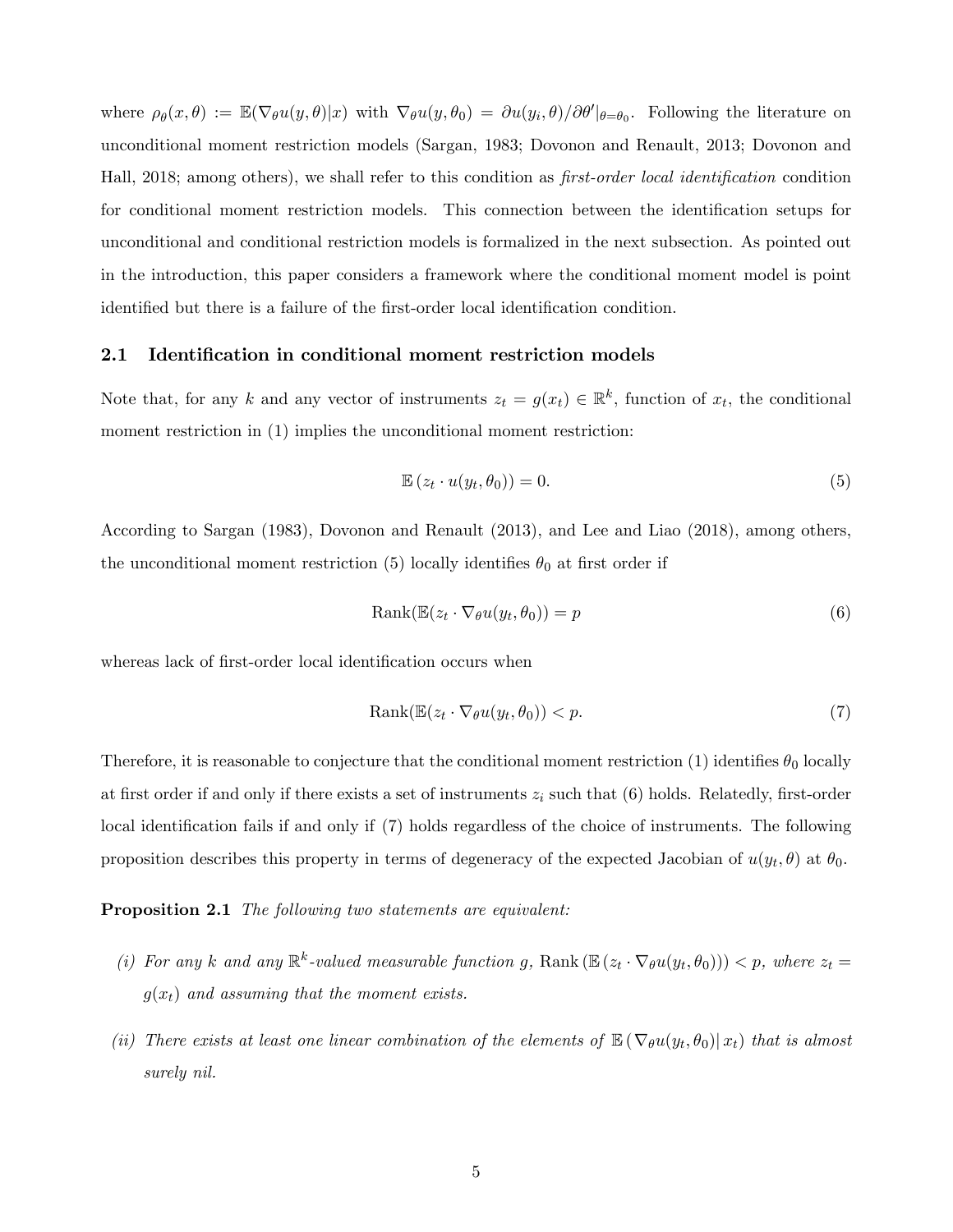A proof of an alternative formulation of this proposition (Proposition 2.2(ii)) is provided in Appendix B. The characterization in (ii) validates  $(4)$  as the first-order local identification condition in the model (1). Further, this highlights some similarities with the first-order local identification failure in parametric models as studied by Rotnitzky *et al.* (2000). In this setting, first-order local identification failure amounts to linear dependence of the elements of the score function of the model, evaluated at the true parameter value.

For further characterization of point identification and first-order local identification failure, let us consider the separable Hilbert space  $L^2(P) := L^2(\mathbb{R}^{k_x}, \mathcal{B}(\mathbb{R}^{k_x}), P)$  of square P-integrable realvalued functions defined on  $\mathbb{R}^{k_x}$ , where P is the common probability distribution of  $x_t$ 's - that are assumed to be stationary - and  $\mathcal{B}(\mathbb{R}^{k_x})$  is the Borel  $\sigma$ -algebra of  $\mathbb{R}^{k_x}$ . Let  $(g_l)_{l \in \mathbb{N}}$  be a countable basis (not necessarily orthonormal) of  $L^2(\mathbb{R}^{k_x}, \mathcal{B}(\mathbb{R}^{k_x}), P)$ . Also, let  $g^{(k)} := (g_1, \ldots g_k)'$  and  $\alpha_l(\theta) =$  $\langle g_l(\cdot), \rho(\cdot, \theta) \rangle := \mathbb{E}(g_l(x)\rho(x, \theta)).$  Then, we have the following proposition.

### Proposition 2.2

(i)  $\overline{ }$   $\overline{ }$  If the conditional moment restriction (1) satisfies the point identification property in (3) and if there exists  $k_0 \in \mathbb{N}$  such that  $\alpha_l \equiv 0$  for all  $l \geq k_0$ , then, for all  $k \geq k_0$ ,

$$
\forall \theta \in \Theta, \quad \mathbb{E}\left(g^{(k)}(x) \cdot u(y,\theta)\right) = 0 \Leftrightarrow \theta = \theta_0. \tag{8}
$$

 $-$  More generally, assume that  $(a) \Theta$  is compact,  $(b) (g_l)_l$  is orthonormal,  $(c) \theta \mapsto \mathbb{E}[\rho(x,\theta)]^2$ is continuous on  $\Theta$ , and, (d)  $\lim_k \left[ \sup_{\theta \in \Theta} \sum_{i \geq k} \alpha_i(\theta)^2 \right] = 0$ . Then, if model  $(1)$  satisfies the point identification property in  $(3)$  and for every k there exists  $\theta_k \in \Theta \setminus \{\theta_0\}$  such that:  $\mathbb{E}[g^{(k)}(x)u(y, \theta_k)] = 0$ , we have

$$
\theta_k \to \theta_0, \ \text{as } k \to \infty.
$$

(ii) If  $\mathbb{E}(\nabla_\theta u(y, \theta_0)|x) \in (L^2(P))^p$ , then the conditional moment restriction (1) fails to satisfy the first-order local identification condition if and only if there exist  $0 \le r < p$  and  $k_0 \in \mathbb{N}$  such that, for all  $k \geq k_0$ ,

$$
\text{Rank}\left(\mathbb{E}\left(g^{(k)}(x)\cdot\nabla_{\theta}u(y,\theta_0)\right)\right)=r
$$

Part (i) of Proposition 2.2 aims to establish an equivalence between point identification of conditional moment restriction  $(1)$  - as expressed by  $(3)$  - and point identification of the unconditional moment condition  $\mathbb{E}(g^{(k)}(x)u(y,\theta)) = 0$  for large enough k. Note that point identification of the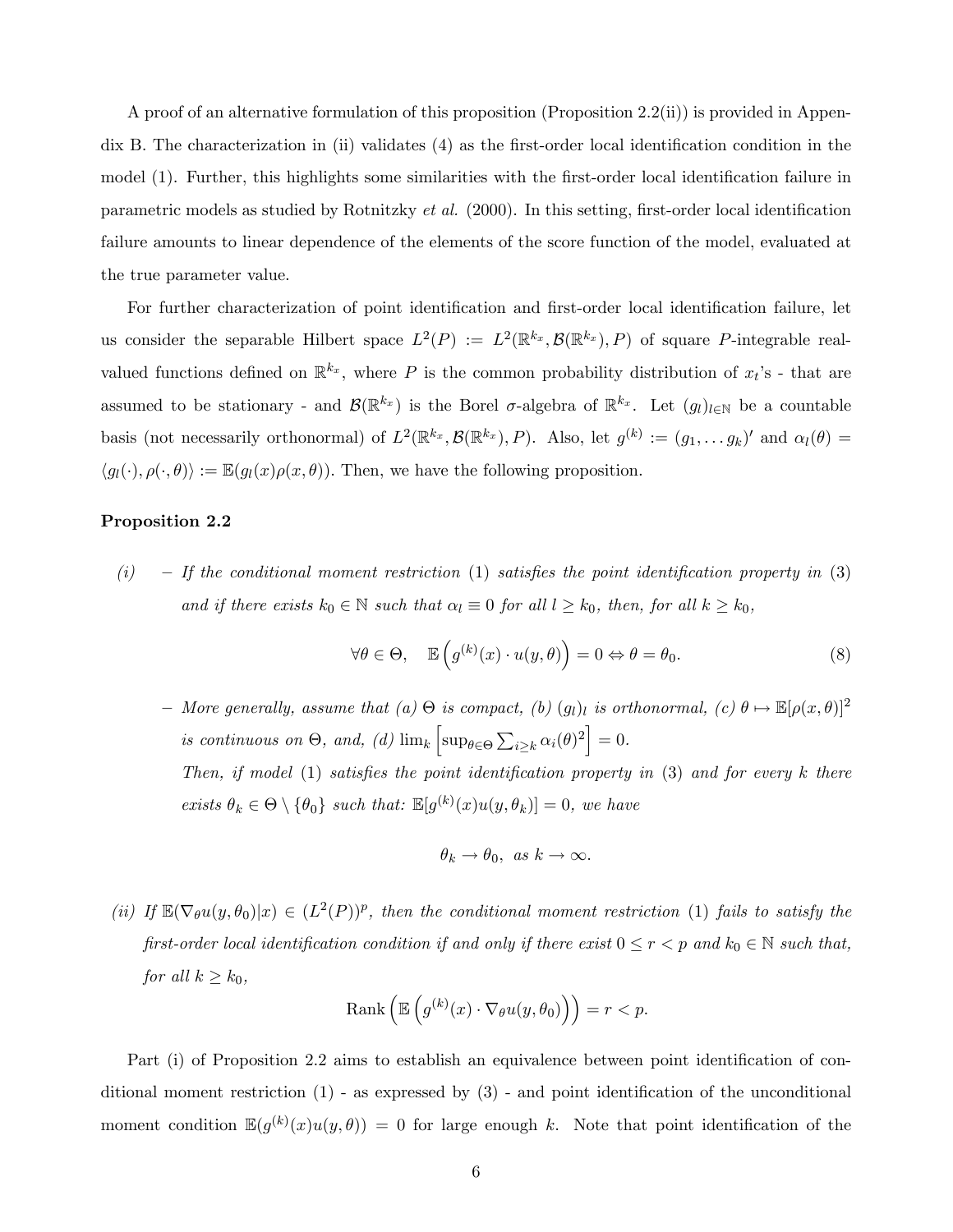unconditional model for any value of  $k$  implies point identification of the conditional model. Part (i) of the proposition establishes the converse for estimating functions  $\rho(x, \theta)$  that have finite number of nonzero components in a given basis. This is typically the case for polynomial functions in  $x$ . In more general cases, the second part of (i) establishes, under mild conditions, that all the solutions to  $\mathbb{E}(g^{(k)}(x)u(y,\theta))=0$  eventually collapse to  $\theta_0$  as k grows. Regarding condition (d), it is worth mentioning that  $x \mapsto \rho(x, \theta) \in L^2(P)$  ensures that, for each  $\theta \in \Theta$ ,  $\sum_{i \geq k} \alpha_i^2 \to 0$  as k grows. Condition (d) imposes uniformity to simplify the proof.

Part (ii) is concerned with first-order local identification as it relates local identification failure in conditional and unconditional models. When  $k$  is large enough, the expected Jacobian

$$
G^{(k)} := \mathbb{E}(g^{(k)}(x)\nabla_{\theta}u(y,\theta_0))
$$

reaches the maximum rank  $r < p$ . Since the moment restrictions are inclusively increasing with k, this also implies that the null space  $G^{(k)}$  and the range of its transpose are fixed. This stability of range and null space will be key to second-order local identification that will be imposed on the moment restrictions in order to characterize the limiting behavior of estimators and specification tests. Indeed, the main consequence of first-order local identification failure, while global identification holds, is that a certain number  $(r < p)$  of directions of the parameter vector are identified through first-order expansions of the moment function.

Next, following Dovonon and Hall (2018) and Dovonon and Renault (2020), we focus on configurations that allow the identification of the remaining directions via a second-order expansion. Let  $k \geq k_0$  such that  $\text{Rank}(G^{(k)}) = r < p$ ,  $R_1$  be a  $(p, r)$ -matrix with columns spanning the range of  $G^{(k)}$ ', and  $R_2$  denote a  $(p, p - r)$ -matrix with columns spanning the null space of  $G^{(k)}$ . We say that the moment restriction (1) identifies  $\theta_0$  at second order if, for all  $u \in \mathbb{R}^r$  and  $v \in \mathbb{R}^{p-r}$ , we have<sup>2</sup>

$$
\left(G^{(k)}R_1u + \left(v'R'_2\mathbb{E}\left(g_l^{(k)}(x)\nabla_{\theta\theta}u(y,\theta_0)\right)R_2v\right)_{1\leq l\leq k}\right) = 0 \Leftrightarrow \left((u,v) = (0,0)\right),\tag{9}
$$

where  $\nabla_{\theta\theta}u(y,\theta_0) := (\partial^2/\partial\theta\partial\theta')u(y,\theta)$ , evaluated at  $\theta_0$ .

Letting  $M^{(k)}$  be the matrix of orthogonal projection on the null space of  $G^{(k)'}$  (or equivalently the orthogonal of the column span of  $G^{(k)}$ ), Corollary 2.3 of Dovonon and Renault (2020) ensures that (9)

<sup>&</sup>lt;sup>2</sup> From our discussion above, if (9) holds for a given k, it holds for all  $k' \geq k$ .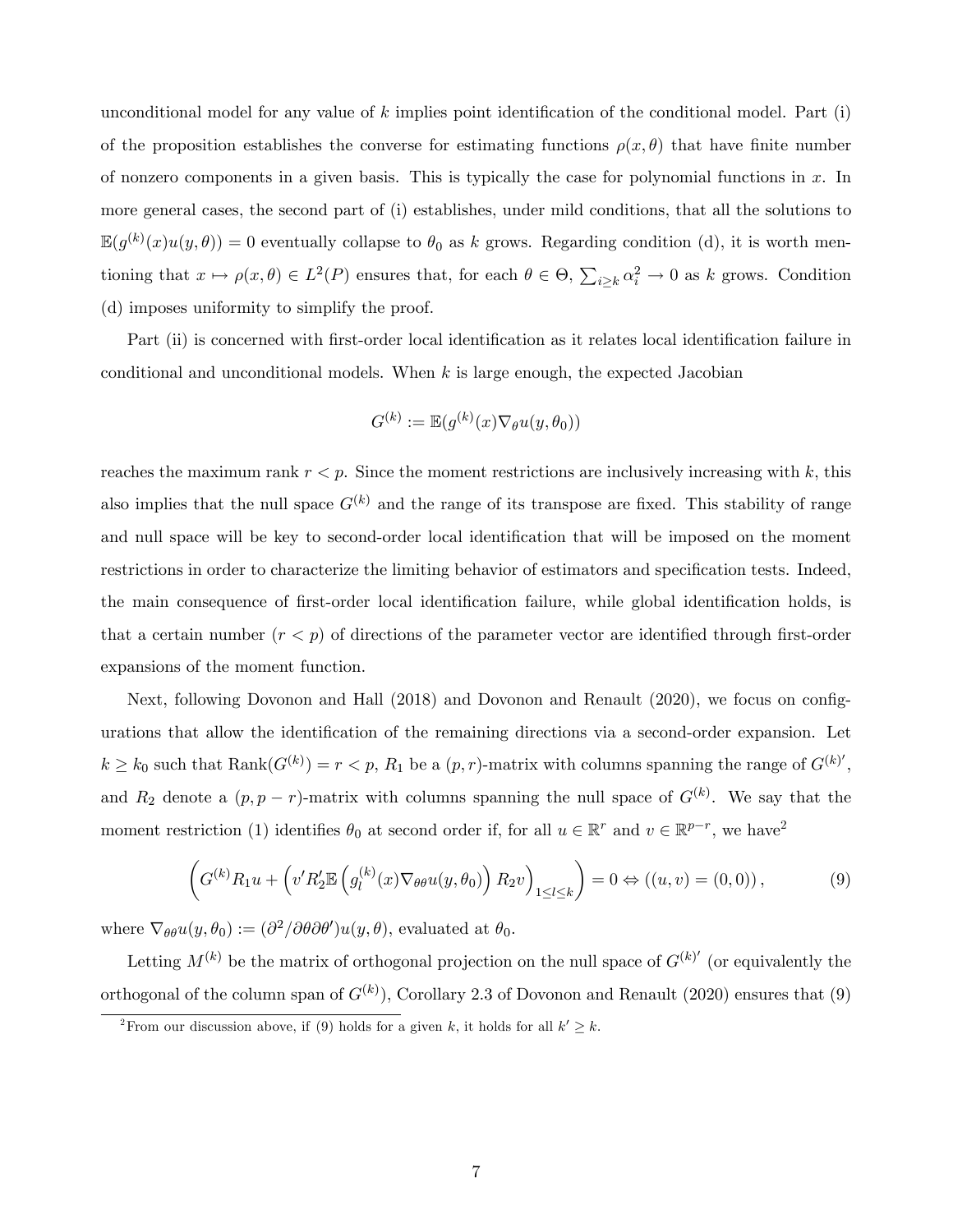is equivalent to the existence of  $\gamma_k > 0$  such that, for any  $v \in \mathbb{R}^{p-r}$ ,

$$
\left\| M^{(k)} \left( v'R_2' \mathbb{E} \left( g_l^{(k)}(x) \nabla_{\theta \theta} u(y, \theta_0) \right) R_2 v \right)_{1 \le l \le k} \right\|_2 \ge \sqrt{\gamma_k} \|v\|_2^2,
$$
  
with  $\gamma_k = \inf_{\|v\|_2 = 1} \left\| M^{(k)} \left( v'R_2' \mathbb{E} \left( g_l^{(k)}(x) \nabla_{\theta \theta} u(y, \theta_0) \right) R_2 v \right)_{1 \le l \le k} \right\|_2^2.$  (10)

This inequality is instrumental in deriving the rate of convergence of estimators of  $\theta_0$ . It is worth mentioning that it can be shown that  $\gamma_k$  is a nondecreasing function of k and unlike the case of a fixed set of unconditional moment restrictions (Dovonon and Hall, 2018; Dovonon and Renault, 2020), this property has the potential to affect the rate of convergence of the estimators of  $\theta_0$ , especially if  $\gamma_k$ diverges to  $\infty$  as k grows.<sup>3</sup>

We conclude this section with some remarks regarding the second-order local identification. We define the  $(k, p^2)$ -matrix

$$
H^{(k)}(\theta) = \mathbb{E}\left(g^{(k)}(x)\left[\operatorname{vec}'(\nabla_{\theta\theta}u(y,\theta))\right]\right)
$$

and  $\bar{H}^{(k)}(\theta)$  its sample counterpart. By definition, it follows that

$$
\left(v'R'_2\mathbb{E}\left(g_l^{(k)}(x)\nabla_{\theta\theta}u(y,\theta_0)\right)R_2v\right)_{1\leq l\leq k}=H^{(k)}(\theta)\cdot\mathrm{vec}(R_2vv'R_2).
$$

**Remark 1** If  $p = 1$ , first-order local identification failure at  $\theta_0$  amounts to  $G^{(k)} = 0$  for all k. Then, second-order local identification amounts to  $H^{(k)}(\theta_0) \neq 0$  for some k.

**Remark 2** If  $p \ge 2$  and  $\text{Rank}(G^{(k)}) = p - 1$  for all  $k \ge k_0$ , second-order local identification at  $\theta_0$ amounts to

Rank 
$$
\left[G^{(k)}R_1 \quad H^{(k)}(\theta_0) \cdot \text{vec}(R_2R'_2)\right] = p
$$
,

for  $R_1$  and  $R_2$  defined as in (9).

**Remark 3** If, more specifically,  $\text{Rank}(G^{(k)}) = p - 1$  for all  $k \geq k_0$ , and in some parameter direction, say  $\theta_h$ , we have  $\mathbb{E}\left(g^{(k)}(x)[\partial u(y,\theta_0)/\partial \theta_h]\right)=0$ , then second-order local identification amounts to

$$
Rank\left[G^{(k)}d_h \quad H^{(k)}(\theta_0) \cdot vec(e_h e'_h)\right] = p,
$$

where  $G^{(k)}d_h$  is the  $(k, p - 1)$ -matrix of columns of  $G^{(k)}$ , except the h-th, and  $e_h$  is the p-vector of zeros with 1 in its h-th entry. Also, note that

$$
H^{(k)}(\theta_0) \cdot \text{vec}(e_h e'_h) = \mathbb{E}(g^{(k)}(x)[\partial^2 u(y, \theta_0)/\partial \theta_h^2]).
$$

<sup>&</sup>lt;sup>3</sup>A proof of the statement for a nondecreasing  $\gamma_k$  is available from the authors upon request.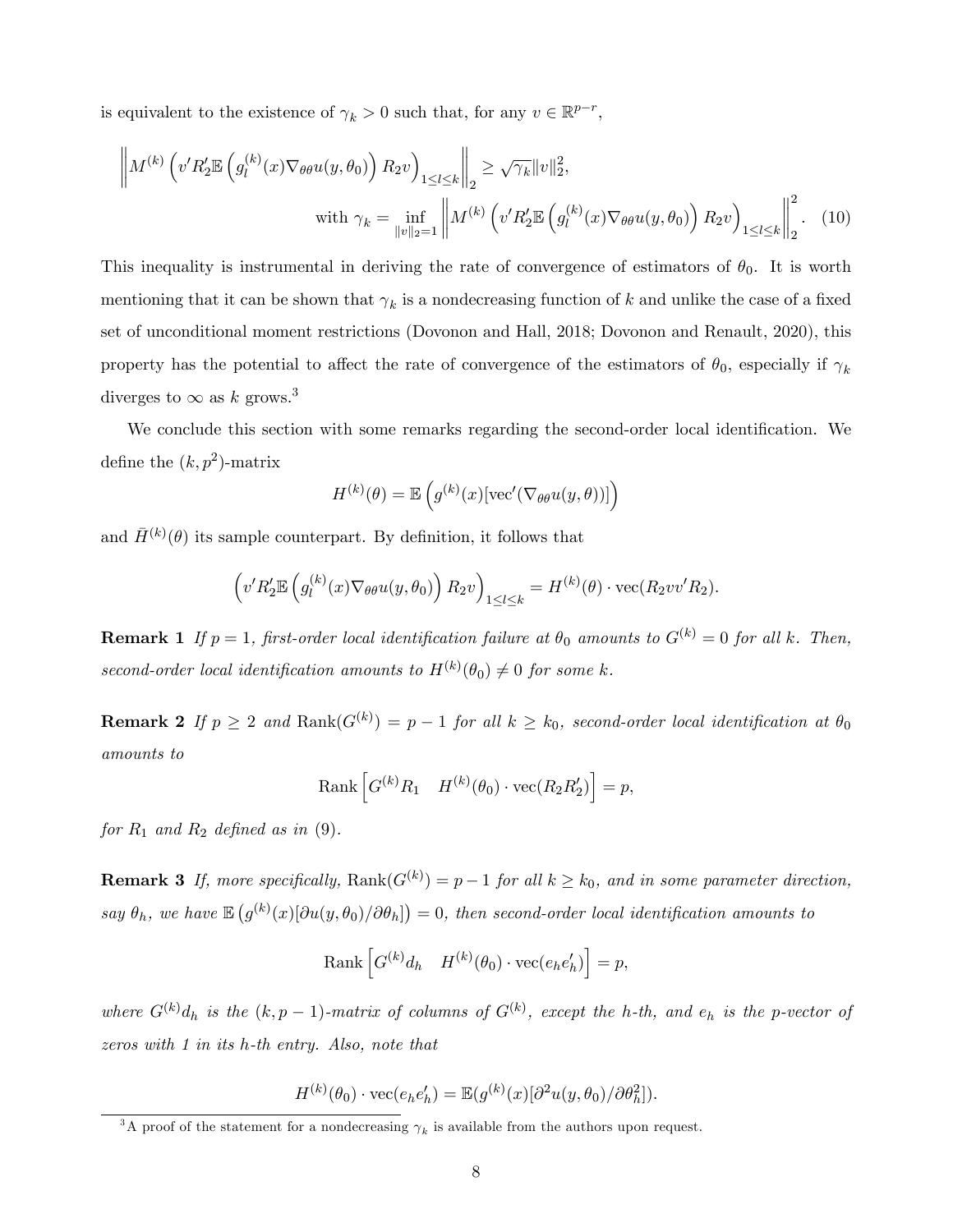The next subsection provides two examples that illustrate the identification properties which are outlined and discussed so far. In these examples, the conditional moment restriction model fails first-order local identification but is point identified and satisfies the second-order local identification condition.

### 2.2 Motivating examples

**Example 1.** The first example is quite stylized and its simplicity allows us to illustrate easily the main features of our identification setup. More specifically, consider the conditional moment restriction  $\mathbb{E}(u_t(\theta)|x_t) = 0$  with

$$
u_t(\theta) = (y_t - \theta)^2 - 1
$$
:  $t = 1,..., n$ ,

where  $y_t \sim \text{iid}(0, 1)$  and  $y_t$  is independent of the stationary process  $x_t$ . This setup corresponds to Remark 1 above and is characterized with first-order local identification failure even though global identification (of the true value  $\theta_0 = 0$ ) is assured. Local identification is obtained at second order: here,  $k_0 = 1$  since with the instrument  $z_{t,1} = 1$ , we have  $\mathbb{E}(\nabla_{\theta \theta}(z_{t,1}u_i(\theta_0))) = -2 \neq 0$ .

Example 2. The second example is much more realistic as it is believed to capture some important common drivers in Önancial asset returns (Engle and Kozicki, 1993; see also Dovonon and Renault, 2013). Let  $Y_t$  be a bivariate (stock, bond, or other financial asset) returns process, generated by the following conditionally heteroskedastic (CH) factor representation

$$
Y_{t+1} = \Lambda f_{t+1} + e_{t+1},\tag{11}
$$

where  $\Lambda$  is a  $(2 \times 2)$  matrix of factor loadings,  $f_{t+1} := (f_{1,t+1}, f_{2,t+1})'$  is the vector of (unobserved) CH factors and  $e_{t+1}$  is the vector of idiosyncratic shocks. Letting  $\mathcal{F}_t$  denote an increasing filtration to which all information available at date t is adapted,  $(11)$  is assumed to satisfy the following restrictions:

$$
\mathbb{E}(e_{t+1}|\mathcal{F}_t) = 0, \text{ Var}(e_{t+1}|\mathcal{F}_t) = \Omega, \text{ Cov}(e_{t+1}, f_{t+1}|\mathcal{F}_t) = 0,
$$
  

$$
\mathbb{E}(f_{t+1}|\mathcal{F}_t) = 0, \text{ Var}(f_{t+1}|\mathcal{F}_t) = \text{Diag}(\sigma_{1,t+1}^2, \sigma_{2,t+1}^2),
$$

where  $\Omega$  is time invariant and  $\sigma_{i,t}^2$   $(i = 1, 2)$  are time-varying volatility processes.

Each return process is supposed to be characterized by CH dynamics so that each has at least one nonzero factor loading. Interest lies in configurations where both assets have commonality in their CH dynamics in the sense that they share the same source of heteroskedasticity. A common CH feature thus amounts to collinearity of  $\gamma_1$  and  $\gamma_2$  and is tested within (11) by investigating whether there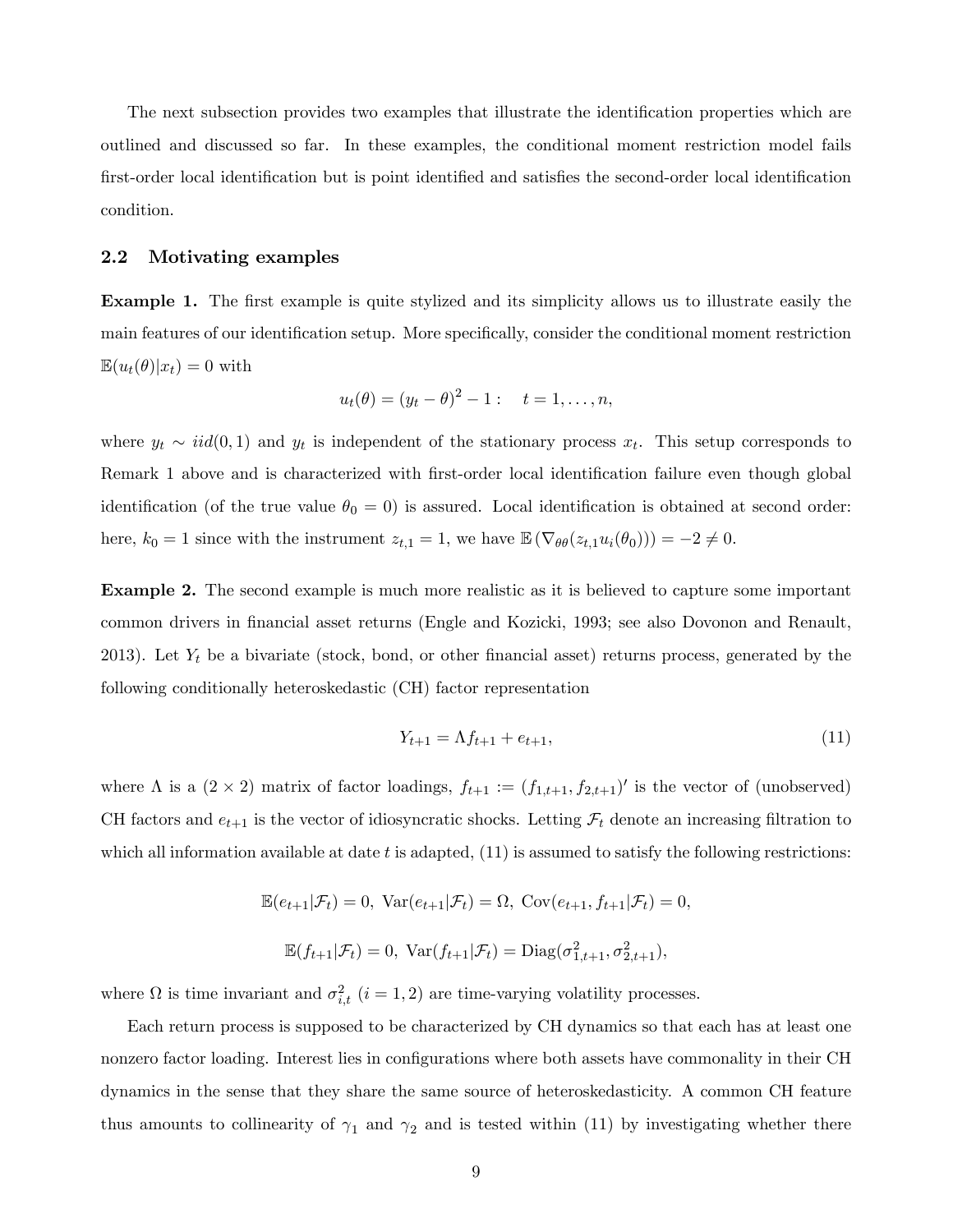exists a linear combination of returns that offsets the CH feature. The null of commonality of CH features can be posed as validity of the conditional moment restriction:

$$
\mathbb{E}[u_{t+1}(\beta,c)|\mathcal{F}_t] = 0, \text{ with } u_{t+1}(\beta,c) := (Y_{1,t+1} + \beta Y_{2,t+1})^2 - c,
$$
\n(12)

where  $\theta := (\beta, c)' \in \mathbb{R}^2$  is the model parameter vector.

Point identification is ensured in this model since, under the null, the only value of  $\beta$  that offsets the CH factor is:  $\beta_0 = -\Lambda_{1,1}/\Lambda_{1,2}$  and  $c_0 = \mathbb{E}(Y_{1,t+1} + \beta_0 Y_{2,t+1})^2$ . This model also fails first-order local identification. Indeed, simple calculations yield:

$$
\rho_{\theta}(\mathcal{F}_t, \theta_0) = \mathbb{E}(\nabla_{\theta} u_{t+1}(\theta_0) | \mathcal{F}_t) = \begin{pmatrix} \omega & -1 \end{pmatrix} \text{ and } \text{Rank}(\mathbb{E}[\rho_{\theta}(\mathcal{F}_t, \theta_0)' \rho_{\theta}(\mathcal{F}_t, \theta_0)]) = 1 < 2,
$$

with  $\omega = 2(\Omega_{21} + \theta_0 \Omega_{22}).$ 

To establish second-order local identification, let us consider a basis,  $(g_l(\mathcal{F}_t))_l$ , of  $L^2(P)$  such that  $g_1(\mathcal{F}_t) = 1$  and  $z_t := g_2(\mathcal{F}_t)$  is such that  $Cov(z_t, Y_{2,t+1}^2) \neq 0$ . Consider  $Z_t := g^{(2)}(\mathcal{F}_t) = (1, z_t)'$ . Then, we have

$$
G^{(2)} := \mathbb{E}[Z_t \nabla_\theta u_{t+1}(\theta_0)] = \left(\begin{array}{c} 1 \\ \mathbb{E}(z_t) \end{array}\right) \left(\begin{array}{cc} \omega & -1 \end{array}\right)
$$

so that the range of  $G^{(2)}$  and the null space of  $G^{(2)}$  are both of dimension 1, spanned by  $R_1 = (\omega - 1)$ <sup>t</sup> and  $R_2 = (1 - \omega)'$ , respectively. Furthermore,

$$
\mathbb{E}(\nabla_{\theta\theta}u_{t+1}(\theta_0)) = \begin{pmatrix} 2\mathbb{E}(Y_{2,t+1}^2) & 0\\ 0 & 0 \end{pmatrix}, \text{ and } \mathbb{E}(z_t \cdot \nabla_{\theta\theta}u_{t+1}(\theta_0)) = \begin{pmatrix} 2\mathbb{E}(z_t Y_{2,t+1}^2) & 0\\ 0 & 0 \end{pmatrix}.
$$

Hence, for  $u, v \in \mathbb{R}$ , we have

$$
G^{(2)}R_1u + v^2 \left( R_2' \mathbb{E}(\nabla_{\theta\theta} u_{t+1}(\theta_0))R_2 \over R_2' \mathbb{E}(z_t \cdot \nabla_{\theta\theta} u_{t+1}(\theta_0))R_2 \right) = 0 \Leftrightarrow \left( \frac{1}{\mathbb{E}(z_t)} \right) (\omega^2 + 1)u + \left( \frac{\mathbb{E}(Y_{2,t+1}^2)}{\mathbb{E}(z_t Y_{2,t+1}^2)} \right) v^2 = 0
$$

which yields  $u = v = 0$ .

# 3 Asymptotic properties of the GMM estimator

In order to establish the limiting behavior of the test of  $H_0$ :  $Pr\{\mathbb{E}(u(y_t, \theta_0)|x_t) = 0\} = 1$  under second-order local identification, we first need to derive the asymptotic properties of the associated GMM estimators within this identification framework. In the light of Proposition 2.1, we investigate this null hypothesis by proposing a test for the sequence of unconditional moment restrictions:

$$
\mathbb{E}\left(g_l(x_t)u(y_t,\theta_0)\right)=0, \quad l=1,\ldots,k; \quad t=1,\ldots,n,\tag{13}
$$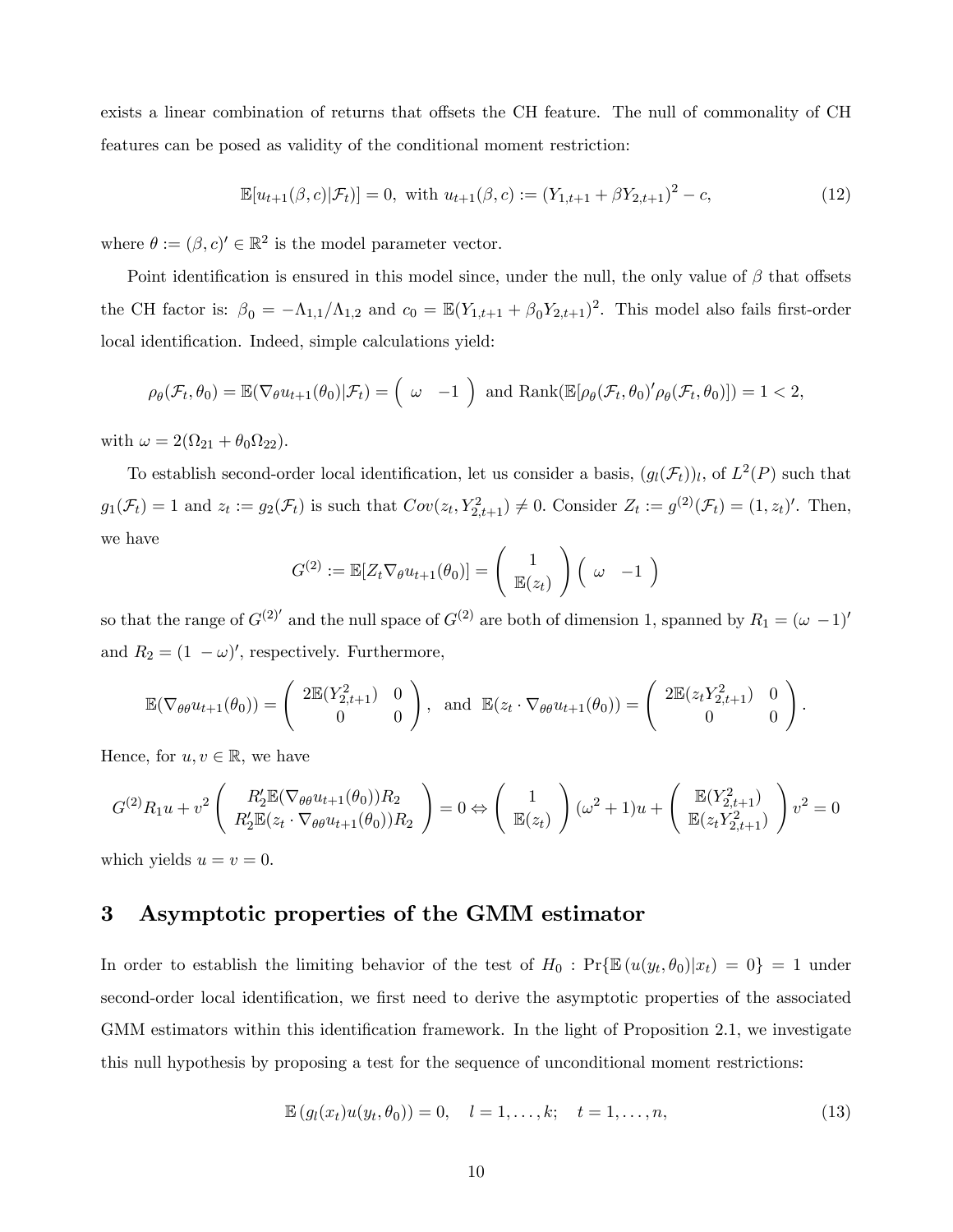where  $k = k(n)$  with  $k(n) \to \infty$  as  $n \to \infty$ . In the standard identification setting, de Jong and Bierens (1994) argue that this testing approach delivers a consistent test for  $H_0$  against arbitrary forms of alternative hypotheses. To enhance power, the sequence of functions  $(g_l)_l$  is chosen as an enumeration of some series expansion that does not depend on  $\theta$ .

As discussed by de Jong and Bierens  $(1994)$ , the conditioning random variable x can be considered bounded since

$$
\mathbb{E}(Y|x) = \mathbb{E}(Y|\Psi(x))
$$

for any one-to-one function  $\Psi$  that maps  $\mathbb{R}^{k_x}$  into a compact subset  $D \subset \mathbb{R}^{k_x}$ . In that respect, if x is not initially a bounded random variable, one can consider  $g(\Psi(x))$ , instead of  $g(x)$ . Examples of bounded transformations  $\Psi(\cdot)$  include the *component-wise* arc tangent function, i.e.  $x \mapsto \arctan(x) =$  $(\arctan(x_1), \ldots, \arctan(x_{k_x}))'$ , while choices of enumeration of weight functions  $(g_l)_l$  include polynomial, trigonometric, and Flexible Fourier Form families (see de Jong and Bierens, 1994). We refer to Andrews (1991) and Gallant (1981) for more details on these families. In our simulations, we employ  $g_l(x) = \cos(lx), l = 1, \ldots$ 

As previously, we set  $g^{(k)} = (g_1, \ldots, g_k)' \in \mathbb{R}^k$  and write (13) in a more compact form as:

$$
\mathbb{E}\left(g^{(k)}(x_t)u(y_t,\theta_0)\right)=0.
$$

Let the GMM estimator be given by:

$$
\hat{\theta} = \arg\min_{\theta \in \Theta} \bar{f}_k(\theta)' \hat{W}_k \bar{f}_k(\theta), \tag{14}
$$

where

$$
\bar{f}_k(\theta) = \frac{1}{\sqrt{n}} \sum_{t=1}^n f_k(x_t, y_t, \theta), \quad f_k(x_t, y_t, \theta) = g^{(k)}(x_t) u(y_t, \theta_0),
$$

and  $\hat{W}_k$  is a sequence of symmetric, positive definite weighting matrices. The specification test that we introduce next is expressed as a function of the so-called two-step efficient GMM estimator which uses the weighting matrix

$$
\hat{W}_k = \hat{V}_k^{-1}, \quad \hat{V}_k = \frac{1}{n} \sum_{t=1}^n f_k(x_t, y_t, \tilde{\theta}) f_k(x_t, y_t, \tilde{\theta})'. \tag{15}
$$

The preliminary (first-step) GMM estimator  $\tilde{\theta}$  used in (15) is commonly obtained by setting  $\hat{W}_k =$  $W_{k,0}$ . We shall require that for all k, all the eigenvalues of  $W_{k,0}$  lie between two positive constants  $c_1$ and  $c_2$ . Since  $W_{k,0}$  is often set to  $I_k$ , this condition is not restrictive. Furthermore, we will derive our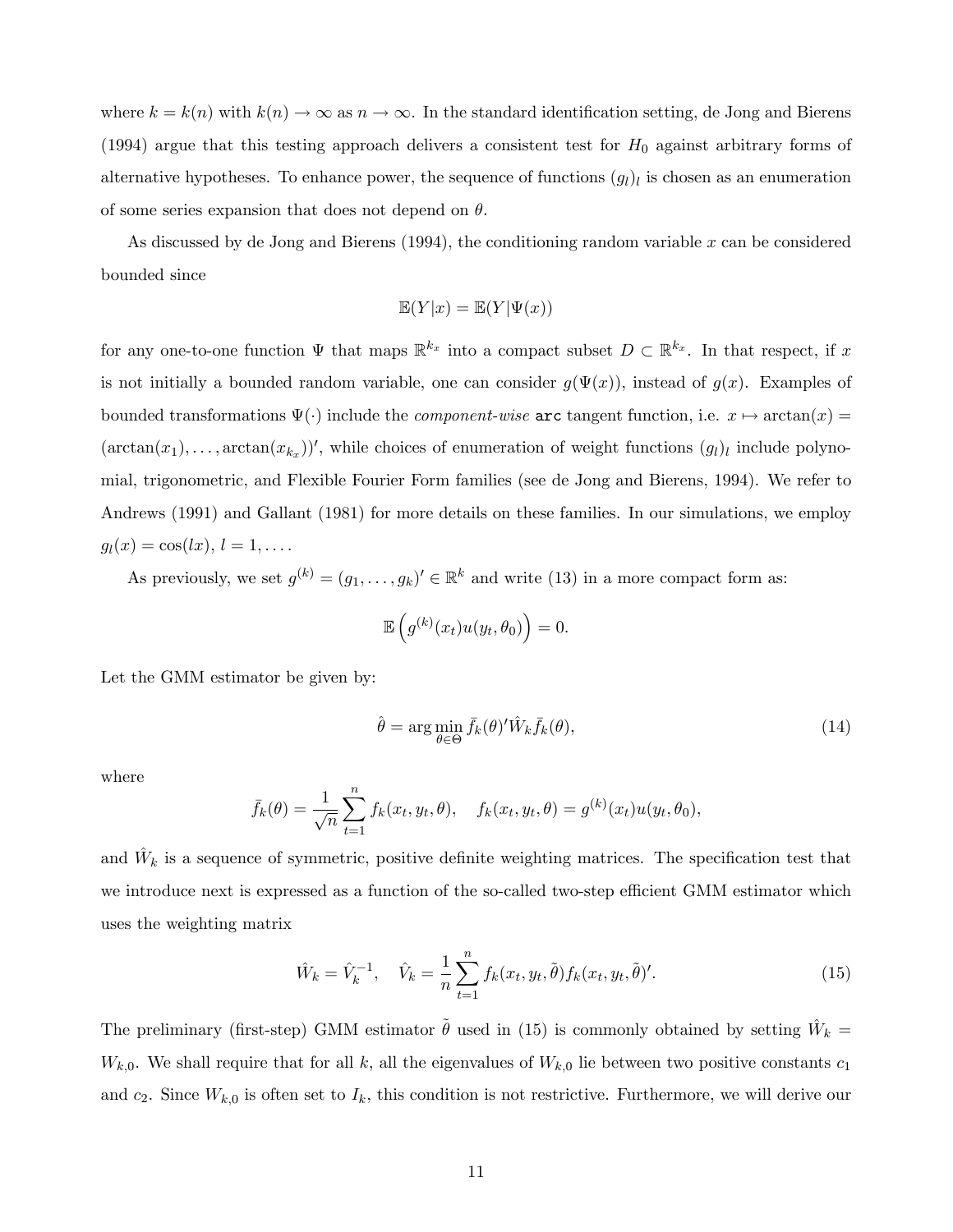results under the condition that the sequence  $(f_k(x_t, y_t, \theta_0))_i$  is serially uncorrelated. This is ensured by our maintained assumption that

$$
\mathbb{E}(u(y_t,\theta_0)|\mathcal{F}_t)=0, \text{ where } \mathcal{F}_t=\sigma(x_t,u(y_{t-1},\theta_0),x_{t-1},u(y_{t-2},\theta_0),\ldots). \tag{16}
$$

In fact, under this condition and for any k,  $(f_k(x_t, y_t, \theta_0))_t$  is a martingale difference sequence with respect to its natural filtration. The second weighting matrix of the two-step GMM estimator therefore boils down to the inverse of  $\hat{V}_k$ , where  $\hat{V}_k$  is a sum of outer product of  $f_k(x_t, y_t, \tilde{\theta})$  as defined by (15).

Our goal is to establish the asymptotic distribution of the test of (2)

$$
\hat{Z} = \frac{1}{\sqrt{2k}} \left( \bar{f}_k(\hat{\theta})' \hat{V}_k^{-1} \bar{f}_k(\hat{\theta}) - k \right) \tag{17}
$$

under first-order local identification failure. Characterizing the limiting distribution of  $\hat{Z}$  requires that we determine the limiting behavior of  $\hat{\theta}$  under (i) an expanding set of moment conditions  $(k(n) \rightarrow \infty$ as  $n \to \infty$ ) and (ii) second-order local identification.

#### 3.1 Assumptions

This section collects and presents the main set of assumptions that allows us to characterize the limiting behavior of the GMM estimator in the conditional moment setup under local identification failure.

Assumption 1 (Data dependence structure) We assume that  $u(y_t, \theta_0)$  is stationary and satisfies the dependence structure in (16) and  $(y_t, x_t)_{t \in \mathbb{Z}}$  is a strong mixing process with dependence measure  $\alpha(s) = O(\rho^s)$  for some  $0 < \rho < 1$ .

Assumption 1 ensures that the conditional moment restriction (1) holds. It also implies that  $f_k(x_i, y_i, \theta_0)$  is a martingale difference sequence with respect to its natural filtration, and is strong mixing with geometrically decreasing dependence coefficient. The mixing property is useful to deal with the serial correlation of functions of  $f_k$ . Although this dependence structure may appear restrictive, it encompasses a large class of time series representations that are useful in applications. This includes a wide range of linear and nonlinear processes. Carrasco and Chen (2002) and Francq and Zakoian (2006) establish the geometric strong mixing dependence property for conditionally heteroskedastic processes such as GARCH and stochastic volatility processes. More recently, Fryzlewicz and Subba Rao (2011) demonstrate that time-varying ARCH processes also share this property.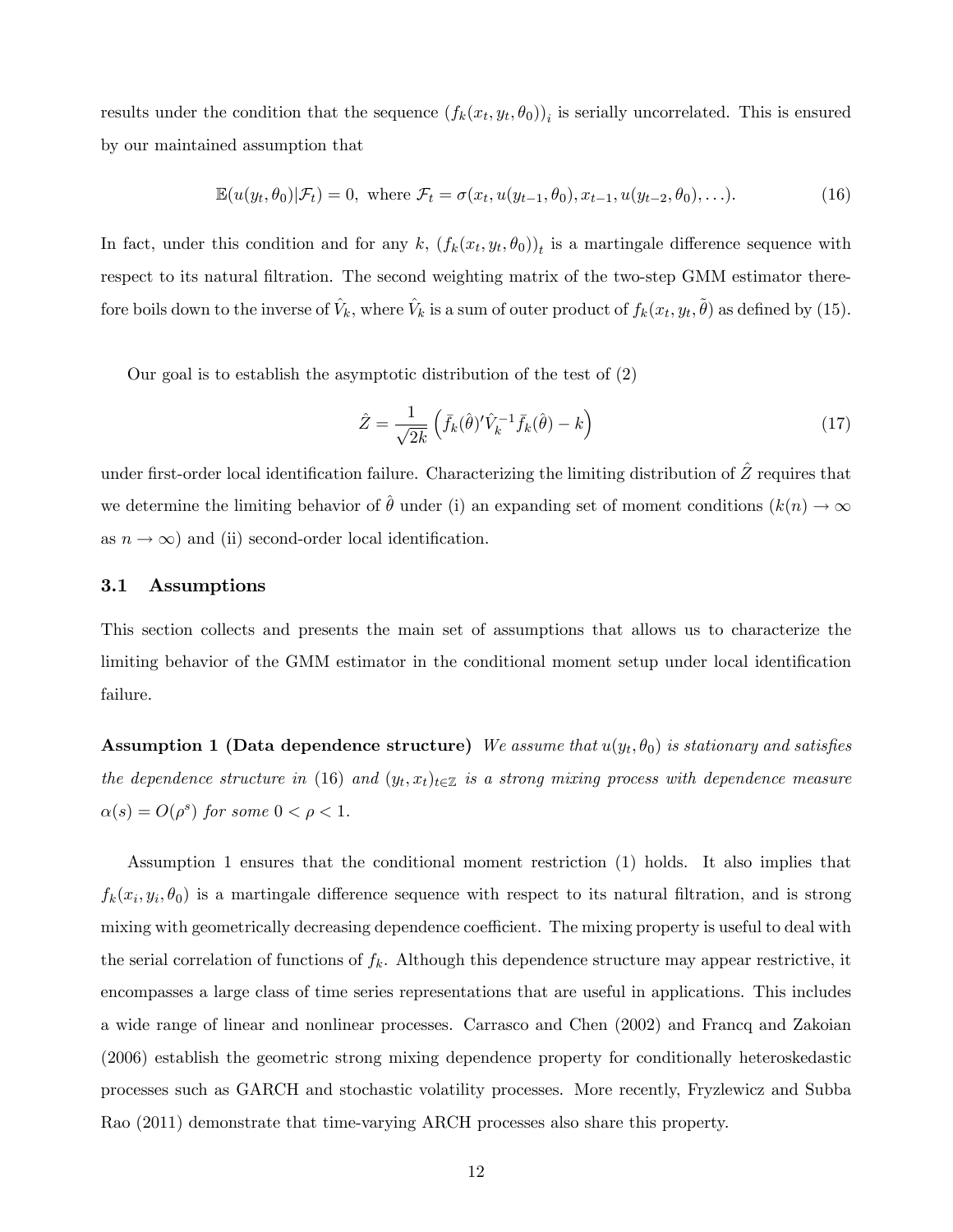Assumption 2 (Identification setup) There exists  $k_0 \geq 1$  such that:

(i) (**Point identification**) The parameter space  $\Theta$  is a compact subset of  $\mathbb{R}^p$  and for all  $k \geq k_0$ ,

$$
\forall \theta \in \Theta, \quad \mathbb{E}\left(u(y,\theta)g^{(k)}(x)\right) = 0 \Leftrightarrow \theta = \theta_0.
$$

(ii) (First-order local identification failure) For all  $k \geq k_0$ ,

$$
\mathrm{Rank}\left(G^{(k)}\right) = r < p.
$$

(iii) (**Second-order local identification**) For any  $k \geq k_0$  and for  $R_1$  and  $R_2$  defined as in (9), we have: for all  $u \in \mathbb{R}^r$ , all  $v \in \mathbb{R}^{p-r}$  and all  $k \geq k_0$ ,

$$
\left(G^{(k)}R_1u + \left(v'R_2'\mathbb{E}\left(g_l^{(k)}(x)(\nabla_{\theta\theta}u)(\theta_0)\right)R_2v\right)_{1\leq l\leq k} = 0\right) \Rightarrow ((u,v) = (0,0)).\tag{18}
$$

Assumption 2 characterizes the identification framework for our analysis. Assumption  $2(i)$  is necessary for establishing the consistency of GMM estimators. As we argued above in Proposition 2.2, this condition is equivalent, under mild regularity conditions, to point identification of the conditional moment model. Assumption  $2(i)$  imposes first-order local identification failure. This condition is shown to be equivalent to a lack of first-order local identification in conditional moment restriction models. Second-order local identification is presented in Assumption 2(iii).

Theorem A.1 in Appendix A shows that the GMM estimator is consistent under Assumptions 1, 2(i) and the following Assumption 3.

### Assumption 3 (Consistency of GMM estimators) Assume that:

(i)  $\mathbb{E}\left(g_l(x_i)^2u(y_i,\theta_0)^2\right)<\Delta<\infty,$  for some  $\Delta>0$ ;  $\theta\mapsto\mathbb{E}[g_l(x)u(y,\theta)]$  is continuous for each  $l = 1, \ldots, k_0$ , with  $k_0$  as defined in Assumption 2(i); and

$$
\sup_{\theta \in \Theta} \left\| \frac{1}{n} \sum_{i=1}^n g^{(k_0)}(x_i) u(y_i, \theta) - \mathbb{E}[g^{(k_0)}(x_i) u(y_i, \theta)] \right\|_2 \xrightarrow{P} 0.
$$

(ii) There exists a nonrandom sequence  $W_k$  of  $(k, k)$ -symmetric positive definite matrices and  $\Delta > 0$ such that, with  $\bar{\lambda}_k := \lambda_{\max}(W_k)$ , we have

$$
\bar{\lambda}_{k} / \lambda_{\min}(W_{k}) \leq \Delta < \infty, \quad \lambda_{\max}(\hat{W}_{k}) / \bar{\lambda}_{k} = 1 + o_{P}(1), \quad \lambda_{\min}(\hat{W}_{k}) / \lambda_{\min}(W_{k}) = 1 + o_{P}(1).
$$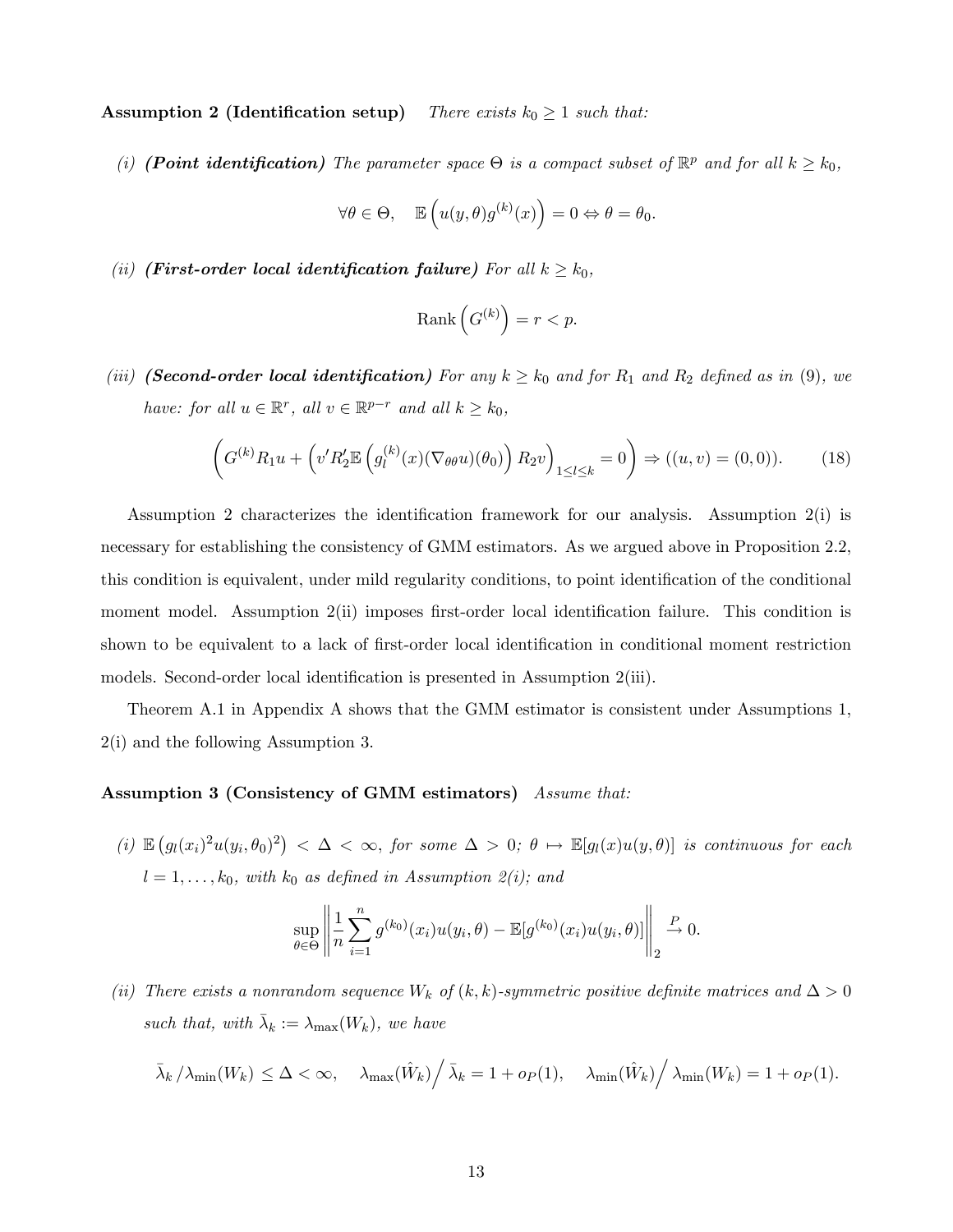The existence of the second moment of  $g_l(x)u(y, \theta_0)$  in Assumption 3(i) allows us to control the order of magnitude of quantities such as  $\|\bar{f}_k(\theta_0)\|_2^2$ . Under this condition,  $\|\bar{f}_k(\theta_0)\|_2^2 = O_P(k)$ . The last part in Assumption 3(i) is the usual uniform law of large numbers. Primitive conditions for this to hold for dependent data can be found in Domowitz and White (1982) and Pˆtscher and Prucha (1989).

The first condition in Assumption  $3(i)$  is not restrictive as it merely rules out the possibility that  $W_k$  is ill-conditioned. In standard problems where k is fixed,  $\hat{W}_k$  is assumed to converge in probability to  $W_k$ . With increasing k, such a convergence needs to be formalized. It turns out that the convergence of the extreme eigenvalues of  $\hat{W}_k$  to those of  $W_k$  is sufficient to establish consistency of GMM. The conditions in Assumption  $3(ii)$  are trivially fulfilled by estimation procedures using non-random weighting matrix with eigenvalues bounded away from 0 and from above. This is the case for the first-step GMM estimator introduced above which uses  $W_{k,0}$  as weighting matrix which is then consistent. We also show that under Assumption A.1 in Appendix A, these conditions continue to hold for the two-step efficient GMM estimator, and this estimator is consistent as well (see Corollary A.2 in Appendix A).

To summarize, Assumptions 1, 2(i), 3 already ensure the consistency of the GMM estimator in point-identified, conditional restriction model under first-order local identification failure (see Theorem A.1 in Appendix A). However, for deriving the asymptotic distribution of the test for correct model specification, we need to characterize the rate of convergence of the GMM estimator.

For this reason, we proceed with introducing additional conditions that will allow us to establish the rate of convergence of the GMM estimator in conditional moment restriction models under local identification failure. In what follows, we define  $\bar{H}^{(k)}(\theta) = n^{-1} \sum_{i=1}^{n} g^{(k)}(x_i) [\text{vec}'(\nabla_{\theta} \theta u(y_i, \theta))]$  and  $\bar{G}^{(k)}(\theta) = n^{-1} \sum_{i=1}^{n} g^{(k)}(x_i) \nabla_{\theta} u(y_i, \theta)$  to be the sample counterparts of  $H^{(k)}(\theta)$  and  $G^{(k)}(\theta)$ , respectively, that were introduced above. Also, let  $H^{(k)} := H^{(k)}(\theta_0)$ ,  $D_1 = G^{(k)}R_1$ ,  $\bar{D}_2 = \sqrt{n}\bar{G}^{(k)}(\theta_0)R_2$ ,  $M^{(k)} = I_k - W_k^{1/2} D_1 (D'_1 W_k D_1)^{-1} D'_1 W_k^{1/2}$  $\lambda_k^{1/2}, \ \ \gamma_k \ = \ \ \inf_{\|v\|=1} \| M^{(k)} W_k^{1/2} H^{(k)} \text{vec} (R_2 v v' R_2') \|_2^2, \ \ \bar{\lambda}_k \ :=$  $\lambda_{\max}(W_k)$  and  $\lambda_k := \lambda_{\min}(W_k)$ , where  $W_k$  is defined as in Assumption 3(ii).

We first state a condition (Condition C below) for an  $\mathbb{R}^m$ -valued random function  $U_i(\theta)$  that proves useful in obtaining the order of magnitude of quantities such as  $(1/n)\sum_{i=1}^n g^{(k)}(x_i)U_i(\bar{\theta})$  $\mathbb{E}(g^{(k)}(x_i)U_i(\theta_0))$ , where  $\bar{\theta}$  converges in probability to  $\theta_0$  (see Lemma B.1 in Appendix B).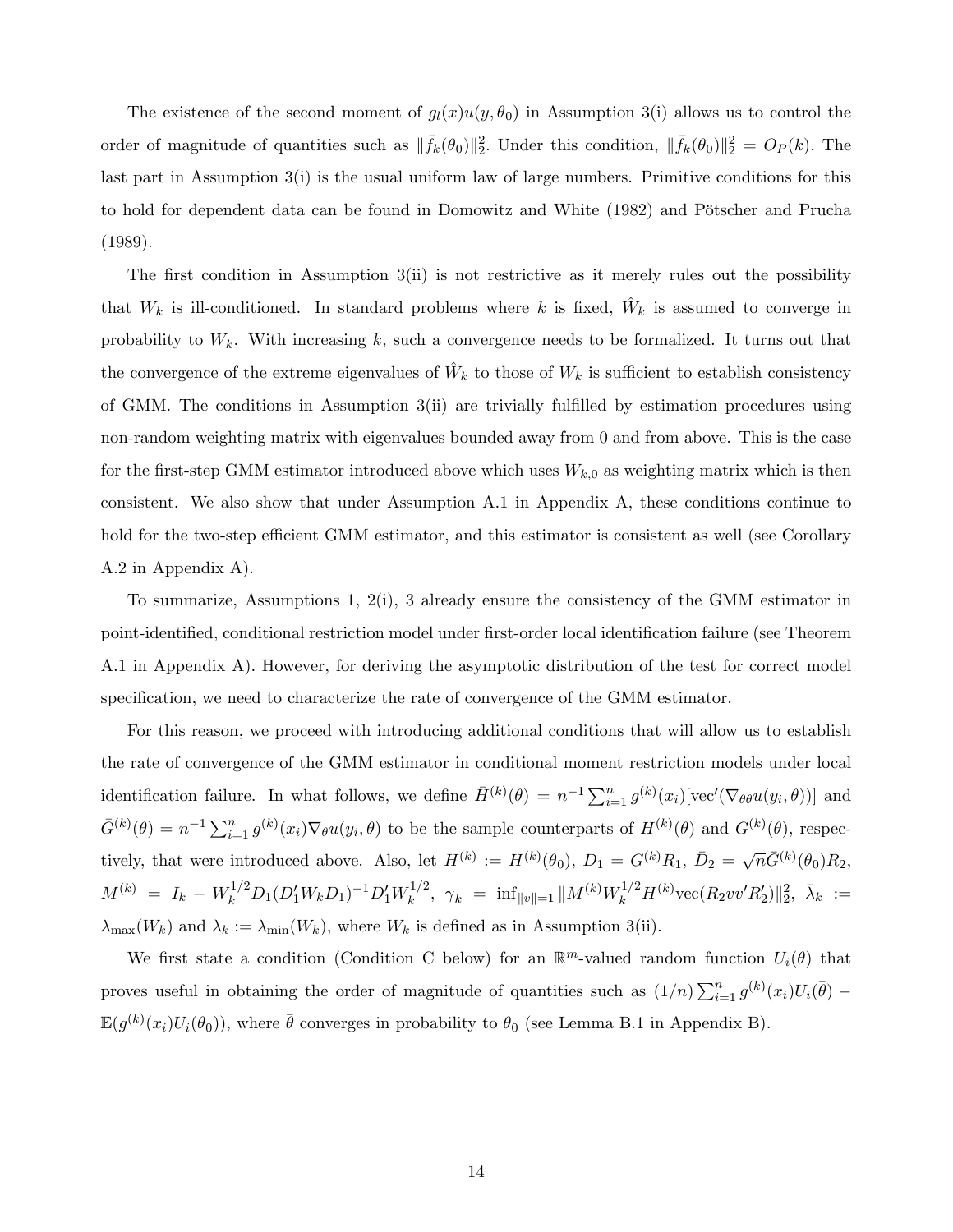**Condition C.** For an  $\mathbb{R}^m$ -valued random function  $U_i(\theta)$ , there exists a neighborhood N of  $\theta_0$  such that:

$$
\sup_{\theta \in \mathcal{N}} \left\| \frac{1}{n} \sum_{i=1}^n g^{(k)}(x_i) U_i(\theta)' - \mathbb{E} \left( g^{(k)}(x_i) U_i(\theta)' \right) \right\|_2 = O_P \left( \sqrt{\frac{k}{n}} \right),
$$

and for each  $l \in \{1, ..., k\}$ , and  $r \in \{1, ..., m\}$ , the map  $\theta \mapsto \mathbb{E}(g_l(x_i)U_{i,r}(\theta))$  is Lipschitz continuous on N with coefficient  $c > 0$ , i.e.,

$$
\forall \theta_1, \theta_2 \in \mathcal{N}, \ \|\mathbb{E}\left(g_l(x_i)U_{i,r}(\theta_1)\right) - \mathbb{E}\left(g_l(x_i)U_{i,r}(\theta_2)\right)\|_2 \leq c\|\theta_1 - \theta_2\|_2.
$$

The first condition is warranted if the functional central limit theorem applies. The Lipschitz property follows if the considered expectation functions are continuous on a compact set containing a neighborhood of  $\theta_0$ . The common Lipschitz constant may appear restrictive although such a constant exists if we assume that  $\sup_{\theta \in \mathcal{N}} \mathbb{E}(|g_l(x)| \|\partial U_{i,r}(\theta)/\partial \theta'\|_2) \leq \Delta < \infty$ . We now present the final assumption that is necessary to derive the rate of convergence of the GMM estimator.

### Assumption 4 (Orders of magnitude) Assume that:

- (i)  $\theta_0$  lies in the interior of  $\Theta$  and  $\theta \mapsto u(y, \theta)$  is twice continuously differentiable in a neighborhood of  $\theta_0$  for each y and the maps  $\theta \mapsto \nabla_{\theta} u(y, \theta)$  and  $\theta \mapsto \text{vec}(\nabla_{\theta \theta} u(y, \theta))$  satisfy Condition C.
- (ii) There exist  $\alpha_1, \alpha_2 > 0$  such that:  $\alpha_1 \sqrt{k} \leq ||D_1||_2 \leq \alpha_2 \sqrt{k}$ ,  $\alpha_1 \sqrt{k} \leq ||H^{(k)}||_2 \leq \alpha_2 \sqrt{k}$ ,  $\alpha_1 k \leq \gamma_k \leq \alpha_2 k$ ,  $\lambda_{\max}(D'_1 D_1) / \lambda_{\min}(D'_1 D_1) = O(1)$ , and  $\|\bar{D}_2\|_2 = O_P(\sqrt{k})$ .
- (iii)  $S_k := \gamma_k^{-1/2} H^{(k)'} W_k^{1/2} M^{(k)} W_k^{1/2}$  $f_k^{1/2} \bar{f}_k(\theta_0) = O_P(1).$
- (iv)  $\bar{\lambda}_k \leq \Delta < \infty$ , for some  $\Delta > 0$  and  $\sqrt{k} || \hat{W}_k W_k ||_2 = o_P(1)$ .

Note that  $D_1$  and  $H^{(k)}$  are non-zero matrices and the condition on their spectral norms in Assumption  $4(ii)$  follows if each has at least one column with a number of non-zero elements that is proportional to k. The magnitude of  $\gamma_k$  follows from the fact that (a) it is a nondecreasing sequence in k, and (b) it is of order  $O_P(\Vert H^{(k)} \Vert_2^2)$ . The requirement that the ratio of the extreme eigenvalues of  $D_1'D_1$  be bounded preserves this nonsingular matrix from being ill-conditioned. the condition on the  $(k, p - r)$ -matrix  $\bar{D}_2$  is not particularly restrictive since each component of this matrix is  $O_P(1)$ by virtue of the central limit theorem.

In Assumption 4(iii), the order of magnitude of  $S_k$  follows if  $\lambda_{\max}(W_k^{1/2})$  $k^{1/2} V_k W_k^{1/2}$  $\binom{n}{k} \leq \Delta < \infty$ , which is the case, e.g., if  $V_k$  and  $W_k$  have bounded eigenvalues or if  $W_k = V_k^{-1}$ . To see this, note that if  $\bar{\lambda}_k$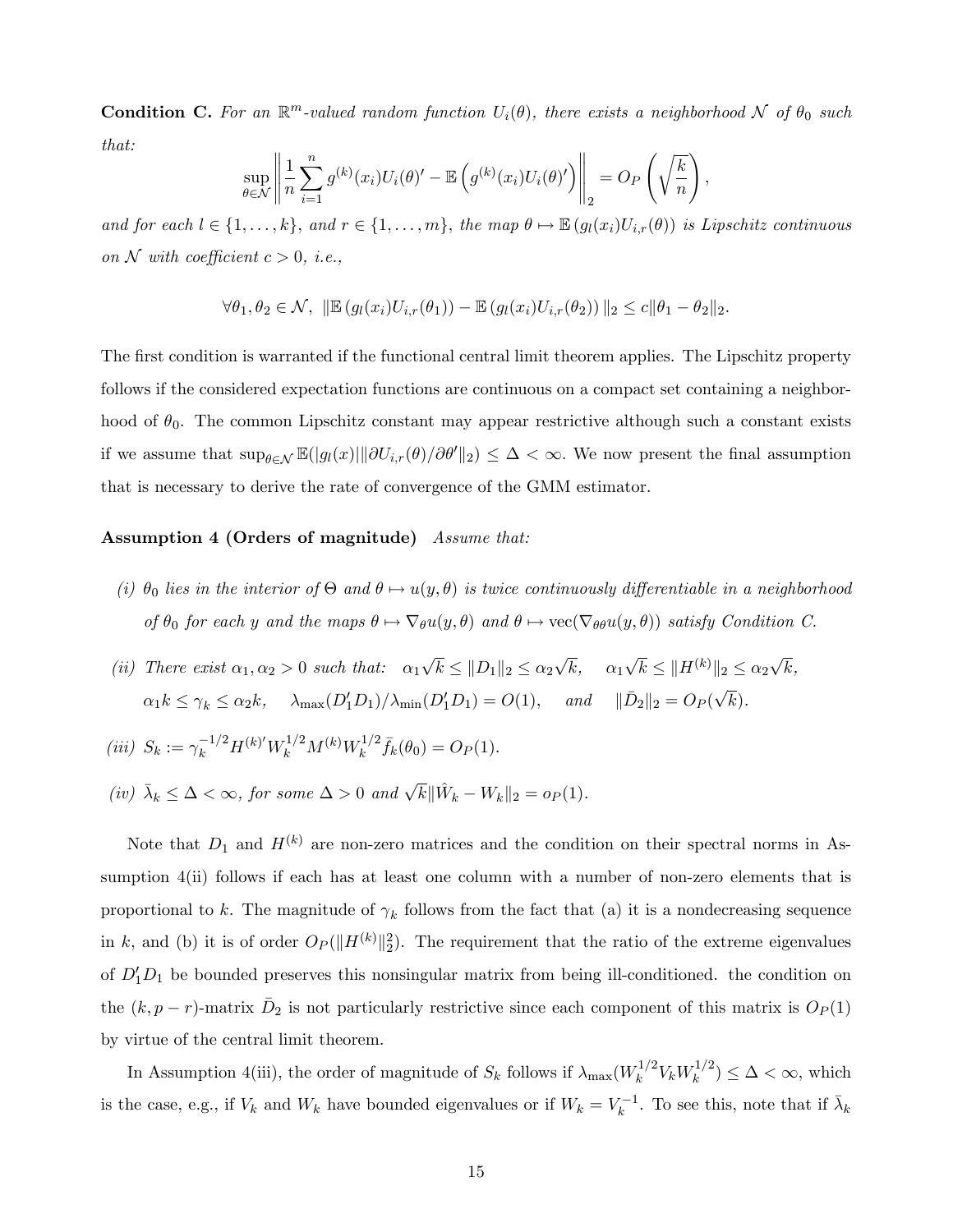is bounded, then, for any unit vector  $c$ , we have:

$$
c' \text{Var}(S_k)c = \gamma_k^{-1} c' H^{(k)'} W_k^{1/2} M^{(k)} W_k^{1/2} V_k W_k^{1/2} M^{(k)} W_k^{1/2} H^{(k)} c
$$
  

$$
\leq \Delta \gamma_k^{-1} c' H^{(k)'} W_k^{1/2} M^{(k)} W_k^{1/2} H^{(k)} c \leq \Delta \lambda_{\text{max}} (W_k) \gamma_k^{-1} \| H^{(k)} \|_2^2 = O(1)
$$

which is sufficient to claim that  $S_k = O_P(1)$  since  $\mathbb{E}(S_k) = 0$ .

Lastly, Assumption 4(iv) imposes that the eigenvalues of  $W_k$  are bounded and  $\hat{W}_k$  is sufficiently near  $W_k$  as n grows. Note that these two conditions are fulfilled by the GMM estimator with nonrandom matrix having bounded eigenvalues such as  $W_{k,0}$ . This conditions are also satisfied for the two-step efficient GMM estimator as we argue in the next subsection.

#### 3.2 Limiting behavior of the GMM estimator

Given the set of assumptions stated above, we now proceed to establishing the rate of convergence of the GMM estimator which, in turn, will be useful to characterize the asymptotic distribution of the specification test. In the standard case of a fixed number of moment restrictions (i.e.,  $k$  is fixed), the GMM estimator is known to converge at a sharp rate of  $n^{1/4}$  although a faster rate in some regions of the sample space is possible (Dovonon and Renault, 2013). This mixture of rates is essential for deriving the asymptotic distribution of the GMM overidentification test statistic as a mixture of chisquared random variables. We show a similar rate behavior for the GMM estimator in the current context under local identification failure although the original rate needs to be adjusted in order to reflect the increasing number of moment restrictions.

The next theorem states the rate of convergence of the parameter vector . Recall that  $R_1$  denotes a  $(p, r)$ -matrix with columns spanning the range of  $G^{(k)'}$  and  $R_2$  is a  $(p, p - r)$ -matrix with columns spanning the null space of  $G^{(k)}$ , where  $\text{Rank}(G^{(k)}) = r < p$ .

**Theorem 3.1** If Assumptions 1-4 hold and  $k \to \infty$  as  $n \to \infty$  with  $k^3/n \to 0$ , then

$$
\|\hat{\theta} - \theta_0\|_2 = O_P(\gamma_k^{-1/4}n^{-1/4}), \quad \|R_1'(\hat{\theta} - \theta_0)\|_2 = O_P(n^{-1/2}), \quad \text{and} \quad \|R_2'(\hat{\theta} - \theta_0)\|_2 = O_P(\gamma_k^{-1/4}n^{-1/4}).
$$

Theorem 3.1 establishes that each of the components of the GMM estimator converges at least at a nonstandard rate of  $\gamma_k^{1/4}$  $\frac{1}{k}n^{1/4}$  while the standard  $\sqrt{n}$ -rate of convergence is possible in some directions. More specifically, the directions of the parameter that are identified at first order are  $\sqrt{n}$ -convergent while the directions that are second-order locally identified converge at a slower,  $\gamma_k^{1/4}$  $k^{1/4}n^{1/4} \sim k^{1/4}n^{1/4},$ rate. Interestingly, this rate is faster than the result in Dovonon and Renault (2020) who obtain, in a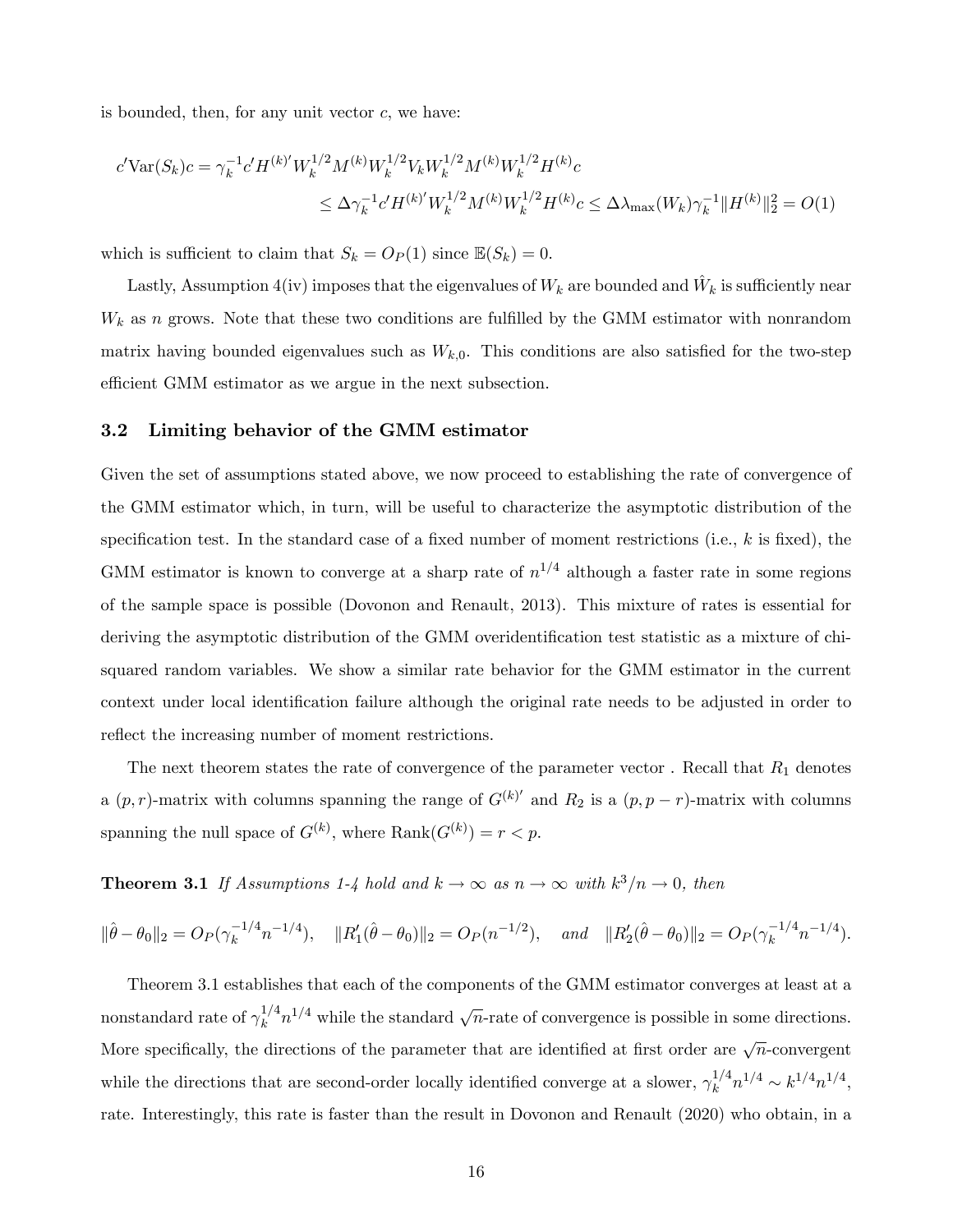configuration of fixed number of moment restrictions, a slower rate  $n^{1/4}$  for the directions identified at second order. The faster rate in our context is essentially due to to the increased information brought by the growing number of moment restrictions.

This finding bears some similarities to Han and Phillips (2006) who show in the context of weak instruments, that the GMM estimator may be consistent if the number of moment instruments is allowed to increase with the sample size (see also Chao and Swanson, 2005, among others). The intuition behind this result is that the expanding number of moment conditions, if growing at an appropriate rate with the sample size, enhances the identification signal and renders a consistent estimator even with possibly irrelevant instruments. In our framework, point identification is maintained and consistent estimation is therefore possible even if the number of moment restriction does not grow. But, as Theorem 3.1 shows, the second-order local identification also reaps important benefits from the expanding set of moment restrictions as the second-order identified parameters can be estimated at a faster rate. It is worth mentioning that since achieving consistent estimation requires the number of moment restrictions to grow at a slower rate than the sample size, it will not be possible to accelerate the convergence rate of second-order identified directions to the parametric  $\sqrt{n}$ -rate.

Some further remarks on the rates of convergence in Theorem 3.1, specialized to the first-step and two-step GMM estimators, are warranted. The validity of the results in Theorem 3.1 for the first-step and two-step GMM estimators hinge on verifying Assumptions 3(ii) and 4(iii, iv). For the two-step GMM estimator, we also use Assumption A.1 in Appendix A and Lemma B.2 in Appendix B.

**Remark 4** Since the weighting matrix  $\hat{W}_k := W_{k,0}$  for the first-step GMM estimator is nonrandom with bounded eigenvalues from above and away from zero, Assumptions  $3(ii)$  and  $4(iv)$  are trivially verified. Assumption  $4(iii)$  is also satisfied if, for instance,  $V_k$  has bounded eigenvalues and this estimator, say  $\tilde{\theta}$ , is characterized by  $\tilde{\theta} - \theta_0 = O_P(k^{-1/4}n^{-1/4})$ . Note that the eigenvalues of  $V_k$  are bounded under Assumption A.1(iv) and if  $V_k$  has uniformly bounded diagonal elements. This latter condition is implied by  $A.1(ii)$ .

**Remark 5** For the two-step efficient estimator with  $\hat{W}_k := \hat{V}_k^{-1}$ , we assume that the smallest eigenvalue of  $V_k$  is bounded away from 0; i.e.,  $\lambda_{\min}(V_k) \geq \lambda > 0$  for all k. This is a reasonable assumption since  $\lambda_{\max}(V_k)$  is an increasing sequence and we shall require that  $\lambda_{\min}(V_k)$  and  $\lambda_{\max}(V_k)$  are of the same order of magnitude to preserve  $V_k$  from being-ill conditioned. In this case,

$$
\lambda_{\max}(V_k^{-1}) = 1/\lambda_{\min}(V_k) \le 1/\underline{\lambda}.
$$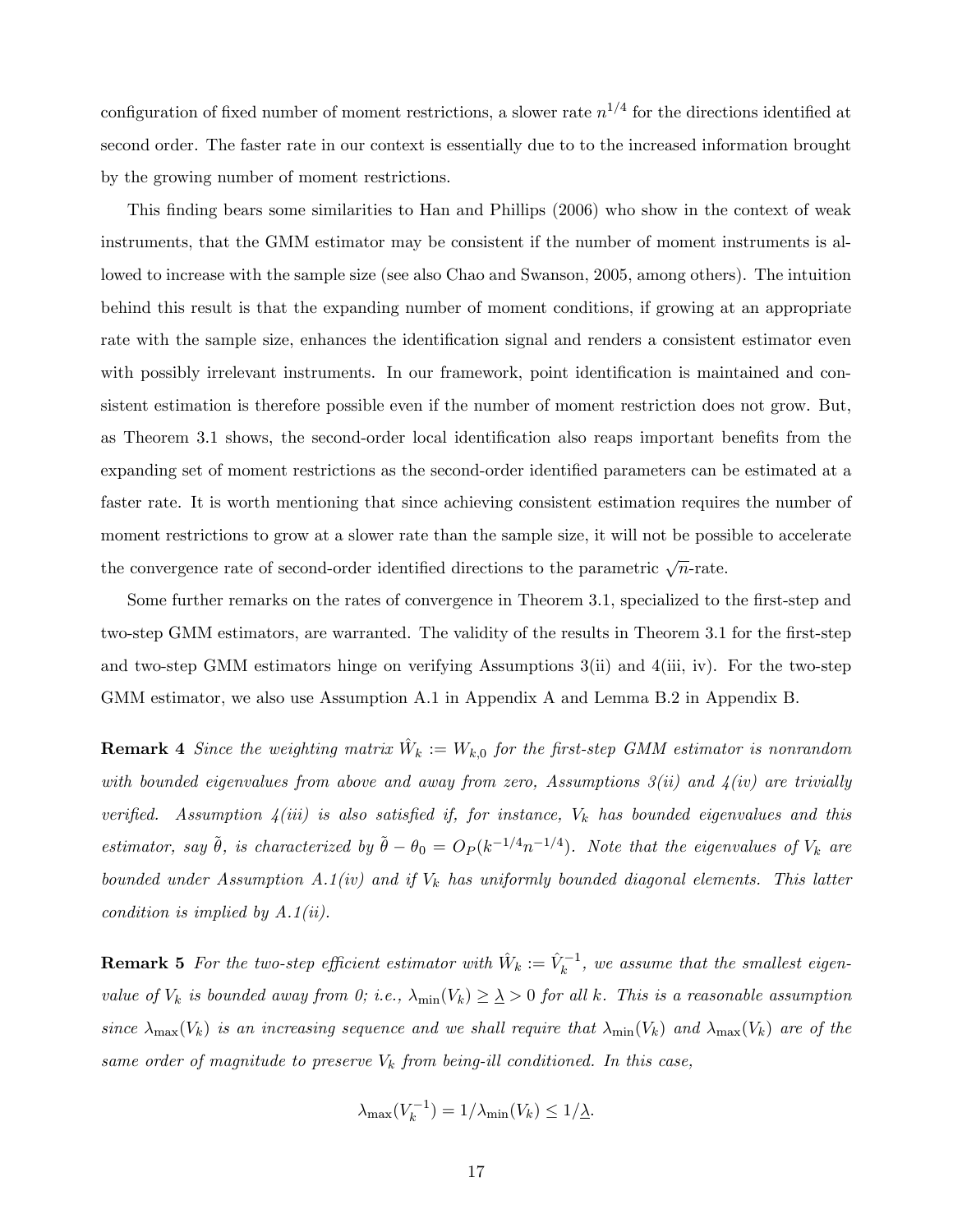Furthermore, Lemma  $B.2(ii, v)$  in Appendix B ensures that

$$
\lambda_{\max}(\hat{V}_k^{-1}) / \lambda_{\max}(V_k^{-1}) = 1 + o_P(1), \text{ and } \lambda_{\min}(\hat{V}_k^{-1}) / \lambda_{\min}(V_k^{-1}) = 1 + o_P(1).
$$

Note that in this lemma,  $v_n = (k^3/n)^{1/4} = o(1)$ . This shows that Assumption 3(ii) holds.

**Remark 6** Finally, from Lemma B.2(iv) in Appendix B we have that  $\sqrt{k} \|\hat{V}_k^{-1} - V_k^{-1}\|_2 = O_P(k^{5/4}/n^{1/4})$ which ensures that Assumption  $\lambda(iv)$  holds if  $k^5/n \to 0$  as  $n \to \infty$ .

Although the rates of convergence that are stated in Theorem  $3.1$  are sufficient to derive the asymptotic distribution of the specification test, it is interesting to further investigate the large sample properties of the GMM estimators. Unfortunately, characterizing the asymptotic distribution of the GMM estimator  $\theta$  in the general case proves difficult. For this reason, we restrict our attention to the simplest case of single parameter  $(p = 1)$  models with a second-order local identification property.

**Theorem 3.2** Suppose that  $p = 1$  and Assumptions 1-4 hold. In addition, if  $k \to \infty$  as  $n \to \infty$  with  $k^4/n \to 0$ , and  $\gamma_k^{-1/2} H^{(k)'} W_k \bar{f}_k(\theta_0) \stackrel{d}{\to} Z := N(0, \sigma^2)$  for some  $\sigma^2 > 0$ , then:

$$
\sqrt{\gamma_k n}(\hat{\theta} - \theta_0)^2 \stackrel{d}{\rightarrow} 1_{\{Z \ge 0\}}(2Z).
$$

Theorem 3.2 first demonstrates that the slow rate of convergence derived in Theorem 3.1 is, in fact, sharp meaning that within the assumed model and identification framework, the estimator cannot converge at a faster rate. Furthermore, the asymptotic distribution in Theorem 3.2 can be readily used to conduct inference about the true parameter value  $\theta_0$  by replacing  $\gamma_k$  with its sample counterpart. Note that this non-standard asymptotic distribution with an atom mass of  $1/2$  at the origin is similar to the one derived by Dovonon and Hall  $(2018)$  for a fixed k. As pointed out above, the characterization of the asymptotic distribution in the general case of  $p > 1$  appears to be quite involved and is beyond the scope of this paper.

### 4 Asymptotic distribution of the specification test

The characterization of the asymptotic distribution of our specification test statistic requires a central limit theorem for degenerate U-statistics with linear kernel of the form  $h_n(x_t, x_s) := f'_k(x_t) V_k^{-1} f_k(x_s)$ , where  $(x_t)_{t\in\mathbb{Z}}$  is a stationary and strong mixing process and  $(f_k(x_t))_{t\in\mathbb{Z}}$  is a martingale difference sequence with respect to its natural filtration. More specifically, we are interested in the asymptotic distribution of U-statistics of the form:

$$
U_n = \frac{1}{n} \sum_{t \neq s} \frac{f_k(x_t)' V_k^{-1} f_k(x_s)}{\sqrt{k}},\tag{19}
$$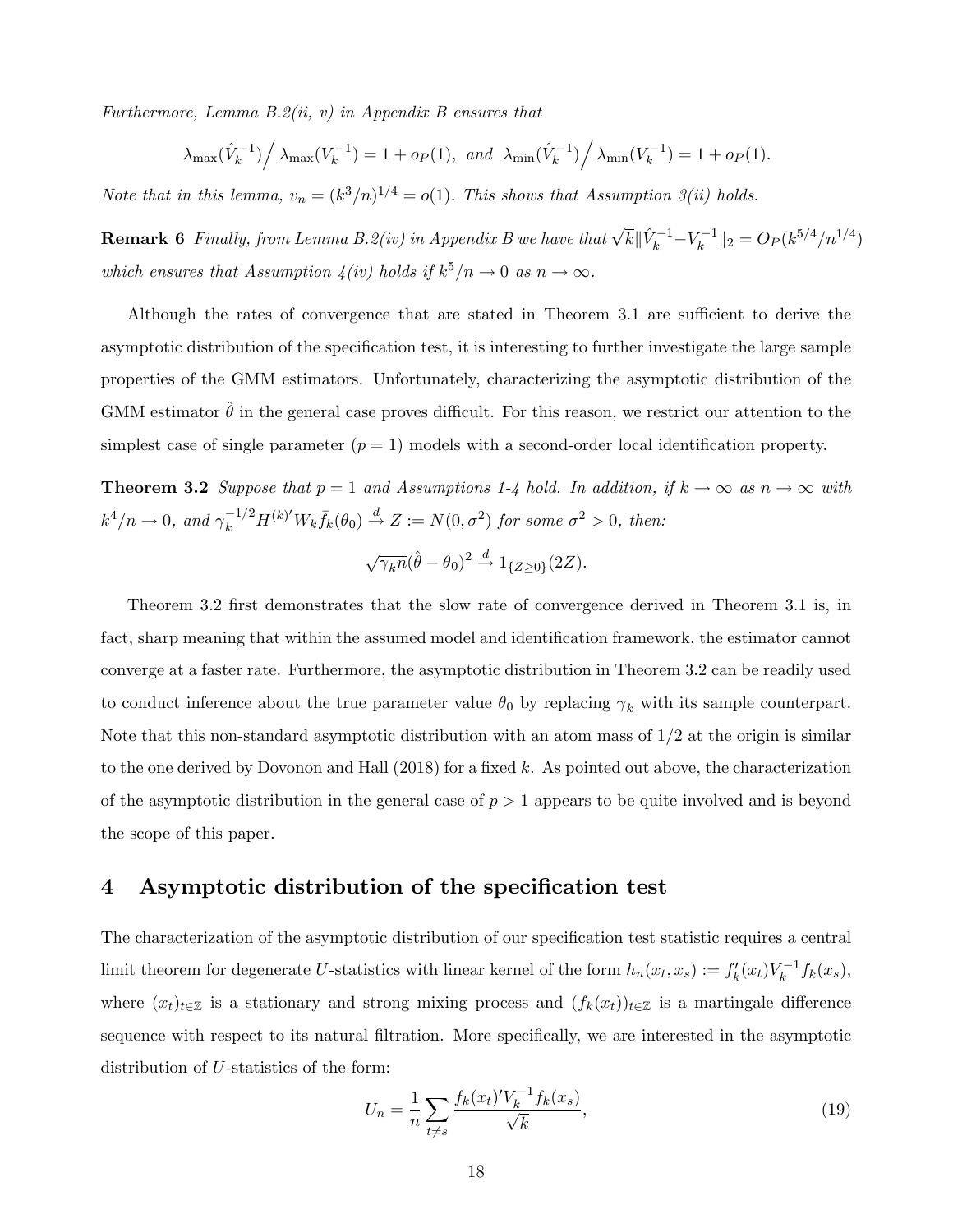where  $V_k := \text{Var}(f_k(x_t))$ . The degeneracy of  $U_n$  arises from the fact that  $\int h_n(x, y) dF(y) = 0$  for all x, with  $F$  denoting the marginal distribution of  $x_t$ . The asymptotic theory of degenerate U-statistics has been extensively studied in the literature. Existing results cover cases where  $x_t$  is assumed to be i.i.d. or time-dependent as well as cases where the kernel function is sample-size dependent - as above - or fixed. A CLT for i.i.d. data and sample-size dependent kernel has been developed by Hall (1984) and played a key role in the main results of de Jong and Bierens (1994). An extension of Hall's (1984) results to  $\beta$ -mixing processes has been provided by Fan and Li (1999). More recent contributions to this literature include Leutch (2012), who proposes a CLT for  $\tau$ -dependent processes<sup>4</sup> and fixed kernel,<sup>5</sup> and Gao (2007) and Gao and Hong (2008) who consider  $\alpha$ -mixing processes and sample-size dependent kernels. Kim *et al.* (2011) further extend these results by establishing the CLT for U-statistics under quite general conditions. Our kernel is more consistent with the formulation in Kim *et al.* (2011) but the special factorization that they require is not well-aligned with our framework which features an inner product with an increasing dimension.

For this reason, we develop a new CLT that is adapted to the form of the U-statistic in (19). Since this result may be of independent interest, we collect the conditions that are sufficient for establishing the CLT in the following assumptions.

**Assumption-CLT** 1 Assume that  $(x_t)_{t\in\mathbb{Z}}$  is stationary and geometric strong mixing process,  $f_k(x_t)$  is an  $\mathbb{R}^k$ -valued measurable function of  $x_t$  such that the sequence  $(f_k(x_t))_{t\in\mathbb{Z}}$  is a martingale difference with respect to the  $\sigma$ -algebra  $\sigma(f_k(x_s) : s \le t)$ .

**Assumption-CLT** 2 Assume that  $k \sim n^{\alpha}$  for some  $\alpha \in (0, 1)$  and there exists  $\epsilon > 0$ , such that

$$
\sup_{k \in \mathbb{N}} \frac{1}{k} \sum_{h=1}^{k} \mathbb{E} |[V_k^{-1/2} f_k(x_t)]_h|^{4+\epsilon} < \infty,
$$

where  $[a]_h$  is the h-th element of the vector a.

Stationarity and mixing of  $(x_t)_{t\in\mathbb{Z}}$  is already assumed above (see Assumption 1) and is restated in Assumption-clt 1 to ensure that the results in Proposition 4.1 and Theorem 4.2 below, which could be of independent interest, are self-contained. Assumption-clt 2 is used to obtain the limit variance of  $U_n$  because its derivation requires dealing with 4-th order moments of  $f_k(x_t)$ . Replacing

<sup>&</sup>lt;sup>4</sup>See Dedecker and Prieur (2005) for a definition. Note that i.i.d.  $\Rightarrow \beta$ -mixing  $\Rightarrow \alpha$ -mixing  $\Rightarrow \tau$ -dependence.

 ${}^{5}$ CLT for degenerate U-statistics with fixed kernel give rise to nonstandard asymptotic distribution taking the form of a quadratic function of an inÖnite number of independent Gaussian variables, while sample-size dependent kernels are typically associated with the standard normal distribution.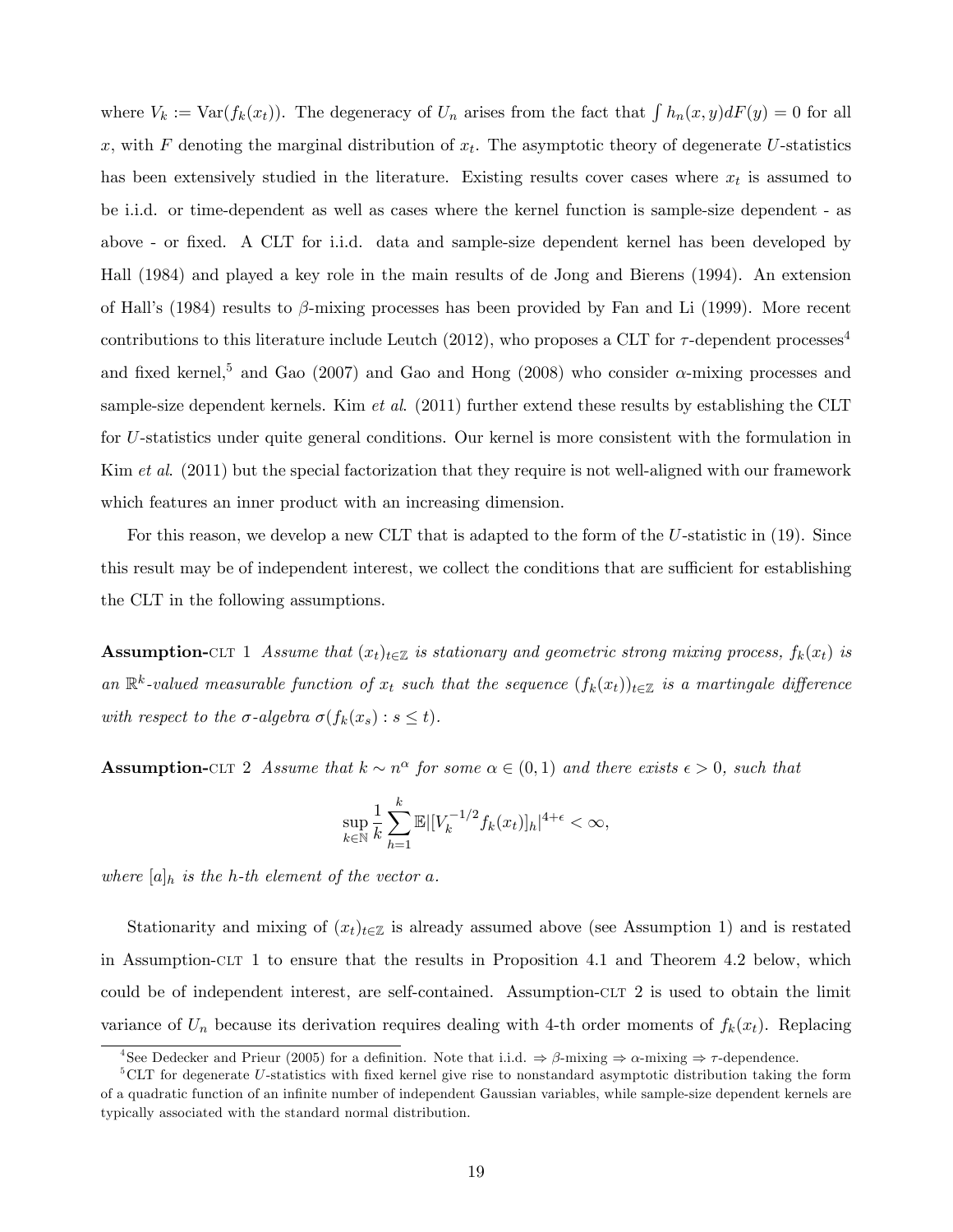these moments by their analogues under independence is a common approach in the literature. The remainder is then controlled by resorting to Lemma OA.1 in the online Appendix, due to Roussas and Ioannides (1987), which can be applied if the condition on the moments in Assumption-CLT 2 is satisfied. Note that this condition is not too restrictive. It imposes the existence of moments of order higher than the fourth for the normalized components of  $f_k(x_t)$ . The boundedness of the average of these moments means that no component dominates the others in terms of these moments.

### **Proposition 4.1** Under Assumptions-CLT 1 and 2,  $\text{Var}(U_n) = 2 + o(1)$ .

To obtain the asymptotic normality for  $U_n$ , we impose an additional assumption.

**Assumption-CLT** 3 For some  $\beta \geq 0$ ,

$$
\mathbb{E}\left(\max_{1\leq t\leq n}||V_k^{-1/2}f_k(x_t)||/\sqrt{k}\right)=O(\log^{\beta} n) \text{ and } \mathbb{E}\left(\max_{1\leq t\neq s\leq n}|f_k(x_t)'V_k^{-1}f_k(x_s)|/\sqrt{k}\right)=O(\log^{\beta} n).
$$

The first bound in Assumption-CLT 3 is not restrictive as it holds with  $\beta = 1$  provided that the moment generating function of  $z_t := ||V_k^{-1/2} f_k(x_t)||_2 / \sqrt{k}$  exists. This holds regardless of the dependence structure. For instance,  $\beta = 1$  if  $z_t$  has a Gamma distribution, and  $\beta = 1/2$  if  $z_t$  is Gaussian. We would like to remark that  $z_t = O_P(1)$  since  $\mathbb{E}(z_t^2) = 1$ . If  $z_t$ 's are i.i.d. with common distribution  $F$ , it is known that this bound holds for a large class of  $F$  but rules out those with Paretian tail; see Pereira (1983). Similar results hold for time-dependent processes as well. We refer to Berman  $(1964)$  and Isaev *et al.*  $(2020)$  for a discussion.

The second bound in Assumption-CLT 3 is not too restrictive either. If  $f_k(x_t)$  and  $f_k(x_s)$  are independent, then  $\mathbb{E}[f_k(x_t)'V_k^{-1}f_k(x_s)/\sqrt{k}]^2 = 1$  so that  $|f_k(x_t)'V_k^{-1}f_k(x_s)|/\sqrt{k} = O_P(1)$  and, as before, we can claim that the stated bound accommodates a large class of processes. We are now ready to state the following CLT for the scaled U-statistic in (19).

**Theorem 4.2** Under Assumptions-CLT 1, 2 and 3,

$$
\frac{U_n}{\sqrt{2}} \xrightarrow{d} N(0,1).
$$

The proof of Theorem 4.2 follows similar arguments as in Kim *et al.* (2011) and is provided in the Online Appendix. We establish this CLT by showing that the moments of  $U_n$  converge to those of the normal distribution. Under Assumption-CLT 3, we show that the summands of  $U_n$  are essentially bounded by a slowly increasing function of the sample size, which turns out to be essential for controlling the difference between the moments  $U_n$  and those of its Gaussian limit.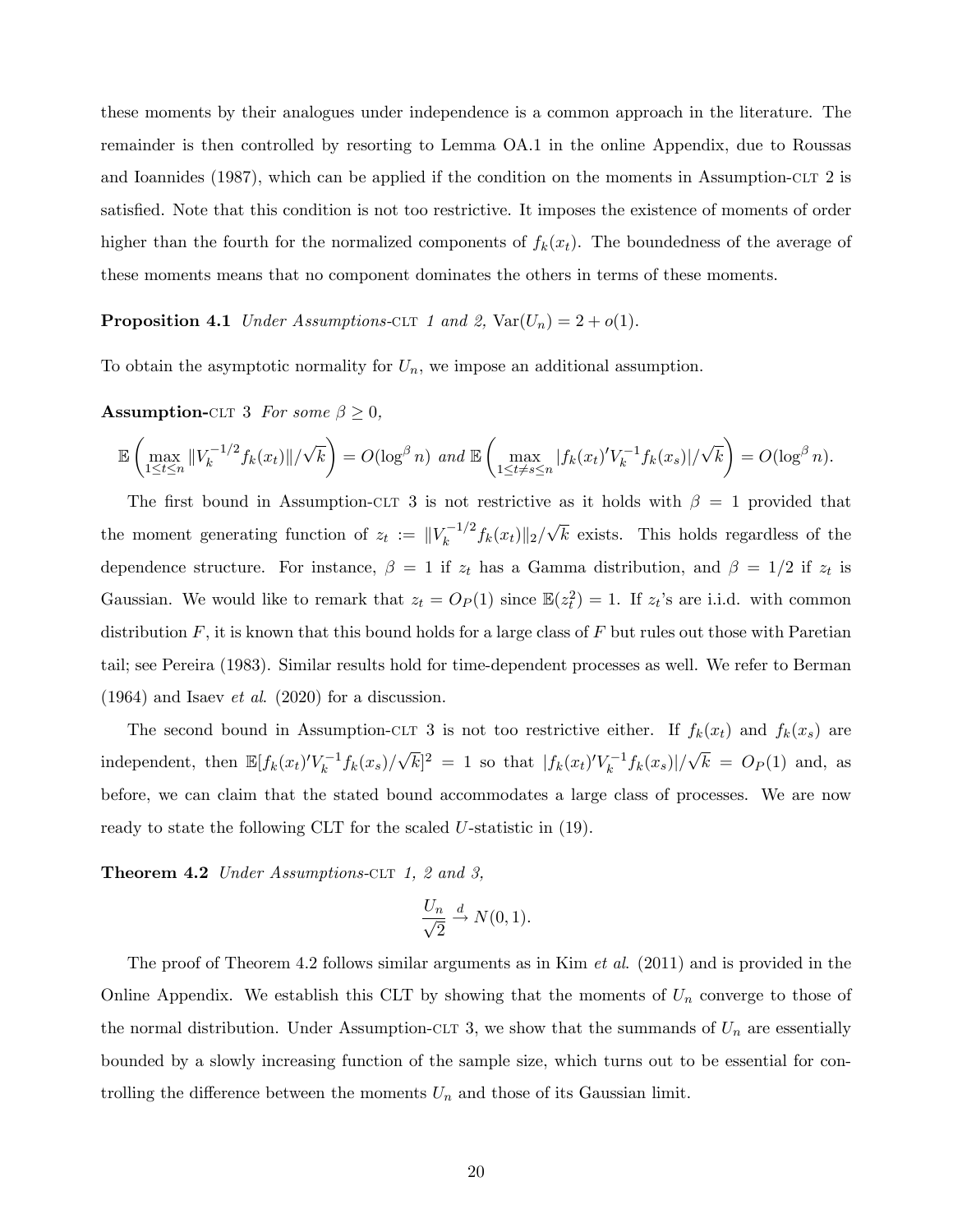Building on this central limit theorem, we now characterize the asymptotic distribution of the specification test statistic  $\hat{Z} = \frac{1}{\sqrt{2}}$  $2k$  $\left(\bar{f}_k(x_t, y_t, \hat{\theta})' \hat{V}_k^{-1} \bar{f}_k(x_t, y_t, \hat{\theta}) - k\right)$  under the null hypothesis that the conditional moment restriction (1) is correctly specified.

**Theorem 4.3** Suppose that Assumptions 1, 2, 3(i),  $\mathcal{A}(i, ii)$ , A.1(ii, iii, iv), and Assumptions-CLT 2-3 with  $f_k(x) := f_k(x, y, \theta_0)$ , hold. Also, assume that  $k = o(n^{1/5})$  and  $W_{k,0}$  has bounded eigenvalues. Then, as  $n \to \infty$ ,

$$
\hat{Z} \stackrel{d}{\longrightarrow} N(0,1).
$$

Several remarks are warranted regarding the result in Theorem 4.3. First, it is important to underscore that the standard normal limit distribution in Theorem 4.3 is obtained in a highly nonstandard setting. In particular, we have a lack of first-order local identification which, as discussed earlier, gives rise to non-standard limiting behavior of the GMM estimator. The second-order local identification, in conjunction with the expanding set of moment conditions, ensures the consistency of the estimator and determines its rate of convergence. The conditions for the consistency of the two-step GMM estimator are collected in Assumption A.1 in Appendix A and are used in establishing the limit in Theorem 4.3. While the  $\hat{Z}$  test statistic is based on the efficient GMM estimator with  $\hat{W}_k = \left[\frac{1}{n}\right]$  $\frac{1}{n}\sum_{t=1}^{n} f_k(x_t, y_t, \tilde{\theta}) f_k(x_t, y_t, \tilde{\theta})' \Big]^{-1}$ , stating explicitly that  $W_{k,0}$  has bounded eigenvalues allows us to invoke Assumption 4(iii) in order to ensure the desired rate of convergence for the preliminary GMM estimator  $\theta$ . (See Remark 4.) Also, as discussed earlier, Assumption 4(iii) holds provided that  $\lambda_{\text{max}}(W_k^{1/2}$  $k^{1/2} V_k W_k^{1/2}$  $(k_k^{1/2}) \leq \Delta < \infty$  which is trivially satisfied by the efficient GMM estimator that sets  $W_k = V_k^{-1}$ .

In the conventional framework where the conditional model is point identified, the properly recentered and standardized specification test with an increasing number of moment conditions converges, under some regularity conditions, to a standard normal limit (see, for example, Carrasco and Florens, 2000; Donald et al., 2003; Tripathi and Kitamura, 2003; among others). Theorem 4.3 establishes that the standard normal distribution continues to be the correct limit for the  $\hat{Z}$  test statistic under the null of correct specification, provided that  $k = o(n^{1/5})$  as  $n \to \infty$ . Unlike the regular setup, this limit is obtained within the second-order local identification framework in Assumption 2 which is characterized by Örst-order local identiÖcation failure. Intuitively, this is achieved by combining and balancing the benefits from the second-order local identification and the expanding number of moment conditions. Importantly, for the appropriate choice of  $k$  (as a function of n), inference for the correct specification of the conditional moment restriction model is straightforward in practice as it is based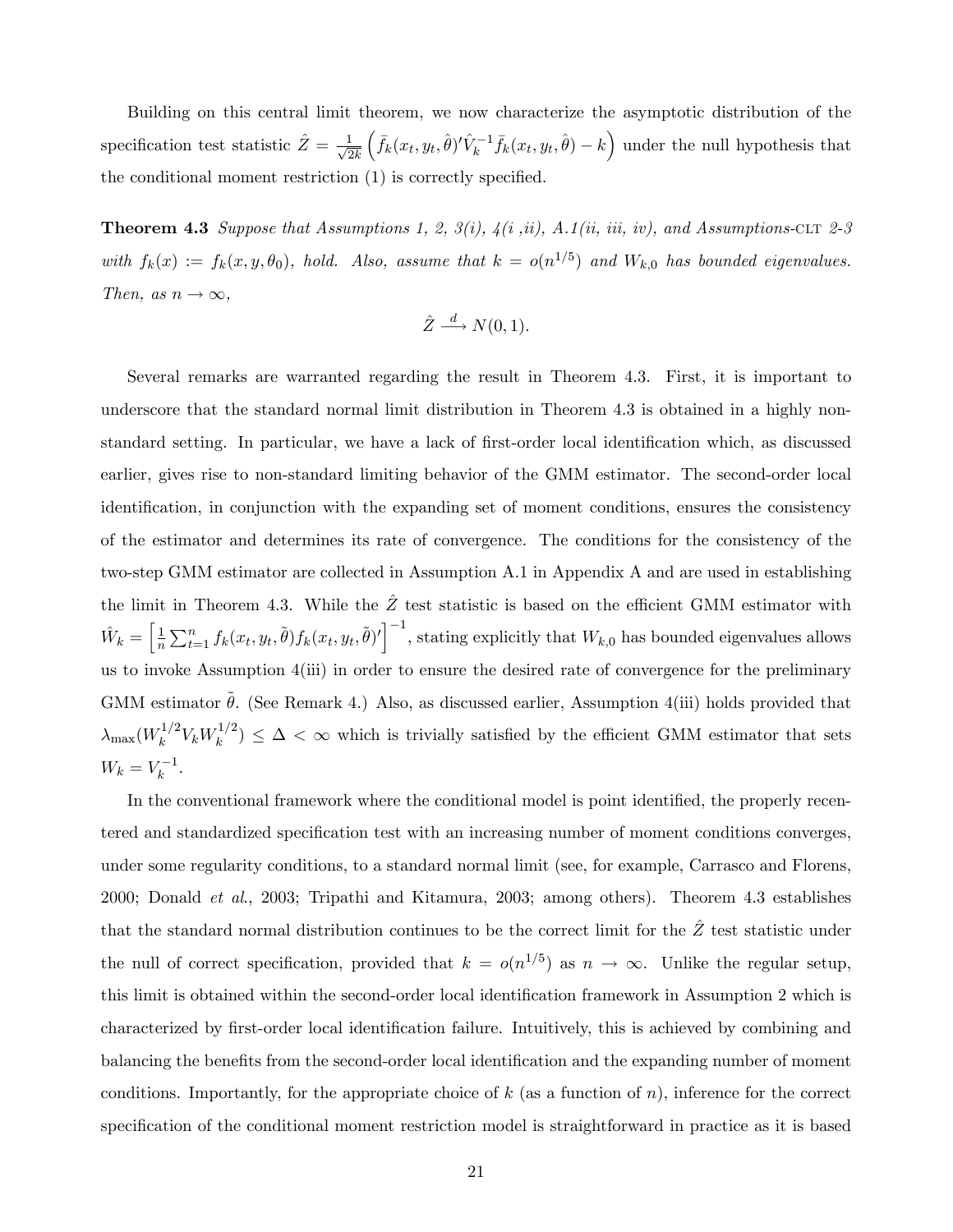on the critical values from the standard normal distribution.

We complete our theoretical analysis by characterizing the limiting behavior of  $\hat{Z}$  under the alternative hypothesis  $H_1$ , specified in (2). We will rely on the following strengthened version of Lemma 1 of de Jong and Bierens (1994).

**Lemma 4.4** Let  $\Theta$  and  $D$  be compact subsets of  $\mathbb{R}^p$  and  $\mathbb{R}^{k_x}$ , respectively. Let  $u(\theta)$  be an  $\mathbb{R}$ -valued random function and x be a random variable with values in D. Assume that the functions  $g_l(x)$ form an algebra of continuous real-valued functions on D that separates the points of D and contains the constant function. Assume further that  $\theta \mapsto u(\theta)$  is continuous on  $\Theta$  almost everywhere and  $\mathbb{E}(\sup_{\theta \in \Theta} |u(\theta)|) < \infty$ . Then, if  $\Pr(\mathbb{E}(u(\theta)|x) = 0) < 1$  for each  $\theta \in \Theta$ ,

$$
\exists k_0 \in \mathbb{N} \ and \ \delta_0 > 0 : \quad \inf_{\theta \in \Theta} \left\| \mathbb{E}(g^{(k_0)}(x)u(\theta)) \right\|_2^2 > \delta_0.
$$

The conditions imposed on the series functions  $q_l(\cdot)$  are as in de Jong and Bierens (1994). The continuity and dominance conditions on  $u(\theta)$  are useful to guarantee the continuity of  $\theta \mapsto \mathbb{E}(g_l(x)u(y, \theta))$ for each l. Continuity of these functions and compactness of  $\Theta$  are essential to claim the stated result.

This lemma can be applied readily to our conditional moment model and alternative hypothesis  $H_1$ in (2). With appropriate choices of series functions  $g_l(\cdot), H_1$  implies that  $\inf_{\theta \in \Theta} ||\mathbb{E}(g^{(k_0)}(x)u(y, \theta)||_2 >$ 0 for a fixed  $k_0$  so that the unconditional moment restriction  $\mathbb{E}(g^{(k_0)}(x)u(y,\theta)) = 0$  is misspecified. In this case, it is known that the Hansen-Sargan specification test for this unconditional restriction  $-$  albeit infeasible because  $k_0$  is unknown – would be consistent. Theorem 4.5 shows that this result carries over to the feasible statistic  $\ddot{Z}$  which makes our specification test consistent against all alternatives.<sup>6</sup>

**Theorem 4.5** Let  $\hat{V}_k(\theta) := n^{-1} \sum_{t=1}^n f_k(x_t, y_t, \theta) f_k(x_t, y_t, \theta)'$ . Assume that  $k^2 = o(n)$ , the  $g_l(\cdot)$  series are as in Lemma 4.4 and the conditions of that lemma are satisfied with  $u(\theta) := u(y, \theta)$ , and  $H_1$  is true. Assume further that there exists  $\bar{\lambda} > 0$  such that, with probability approaching one,  $\sup_{\theta \in \Theta} \lambda_{\max}(\hat{V}_k(\theta)) \leq \bar{\lambda}k$ , and  $\sup_{\theta \in \Theta} |(1/n) \sum_{t=1}^n g_l(x_t)u(y_t, \theta) - \mathbb{E}(g_l(x_t)u(y_t, \theta))| = o_P(1)$  for each l. Then,

$$
\exists \delta > 0: \quad \lim_{n \to \infty} \Pr(k^{3/2} n^{-1} |\hat{Z}| > \delta) = 1.
$$

The conditions of this theorem are essentially a subset of those of the main Theorem 4.3. The purpose of the condition on the bound of  $\lambda_{\text{max}}(\hat{V}_k)$  is to facilitate the proof as we can rely on more

<sup>&</sup>lt;sup>6</sup>Studying the asymptotic behavior of the test under local alternatives proves to be very involved as it requires characterizing the limiting behavior of the GMM estimator in misspecified conditional restriction models under drifting sequences and first-order local identification failure. This analysis is beyond the scope of this paper.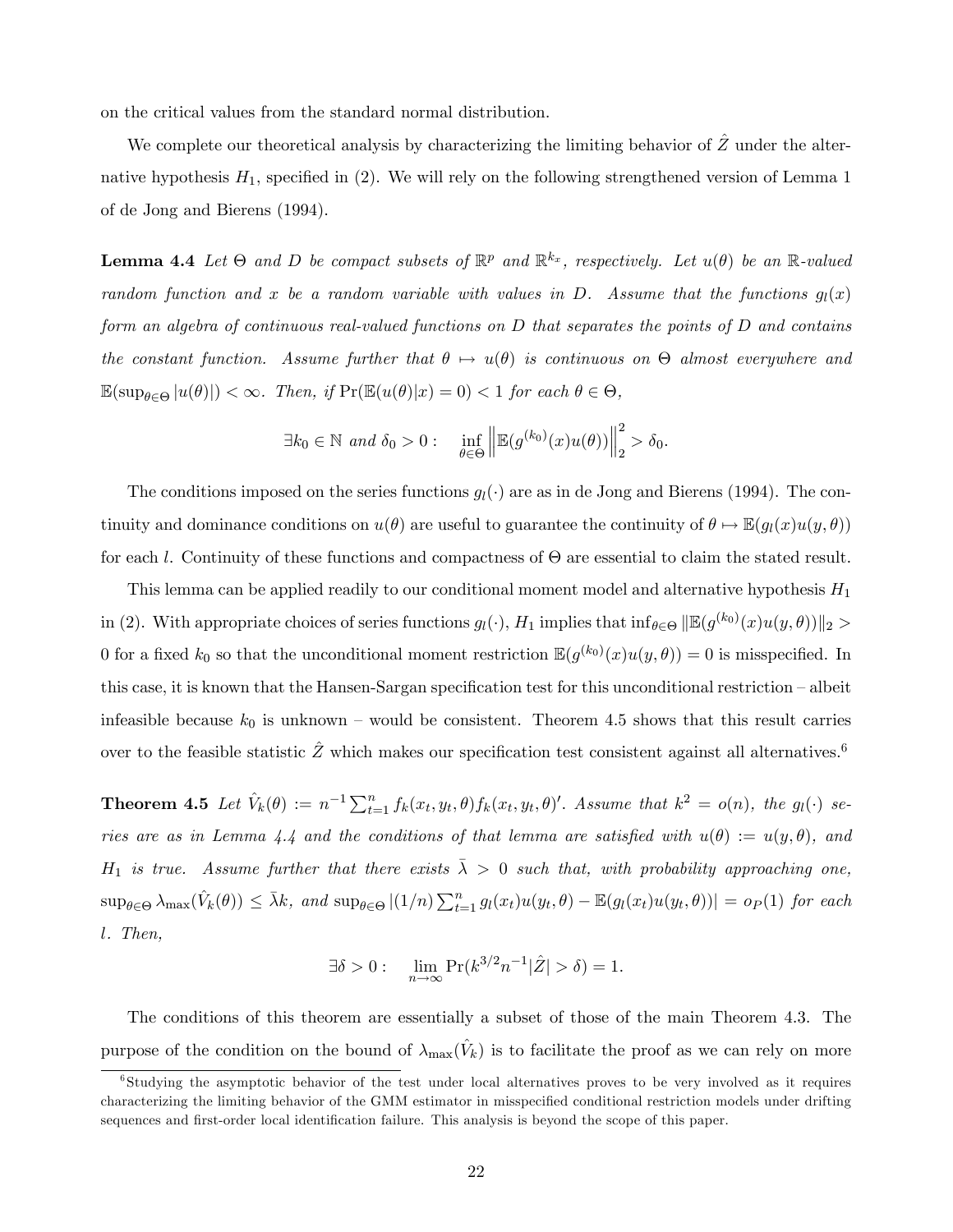primitive conditions. Theorem 4.5 shows that  $|\hat{Z}|$  diverges to infinity if k is such that  $k^{3/2} = o(n)$ . Note that in Theorem 4.3, that studies  $\hat{Z}$  under  $H_0$ , we impose  $k^5 = o(n)$ . This shows that the proposed test is consistent and has power against all alternatives.

### 5 Numerical illustrations

In this section, we provide simulation evidence on the empirical size of the standard normal asymptotic approximation of the specification test. We also apply the proposed testing framework to study the presence of a common CH factor in bond portfolio returns.

### 5.1 Simulations

We assess the finite-sample properties of the specification test  $\hat{Z}$  in Monte Carlo simulations. We consider several simulation setups. The first set of simulations employs the simple design discussed in Section 2.2:

$$
u_t(\theta) = (y_t - \theta)^2 - 1
$$
:  $t = 1,..., n$ ,

where  $y_t \sim \text{iid}N(0, 1)$  and  $x_t \sim \text{iid}N(0, 1)$  for  $t = 1, \ldots, n$ , and y is independent of x. The moment condition tested is

$$
H_0: \Pr\{\mathbb{E}(u|x) = 0\} = 1.
$$

The null  $H_0$  is correct and identifies the true value  $\theta_0 = 0$  of the parameter  $\theta$ . This design is characterized with first-order local identification failure even though global identification is ensured. Local identification is obtained at second order according to Assumption 2(iii). Here,  $k_0 = 1$  since with the instrument  $z_{t,1} = 1$ , we have  $\mathbb{E} (\nabla_{\theta \theta}(z_{t,1}u_i(\theta_0))) = -2 \neq 0$ .

We present results based on 1000 Monte Carlo replications for three specification tests: the traditional J-test, the conditional moment restriction test by Smith (2007) and Tripathi and Kitamura (2003), denoted by S-TK, and the test  $\ddot{Z}$  based on the  $N(0, 1)$  asymptotic approximation. The J-test is performed on the unconditional moment conditions  $\mathbb{E}(z_i u_i(\theta)) = 0$  with  $z'_i = (1, x_i^2)$ . We present results for the J-test under the standard chi-squared asymptotics as well as the mixture of chi-squared distribution proposed in Dovonon and Renault (2013). The conditional moment restriction tests, S-TK and  $Z$ , involve a choice of tuning parameters. The tuning parameters for the S-TK test are the biweight kernel  $k(x) = \frac{15}{16}(1-x^2)^2 1_{\{|x| \le 1\}}$  for a kernel function,  $K^{**} = \frac{1168780}{2263261}$ , kernel bandwidth  $b_n = n^{-1/4}$ and trimming function  $1_{\{|x| \leq S_*\}}$  with  $S_* = 1.96$ . The test is computed for  $\gamma = 1$  which corresponds to the continuously-updated GMM. Finally, the non-linear least squares estimator is used as input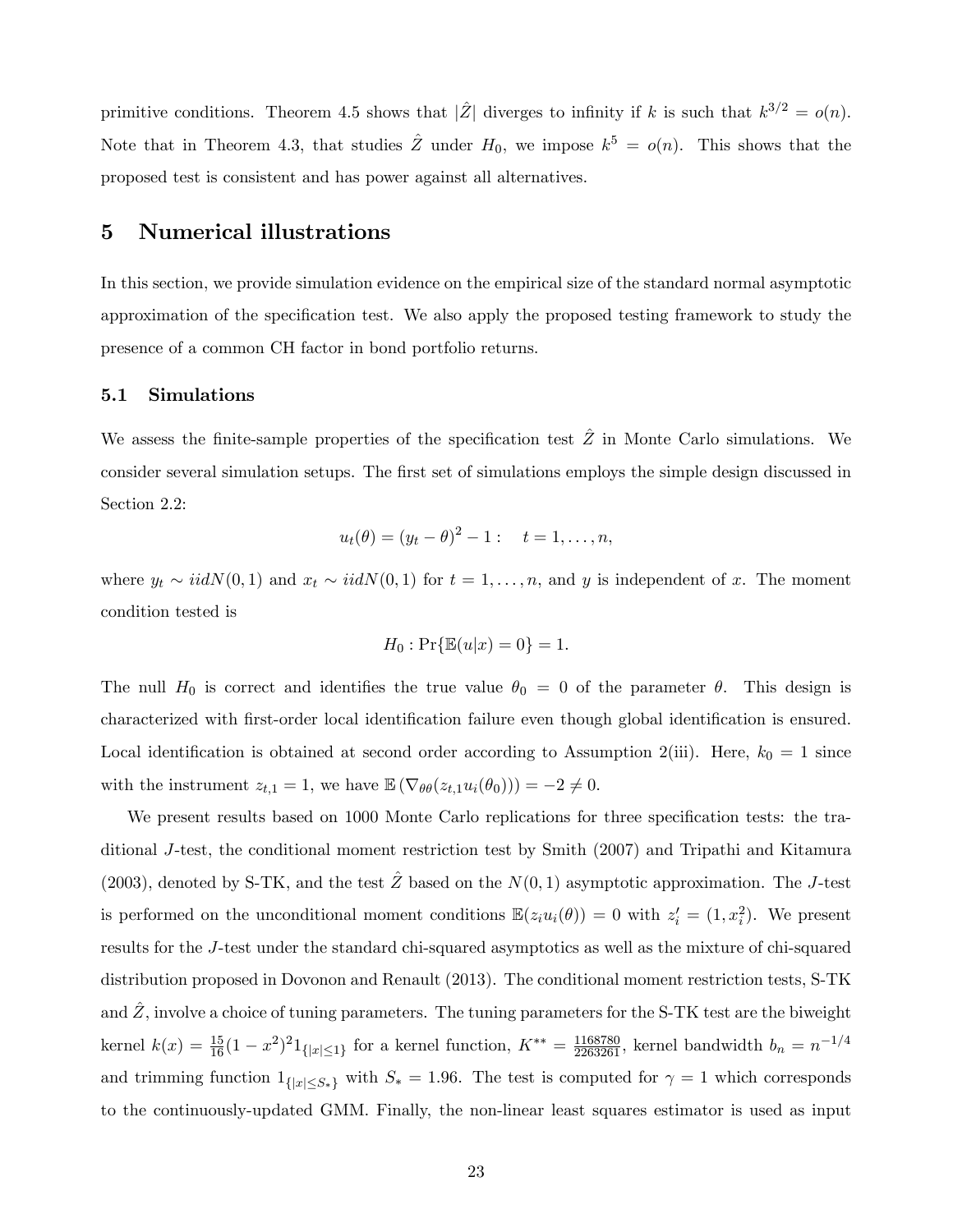parameter estimator. For our  $\hat{Z}$  test, the tuning parameters are  $\Psi(\cdot) : \mathbb{R} \to [-\pi, \pi], x \mapsto 2 \arctan(x),$ series of bounded functions  $g_l(\cdot) : [-\pi, \pi] \to [-1, +1], x \mapsto \cos(lx)$  for  $l = 1, \dots k$ , and  $k = n^{1/5}$ .

| $\boldsymbol{n}$ | .J-test     |       | S-TK  | $Z$ test |
|------------------|-------------|-------|-------|----------|
|                  | $\chi^2(1)$ | mixt. |       |          |
| 50               | 5.70        | 3.60  | 26.20 | 10.70    |
| 100              | 6.20        | 3.80  | 27.90 | 7.80     |
| 200              | 6.60        | 3.70  | 27.80 | 8.00     |
| 500              | 7.70        | 4.50  | 23.40 | 6.50     |
| 1000             | 7.00        | 3.50  | 19.50 | 6.20     |
| 5000             | 8.40        | 4.20  | 11.80 | 6.70     |
| 10000            | 8.30        | 4.70  | 7.30  | 4.90     |
|                  |             |       |       |          |

Table 1. Empirical rejection rates of specification tests under the null (size): simulation design 1.

Notes: The nominal level is 5%. 'mixt.' stands for  $\frac{1}{2}\chi^2(1) + \frac{1}{2}\chi^2(2)$  with a critical value at the 5% level equal to 5.14. The J-test is performed on the unconditional moment conditions  $E(z_i u_i(\theta)) = 0$ with  $z_i' = (1, x_i^2)$ ; S-TK is the conditional moment restriction test by Smith (2007) and Tripathi and Kitamura (2003); and  $\hat{Z}$  test is the conditional moment restriction test proposed in this paper.

The results for the empirical size of the tests at the 5% nominal level are reported in Table 1 as the sample size  $n$  increases. The S-TK test exhibits substantial overrejections even for fairly large sample sizes. While the standard chi-squared J-test is not asymptotically valid, the chi-squared mixture performs well with only slight underrejections. The  $\hat{Z}$  test tends to overreject at small sample sizes (with 7.8% rejections at the 5% significance level) but approaches the nominal level as n grows.



Figure 1: The left graph presents the Monte Carlo kernel density and the limit  $N(0, 1)$  density for the specification test. The middle and right graphs plot the Monte Carlo kernel density and histogram for the GMM estimator and the squared GMM estimator, respectively. The sample size is  $n = 10,000$ and the number of Monte Carlo replications is 10,000.

To visualize the quality of the  $N(0, 1)$  approximation for the  $\hat{Z}$  test, the left panel of Figure 1 plots the kernel density obtained from 10,000 replications and  $n = 10,000$  against the  $N(0, 1)$  density. The simulated density appears to be very close to the limit distribution. The middle plot in Figure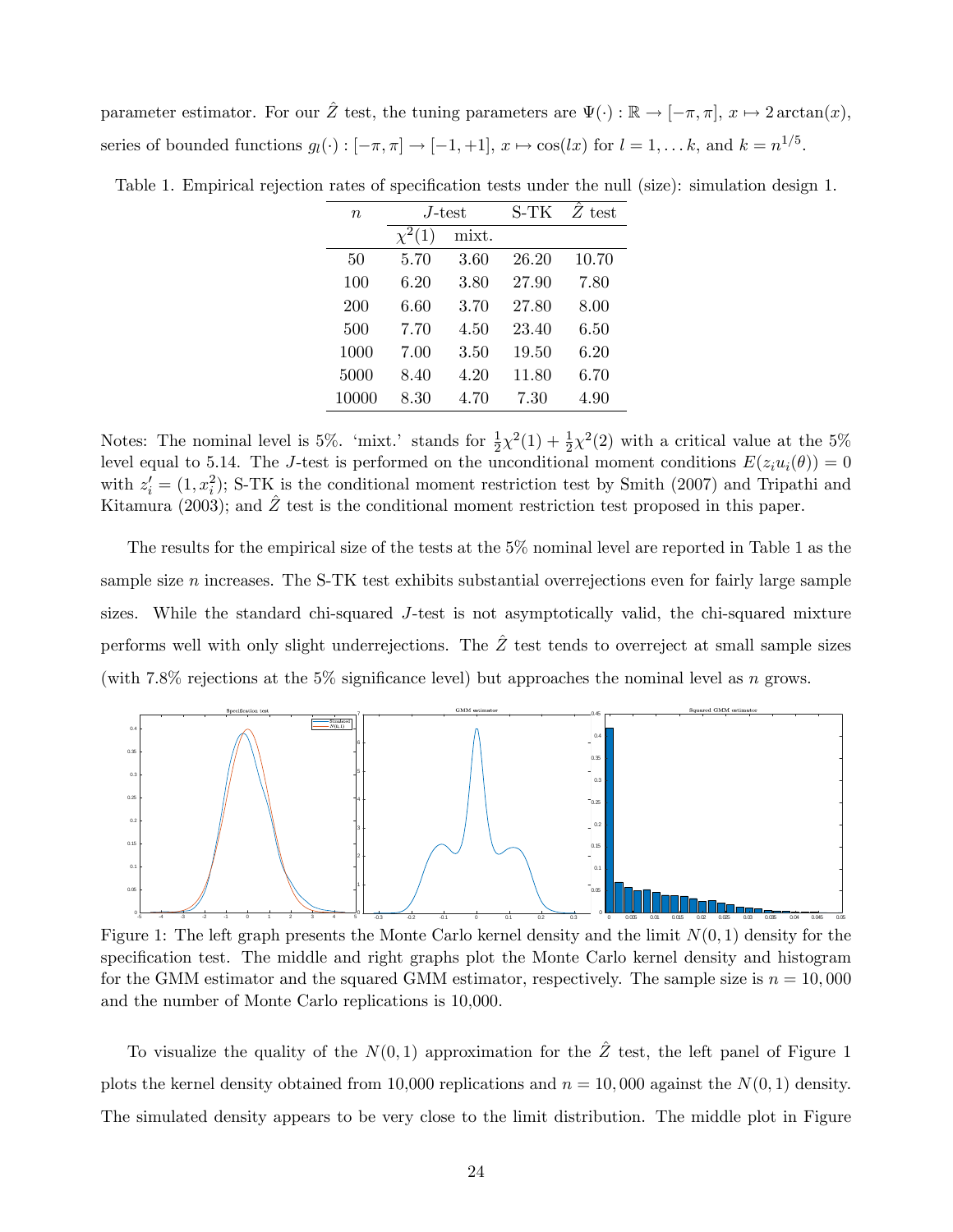1 presents the simulated kernel density<sup>7</sup> for the GMM estimator of  $\theta$  while the right plot provides the histogram for the squared GMM estimator of  $\theta$ . The histogram for the squared GMM estimator nicely illustrates the half probability mass at zero suggested by theory (Theorem 3.2). In addition, the simulated kernel density for  $\hat{\theta}$  reveals some features in the shape of the distribution that are not immediately evident in the histogram for  $\hat{\theta}^2$ .

The second simulation design is tailored to the common CH factor discussed in Section 2.2 and focus only on the properties of the  $\hat{Z}$  test. The data generating process has the form:

$$
Y_{t+1} = \Lambda f_{t+1} + e_{t+1},\tag{20}
$$

where  $Y_{t+1}$  and  $e_{t+1} \sim iidN(0, \kappa I_m)$  are  $m \times 1$  vectors and  $f_{t+1}$  is an  $(m-1) \times 1$  vector. The *i*-th component  $f_{i,t+1}$  of  $f_{t+1}$  follows a GARCH(1,1) process:

$$
f_{i,t+1} = \sigma_{i,t+1} \varepsilon_{i,t+1}, \qquad \sigma_{i,t+1}^2 = \omega_{i,0} + \omega_{i,1} f_{i,t}^2 + \omega_{i,2} \sigma_{i,t}^2,
$$
\n(21)

with  $\omega_{i,0}, \omega_{i,1}, \omega_{i,2} > 0$  and  $\varepsilon_{i,t+1} \sim \text{iid}N(0, 1)$ . Bougerol and Picard (1992) derive the conditions for strict stationarity of GARCH processes.

We consider two cases: (i)  $m = 2$ , bivariate  $Y_{t+1}$  with a single common CH factor, and (ii)  $m = 3$ , trivariate  $Y_{t+1}$  with two common CH factors. In both cases, we set  $\kappa = 0.1$  and  $\omega_{i,0} = 1 - \omega_{i,1} - \omega_{i,2}$  for  $i = 1, 2$ . For case (i),  $\Lambda = \begin{pmatrix} 1 & 0.5 \end{pmatrix}$ ,  $\omega_{1,1} = 0.2$  and  $\omega_{1,2} = 0.6$ . For case (ii),  $\Lambda = \begin{pmatrix} 1 & 1 & 0.5 \\ 0 & 1 & 0.5 \end{pmatrix}$ 0 1 0:5  $\setminus'$ , with the first CH factor having the same GARCH parameters as in case (i) and the second CH factor having GARCH parameters  $\omega_{2,1} = 0.4$  and  $\omega_{2,2} = 0.4$ . We use  $Y_t$  as conditioning variables in constructing the functions  $g_l(\cdot), l = 1, \ldots, k$ .

The empirical rejection probabilities of the  $\hat{Z}$  test for  $n = 2,000, 5,000$  and 10,000 and 1,000 Monte Carlo replications are presented in Table 2, with the empirical size of the test reported in the top panel. For both cases, (i) and (ii), the rejections of the test are close to the nominal levels. Since in these simulations  $k = n^{1/5}$  (by rounding up k to the nearest integer), it appears that further improvements can be obtained if we set  $k = const \cdot n^{1/5}$ , where the constant *const* is calibrated to the particular setup (values of  $n$  and  $m$ ).

The third simulation design assesses the power of the  $\hat{Z}$  test in the context of model (20)-(21). We again consider two cases but with the following modifications: (i)  $m = 2$ , bivariate  $Y_{t+1}$  with two CH factors, and (ii)  $m = 3$ , trivariate  $Y_{t+1}$  with three CH factors. In both cases, we set  $\Lambda$  to be the identity matrix. For case (i),  $\omega_{1,1} = 0.2$  and  $\omega_{1,2} = 0.6$ , and  $\omega_{2,1} = 0.4$  and  $\omega_{2,2} = 0.4$ . For

 $7$ For the kernel density estimation, we use the ksdensity function in MATLAB.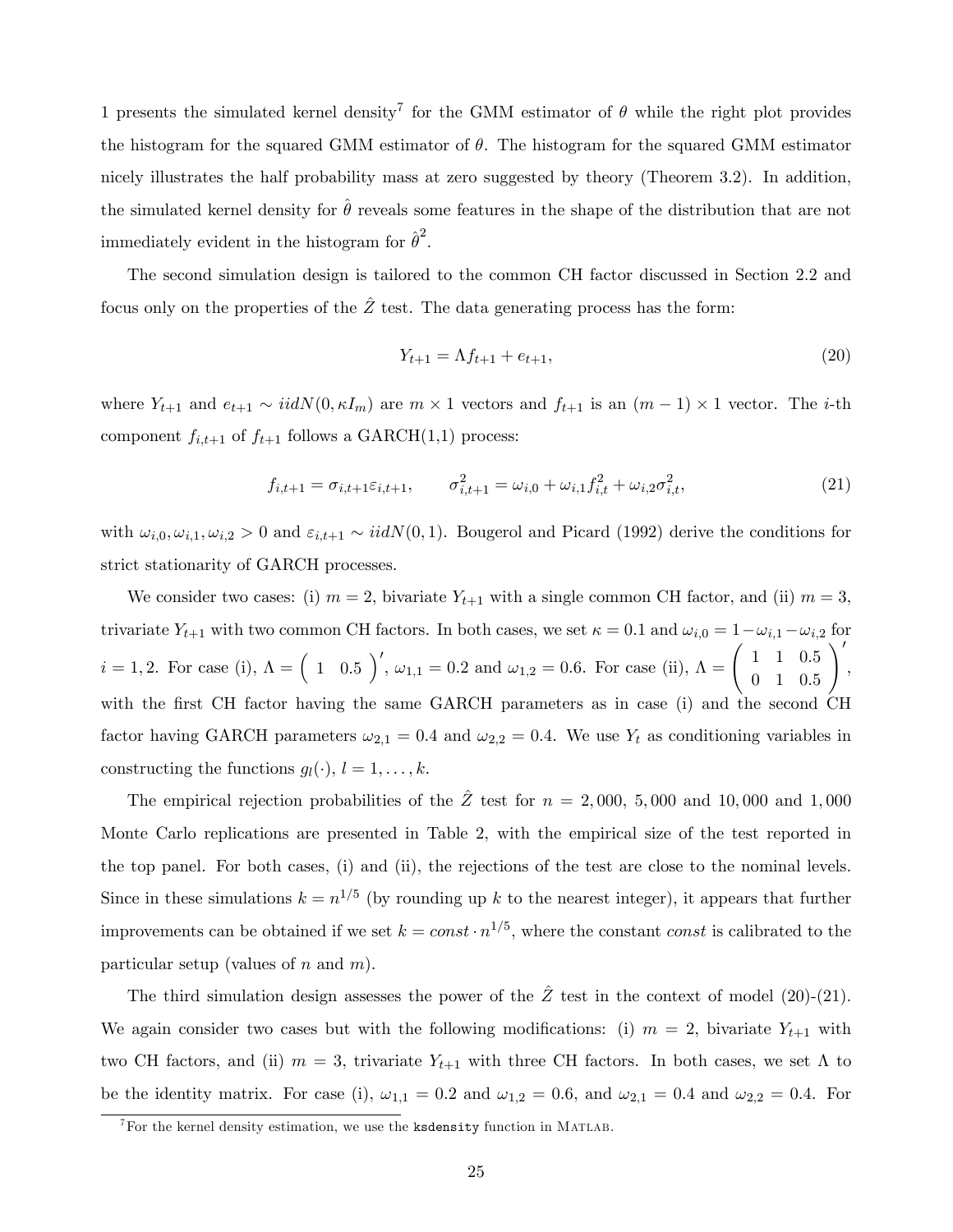case (ii), the first two CH factors have the same GARCH parameters as in case (i) and the third CH factor has GARCH parameters  $\omega_{3,1} = 0.1$  and  $\omega_{3,2} = 0.8$ . As in the previous design, we set  $\kappa = 0.1$ ,  $\omega_{i,0} = 1 - \omega_{i,1} - \omega_{i,2}$  (for  $i = 1, 2, 3$ ) and use  $Y_t$  as conditioning variables in constructing the functions  $g_l(\cdot), l = 1, \ldots, k$ . The empirical power of the  $\hat{Z}$  test is presented in the bottom panel of Table 2. In case (i), the rejection rates under the alternative quickly reach levels close to 100%. In case (ii), the power of the test increases more slowly but it is at  $100\%$  for  $T = 10,000$ . Overall, provided that the sample size is reasonably large, the empirical size and power properties of the proposed specification test are quite satisfactory.

| $\boldsymbol{n}$           | 10\%   | $5\%$  | 10%    | $5\%$  |  |  |
|----------------------------|--------|--------|--------|--------|--|--|
|                            | $m=2$  |        | $m=3$  |        |  |  |
| simulation design 2: size  |        |        |        |        |  |  |
| 2000                       | 8.00   | 3.30   | 11.30  | 3.40   |  |  |
| 5000                       | 8.90   | 4.00   | 9.20   | 3.50   |  |  |
| 10000                      | 9.80   | 4.90   | 12.80  | 5.40   |  |  |
| simulation design 3: power |        |        |        |        |  |  |
| 2000                       | 98.30  | 97.60  | 39.90  | 26.90  |  |  |
| 5000                       | 100.00 | 100.00 | 95.50  | 91.60  |  |  |
| 10000                      | 100.00 | 100.00 | 100.00 | 100.00 |  |  |

Table 2. Empirical rejection rates of specification test  $\hat{Z}$  under the null (size) and alternative (power).

Notes: The nominal level is 5% and 10%. For simulation design 2 (size),  $m = 2$  corresponds to a bivariate  $y_{t+1}$  with a single common CH factor, and Case  $m = 3$  corresponds to a trivariate  $Y_{t+1}$  with two common CH factors. For simulation design 3 (power),  $m = 2$  corresponds to a bivariate  $y_{t+1}$  with two CH factors, and Case  $m = 3$  corresponds to a trivariate  $Y_{t+1}$  with three CH factors.

### 5.2 Empirical application

In this section, we investigate the presence of a common CH factor in U.S. bond returns of different maturities. Engle *et al.* (1990) argued that the CH factor model provides a parsimonious approximation of the covariance structure of excess asset returns. After presenting some preliminary evidence on commonality in the GARCH-based volatility dynamics in bond returns, we subject these portfolio returns to the test of common CH features which amounts to testing the validity of a version of the conditional moment restriction  $\mathbb{E}\left(u(y_t,\theta_0)|x_t\right) = 0.$ 

Let  $rx_{t+1}^{(j)}$  denote the holding return, between periods t and  $t + 1$ , on a bond with j years to maturity, in excess of the risk-free rate. Let  $Y_{t+1} = (rx_{t+1}^{(1)}, ..., rx_{t+1}^{(N)})'$ . As in Section 2.2, we posit that the N-vector of excess bond returns  $Y_{t+1}$ , adapted to the increasing filtration  $\mathcal{F}_t$ , admits a common factor representation:

$$
Y_{t+1} = \mu_t + \Lambda f_{t+1} + e_{t+1},
$$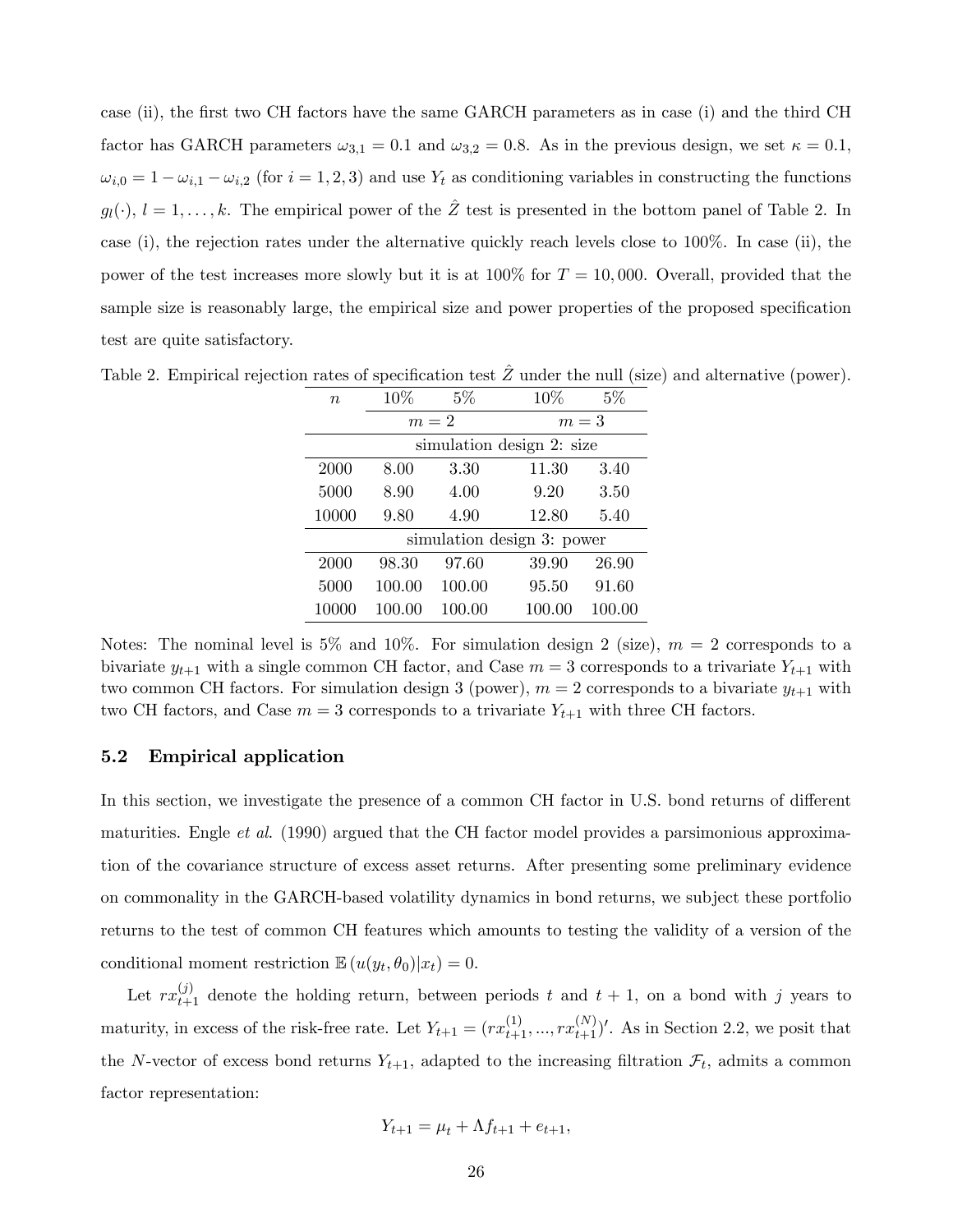where the errors  $e_{t+1}$  satisfy  $\mathbb{E}(e_{t+1}|\mathcal{F}_t) = 0$  and  $\text{Var}(e_{t+1}|\mathcal{F}_t) = \Omega$ , and  $f_{t+1}$  is a vector of  $r$  ( $r <$ N) common factors that satisfy  $Cov(e_{t+1}, f_{t+1}|\mathcal{F}_t) = 0$ ,  $\mathbb{E}(f_{t+1}|\mathcal{F}_t) = 0$ , and  $Var(f_{t+1}|\mathcal{F}_t) = D_t =$  $\text{Diag}(\sigma_{1,t+1}^2,\ldots,\sigma_{r,t+1}^2)^8$  Then,  $Y_{t+1}$  is characterized by  $(N-r)$  time invariant CH common features if its conditional covariance matrix is given by

$$
Var(Y_{t+1}|\mathcal{F}_t) = \Lambda D_t \Lambda' + \Omega.
$$

This implies that there exists a vector  $\beta \neq 0_N$  in  $\mathbb{R}^N$  such that  $\mathbb{E}((\beta'Y_{t+1})^2|\mathcal{F}_t)$  is constant.

In the empirical analysis, we use the Fama bond portfolio returns from CRSP with the following maturities: 1 to 2 years, 2 to 3 years, 3 to 4 years, 4 to 5 years, and 5 to 10 years. The data is at monthly frequency covering the period January  $1952 -$  December 2020. We construct excess bond returns by subtracting the one-month risk-free rate, obtained from CRSP.



Figure 2: Estimated  $GARCH(1,1)$  volatilities for portfolio bond excess returns of different maturities.

We start by fitting a  $GARCH(1,1)$  to each of these excess bond returns. The filtered  $GARCH$ volatilities are plotted in Figure 2. As the graph reveals, there appears to be a strong co-movement in these GARCH volatilities. This is probably not too surprising since the Örst principal component in these five bond returns explains in excess of  $95\%$  of their volatility.

Crump and Gospodinov  $(2022)$  argue that the spread or cross-sectionally differenced returns,  $dr_{t+1}^{(j)} = rx_{t+1}^{(j)} - rx_{t+1}^{(j-1)}$ , reveal better the underlying factor structure since the term-structure identi-

 ${}^8$ The conventional term structure models impose no-arbitrage restrictions on the factor loading matrix  $\Lambda$ . Recent research (Duffee, 2011; Joslin et al., 2011; among others) casts doubt on the role of no-arbitrage restrictions in modeling and forecasting bond yields. The forecasting properties are further deteriorated by incorporating stochastic volatility. As Joslin and Le (2021) demonstrate, this is largely attributed to the fact that these models impose a tight link between risk compensation and interest rate volatility, and recommend the use of unrestricted factor models. This is the approach that we follow here.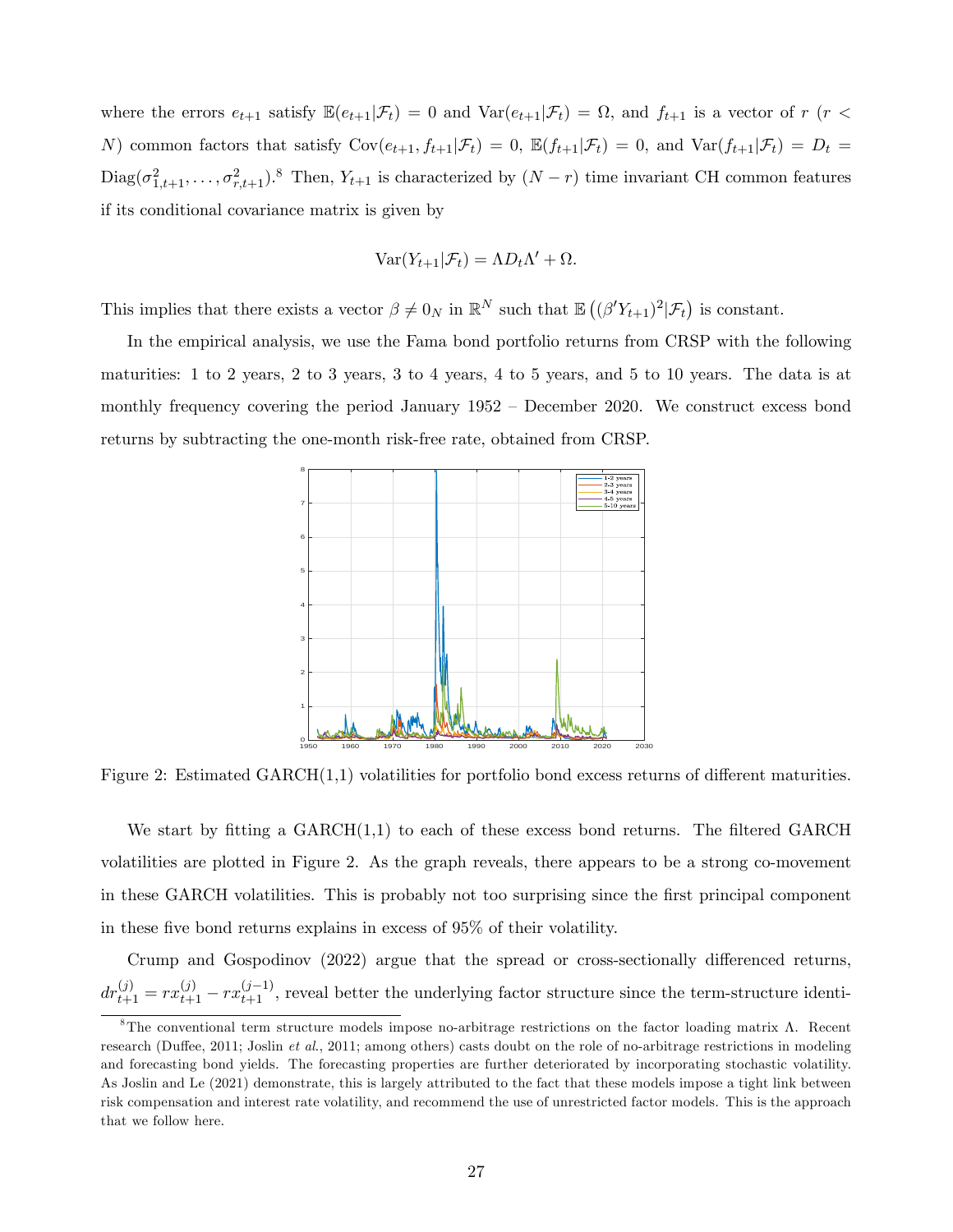ties induce elevated local correlations in  $rx_{t+1}^{(j)}$  across maturities that obscure the true signal.<sup>9</sup> For this reason, we use the vector of differenced returns  $Y_{t+1} = (rx_{t+1}^{(1)}, dr_{t+1}^{(2)}... , dr_{t+1}^{(N)})'$  which brings down the explained variation by the first principal component to 67%: more muted than that for excess bond returns but still large enough to suggest commonality in bond return dynamics.



Figure 3: Plot of  $u_{t+1}(\hat{\beta}, \hat{c}) := (\hat{\beta}' Y_{t+1})^2 - \hat{c}$ , where the estimates are based on  $\mathbb{E}[u_{t+1}(\beta, c)|\mathcal{F}_t] = 0$ .

We estimate the parameters by the two-step efficient GMM, based on the conditional restriction  $\mathbb{E}(u_{t+1}(\theta_0)|\mathcal{F}_t) = 0$ , where  $u_{t+1}(\beta,c) := (\beta_1 Y_{1,t+1} + ... + \beta_4 Y_{4,t+1} + (1 - \beta_1 - ... - \beta_4)Y_{5,t+1})^2 - c$ . We use  $Y_t$  as a vector of conditioning variables and the choices of  $g_l(\cdot)$  and k are as specified in the previous section. The obtained estimates for  $\hat{\beta}$  are  $(-0.2087, 0.1913, 0.6420, 0.4376, -0.0622)'$  which, interestingly, produce a tent-shaped pattern as in Cochrane and Piazzesi (2005). Figure 3 plots  $(\hat{\beta}_1 Y_{1,t+1} + ... + \hat{\beta}_4 Y_{4,t+1} + (1 - \hat{\beta}_1 - ... - \hat{\beta}_4) Y_{5,t+1})^2$ . While this graph reveals that the strong CH structure, observed in individual series, is largely destroyed, we subject this hypothesis to a formal test using our Z test statistic. The value of the test is  $-0.0839$  with a p-value of 0.9331 suggesting that the null  $H_0: \mathbb{E}((\beta'Y_{t+1})^2 - c | \mathcal{F}_t) = 0$  cannot be rejected. This result could have important implications for portfolio allocation and hedging.

# 6 Conclusions

Economic models are often defined by a set of conditional moment restrictions that can be used to assess the degree of misspecification or the validity of particular economic theory. It is possible, however, that while the model remains globally identified, it suffers from first-order local identification failure.

 $9$ When the maturity matches the frequency of the data, the differenced returns have the interpretation of returns on a forward trade (see Crump and Gospodinov, 2022).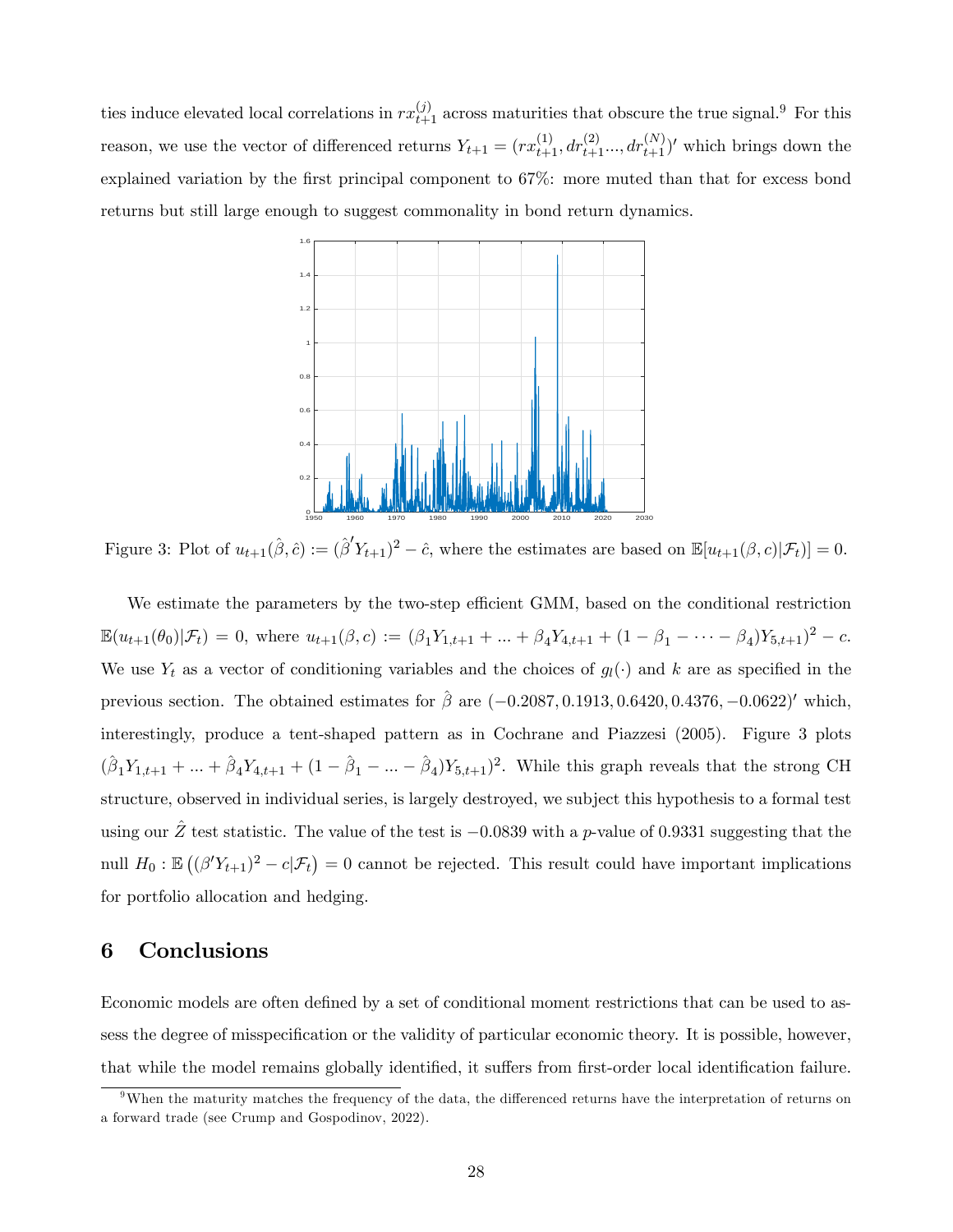This setup is the focus of our theoretical analysis. First, we derive the rate of convergence of the GMM estimator with an expanding number of moment conditions under the lack of first-order local identification. This rate of convergence is shown to be faster than the case with a fixed number of restrictions. Unlike the standard case, the contribution of the increasing number of moment restrictions translates into efficiency gain that drives the faster rate of convergence. We also characterize the asymptotic distribution of the estimator which is non-standard and has a point mass at zero. Finally, we establish the asymptotic normality of the conditional moment restriction test in our setup. Importantly, this result is obtained for time series data resorting to central limit theorems for degenerate U-statistics of weakly dependent processes. The finite-sample properties of the test are illustrated using simulated data and the proposed testing framework is applied to study the presence of common (conditionally heteroskedastic) features in bond portfolio returns.

The validity of the standard normal limit for the specification test is established for large samples. For empirical problems with limited sample sizes, finite-sample improvements based on subsampling or resampling methods are often desirable. However, such finite-sample refinements may be difficult to develop and implement due to the highly challenging nature of our setup: a conditional moment restrictions model with local first-order local identification failure, second-order local identification and dependent data. While the analysis in this paper provides some guidance on how one could design asymptotically valid methods with improved finite-sample properties, such an extension proves to be highly nontrivial. This is a fruitful direction for future research.

## Appendix A: Consistency of the GMM estimator

This Appendix establishes the consistency of the GMM estimator with an increasing number of moment conditions. The general result in Theorem  $A.1$  is then specialized to the two-step efficient estimator by Corollary A.2. Assumption A.1 provides sufficient conditions for Assumption  $3(i)$  to hold as established by Lemma B.2.

**Theorem A.1** Under Assumptions 1, 2(i) and 3, if  $k/n \rightarrow 0$  as  $n \rightarrow \infty$ , then the GMM estimator  $\hat{\theta}$  $hbar$  defined by (14) – converges in probability to  $\theta_0$ .

The following assumption pertains to the consistency of the two-step efficient GMM estimator.

### Assumption A.1 (Consistency of two-step GMM)

(i)  $\tilde{\theta} - \theta_0 = O_P(r_n)$ , with  $\tilde{\theta}$  the first-step GMM estimator of  $\theta_0$  and  $r_n \to 0$  as  $n \to \infty$ .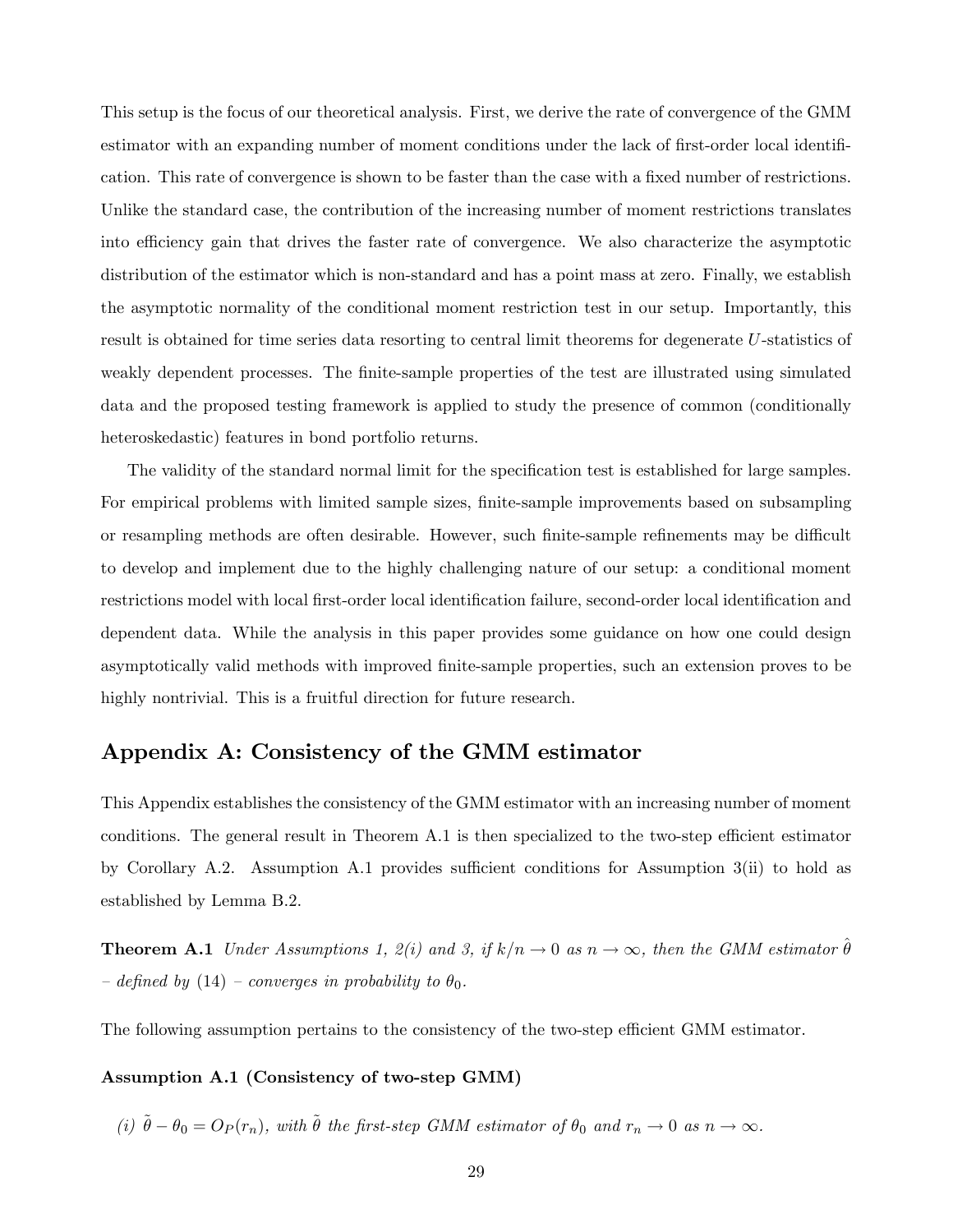(ii) 
$$
\mathbb{E}\left[u(y,\theta_0)^{2\delta}|g_h(x)|^{\delta}|g_l(x)|^{\delta}\right] \leq \Delta < \infty
$$
, for some  $\delta > 2$  and an absolute constant  $\Delta > 0$ .

- (iii) For each y, the function  $\theta \mapsto u(y, \theta)$  is continuously differentiable in a neighborhood N of  $\theta_0$  and  $\mathbb{E}\left(g_l(x)^2 \sup_{\theta \in \mathcal{N}} u(y,\theta)^2\right) \leq \Delta < \infty$  and  $\mathbb{E}\left(g_l(x)^2 \sup_{\theta \in \mathcal{N}} \|\nabla_\theta u(y,\theta)\|^2\right) \leq \Delta < \infty$ .
- (iv) Let  $\bar{\lambda}_k := \lambda_{\max}(V_k)$  and  $\lambda_k := \lambda_{\min}(V_k)$ . There exists  $\underline{\lambda} > 0$ :  $\lambda_k \geq \underline{\lambda}$  and  $\bar{\lambda}_k/\lambda_k \leq \Delta < \infty$ .
- (v)  $k[r_n \vee n^{-1/2}] \to 0 \text{ as } n \to \infty.$

Corollary A.2 If Assumptions 1,  $2(i)$ ,  $3(i)$ , and A.1 hold, then the two-step GMM estimator, defined with  $\hat{W}_k = \hat{V}_k^{-1}$ , is consistent.

**Proof of Theorem A.1**: Let  $u_t := u(y_t, \theta_0)$ . Note that

$$
\mathbb{E}(\bar{f}_k(\theta_0)'\bar{f}_k(\theta_0)) = \frac{1}{n} \sum_{t,s=1}^n \mathbb{E}\left[g^{(k)}(x_t)'g^{(k)}(x_s)u_t u_s\right] = \frac{1}{n} \sum_{t=1}^n \mathbb{E}\left[g^{(k)}(x_t)'g^{(k)}(x_t)u_t^2\right]
$$

$$
= \mathbb{E}\left[g^{(k)}(x_t)'g^{(k)}(x_t)u_t^2\right] \le k \cdot \max_{1 \le l \le k} \mathbb{E}[g_l(x_t)^2 u_t^2].
$$

Since  $\max_{1 \leq l \leq k} \mathbb{E}[g_l(x_t)^2 u_l^2]$  is bounded, we can claim that  $\bar{f}_k(\theta_0)' \bar{f}_k(\theta_0) = O_P(k)$ . Also, by definition,

$$
\lambda_{\min}(\hat{W}_k) \frac{1}{n} \bar{f}_{k_0}(\hat{\theta})' \bar{f}_{k_0}(\hat{\theta}) \leq \lambda_{\min}(\hat{W}_k) \frac{1}{n} \bar{f}_k(\hat{\theta})' \bar{f}_k(\hat{\theta}) \leq \frac{1}{n} \bar{f}_k(\hat{\theta})' \hat{W}_k \bar{f}_k(\hat{\theta})
$$
  

$$
\leq \frac{1}{n} \bar{f}_k(\theta_0)' \hat{W}_k \bar{f}_k(\theta_0) \leq \lambda_{\max}(\hat{W}_k) \frac{1}{n} \bar{f}_k(\theta_0)' \bar{f}_k(\theta_0).
$$

In particular,

$$
\frac{1}{n}\bar{f}_{k_0}(\hat{\theta})' \bar{f}_{k_0}(\hat{\theta}) \leq \frac{\lambda_{\max}(\hat{W}_k)}{\lambda_{\min}(\hat{W}_k)} \frac{1}{n}\bar{f}_k(\theta_0)' \bar{f}_k(\theta_0) = \frac{\lambda_{\max}(\hat{W}_k)}{\lambda_{\max}(W_k)} \frac{\lambda_k}{\lambda_{\min}(\hat{W}_k)} \frac{\lambda_{\max}(W_k)}{\lambda_k} \frac{1}{n}\bar{f}_k(\theta_0)' \bar{f}_k(\theta_0).
$$

By Assumption 3(ii), we can therefore claim that:

$$
\frac{1}{n}\bar{f}_{k_0}(\hat{\theta})' \bar{f}_{k_0}(\hat{\theta}) := \left\| \frac{1}{n} \sum_{t=1}^n g^{(k_0)}(x_t) u_t(\hat{\theta}) \right\|_2^2 = O_P(k/n) = o_P(1).
$$

Thus, by Assumption 3(i), we can claim that  $\mathbb{E}(g^{(k_0)}(x_t)u(y_t, \hat{\theta})) \stackrel{P}{\rightarrow} 0$ . We shall deduce that  $\hat{\theta}$  converges in probability to  $\theta_0$  by the following standard argument (see, e.g., Newey and McFadden, 1994). Let N be an open neighborhood of  $\theta_0$ . By continuity of  $\theta \mapsto \mathbb{E}(g^{(k_0)}(x_t)u(y_t, \theta))$  and compactness of  $\Theta \setminus \mathcal{N}$ ,

$$
\inf_{\theta \in \Theta \setminus \mathcal{N}} \|\mathbb{E}(g^{(k_0)} x_t)(u(y_t, \theta))\|_2 = \|\mathbb{E}(g^{(k_0)} (x_t) u(y_t, \theta_*))\|_2 = \epsilon
$$

with  $\epsilon \neq 0$  because  $\Theta \setminus \mathcal{N} \ni \theta_* \neq \theta_0$ . Since  $\mathbb{E}(g^{(k_0)}(x_t)u(y_t, \hat{\theta})) = o_P(1)$ ,

$$
\Pr\left(\|\mathbb{E}(g^{(k_0)}(x_t)u(y_t,\hat{\theta}))\|_2 < \epsilon/2\right) \to 1.
$$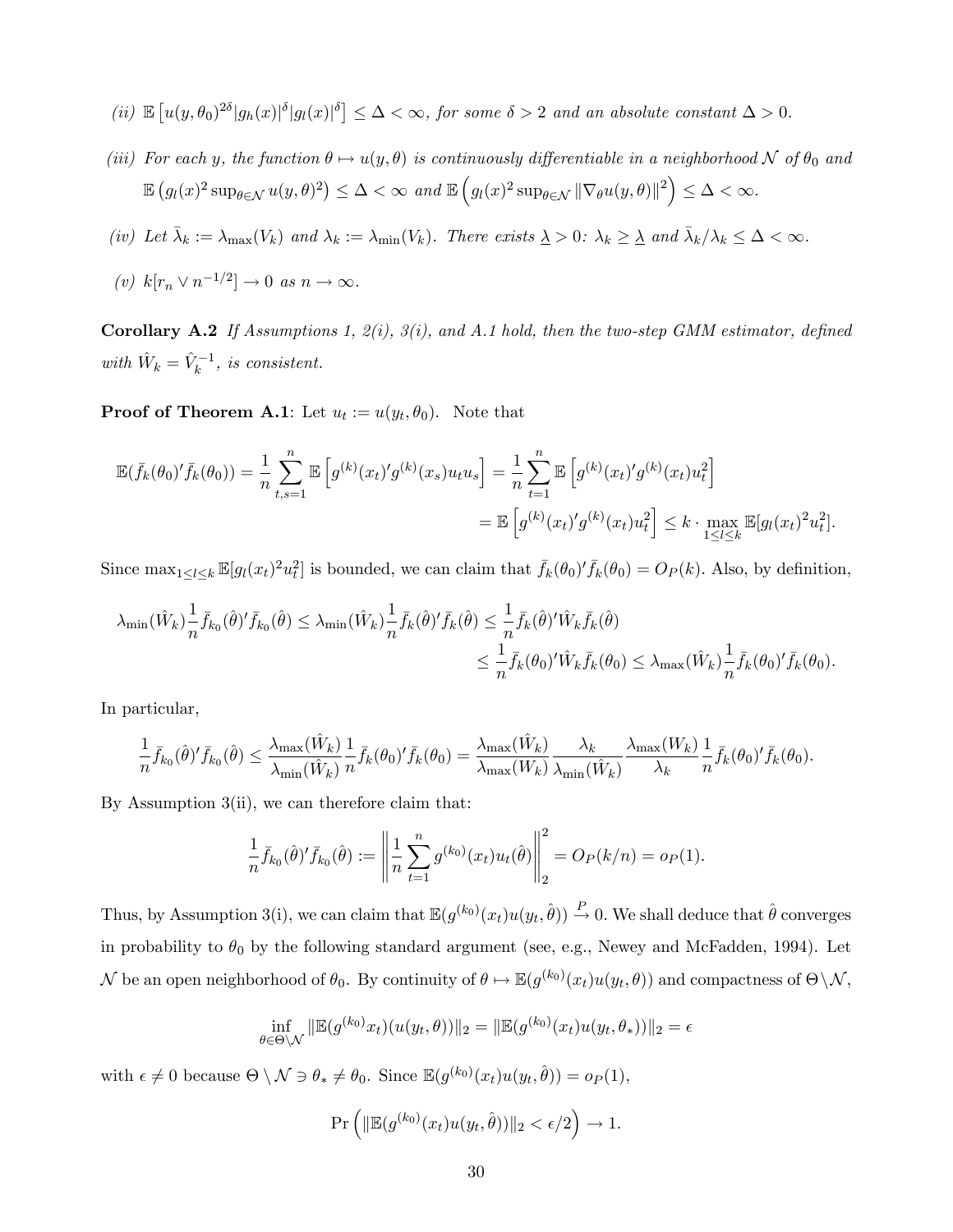That is,  $Pr(\hat{\theta} \in \mathcal{N}) \to 1$  and this concludes the proof.  $\Box$ 

Proof of Corollary A.2: Assumptions 1, and A.1(ii, iii) ensure that the orders of magnitude derived by Lemma B.2 apply and the conditions in Assumption 3(ii) follow from Assumption A.1(iv, v).  $\square$ 

# Appendix B: Preliminary lemmas and proofs of main results

### B.1 Useful lemmas

Let 
$$
u_t(\theta) = u(y_t, \theta), \nabla_{\theta} \bar{f}_k(\theta) = \partial \bar{f}_k(\theta) / \partial \theta', \nabla_{\theta} u_t(\theta) = \partial u_t(\theta) / \partial \theta', \nabla_{\theta} \theta u_t(\theta) = [\text{vec}(\partial^2 u_t(\theta) / \partial \theta \partial \theta')]',
$$
  
\n
$$
\bar{D}_1(\theta) := \frac{1}{n} \sum_{t=1}^n g^{(k)}(x_t) \nabla_{\theta} u_t(\theta) R_1, \quad D_1 := \mathbb{E}[g^{(k)}(x_t) \nabla_{\theta} u_t(\theta_0) R_1],
$$
\n
$$
\bar{H}^{(k)}(\theta) = \frac{1}{n} \sum_{t=1}^n g^{(k)}(x_t) \nabla_{\theta} \theta u_t(\theta), \text{ and } H := H^{(k)}(\theta_0) = \mathbb{E}[g^{(k)}(x_t) \nabla_{\theta} \theta u_t(\theta_0)].
$$

**Lemma B.1** Let  $\bar{\theta}$  be a random sequence converging in probability to  $\theta_0$  as n grows. If  $\theta \mapsto U_t(\theta)$  is a random  $\mathbb{R}^m$ -valued function satisfying Condition C in the main text. Then,

$$
\left\|\frac{1}{n}\sum_{t=1}^n g^{(k)}(x_t)U_t(\bar{\theta})' - \mathbb{E}\left(g^{(k)}(x_t)U_t(\theta_0)'\right)\right\|_2 = O_P\left(\sqrt{k}\cdot (n^{-1/2}\vee\|\bar{\theta}-\theta_0\|_2)\right).
$$

**Lemma B.2** Let  $\bar{\theta}$  be a sequence of estimators converging in probability to  $\theta_0$  and  $v_n = k(n^{-1/2} \vee$  $\|\bar{\theta} - \theta_0\|_2$ . Also, let  $\lambda_k := \lambda_{\min}(V_k)$  and  $\bar{V}_k$  be defined by

$$
\bar{V}_k = \frac{1}{n} \sum_{t=1}^n f_k(x_t, y_t, \bar{\theta}) f_k(x_t, y_t, \bar{\theta})'.
$$

If Assumptions 1 and A.1(ii, iii) hold, then

(i)  $\|\bar{V}_k - V_k\|_2 = O_P(v_n)$ , (ii)  $|\lambda_{\min}(\bar{V}_k) - \lambda_k| = O_P(v_n)$ , (iii)  $|\lambda_{\min}(\bar{V}_k)\lambda_k^{-1} - 1| = O_P(\lambda_k^{-1}v_n)$ ,

$$
(iv) \ \|\bar{V}_k^{-1} - V_k^{-1}\|_2 = \frac{O_P(\lambda_k^{-2} v_n)}{1 + O_P(\lambda_k^{-1} v_n)}.
$$

(v) If, in addition,  $\lambda_{\max}(V_k)/\lambda_{\min}(V_k) = O(1)$ , then  $|\lambda_{\max}(\bar{V}_k)\lambda_{\max}(V_k)^{-1} - 1| = O_P(\lambda_k^{-1}v_n)$ .

**Lemma B.3** Let  $\bar{\theta}$  and  $\hat{\theta}$  be two sequences of estimators converging to  $\theta_0$  in probability. Let  $\hat{W}_k$  be a sequence of  $(k, k)$ -positive-definite weighting matrices and  $W_k$  be a  $(k, k)$ -symmetric positive definite matrix such that the eigenvalues of  $\hat{W}_k$  and  $W_k$  satisfy Assumption 3(ii). Assume that the functions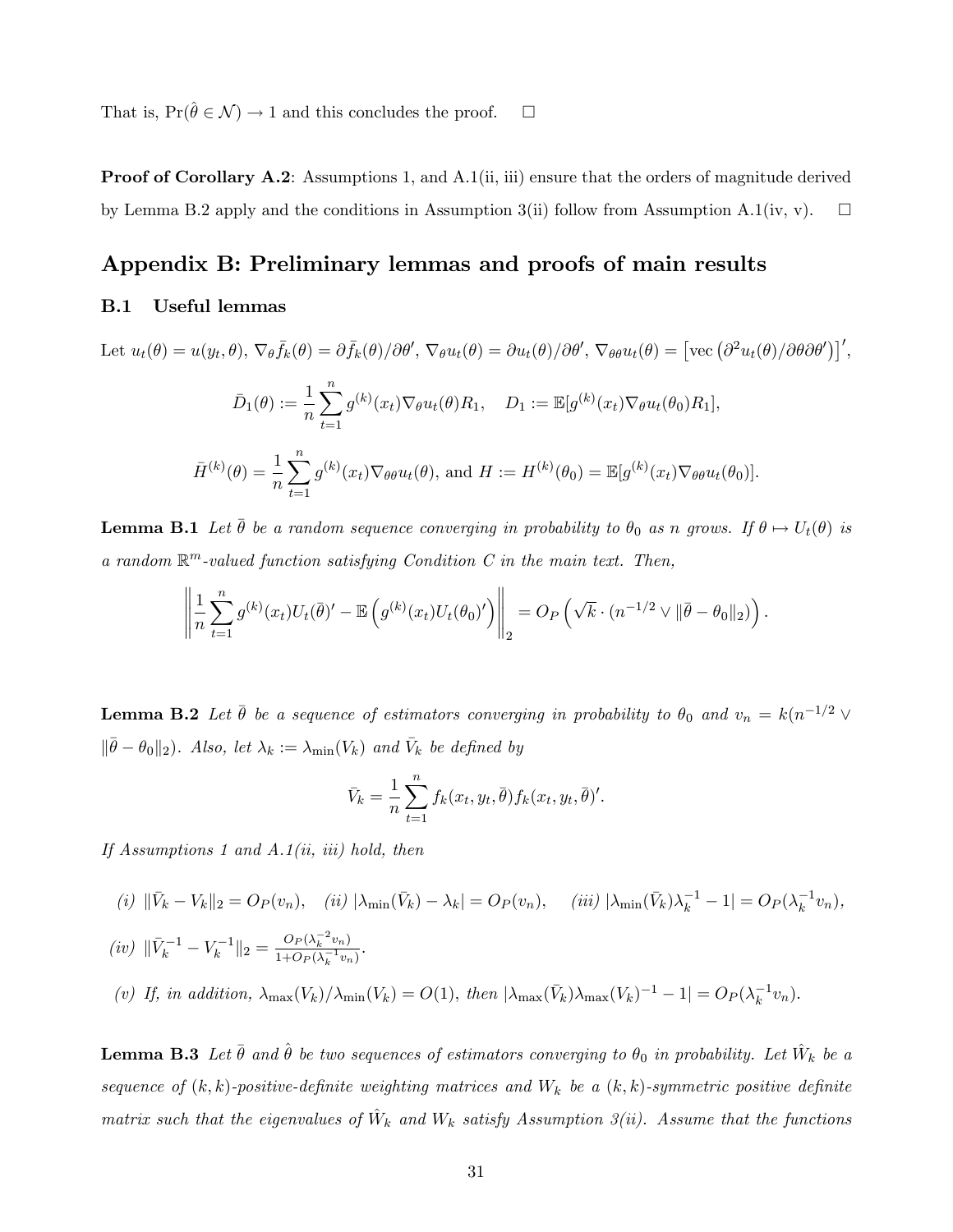$\theta \mapsto \nabla_{\theta} u_i(\theta) \cdot R_1$  and  $\theta \mapsto \nabla_{\theta} \theta u_i(\theta)$  satisfy Condition C in the main text. Furthermore, let  $\bar{D}_1 :=$  $\bar{D}_1(\bar{\theta}),\ \hat{D}_1 := \bar{D}_1(\hat{\theta}),\ \bar{D}_2 := \bar{D}_2(\theta_0),\ \bar{H} := \bar{H}^{(k)}(\bar{\theta}),\ H := H^{(k)}(\theta_0),\ \bar{M}^{(k)} := I_k - \bar{P}^{(k)}$  with  $\bar{P}^{(k)} :=$  $\hat{W}_k^{1/2} \bar{D}_1 \left( \bar{D}_1' \hat{W}_k \bar{D}_1 \right)^{-1} \bar{D}_1' \hat{W}_k^{1/2}$  $k^{1/2}$ ,  $M^{(k)} := I_k - P^{(k)}$ , with  $P^{(k)} := W_k^{1/2} D_1 (D'_1 W_k D_1)^{-1} D'_1 W_k^{1/2}$  $\bar{f}_k^{1/2}, \, \bar{f}_k :=$  $\bar{f}_{k}(\theta_{0}),$  and  $\hat{M}^{(k)}$  defined as  $\bar{M}^{(k)}$  but using  $\hat{D}_{1}$ . Finally, let

$$
\Delta_{1n} = \bar{H}^{\prime} \hat{W}_k^{1/2} \bar{M}^{(k)} \hat{W}_k^{1/2} \bar{H} - H^{\prime} W_k^{1/2} M^{(k)} W_k^{1/2} H \text{ and } \Delta_{2n} = \bar{H}^{\prime} \hat{W}_k^{1/2} \bar{M}^{(k)} \hat{W}_k^{1/2} \bar{f}_k - H^{\prime} W_k^{1/2} M^{(k)} W_k^{1/2} \bar{f}_k.
$$

If there exist  $\alpha_1, \alpha_2 > 0$  such that

$$
\alpha_1 \sqrt{k} \le ||D_1||_2 \le \alpha_2 \sqrt{k}, \quad \alpha_1 \sqrt{k} \le ||H||_2 \le \alpha_2 \sqrt{k}, \quad \lambda_{\max}(\bar{D}_2') = O_P(k)
$$

and

$$
\lambda_{\max}(D'_1D_1)/\lambda_{\min}(D'_1D_1) \le \alpha_2, \text{ and } ||\bar{f}_k||_2 = O_P(\sqrt{k}),
$$

then:

(i) 
$$
\|\bar{D}'_2 \hat{W}_k \bar{D}_2\|_2 = O_P(\bar{\lambda}_k k)
$$
, (ii)  $\|\hat{W}_k^{1/2} \bar{f}_k\|_2 = O_P(\sqrt{\bar{\lambda}_k k})$ , (iii)  $\|\hat{W}_k^{1/2} \bar{H}\|_2 = O_P(\sqrt{\bar{\lambda}_k k})$ ,

 $(iv) \ \| (\bar{D}'_1 \hat{W}_k \bar{D}_1)^{-1} \|_2 = O_P(\bar{\lambda}_k^{-1} k^{-1}), \quad (v) \ \| \bar{M}^{(k)} - M^{(k)} \|_2 = O_P(\bar{\lambda}_k^{-1} \| \hat{W}_k - W_k \|_2) + O_P(n^{-1/2} \vee$  $\|\bar{\theta} - \theta_0\|_2$ ),

$$
(vi) \|\Delta_{1n}\|_2 = O_P(k\|\hat{W}_k - W_k\|_2) + O_P(\bar{\lambda}_k k[n^{-1/2} \vee \|\bar{\theta} - \theta_0\|_2)),
$$

$$
(vii) \|\Delta_{2n}\|_2 = O_P(k\bar{\lambda}_k[n^{-1/2} \vee \|\bar{\theta} - \theta_0\|_2]) + O_P(k\|\hat{W}_k - W_k\|_2),
$$

(viii) If  $\bar{\theta} \in (\theta_0, \hat{\theta})$ , we have  $\|\hat{M}^{(k)} - \bar{M}^{(k)} \|_2 = O_P (n^{-1/2} \vee \|\hat{\theta} - \theta_0 \|_2)$ .

The proofs of Lemmas B.1, B.2 and B.3 are provided in the Online Appendix.

### B.2 Proofs of main results

**Proof of Proposition 2.2**: (i) It suffices to show that  $(8)$  holds for  $k_0$  to claim that it holds for all  $k \geq k_0$ . Since  $\alpha_l \equiv 0$  for all  $l \geq k_0$ , we have

$$
\mathbb{E}(u(y,\theta)|x) := \rho(x,\theta) = \sum_{l=1}^{k_0-1} \alpha_l(\theta) g_l(x)
$$
 and  $[\rho(x,\theta) \equiv 0] \Leftrightarrow [\alpha_l = 0, \forall l = 1,\ldots,k_0-1].$ 

By the law of iterated expectations,  $\alpha_l(\theta) = \mathbb{E}(g_l(x)u(y, \theta)) = 0, \forall l = 1, \ldots, k_0 - 1$  and this establishes the claim since  $[\rho(x, \theta) \equiv 0 \Leftrightarrow \theta = \theta_0]$  holds by assumption.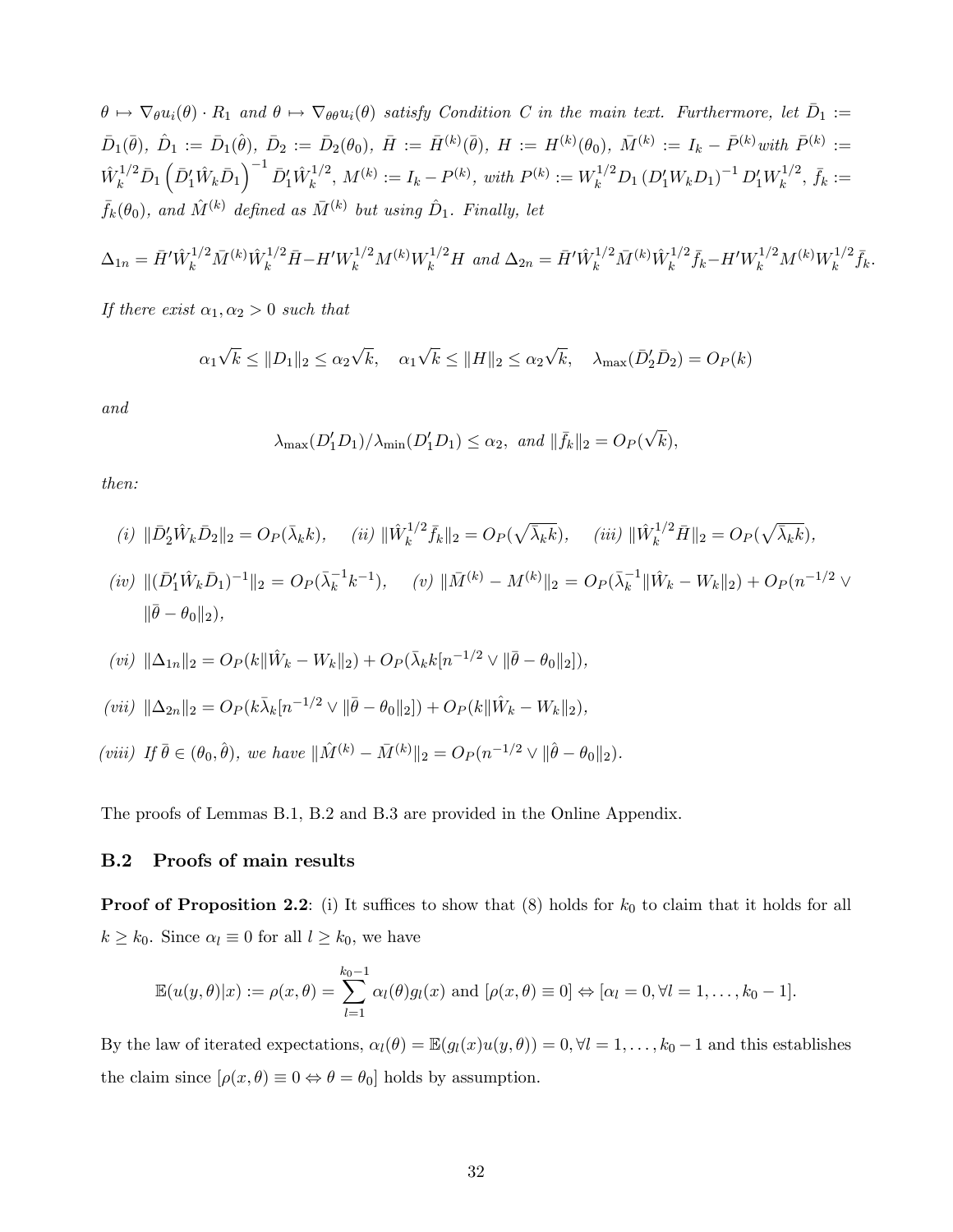To establish the second claim, recall that  $\rho(x, \theta) = \sum_{l=1}^{\infty} \alpha_l(\theta) g_l(x)$ . Also, by the law of iterated expectations,  $\mathbb{E}(g^{(k)}(x)u(y,\theta)) = \mathbb{E}(g^{(k)}(x)\rho(x,\theta))$  so that

$$
\mathbb{E}(g^{(k)}(x)u(y,\theta))=(\alpha_1(\theta),\ldots,\alpha_k(\theta))'.
$$

Hence, by the definition of  $\theta_k$ ,

$$
\mathbb{E}(\rho(x,\theta_k))^2 = \mathbb{E}\left(\sum_{l\geq k+1} \alpha_l(\theta_k) g_l(x)\right)^2 = \sum_{l\geq k+1} \alpha_l(\theta_k)^2 \to 0, \text{ as } k \to \infty,
$$
 (B.1)

where the convergence follows from (d).

Consider an arbitrary small and open neighborhood of  $\mathcal N$  of  $\theta_0$  and let  $\epsilon = \min_{\Theta \setminus \mathcal N} \mathbb E(\rho(x, \theta))^2$ . By the continuity assumption (c), the compactness of  $\Theta \setminus \mathcal{N}$ , and the identification property in (3), we can claim that  $\epsilon > 0$ . Also, from (B.1), it is clear that there exists  $k_0 \in \mathbb{N}$  such that  $\mathbb{E}[\rho(x, \theta_k)]^2 < \epsilon$ for all  $k \geq k_0$ . It then follows that for  $k \geq k_0$ , we have  $\theta_k \in \mathcal{N}$  which proves the claim.

(ii) First, we establish the necessary condition. If the first-order local identification condition fails, then

Rank 
$$
\left[\mathbb{E}\left((\mathbb{E}(\nabla_{\theta}u(y,\theta_0)|x))'(\mathbb{E}(\nabla_{\theta}u(y,\theta_0)|x))\right)\right] < p,
$$

implying that there exists  $\delta \neq 0 \in \mathbb{R}^p$  such that  $\mathbb{E}(\nabla_\theta u(y, \theta_0)|x) \cdot \delta = 0$  almost surely. Therefore, for any  $k \in \mathbb{N}$ ,

$$
\mathbb{E}\left(g^{(k)}(x)\cdot\nabla_{\theta}u(y,\theta_0)\right)\cdot\delta=\mathbb{E}\left(g^{(k)}(x)\cdot\mathbb{E}(\nabla_{\theta}u(y,\theta_0)|x)\right)\cdot\delta=0.
$$

As a result,

$$
\text{Rank}\left(\mathbb{E}\left(g^{(k)}(x)\cdot\nabla_{\theta}u(y,\theta_0)\right)\right)\leq p-1,\forall k.
$$

Since  $k \mapsto \text{Rank}(\mathbb{E}(g^{(k)}(x)\cdot \nabla_{\theta}u(y,\theta_0)))$  takes integer values, it is nondecreasing and bounded from above, it reaches its maximum, say  $r \leq p - 1$ , as k increases. This shows the necessary condition. Next, we establish the sufficient condition. Under the stated condition, there exists  $\delta \neq 0$  such that

$$
\mathbb{E}\left(g_l(x)\cdot\nabla_{\theta}u(y,\theta_0)\right)\cdot\delta=\mathbb{E}\left(g_l(x)\cdot\mathbb{E}(\nabla_{\theta}u(y,\theta_0)|x)\right)\cdot\delta=0,\text{ for all }l\geq 1.
$$
 (B.2)

Since  $\mathbb{E}(\nabla_\theta u(y,\theta_0)|x) \in (L^2(P))^p$ , its *i*-th component can be written as  $\sum_{l\geq 1} \alpha_{l,i} g_l(x)$ , with  $\alpha_{l,i}$ 's being scalars. Taking the relevant linear combinations (over  $l$ ) of the equalities in  $(B.2)$ , we have

$$
\mathbb{E}\left( \left( \mathbb{E}(\nabla_{\theta} u(y, \theta_0)|x) \right)'(\mathbb{E}(\nabla_{\theta} u(y, \theta_0)|x)) \right) \cdot \delta = 0
$$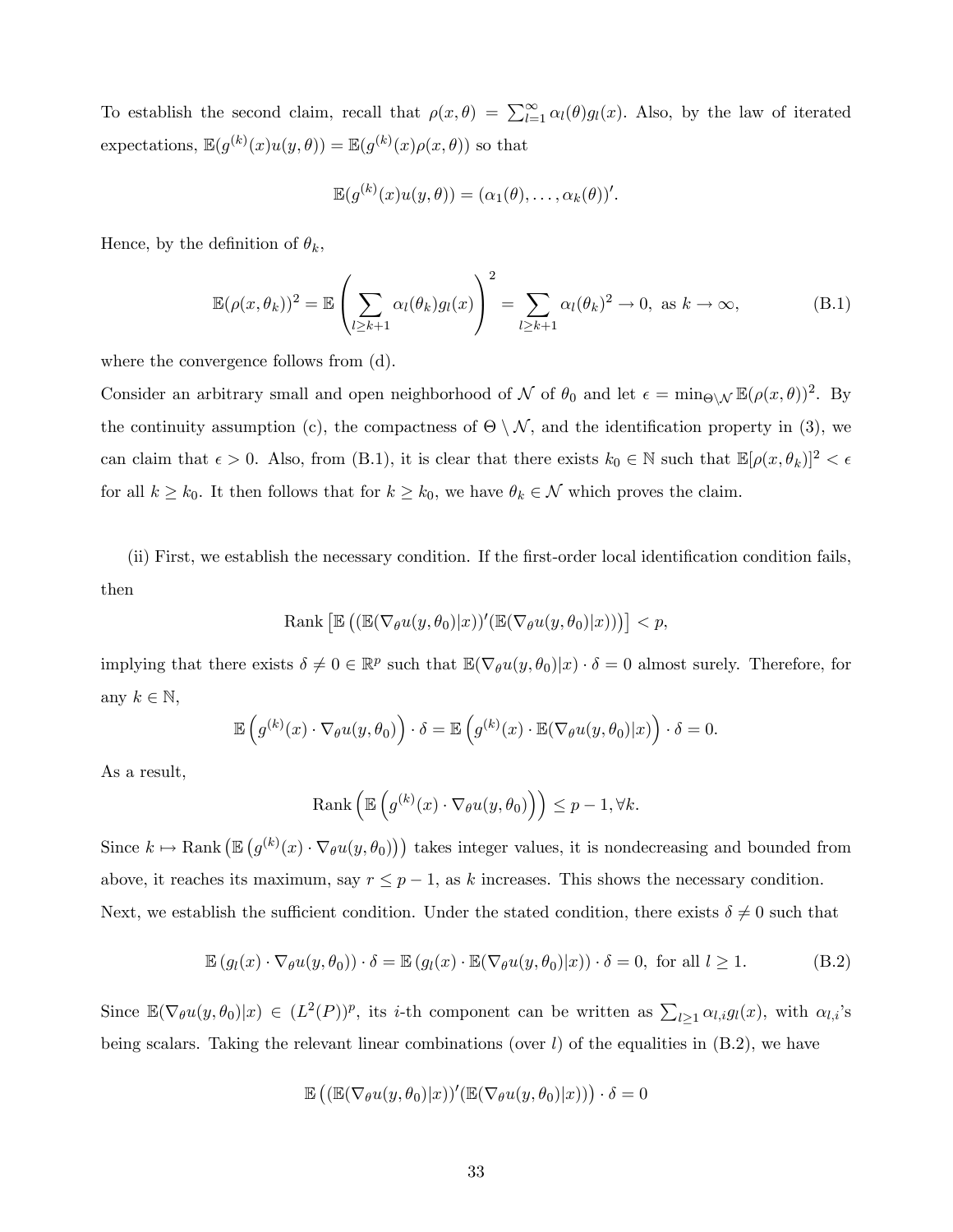and this completes the proof.  $\square$ 

**Proof of Theorem 3.1**: Let  $R = (R_1 | R_2)$  and consider the transformation  $\theta = R\eta := R_1\eta_1 + R_2\eta_2$ , with  $\theta, \eta \in R^p$ ,  $\eta_1 \in R^r$  and  $\eta_2 \in R^{p-r}$ , and set  $\hat{\theta} = R\hat{\eta}$ , and  $\theta_0 = R\eta_0$ . Hence,  $\bar{f}_k(\hat{\theta}) = \bar{f}_k(R\hat{\eta}) =$  $\bar{f}_k(R_1\hat{\eta}_1 + R_2\hat{\eta}_2)$ . By a first-order Taylor expansion of  $\eta_1 \mapsto \bar{f}_k(R_1\eta_1 + R_2\hat{\eta}_2)$  around  $\eta_{01}$  and a second-order Taylor expansion of  $\eta_2 \mapsto \bar{f}_k(R_1 \eta_{01} + R_2 \eta_2)$  around  $\eta_{02}$ , we have

$$
\bar{f}_k(\hat{\theta}) = \bar{f}_k(\theta_0) + \frac{1}{\sqrt{n}} \nabla_{\theta} \bar{f}_k(R_1 \bar{\eta}_1 + R_2 \hat{\eta}_2) R_1 \sqrt{n} (\hat{\eta}_1 - \eta_{01}) + \nabla_{\theta} \bar{f}_k(\theta_0) R_2(\hat{\eta}_2 - \eta_{02}) \n+ \frac{1}{2} \bar{H}^{(k)}(\bar{\theta}) \cdot \sqrt{n} \cdot \text{vec}(R_2(\hat{\eta}_2 - \eta_{02})(\hat{\eta}_2 - \eta_{02})' R_2'),
$$

where  $\bar{\eta}_1 \in (\eta_{01}, \hat{\eta}_1)$  and  $\bar{\theta} \in (\theta_0, \hat{\theta})$  and both may differ from row to row. Let  $\tilde{\theta} = R_1 \bar{\eta}_1 + R_2 \hat{\eta}_2$ ,  $\bar{D}_1 = \frac{1}{\sqrt{n}} \nabla_{\theta} \bar{f}_k(\tilde{\theta}) \cdot R_1$ ,  $\bar{D}_2 = \nabla_{\theta} \bar{f}_k(\theta_0) R_2$ ,  $z_{0n} = \sqrt{n} \cdot vec(R_2(\tilde{\eta}_2 - \eta_{02})(\tilde{\eta}_2 - \eta_{02})' R_2')$ and we write

$$
\bar{f}_k(\hat{\theta}) = \bar{f}_k(\theta_0) + \bar{D}_1\sqrt{n}(\hat{\eta}_1 - \eta_{01}) + \bar{D}_2(\hat{\eta}_2 - \eta_{02}) + \frac{1}{2}\bar{H}^{(k)}(\bar{\theta})z_{0n}.
$$
 (B.3)

By pre-multiplying this equation by  $\bar{D}'_1 \hat{W}_k$  and solving for  $\sqrt{n}(\hat{\eta}_1 - \eta_{01})$ , we obtain

$$
\sqrt{n}(\hat{\eta}_1 - \eta_{01}) = -(\bar{D}_1' \hat{W}_k \bar{D}_1)^{-1} \bar{D}_1' \hat{W}_k (\bar{f}_k(\theta_0) - \bar{f}_k(\hat{\theta}) + \bar{D}_2(\hat{\eta}_2 - \eta_{02}) + \frac{1}{2} \bar{H}^{(k)}(\bar{\theta}) z_{0n}).
$$
 (B.4)

Plugging this back into (B.3), we have

$$
\bar{M}^{(k)}\hat{W}_k^{1/2}\bar{f}_k(\hat{\theta}) = \bar{M}^{(k)}\hat{W}_k^{1/2}\bar{f}_k(\theta_0) + \bar{M}^{(k)}\hat{W}_k^{1/2}\bar{D}_2(\hat{\eta}_2 - \eta_{02}) + \frac{1}{2}\bar{M}^{(k)}\hat{W}_k^{1/2}\bar{H}^{(k)}(\bar{\theta})z_{0n},\tag{B.5}
$$

with  $\bar{M}^{(k)} = I_k - \bar{P}^{(k)}$  and  $\bar{P}^{(k)} = \hat{W}^{1/2}_k \bar{D}_1 \left( \bar{D}_1' \hat{W}_k \bar{D}_1 \right)^{-1} \bar{D}_1' \hat{W}_k^{1/2}$  $\frac{1}{k}$ . Then, multiplying each side of (B.5) by its own transpose and rearranging yields

$$
\frac{1}{4}z'_{0n}\bar{H}^{(k)}(\bar{\theta})'\hat{W}_k^{1/2}\bar{M}^{(k)}\hat{W}_k^{1/2}\bar{H}^{(k)}(\bar{\theta})z_{0n} = (\bar{f}_k(\hat{\theta})'\hat{W}_k^{1/2}\bar{M}^{(k)}\hat{W}_k^{1/2}\bar{f}_k(\hat{\theta}) - \bar{f}_k(\theta_0)'\hat{W}_k^{1/2}\bar{M}^{(k)}\hat{W}_k^{1/2}\bar{f}_k(\theta_0))
$$

$$
- (\hat{\eta}_2 - \eta_{02})'\bar{D}_2'\hat{W}_k^{1/2}\bar{M}^{(k)}\hat{W}_k^{1/2}\bar{D}_2(\hat{\eta}_2 - \eta_{02}) - 2\bar{f}_k(\theta_0)'\hat{W}_k^{1/2}\bar{M}^{(k)}\hat{W}_k^{1/2}\bar{D}_2(\hat{\eta}_2 - \eta_{02})
$$

$$
- \bar{f}_k(\theta_0)'\hat{W}_k^{1/2}\bar{M}^{(k)}\hat{W}_k^{1/2}\bar{H}^{(k)}(\bar{\theta})z_{0n} - (\hat{\eta}_2 - \eta_{02})'\bar{D}_2'\hat{W}_k^{1/2}\bar{M}^{(k)}\hat{W}_k^{1/2}\bar{H}^{(k)}(\bar{\theta})z_{0n}.
$$

By definition,  $\bar{f}_k(\hat{\theta})' \hat{W}_k \bar{f}_k(\hat{\theta}) \leq \bar{f}_k(\theta_0)' \hat{W}_k \bar{f}_k(\theta_0)$ . Hence,

$$
\frac{1}{4}z'_{0n}\bar{H}^{(k)}(\bar{\theta})'\hat{W}_k^{1/2}\bar{M}^{(k)}\hat{W}_k^{1/2}\bar{H}^{(k)}(\bar{\theta})z_{0n} = (\bar{f}_k(\hat{\theta})'\hat{W}_k^{1/2}\bar{P}^{(k)}\hat{W}_k^{1/2}\bar{f}_k(\hat{\theta}) - \bar{f}_k(\theta_0)'\hat{W}_k^{1/2}\bar{P}^{(k)}\hat{W}_k^{1/2}\bar{f}_k(\theta_0))-\left(\hat{\eta}_2 - \eta_{02}\right)'\bar{D}_2'\hat{W}_k^{1/2}\bar{M}^{(k)}\hat{W}_k^{1/2}\bar{D}_2(\hat{\eta}_2 - \eta_{02}) - 2\bar{f}_k(\theta_0)'\hat{W}_k^{1/2}\bar{M}^{(k)}\hat{W}_k^{1/2}\bar{D}_2(\hat{\eta}_2 - \eta_{02})-\bar{f}_k(\theta_0)'\hat{W}_k^{1/2}\bar{M}^{(k)}\hat{W}_k^{1/2}\bar{H}^{(k)}(\bar{\theta})z_{0n} - \left(\hat{\eta}_2 - \eta_{02}\right)'\bar{D}_2'\hat{W}_k^{1/2}\bar{M}^{(k)}\hat{W}_k^{1/2}\bar{H}^{(k)}(\bar{\theta})z_{0n}.
$$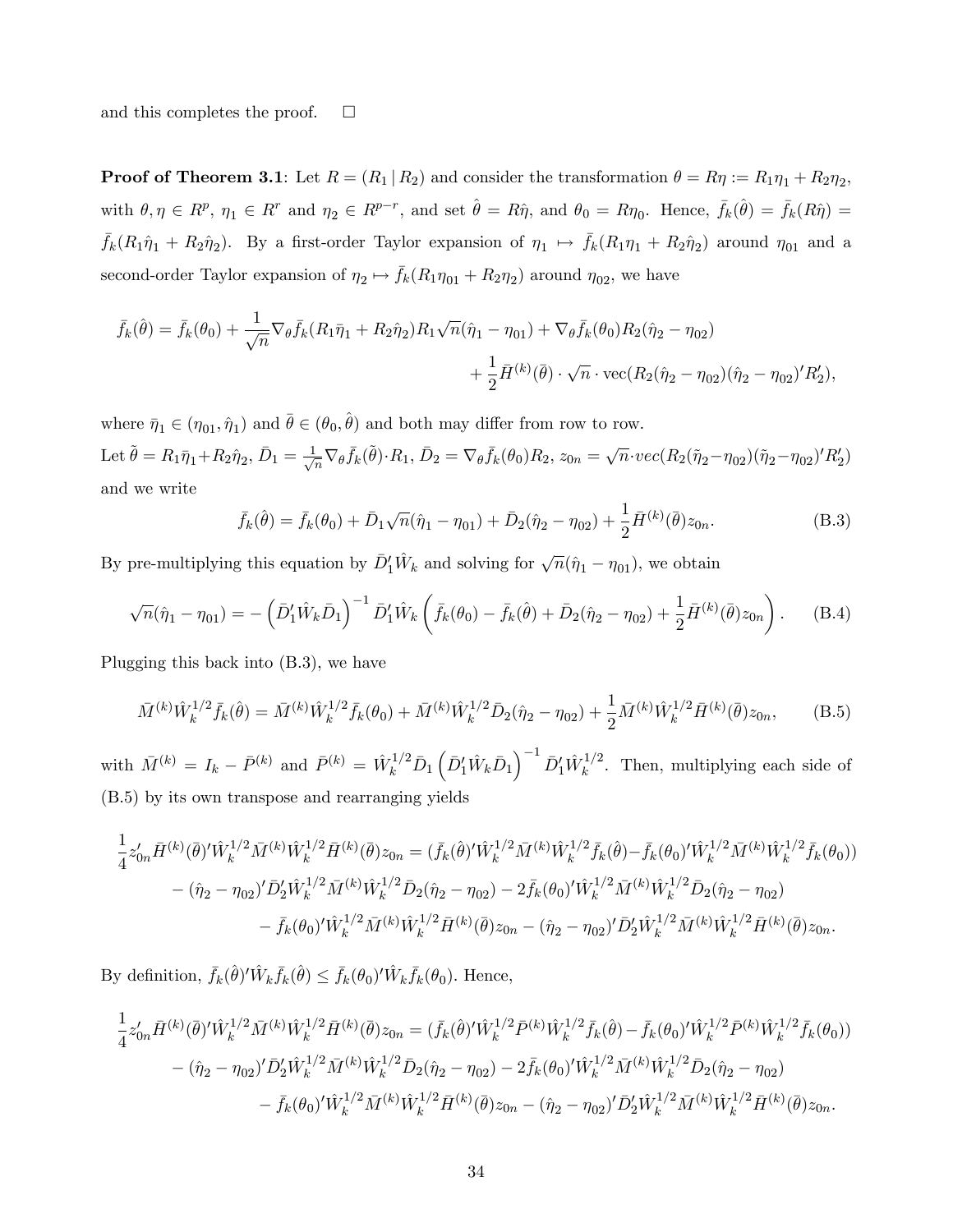We show in the Online Appendix that

$$
|\bar{f}_k(\hat{\theta})'\hat{W}_k^{1/2}\bar{P}^{(k)}\hat{W}_k^{1/2}\bar{f}_k(\hat{\theta}) - \bar{f}_k(\theta_0)'\hat{W}_k^{1/2}\bar{P}^{(k)}\hat{W}_k^{1/2}\bar{f}_k(\theta_0)| = O_P(\bar{\lambda}_k k/\sqrt{n}) + O_P(\bar{\lambda}_k k \|\hat{\theta} - \theta_0\|_2)
$$
(B.6)

and, since  $\bar{\lambda}_k$  is bounded and  $k/\sqrt{n} \to 0$ , only the second term matters. Using this fact and letting  $H := H^{(k)}(\theta_0)$  and

$$
\Delta_{1n} := \bar{H}^{(k)}(\bar{\theta})' \hat{W}_k^{1/2} \bar{M}^{(k)} \hat{W}_k^{1/2} \bar{H}^{(k)}(\bar{\theta}) - H' W_k^{1/2} M^{(k)} W_k^{1/2} H, \n\Delta_{2n} := \bar{H}^{(k)}(\bar{\theta})' \hat{W}_k^{1/2} \bar{M}^{(k)} \hat{W}_k^{1/2} \bar{f}_k(\theta_0) - H' W_k^{1/2} M^{(k)} W_k^{1/2} \bar{f}_k(\theta_0),
$$

we can write

$$
\frac{1}{4}z'_{0n}H'W_k^{1/2}M^{(k)}W_k^{1/2}Hz_{0n} \le O_P(\bar{\lambda}_k k)\|\hat{\eta}-\eta_0\|_2 - (\hat{\eta}_2 - \eta_{02})'\bar{D}_2'\hat{W}_k^{1/2}\bar{M}^{(k)}\hat{W}_k^{1/2}\bar{D}_2(\hat{\eta}_2 - \eta_{02})
$$
\n
$$
-2\bar{f}_k(\theta_0)'\hat{W}_k^{1/2}\bar{M}^{(k)}\hat{W}_k^{1/2}\bar{D}_2(\hat{\eta}_2 - \eta_{02}) - \bar{f}_k(\theta_0)W_k^{1/2}M^{(k)}W_k^{1/2}Hz_{0n} - \Delta'_{2n}z_{0n}
$$
\n
$$
-(\hat{\eta}_2 - \eta_{02})'\bar{D}_2'\hat{W}_k^{1/2}\bar{M}^{(k)}\hat{W}_k^{1/2}\bar{H}^{(k)}(\bar{\theta})z_{0n} - \frac{1}{4}z'_{0n}\Delta_{1n}z_{0n}.\tag{B.7}
$$

From (B.4), we can show that  $\|\hat{\eta}_1 - \eta_{01}\|_2 = O_P (\|\hat{\eta}_2 - \eta_{02}\|_2^2)$  so that  $\|\hat{\eta} - \eta_0\|_2 = O_P (\|\hat{\eta}_2 - \eta_{02}\|_2)$ . Also, from the second-order local identification property, we have

$$
\frac{1}{4}z'_{0n}H'W_k^{1/2}M^{(k)}W_k^{1/2}Hz_{0n}\geq \frac{1}{4}\gamma_k\|z_{0,n}\|_2^2=\frac{1}{4}\gamma_k n\|\hat{\eta}_2-\eta_{02}\|_2^4.
$$

Let  $z_{1n} = \gamma_k^{1/4}$  $\int_k^{1/4} n^{1/4}(\hat{\eta}_2 - \eta_{02})$ . By the Cauchy-Schwarz inequality, (B.7) yields

$$
\begin{aligned}\n&\frac{1}{4}\|z_{1n}\|_2^4 \leq \frac{1}{\gamma_k^{1/4}n^{1/4}}O_P(\bar{\lambda}_k k)\|z_{1n}\|_2 + \frac{1}{\sqrt{n\gamma_k}}\|\bar{D}_2'\hat{W}_k\bar{D}_2\|_2 \cdot \|z_{1n}\|_2^2 + \frac{2}{(n\gamma_k)^{1/4}}\|\hat{W}_k^{1/2}\bar{f}_k(\theta_0)\|_2 \|\hat{W}_k^{1/2}\bar{D}_2\|_2 \cdot \|z_{1n}\|_2 \\
&\quad + \|\gamma_k^{-1/2}H'W_k^{1/2}M^{(k)}W_k^{1/2}\bar{f}_k(\theta_0)\|_2 \cdot \|z_{1n}\|_2^2 + \frac{1}{\sqrt{\gamma_k}}\|\Delta_{2n}\|_2 \cdot \|z_{1n}\|_2^2 \\
&\quad + \frac{1}{\gamma_k^{3/4}n^{1/4}}\|\hat{W}_k^{1/2}\bar{D}_2\|_2 \|\hat{W}_k^{1/2}\bar{H}^{(k)}(\bar{\theta})\|_2 \cdot \|z_{1n}\|_2^3 + \frac{1}{4\gamma_k}\|\Delta_{1n}\|_2 \cdot \|z_{1n}\|_2^4.\n\end{aligned}
$$

Since  $\gamma_k / k = O(1)$ , by Lemma B.3, we have

$$
\frac{1}{\sqrt{n\gamma_k}} \|\bar{D}_2^{\prime}\hat{W}_k\bar{D}_2\|_2 = O_P(\bar{\lambda}_k \sqrt{k/n}), \quad \frac{1}{(n\gamma_k)^{1/4}} \|\hat{W}_k^{1/2}\bar{f}_k(\theta_0)\|_2 \|\hat{W}_k^{1/2}\bar{D}_2\|_2 = O_P(\bar{\lambda}_k k^{3/4}/n^{1/4}),
$$
  

$$
\frac{1}{\gamma_k^{3/4}n^{1/4}} \|\hat{W}_k^{1/2}\bar{D}_2\|_2 \|\hat{W}_k^{1/2}\bar{H}^{(k)}(\bar{\theta})\|_2 = O_P(\bar{\lambda}_k k^{1/4}/n^{1/4}),
$$
  

$$
\frac{1}{\gamma_k} \|\Delta_{1n}\|_2 = O_P(\|\hat{W}_k - W_k\|_2) + O_P(\bar{\lambda}_k/\sqrt{n}) + O_P(\bar{\lambda}_k \|\hat{\theta} - \theta_0\|_2),
$$

and

$$
\frac{1}{\sqrt{\gamma_k}} \|\Delta_{2n}\|_2 = O_P(\bar{\lambda}_k \sqrt{k/n}) + O_P(\bar{\lambda}_k \sqrt{k} \|\hat{\theta} - \theta_0\|_2) + O_P(\sqrt{k} \|\hat{W}_k - W_k\|_2).
$$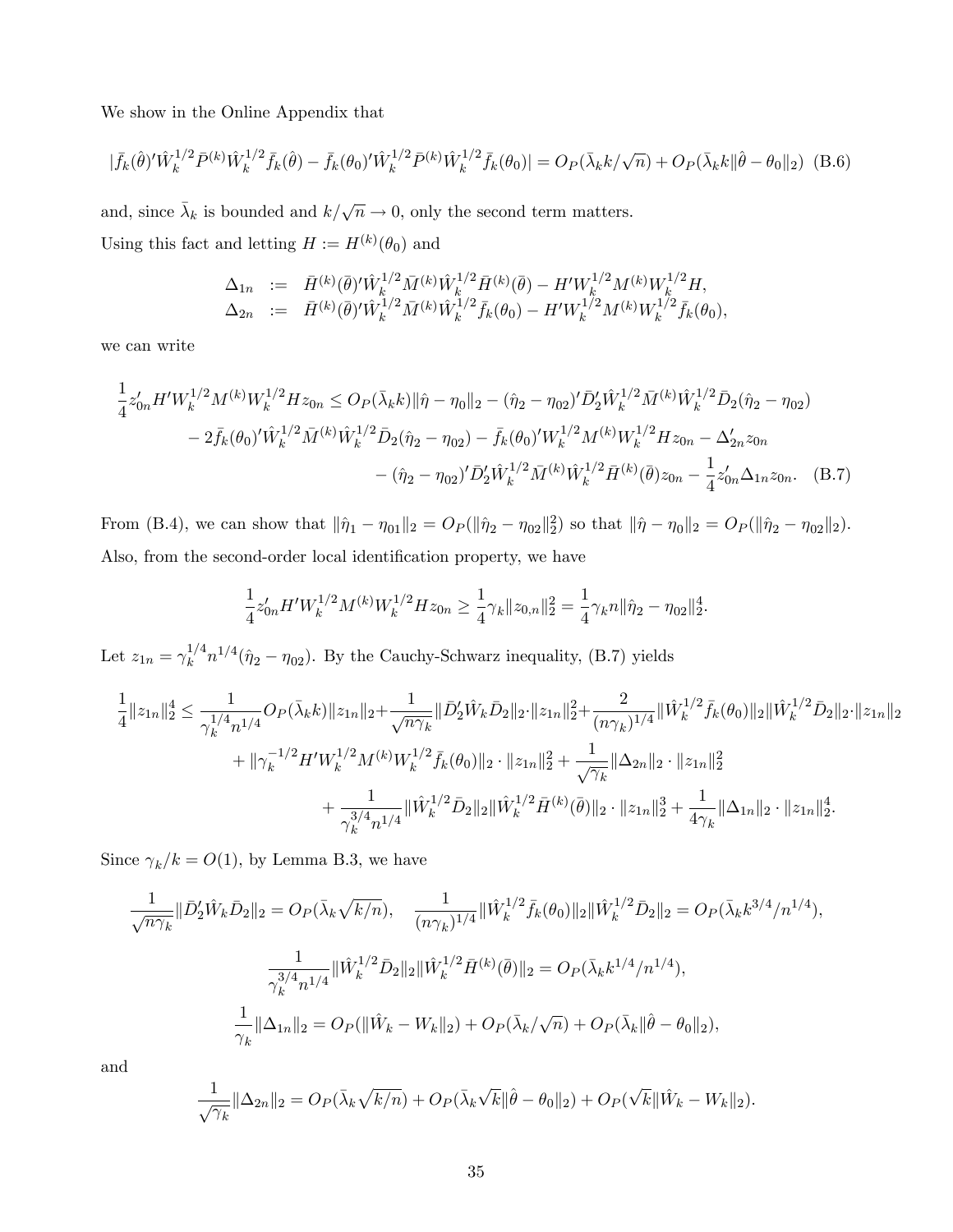Since  $\bar{\lambda}_k$  is bounded,  $k^3/n \to 0$  and  $\sqrt{k} \|\hat{W}_k - W_k\|_2 = o_P(1)$ , it follows that

$$
\frac{1}{\gamma_k} \|\Delta_{1n}\|_2 = o_P(1), \text{ and } \frac{1}{\sqrt{\gamma_k}} \|\Delta_{2n}\|_2 = O_P(k^{1/4}/n^{1/4}) \|z_{1n}\|_2 = o_P(1) \|z_{1n}\|_2.
$$

Hence,

$$
||z_{1n}||_2^4 \le ||\gamma_k^{-1/2} H' W_k^{1/2} M^{(k)} W_k^{1/2} \bar{f}_k(\theta_0)||_2 \cdot ||z_{1n}||_2^2 + o_P(1) \cdot ||z_{1n}||_2 + o_P(1) \cdot ||z_{1n}||_2^2
$$
  
+  $o_P(1) \cdot ||z_{1n}||_2^3 + o_P(1) \cdot ||z_{1n}||_2^4.$  (B.8)

Since  $\gamma_k^{-1/2} H' W_k^{1/2} M^{(k)} W_k^{1/2}$  $f_k^{1/2} \bar{f}_k(\theta_0) = O_P(1)$ , we can readily claim that  $||z_{1n}|| = O_P(1)$ . Indeed, (B.8) amounts to

$$
(1 + o_P(1)) \|z_{1n}\|_2 \le \frac{O_P(1)}{\|z_{1n}\|_2} + \frac{o_P(1)}{\|z_{1n}\|_2^2} + \frac{o_P(1)}{\|z_{1n}\|_2} + o_P(1).
$$

Hence, if  $||z_{1n}||_2 > 1$ , this inequality implies  $(1 + op(1))||z_{1n}||_2 \leq Op(1) + op(1)$ . Thus, we either have  $(\|z_{1n}\|_2 < 1)$  or  $(1 + o_P(1))\|z_{1n}\|_2 \leq O_P(1)$ , which ensures that  $\|z_{1n}\|_2 = O_P(1)$ ; that is,

$$
\gamma_k^{1/4} n^{1/4} (\hat{\eta}_2 - \eta_{02}) = O_P(1).
$$

Using (B.4), we obtain that  $\sqrt{n}(\hat{\eta}_1 - \eta_{01}) = O_P (1)$ . Recalling that  $\hat{\theta} - \theta_0 = R_1(\hat{\eta}_1 - \eta_{01}) + R_2(\hat{\eta}_2 - \eta_{02})$ , we have

$$
\|\hat{\theta} - \theta_0\|_2 = O_P(n^{-1/2}) + O_P(\gamma_k^{-1/4}n^{-1/4}) = O_P(\gamma_k^{-1/4}n^{-1/4}).
$$

Also, by the definition of  $R_1$  and  $R_2$  as spanning, respectively, the range of the transpose a matrix and the null space of that same matrix, we have  $R_1'R_2 = 0$ . Hence,

$$
R'_1(\hat{\theta} - \theta_0) = R'_1 R_1(\hat{\eta}_1 - \eta_{01}) = O_P(n^{-1/2})
$$

and

$$
R_2'(\hat{\theta} - \theta_0) = R_2' R_2(\hat{\eta}_2 - \eta_{02}) = O_P(\gamma_k^{-1/4} n^{-1/4}).
$$

To complete the proof, it only remains to establish  $(B.6)$ , which is done below.  $\square$ 

**Proof of Theorem 3.1**: Since  $\theta_0$  is in the interior of  $\Theta$  and  $\hat{\theta}$  converges in probability to  $\theta_0$ ,  $\hat{\theta}$  is also an interior optimum with probability approaching one. Therefore, this estimator solves:

$$
(\nabla_{\theta}\bar{f}_k(\hat{\theta}))' \hat{W}_k \bar{f}_k(\hat{\theta}) = 0.
$$
\n(B.9)

By a mean-value expansion of  $\nabla \bar{f}_k(\hat{\theta})$  and a second-order Taylor expansion  $\bar{f}_k(\hat{\theta})$  around  $\theta_0$ , we have

$$
\nabla_{\theta}\bar{f}_k(\hat{\theta}) = \nabla_{\theta}\bar{f}_k(\theta_0) + \bar{H}^{(k)}(\hat{\theta})\sqrt{n}(\hat{\theta} - \theta_0)
$$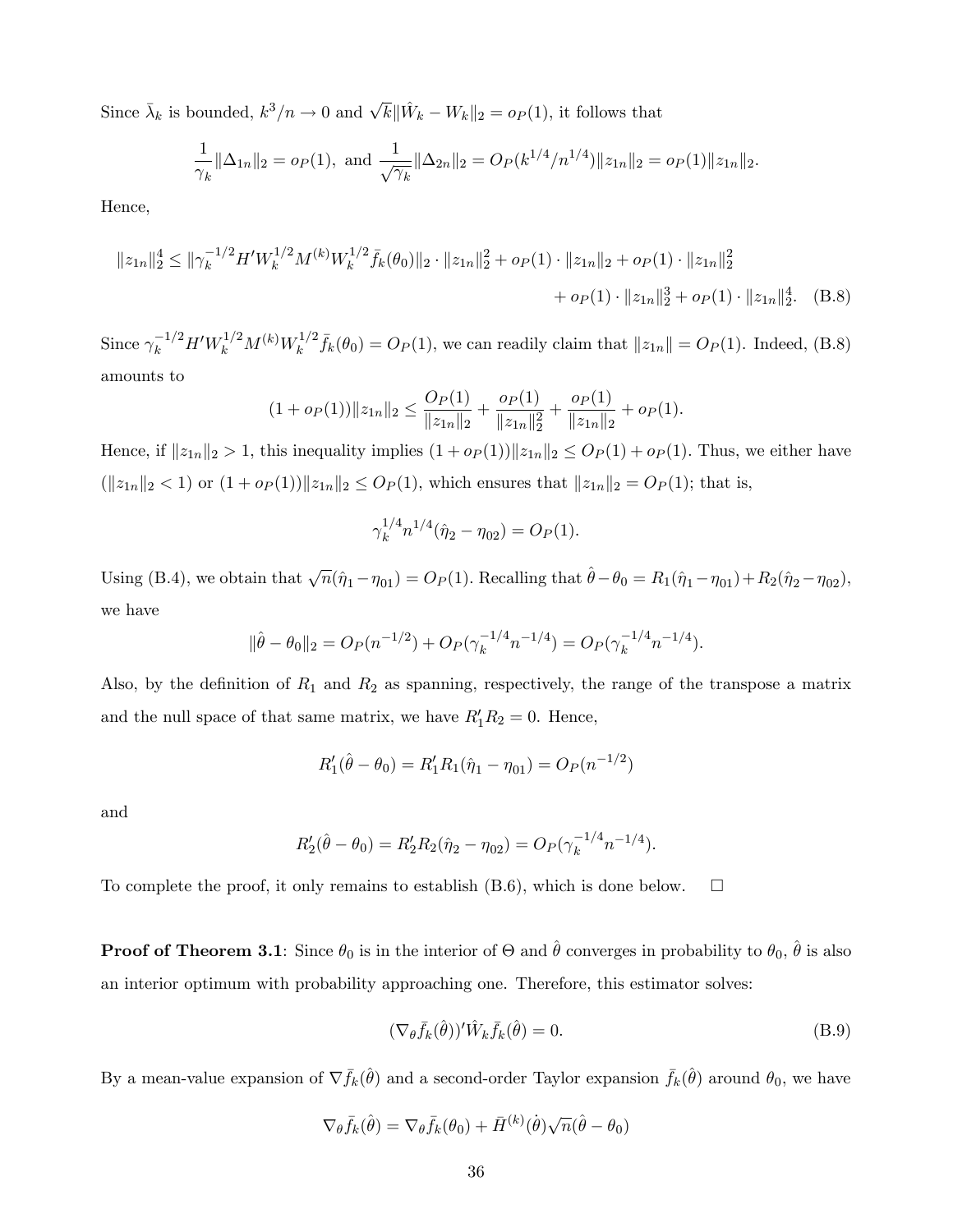and

$$
\bar{f}_k(\hat{\theta}) = \bar{f}_k(\theta_0) + \nabla_{\theta} \bar{f}_k(\theta_0)(\hat{\theta} - \theta_0) + \frac{1}{2}\bar{H}^{(k)}(\hat{\theta})\sqrt{n}(\hat{\theta} - \theta_0)^2,
$$

with  $\dot{\theta}, \ddot{\theta} \in (\theta_0, \hat{\theta})$ . Let  $\dot{h} := \bar{H}^{(k)}(\dot{\theta}), \ddot{h} := \bar{H}^{(k)}(\ddot{\theta})$ , and  $\bar{D}_2 := \nabla_{\theta} \bar{f}_k(\theta_0)$ . The first-order condition (B.9) yields

$$
n^{-1/4}(\nabla \bar{f}_k(\hat{\theta}))'\hat{W}_k \bar{f}_k(\hat{\theta}) = n^{-1/4} \bar{D}_2'\hat{W}_k \bar{f}_k(\theta_0) + n^{-1/4} \bar{D}_2'\hat{W}_k \bar{D}_2(\hat{\theta} - \theta_0) + \frac{1}{2} \bar{D}_2'\hat{W}_k \ddot{h}n^{1/4}(\hat{\theta} - \theta_0)^2
$$
  
+  $\dot{h}'\hat{W}_k \bar{f}_k(\theta_0)n^{1/4}(\hat{\theta} - \theta_0) + \dot{h}'\hat{W}_k \bar{D}_2n^{1/4}(\hat{\theta} - \theta_0)^2 + \frac{1}{2}\dot{h}'\hat{W}_k \ddot{h}n^{3/4}(\hat{\theta} - \theta_0)^3 = 0.$ 

In this framework,  $\gamma_k = H'W_kH$ . With  $H := H^{(k)}(\theta_0)$ , we can write

$$
\frac{1}{2}(\gamma_k n)^{3/4}(\hat{\theta} - \theta_0)^3 + \frac{1}{2\gamma_k}(h'\hat{W}_k\ddot{h} - H'W_kH)(\gamma_k n)^{3/4}(\hat{\theta} - \theta_0)^3 + \frac{3}{2\gamma_k^{3/4}n^{1/4}}H'\hat{W}_k\bar{D}_2\sqrt{\gamma_k n}(\hat{\theta} - \theta_0)^2 \n+ \frac{1}{\gamma_k^{3/4}n^{1/4}}(\dot{h} - H)'\hat{W}_k\bar{D}_2\sqrt{\gamma_k n}(\hat{\theta} - \theta_0)^2 + \frac{1}{\sqrt{\gamma_k}}H'W_k\bar{f}_k(\theta_0)(\gamma_k n)^{1/4}(\hat{\theta} - \theta_0) \n+ \frac{1}{\sqrt{\gamma_k}}(\dot{h}'\hat{W}_k - H'W_k)\bar{f}_k(\theta_0)(\gamma_k n)^{1/4}(\hat{\theta} - \theta_0) + \frac{1}{2\gamma_k^{3/4}n^{1/4}}\bar{D}_2'\hat{W}_k(\ddot{h} - H)\sqrt{\gamma_k n}(\hat{\theta} - \theta_0)^2 \n+ \frac{1}{\sqrt{\gamma_k n}}\bar{D}_2'\hat{W}_k\bar{D}_2(\gamma_k n)^{1/4}(\hat{\theta} - \theta_0) + n^{-1/4}\bar{D}_2'\hat{W}_k\bar{f}_k(\theta_0) = 0.
$$

Similar to the lines of the proof of Lemma B.3, it is not hard to see that

$$
\frac{1}{\gamma_k}(\dot{h}'\hat{W}_k\ddot{h}-H'W_kH) = o_P(1), \quad H'\hat{W}_k\bar{D}_2 = O_P(k), \quad \|\dot{h}-H\|_2 = O_P(\sqrt{k}[n^{-1/2}\vee\|\hat{\theta}-\theta_0\|_2]) = O_P(k^{1/4}/n^{1/4}),
$$

$$
(\dot{h}-H)'\hat{W}_k\bar{D}_2 = O_P(k^{3/4}/n^{1/4}), \text{ and } \frac{1}{\sqrt{\gamma_k}}(\dot{h}'\hat{W}_k - HW_k)\bar{f}_k(\theta_0) = o_P(1).
$$
Then, letting  $z_{1n} := (\gamma_k n)^{1/4}(\hat{\theta}-\theta_0)$  and  $Z_n := \frac{1}{\sqrt{\gamma_k}}H'W_k\bar{f}_k(\theta_0)$ , we have

$$
z_{1n}(z_{1n}^2 + 2Z_n) = o_P(1). \tag{B.10}
$$

Since  $(z_{1n}, Z_n) = O_P(1)$ , by the Prokhorov's theorem, each subsequence of has a further subsequence that converges in distribution to, say,  $(V, Z)$ . Thus, along this converging subsequence,  $(B.10)$  implies that

$$
V(V^2 + 2Z) = 0.
$$

Therefore, it is not difficult to see that  $|V| = 1_{Z\leq 0} \sqrt{-2Z}$  and, since as a Gaussian random variable Z has a symmetric distribution,  $|V| = 1_{Z\geq 0} \sqrt{2Z}$ . The fact that this limit distribution is not specific to the subsequence implies that the whole sequence converges to  $(V, Z)$ . By the continuous mapping theorem, it follows that  $z_{1n}^2 \stackrel{d}{\rightarrow} V^2 = 1_{Z\geq 0}(2Z)$  and this completes the proof.  $\Box$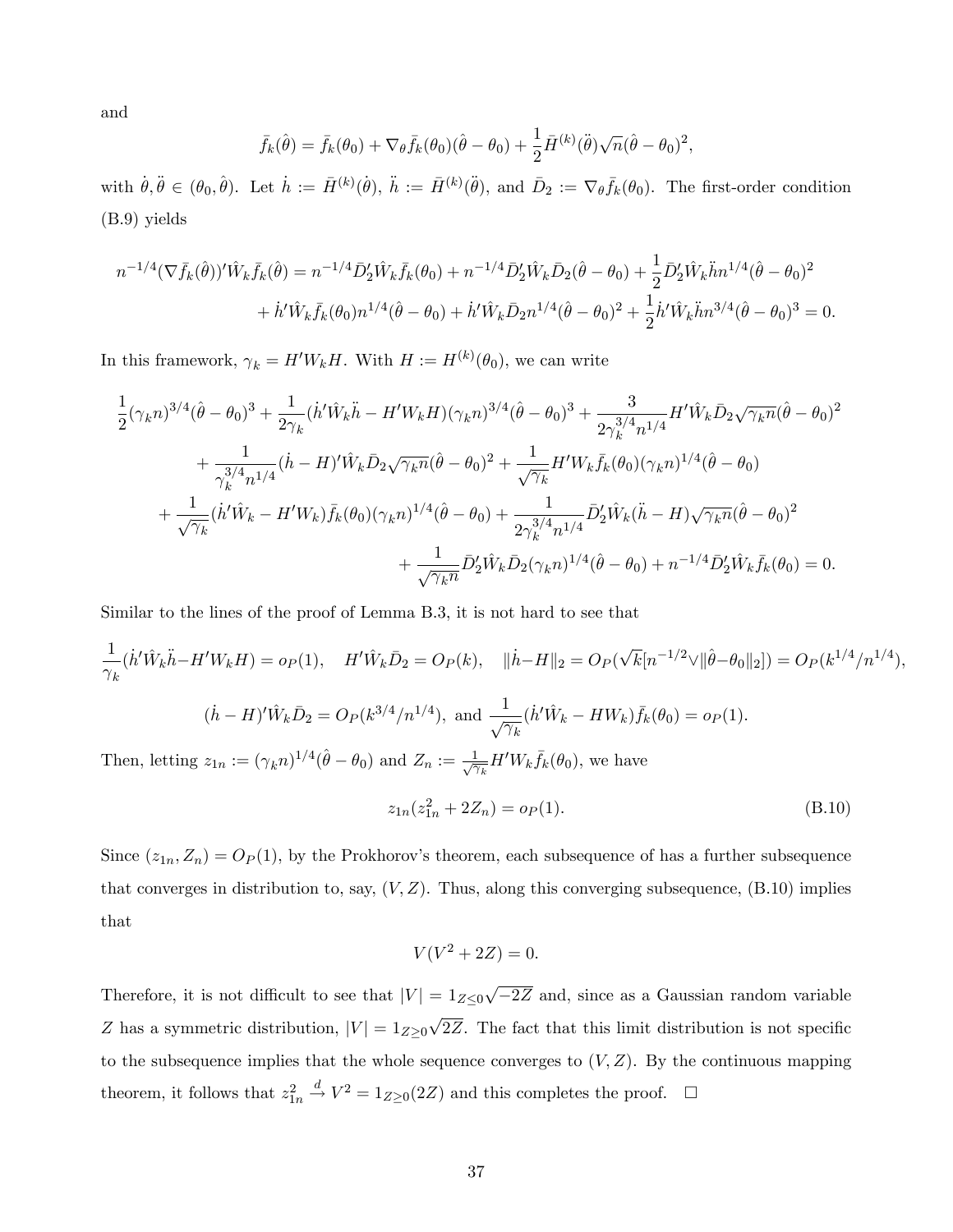**Proof of Theorem 4.3**: We proceed in two steps by showing first that  $\hat{Z}$  is bounded by two statistics  $\hat{Z}_1$  and  $\hat{Z}_2$ ; that is,

$$
\hat{Z}_1 + o_P(1) \le \hat{Z} \le \hat{Z}_2 + o_P(1). \tag{B.11}
$$

We then show in the second step that  $\hat{Z}_1$  and  $\hat{Z}_2$  converge in distribution to  $N(0, 1)$  which establishes the stated result.

Step 1: By definition,

$$
\bar{f}_k(\hat{\theta})' \hat{V}_k^{-1} \bar{f}_k(\hat{\theta}) \leq \bar{f}_k(\theta_0)' \hat{V}_k^{-1} \bar{f}_k(\theta_0) = \bar{f}_k(\theta_0)' V_k^{-1} \bar{f}_k(\theta_0) + \bar{f}_k(\theta_0)' (\hat{V}_k^{-1} - V_k^{-1}) \bar{f}_k(\theta_0).
$$

Note that

$$
|\bar{f}_k(\theta_0)'(\hat{V}_k^{-1} - V_k^{-1})\bar{f}_k(\theta_0)| \leq {\|\hat{V}_k^{-1} - V_k^{-1}\|_2 \|\bar{f}_k(\theta_0)\|_2^2}.
$$

From Theorem 3.1, the first-step GMM estimator  $\tilde{\theta}$  is such that  $\tilde{\theta} - \theta_0 = O_P(k^{-1/4}n^{-1/4})$ . Hence, Lemma B.2(iv) implies that  $\|\hat{V}_k^{-1} - V_k^{-1}\|_2 = O_P (k^{3/4} n^{-1/4})$ . Thus,

$$
\|\hat{V}_k^{-1} - V_k^{-1}\|_2 \|\bar{f}_k(\theta_0)\|_2^2 = O_P(k^{7/4}n^{-1/4}) = \sqrt{k}O_P(k^{5/4}n^{-1/4}) = o_P(\sqrt{k}).
$$

As a result, we have

$$
\hat{Z} = \frac{\bar{f}_k(\hat{\theta})' \hat{V}_k^{-1} \bar{f}_k(\hat{\theta}) - k}{\sqrt{2k}} \le \frac{\bar{f}_k(\theta_0)' V_k^{-1} \bar{f}_k(\theta_0) - k}{\sqrt{2k}} + o_P(1) := \hat{Z}_2 + o_P(1). \tag{B.12}
$$

On the other hand, using (B.5), we can write

$$
\begin{split}\n\bar{f}_{k}(\hat{\theta})' \hat{V}_{k}^{-1} \bar{f}_{k}(\hat{\theta}) \\
&= \left[ \bar{f}_{k}(\hat{\theta})' \hat{V}_{k}^{-1/2} \bar{P}^{(k)} \hat{V}_{k}^{-1/2} \bar{f}_{k}(\hat{\theta}) - \bar{f}_{k}(\theta_{0})' \hat{V}_{k}^{-1/2} \bar{P}^{(k)} \hat{V}_{k}^{-1/2} \bar{f}_{k}(\theta_{0}) \right] + \bar{f}_{k}(\theta_{0})' \hat{V}_{k}^{-1} \bar{f}_{k}(\theta_{0}) \\
&+ (\hat{\eta}_{2} - \eta_{02})' \bar{D}_{2}' \hat{V}_{k}^{-1/2} \bar{M}^{(k)} \hat{V}_{k}^{-1/2} \bar{D}_{2}(\hat{\eta}_{2} - \eta_{02}) + \frac{1}{4} z'_{0n} \bar{H}^{(k)}(\bar{\theta})' \hat{V}_{k}^{-1/2} \bar{M}^{(k)} \hat{V}_{k}^{-1/2} \bar{H}^{(k)}(\bar{\theta}) z_{0n} \\
&+ 2 \bar{f}_{k}(\theta_{0})' \hat{V}_{k}^{-1/2} \bar{M}^{(k)} \hat{V}_{k}^{-1/2} \bar{D}_{2}(\hat{\eta}_{2} - \eta_{02}) + \bar{f}_{k}(\theta_{0})' \hat{V}_{k}^{-1/2} \bar{M}^{(k)} \hat{V}_{k}^{-1/2} \bar{H}^{(k)}(\bar{\theta}) z_{0n} \\
&+ (\hat{\eta}_{2} - \eta_{02})' \bar{D}_{2}' \hat{V}_{k}^{-1/2} \bar{M}^{(k)} \hat{V}_{k}^{-1/2} \bar{H}^{(k)}(\bar{\theta}) z_{0n} := (1) + (2) + (3) + (4) + (5) + (6) + (7).\n\end{split}
$$

From (B.6), and Lemma B.2, we have

(1) = 
$$
O_P(k^{3/4}n^{-1/4}) = o_P(1)
$$
, (3) =  $O_P(k^{1/2}n^{-1/2}) = o_P(1)$ ,  
\n(4) =  $\frac{1}{4}z'_{0n}H'V_k^{-1/2}M^{(k)}V_k^{-1/2}Hz_{0n} + o_P(1)$ , (5) =  $O_P(k^{3/4}n^{-1/4}) = o_P(1)$ ,  
\n(6) =  $\bar{f}_k(\theta_0)'V_k^{-1/2}M^{(k)}V_k^{-1/2}Hz_{0n} + o_P(1)$ , (7) =  $O_P(k^{1/4}n^{-1/4}) = o_P(1)$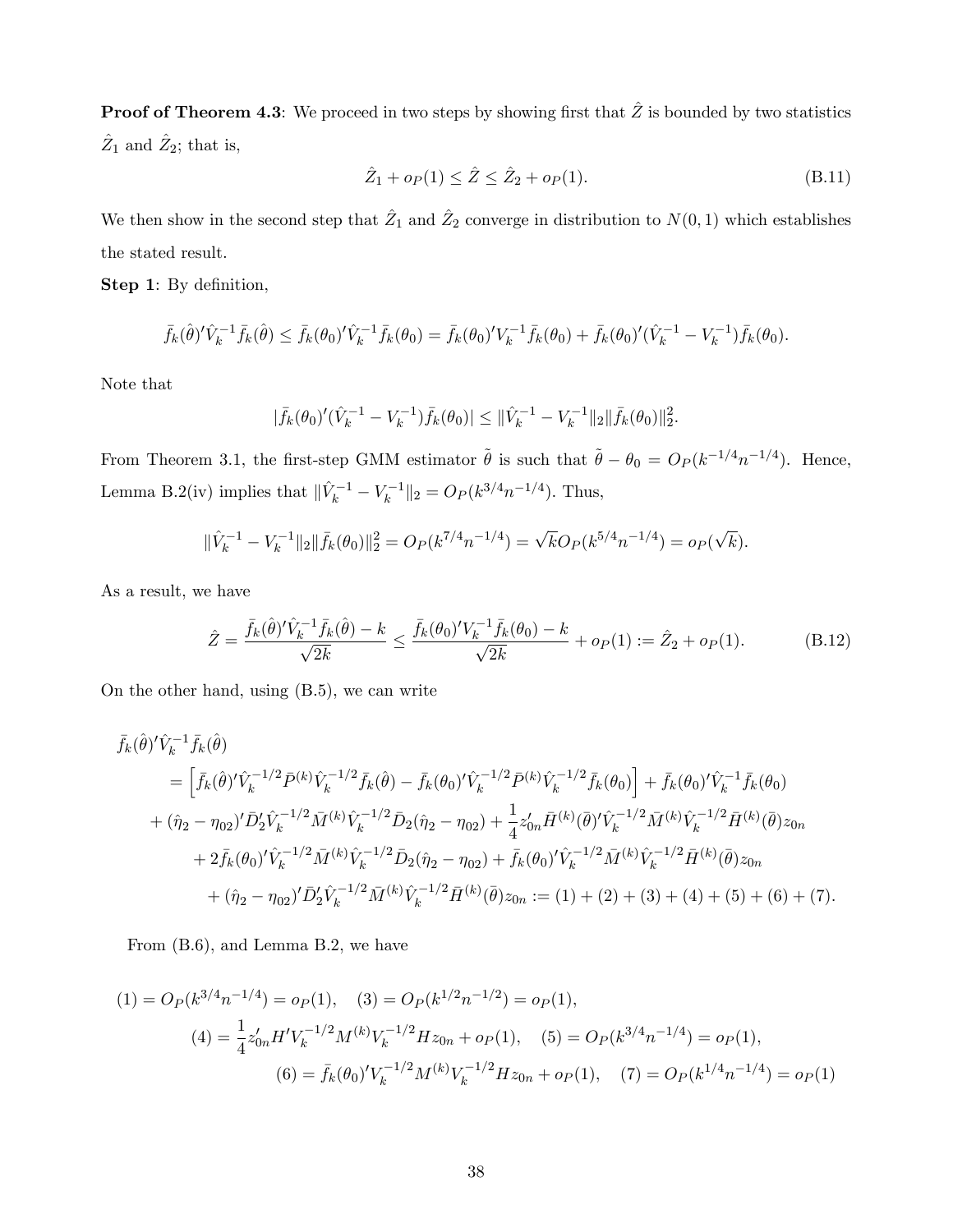and from the lines above,  $(2) = \bar{f}_k(\theta_0)' V_k^{-1} \bar{f}_k(\theta_0) + o_P(\sqrt{k})$ . As a result, we write

$$
\bar{f}_k(\hat{\theta})' \hat{V}_k^{-1} \bar{f}_k(\hat{\theta}) = \bar{f}_k(\theta_0)' V_k^{-1} \bar{f}_k(\theta_0) + \bar{f}_k(\theta_0)' V_k^{-1/2} M^{(k)} V_k^{-1/2} H z_{0n} \n+ \frac{1}{4} z'_{0n} H' V_k^{-1/2} M^{(k)} V_k^{-1/2} H z_{0n} + o_P(\sqrt{k}).
$$
 (B.13)

Let the rank factorization of  $M^{(k)}V_k^{-1/2}H$  be  $M^{(k)}V_k^{-1/2}H = H_1H_2$ , where  $H_1$  and  $H_2$  are a  $(k, r_h)$ matrix and a  $(r_h, p^2)$ -matrix, respectively, with the same rank  $r_h = \text{Rank}(M^{(k)}V_k^{-1/2}H) \leq p^2$ . By second-order local identification,  $r_h \neq 0$  so that  $M^{(k)}V_k^{-1/2}H \neq 0$ .

Thus, (B.13) can be written as

$$
\bar{f}_k(\hat{\theta})' \hat{V}_k^{-1} \bar{f}_k(\hat{\theta}) = \bar{f}_k(\theta_0)' V_k^{-1} \bar{f}_k(\theta_0) + \bar{f}_k(\theta_0)' V_k^{-1/2} H_1 H_2 z_{0n} + \frac{1}{4} z'_{0n} H_2' H_1' H_1 H_2 z_{0n} + o_P(\sqrt{k}).
$$

Letting  $m(u) := \bar{f}_k(\theta_0)' V_k^{-1} \bar{f}_k(\theta_0) + \bar{f}_k(\theta_0)' V_k^{-1/2} H_1 u + \frac{1}{4}$  $\frac{1}{4}u'H'_1H_1u$ , and  $M_1 := I_k - H_1(H'_1H_1)^{-1}H'_1$ , we can claim that

$$
\min_{u \in \mathbb{R}^{r_h}} m(u) + o_P(\sqrt{k}) = \bar{f}_k(\theta_0)' V_k^{-1/2} M_1 V_k^{-1/2} \bar{f}_k(\theta_0) + o_P(\sqrt{k}) \leq \bar{f}_k(\hat{\theta})' \hat{V}_k^{-1} \bar{f}_k(\hat{\theta}).
$$

Letting  $\hat{Z}_1 := \frac{\bar{f}_k(\theta_0)' V_k^{-1/2} M_1 V_k^{-1/2} \bar{f}_k(\theta_0) - k}{\sqrt{2k}},$  we obtain (B.11).

**Step 2**: We now show that both  $\hat{Z}_1$  and  $\hat{Z}_2$  are asymptotically standard normal. We first consider  $\hat{Z}_2$ . We have

$$
\hat{Z}_2 = \frac{1}{n\sqrt{2k}} \sum_{t \neq s:t, s=1}^n f_k(x_s, y_s, \theta_0)' V_k^{-1} f_k(x_t, y_t, \theta_0) + \frac{\frac{1}{n} \sum_{t=1}^n f_k(x_t, y_t, \theta_0)' V_k^{-1} f_k(x_t, y_t, \theta_0) - k}{\sqrt{2k}} := U_{1n} + U_{2n}.
$$

The asymptotic normality of  $U_{1n}$  follows readily from the central limit theorem stated by Theorem 4.2. In addition, it is not hard to see that  $E(U_{2n}) = 0$ . Using similar arguments as in the proof of Proposition 4.1, we can show that  $E(U_{2n}^2) = o(1)$ . This establishes that  $U_{2n} = o_P(1)$ . We can then conclude that  $\hat{Z}_2$  is asymptotically standard normal.

We now consider  $\hat{Z}_1$ . Note first that, since  $M_1$  is an orthogonal projection matrix on a space of dimension  $k - r_h$ , there exists a  $(k, k - r_h)$ -matrix  $S_1$  such that  $S_1'S_1 = I_{k-r_h}$  and  $M_1 = S_1S_1'$ . In that respect,  $\bar{f}_k(\theta_0)' V_k^{-1/2} M_1 V_k^{-1/2} \bar{f}_k(\theta_0) = \bar{f}_k(\theta_0)' V_k^{-1/2} S_1 S_1' V_k^{-1/2} \bar{f}_k(\theta_0)$ . Also,  $Var(S_1' V_k^{-1/2} \bar{f}_k(\theta_0)) =$  $I_{k-r_h}$ . Using Theorem 4.2 and similarly to the lines above for  $\hat{Z}_2$ , we can claim that

$$
\hat{Z}_3 := \frac{\bar{f}_k(\theta_0)' V_k^{-1/2} S_1 S_1' V_k^{-1/2} \bar{f}_k(\theta_0) - (k - r_h)}{\sqrt{2(k - r_h)}} \xrightarrow{d} N(0, 1).
$$

Since  $0 \le r_h \le p^2$  with p fixed, we can see that  $\hat{Z}_1 = \hat{Z}_3 + o_P (1)$ . Therefore,  $\hat{Z}_1 \stackrel{d}{\rightarrow} N(0, 1)$ .  $\Box$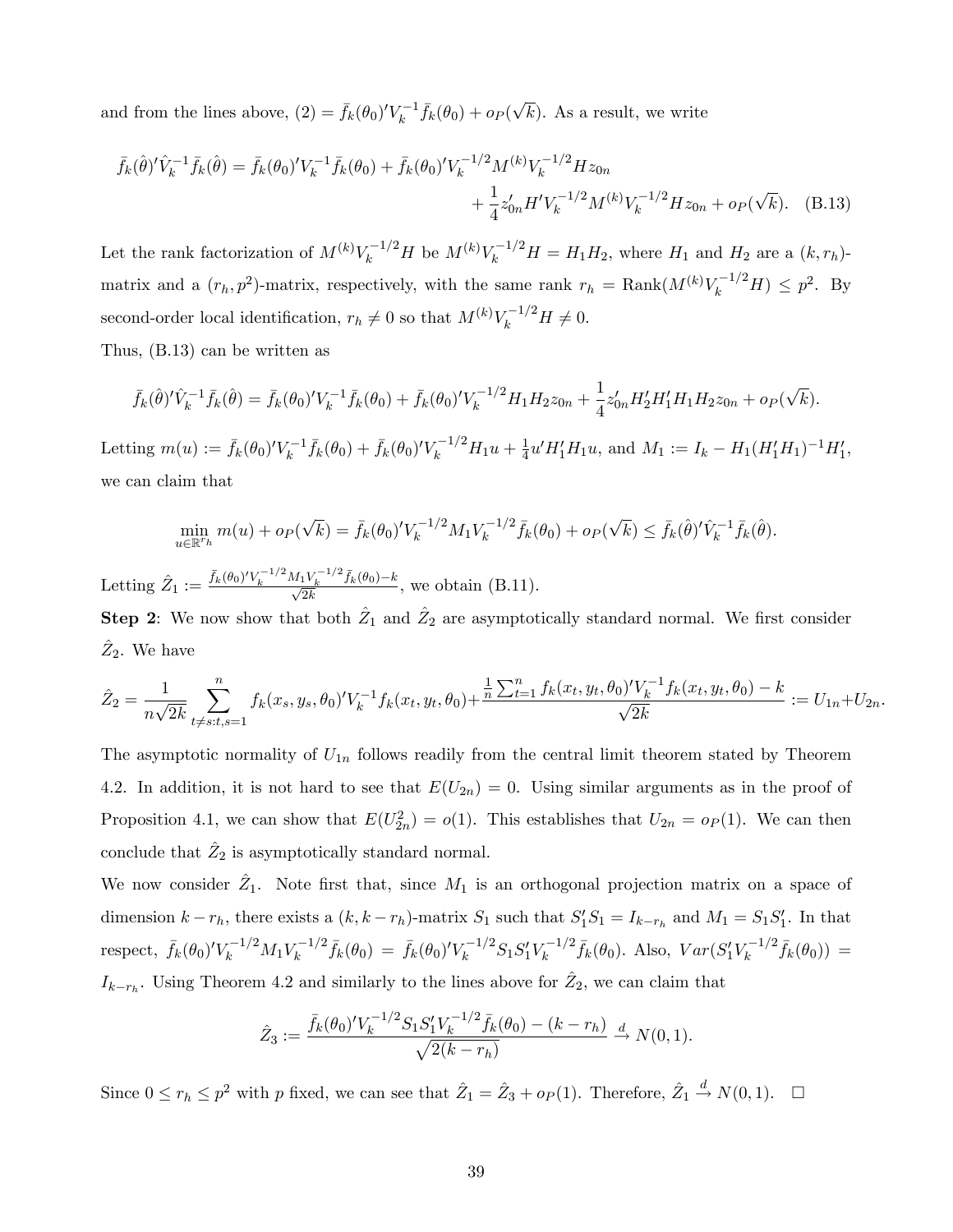**Proof of Lemma 4.4**: Note that conditions of the theorem ensure that the maps  $\theta \mapsto \mathbb{E}(g_l(x)u(\theta))$ are continuous on  $\Theta$  for each l. By Lemma 1 of de Jong and Bierens (1994), we can claim that, for each  $\theta_i \in \Theta$ , there exists  $l_i$  such that  $|\mathbb{E}(g_{l_i}(x)u(\theta_i))| = \delta_i > 0$ . By continuity of the map  $\theta \mapsto \mathbb{E}(g_{l_i}(x)u(\theta))$ , there exists an open neighborhood  $V_i$  of  $\theta_i$  such that  $|\mathbb{E}(g_{l_i}(x)u(\theta))| > \delta_i/2$  for all  $\theta \in V_i$ . Clearly,  $\Theta \subset \bigcup_{\theta_i \in \Theta} V_i$  and, by compactness of  $\Theta$ , we can extract a finite number of elements from the sequence of  $V_i$  to cover  $\Theta$ . That is,  $\Theta \subset \bigcup_{j=1}^{m_0} V_{i_j}$ , with  $m_0$  finite. Let  $k_0 = \max_{1 \leq j \leq m_0} l_{i_j}$ .  $k_0$  is a finite integer and, by construction, for any  $\theta \in \Theta$ ,  $\mathbb{E}(g^{(k_0)}(x)u(\theta)) \neq 0$ . Also, taking  $\delta_0 = \min_{1 \leq j \leq m_0} (\delta_{i_j}/2)^2$ , we obviously have  $\|\mathbb{E}(g^{(k_0)}(x)u(\theta))\|_2^2 \ge \delta_0 > 0$  and this concludes the proof.  $\Box$ 

**Proof of Theorem 4.5**: From Lemma 4.4, there exist  $k_0$  and  $\delta_0 > 0$  such that  $\mathbb{E}(f_{k_0}(x_t, y_t, \hat{\theta}))' \mathbb{E}(f_{k_0}(x_t, y_t, \hat{\theta})) \ge \delta_0$ . We have

$$
k^{3/2}n^{-1}|\hat{Z}| \ge 2^{-1/2}kn^{-1}(\bar{f}_k(\hat{\theta})'\hat{V}_k^{-1}\bar{f}_k(\hat{\theta}) - k) \ge 2^{-1/2}kn^{-1}\bar{f}_k(\hat{\theta})'\bar{f}_k(\hat{\theta})/\lambda_{\max}(\hat{V}_k) + 2^{1/2}k^2n^{-1}
$$
  

$$
\ge (2^{-1/2}/\bar{\lambda})n^{-1}\bar{f}_{k_0}(\hat{\theta})'\bar{f}_{k_0}(\hat{\theta}) + o(1), \text{ with probability approaching one.}
$$

Also,

$$
n^{-1} \bar{f}_{k_0}(\hat{\theta})' \bar{f}_{k_0}(\hat{\theta}) \geq \mathbb{E}(f_{k_0}(x_t, y_t, \hat{\theta}))' \mathbb{E}(f_{k_0}(x_t, y_t, \hat{\theta})) + 2 \left( \frac{1}{n} \sum_{t=1}^n f_{k_0}(x_t, y_t, \hat{\theta}) - \mathbb{E}[f_{k_0}(x_t, y_t, \hat{\theta})] \right)' \mathbb{E}(f_{k_0}(x_t, y_t, \hat{\theta}))
$$
  

$$
\geq \delta_0 - 2 \left\| \frac{1}{n} \sum_{t=1}^n f_{k_0}(x_t, y_t, \hat{\theta}) - \mathbb{E}[f_{k_0}(x_t, y_t, \hat{\theta})] \right\|_2 \|\mathbb{E}(f_{k_0}(x_t, y_t, \hat{\theta}))\|_2 = \delta_0 + o_P(1)O_P(1).
$$

It follows that, with probability approaching one,  $k^{3/2}n^{-1}|\hat{Z}|\geq (2^{-1/2}/\bar{\lambda})\delta_0+o_P(1)$  and this concludes the proof by setting  $\delta := (2^{-1/2}/\bar{\lambda})\delta_0.$   $\Box$ 

# References

- [1] Ando, T., and J.L. van Hemmen (1980), An inequality for trace ideals, Communications in Mathematical Physics 76, 143–148.
- [2] Andrews, D. W. K. (1984), Non-strong mixing autoregressive processes, Journal of Applied Probability 21, 930-934.
- [3] Antoine, B., K. Proulx, and E. Renault (2020), Pseudo-true SDFs in conditional asset pricing models, Journal of Financial Econometrics 18, 656–714.
- [4] Berman, S.M. (1964), Limit theorems for the maximum term in stationary sequences, Annals of Mathematical Statistics 35, 502–516.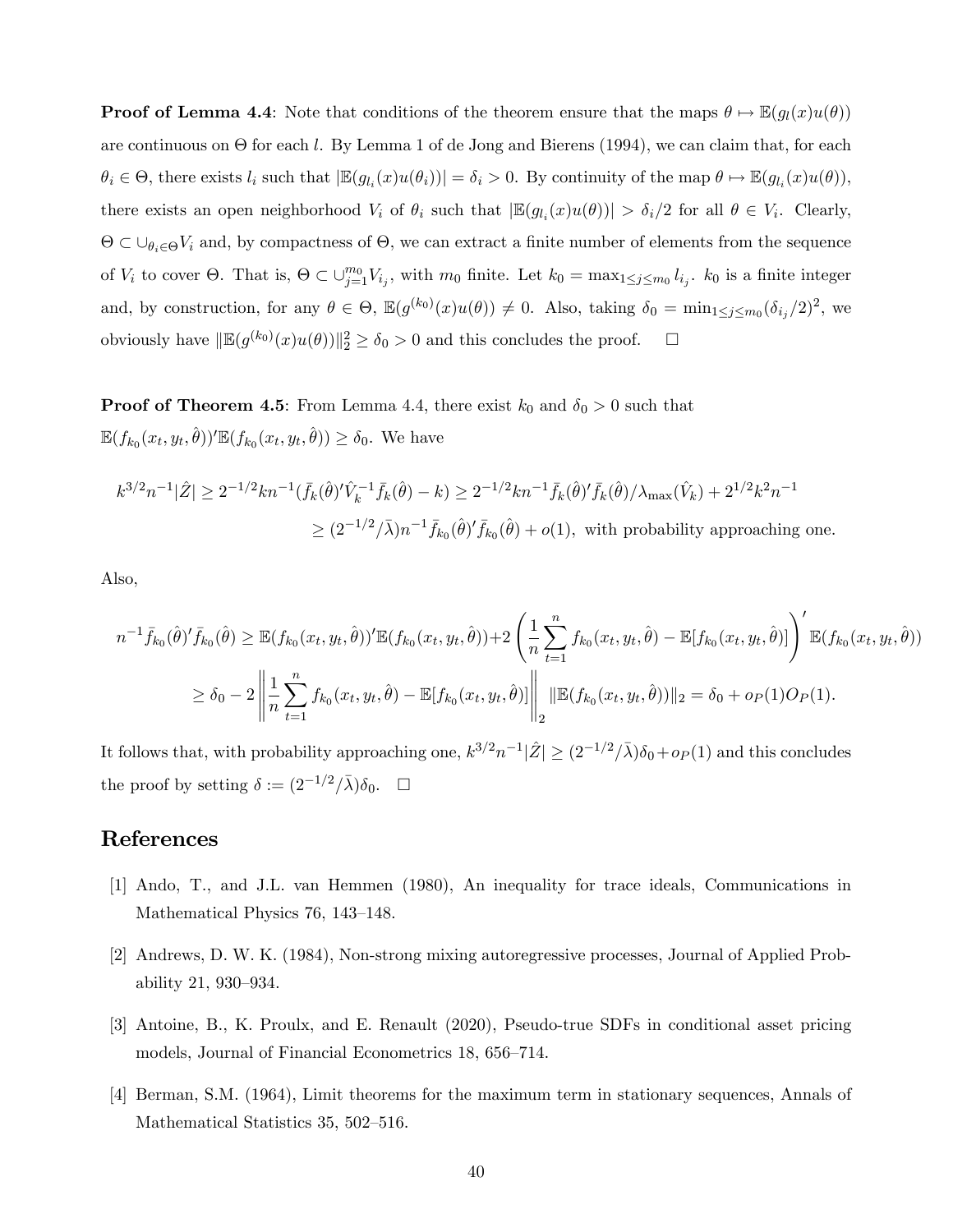- [5] Bierens, H.J. (1982), Consistent model specification tests, Journal of Econometrics 20, 105–134.
- [6] Bierens, H.J., and W. Ploberger (1987), Asymptotic theory of integrated conditional moment tests, Econometrica  $65$ , 1129–1151.
- [7] Bougerol, P., and N. Picard (1992), Stationarity of GARCH processes and some nonnegative time series, Journal of Econometrics  $52$ ,  $115-127$ .
- [8] Carrasco, M., and X. Chen (2002), Mixing and moment properties of various GARCH and stochastic volatility models, Econometric Theory 18, 17–39.
- [9] Carrasco, M., and J.P. Florens (2000), Generalization of GMM to a continuum of moment conditions, Econometric Theory 16, 797–834.
- [10] Chao, J.C., and N.R. Swanson (2005), Consistent estimation with a large number of weak instruments, Econometrica 73, 1673–1692.
- [11] Cochrane, J., and M. Piazzesi (2005), Bond risk premia, American Economic Review 95, 138–160.
- [12] Crump, R.K., and N. Gospodinov (2022), On the factor structure of bond returns, Econometrica 90, 295-314.
- [13] Dedecker, J., and C. Prieur (2005), New dependence coefficients. Examples and applications to statistics, Probability Theory and Related Fields 132, 203–236.
- [14] de Jong, R., and H.J. Bierens (1994), On the limit behavior of a chi-square type test if the number of conditional moments tested approaches infinity, Econometric Theory 10, 70–90.
- [15] Dominguez, M., and I. Lobato (2004), Consistent estimation of models defined by conditional moment restrictions, Econometrica 72, 1601–1615.
- [16] Domowitz, I., and H. White (1982), Misspecified models with dependent observations, Journal of Econometrics  $20, 35-58.$
- [17] Donald, S.G., G.W. Imbens and W.K. Newey (2003), Empirical likelihood estimation and consistent tests with conditional moment restrictions, Journal of Econometrics 117,  $55-93$ .
- [18] Dovonon, P., and Y.F. Atchadé, (2020), Efficiency bounds for semiparametric models with singular score functions, Econometric Reviews 39, 612–648.
- [19] Dovonon, P., and A. Hall (2018), The asymptotic properties of GMM and indirect inference under second-order identification, Journal of Econometrics 205, 76–111.
- [20] Dovonon, P., A. Hall, and F. Kleibergen (2020), Inference in second-order identified models, Journal of Econometrics 218, 346–372.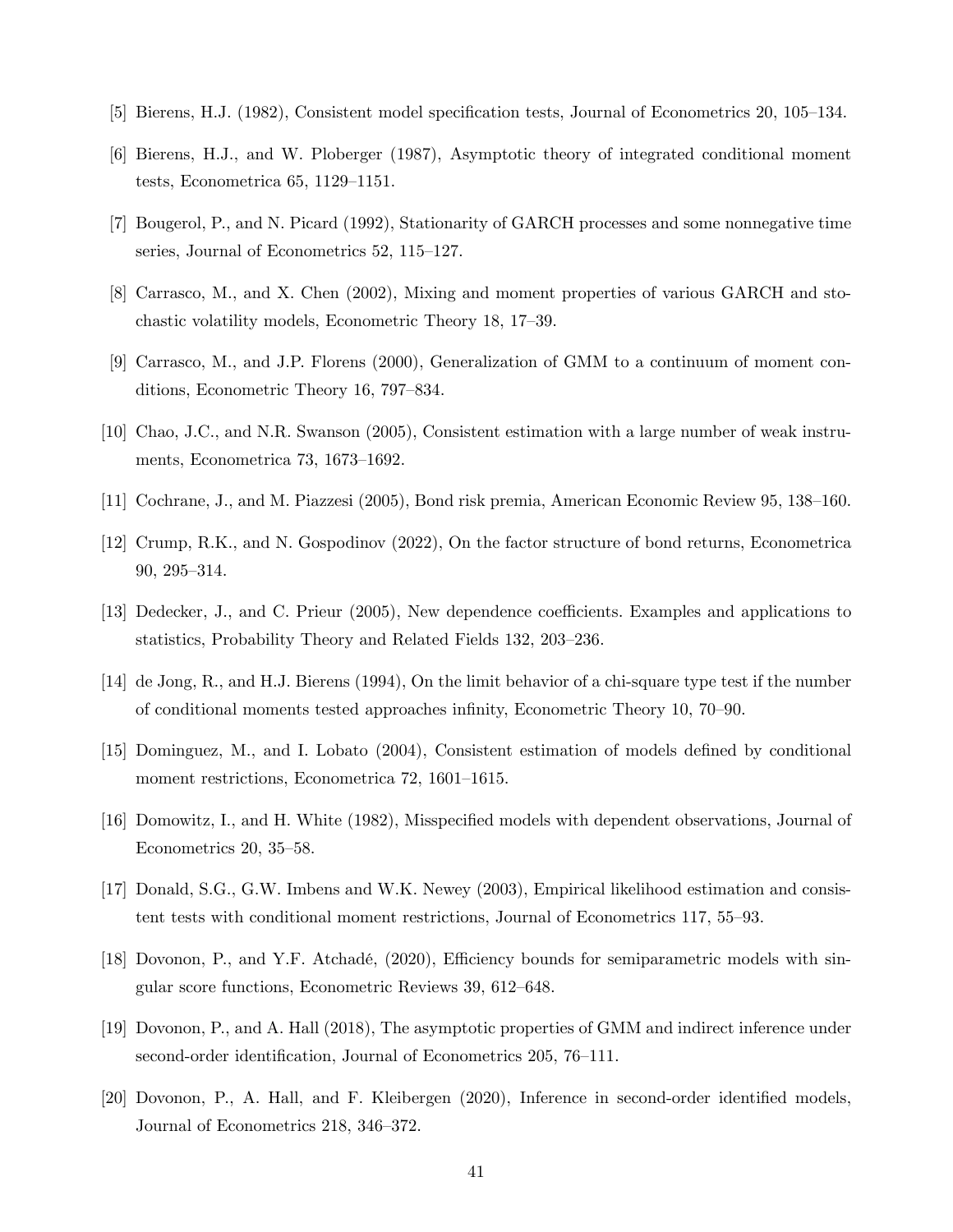- [21] Dovonon, P., and E. Renault (2013), Testing for common conditionally heteroskedastic factors, Econometrica 81, 2561–2586.
- [22] Dovonon, P., and E. Renault (2020), GMM overidentification test with first order underidentification, Working paper.
- [23] Duffee, G. (2011), Forecasting with the term structure: the role of no-arbitrage restrictions, Working paper.
- [24] Engle, R.F., and S. Kozicki (1993), Testing for common features, Journal of Business & Economic Statistics 11, 369–380.
- [25] Engle, R.F., V.K. Ng, and M. Rothschild (1990), Asset pricing with a factor-ARCH covariance structure: Empirical estimates for treasury bills, Journal of Econometrics 45, 213-237.
- [26] Fan, Y., and Q. Li (1999), Central limit theorem for degenerate U-statistics of absolutely regular processes with applications to model speciÖcation testing, Journal of Nonparametric Statistics  $10, 245 - 271.$
- [27] Francq, C., and J.-M. Zakoian (2006), Mixing properties of a general class of GARCH(1,1) models without moment assumptions on the observed process, Econometric Theory 22, 815–834.
- [28] Fryzlewicz, P., and S. Subba Rao (2011), Mixing properties of ARCH and time-varying ARCH processes, Bernoulli  $17, 320-346$ .
- [29] Gao, J. (2007), Nonlinear Time Series: Semiparametric and Nonparametric Methods, CRC Press, Florida USA.
- [30] Gao, J., and H. Hong (2008), Central limit theorems for generalized U-statistics with applications in nonparametric specification, Journal of Nonparametric Statistics  $20, 61-76$ .
- [31] Gospodinov, N., R. Kan, and C. Robotti (2017), Spurious inference in reduced-rank asset-pricing models, Econometrica  $85, 1613-1628$ .
- [32] Gospodinov, N., and S. Ng (2015), Minimum distance estimation of possibly noninvertible moving average models, Journal of Business  $&$  Economic Statistics 33, 403–417.
- [33] Hall, P. (1984), Central limit theorem for integrated square error of multivariate nonparametric density estimators, Journal of Multivariate Analysis  $14$ ,  $1-16$ .
- [34] Han, C., and P.C.B. Phillips (2006), GMM with many moment conditions, Econometrica 74, 147-192.
- [35] Hansen, L. P. (2014), Uncertainty outside and inside economic models, Journal of Political Economy 122, 945–987.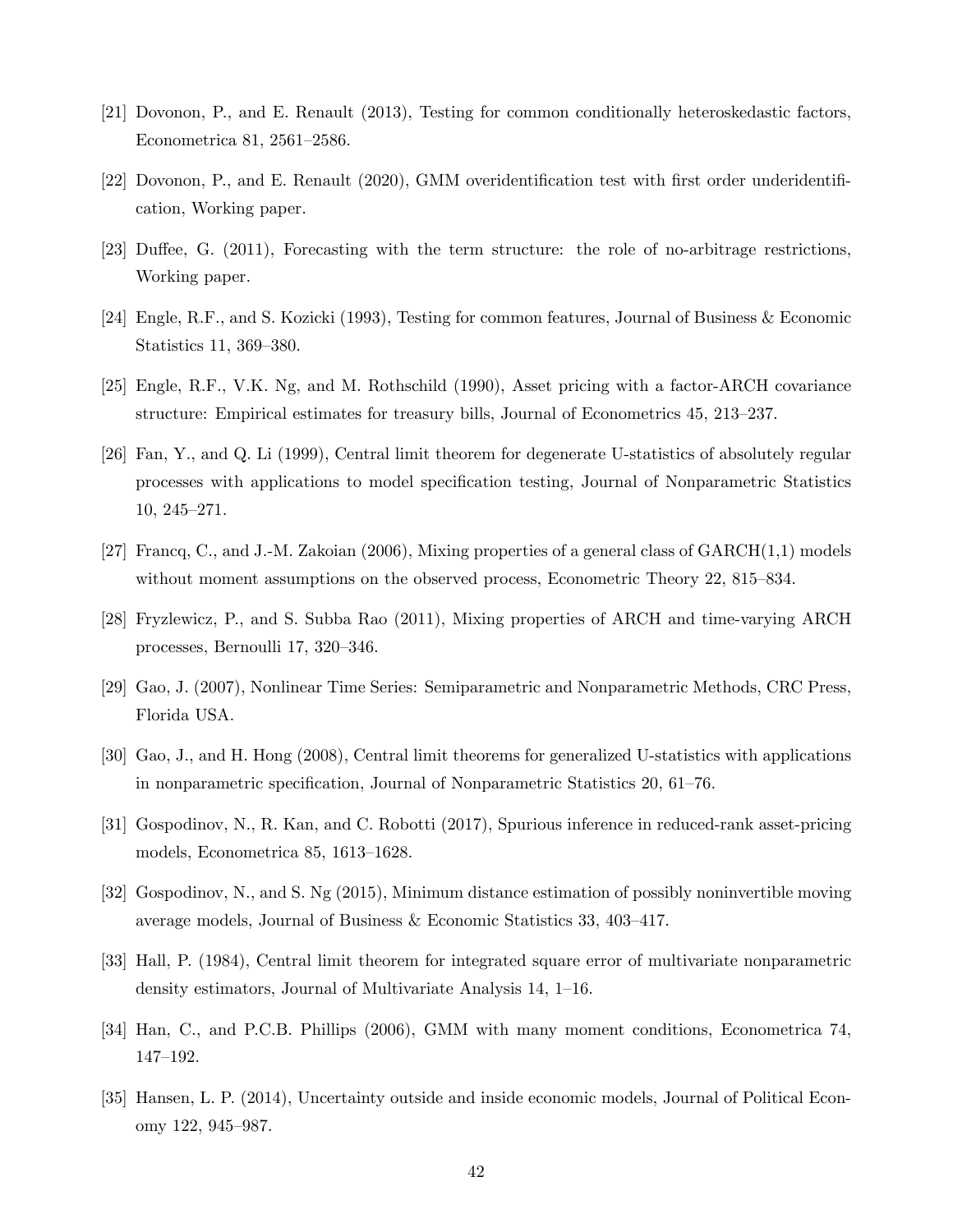- [36] Joslin, S., and A. Le (2021), Interest rate volatility and no-arbitrage affine term structure models, Management Science  $67,7391-7416$ .
- [37] Joslin, S., K.J. Singleton, and H. Zhu (2011), A new perspective on Gaussian dynamic term structure models, Review of Financial Studies 24, 926–970.
- [38] Isaev, M., I.V. Rodionov, R.-R. Zhang, and M.E. Zhukovskii (2020), Extreme value theory for triangular arrays of dependent random variables, Russian Mathematical Surveys 75, 968–970.
- [39] Kim, T.Y, Z.-M. Luo and C. Kim (2011), The central limit theorem for degenerate variable U-statistics under dependence, Journal of Nonparametric Statistics 23, 683–699.
- [40] Kitamura, Y., G. Tripathi, and H. Ahn (2004), Empirical likelihood-based inference in conditional moment restriction models, Econometrica 72, 1667-1714.
- [41] Lee, J.H., and Z. Liao (2018), On standard inference for GMM with local identification failure of known forms, Econometric Theory 34, 790–814.
- [42] Leucht, A. (2012), Degenerate U- and V-statistics under weak dependence: Asymptotic theory and bootstrap consistency, Bernoulli  $18, 552-585$ .
- [43] Newey, W.K., and D. McFadden (1994), Large sample estimation and hypothesis testing, chapter  $36$  in Handbook of Econometrics Vol. 4,  $2111-2245$ .
- [44] Pereira, H.I. (1983), Rate of convergence towards a Fréchet type limit distribution, Annales scientifiques de l'Université de Clermont-Ferrand II 76, 67–80.
- [45] Pötscher, B.M., and I.R. Prucha (1989), A uniform law of large numbers for dependent and heterogeneous data processes, Econometrica 57, 675–683.
- [46] Rotnitzky, A., D.R. Cox, M. Bottai, and J. Robins (2000), Likelihood based inference with singular information matrix, Bernoulli  $6, 243-284$ .
- [47] Roussas, G.G., and D. Ioannides (1987), Moment inequalities for mixing sequences of random variables, Stochastic Analysis and Applications  $5, 61-120$ .
- [48] Sargan, J.D. (1983), Identification and lack of identification, Econometrica 51, 1605–1633.
- [49] Smith, R. (2007), Efficient information theoretic inference for conditional moment restrictions, Journal of Econometrics 138, 430-460.
- [50] Tripathi, G., and Y. Kitamura (2003), Testing conditional moment restrictions, Annals of Statistics  $31, 2059 - 2095$ .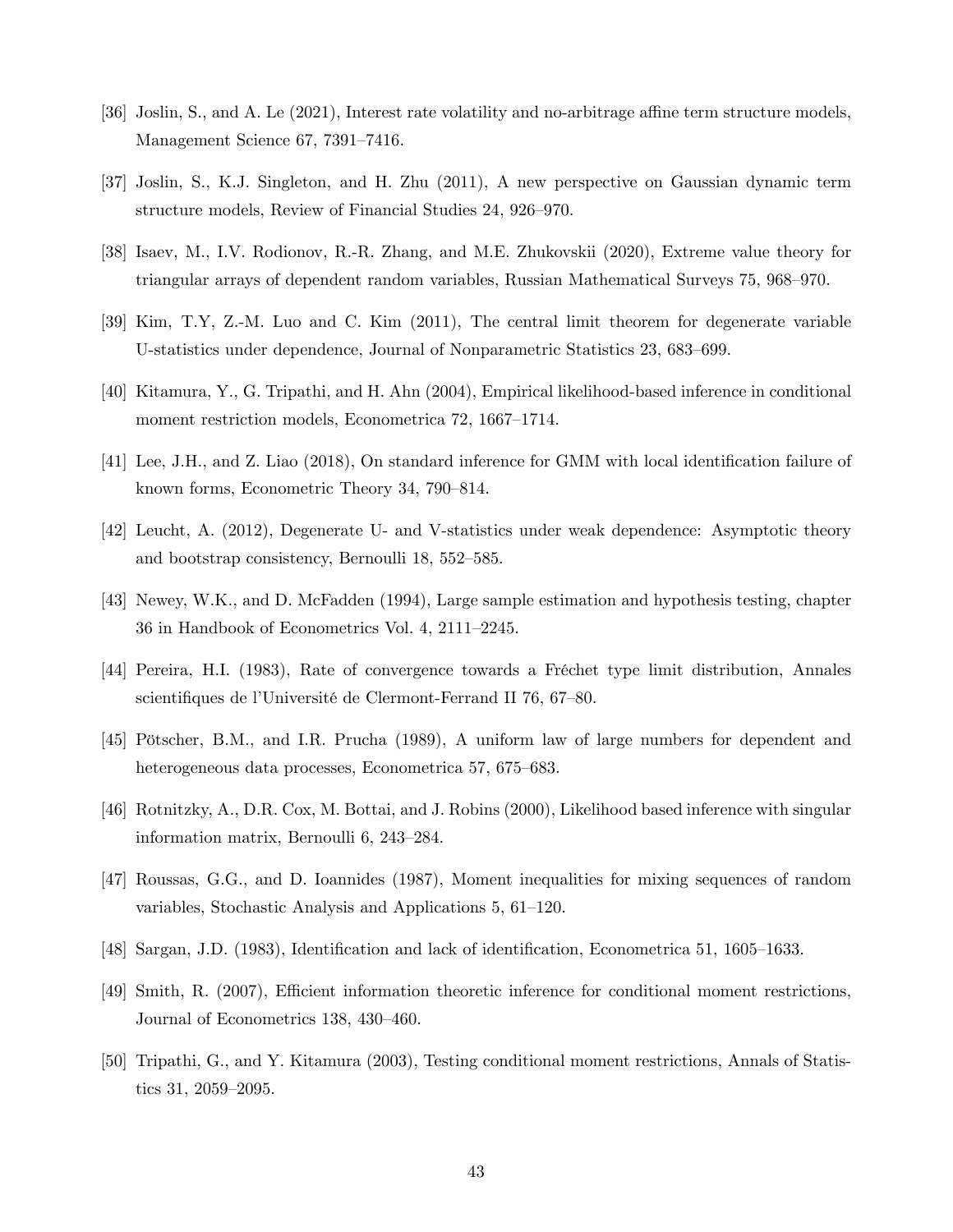Online Appendix for

# "Specification Testing for Conditional Moment Restrictions under Local Identification Failure"

Prosper Dovonon and Nikolay Gospodinov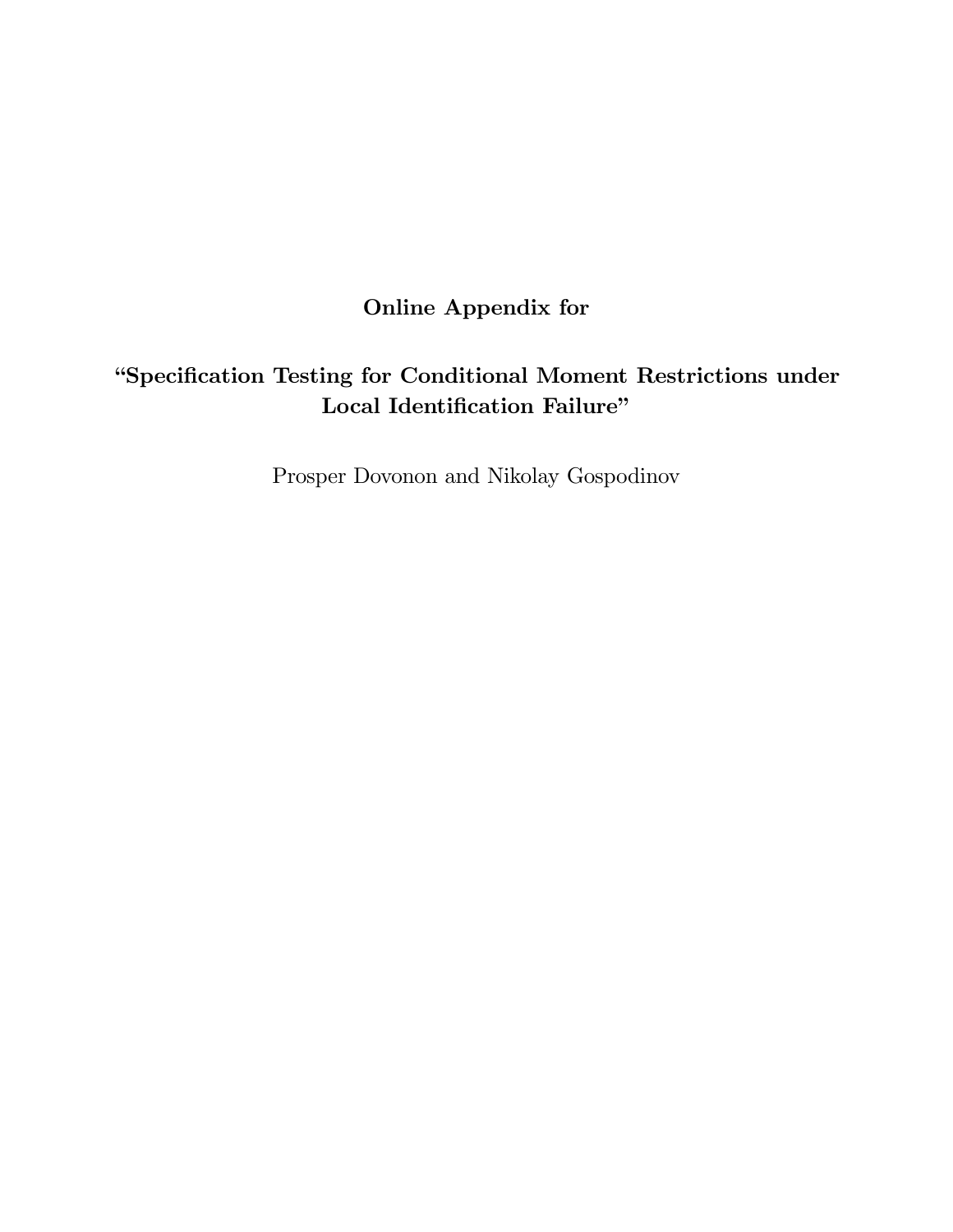### Proofs of Lemmas B.1, B.2 and B.3 in Appendix B

The proofs of Lemma B.1(i), Proposition 4.1 and Theorem 4.2 rely on the following result.

Lemma OA.1 (Theorem 7.4 of Roussas and Ioannides, 1987) Suppose that  $F_n^m$  are the  $\sigma$ -algebras generated by a stationary  $\alpha$ -mixing process  $x_i$  with mixing coefficient  $\alpha(i)$ . For some positive integer  $\ell, \text{ let } \eta_i \in F_{s_i}^{t_i}, \text{ where } s_1 < t_1 < s_2 < t_2 < \cdots < t_\ell \text{ and } s_{i+1} - t_i \geq \tau \text{ for all } i. \text{ In addition, let }$  $||\eta||_p = [E|\eta|^p]^{1/p}$  for  $1 < p < \infty$  and  $||\eta||_{\infty} =$  esssup $|\eta|$ , respectively, and assume further that

$$
\|\eta\|_{p_i} < \infty \text{ for some } 1 < p_i \le \infty \text{ with } q = \sum_{i=1}^{\ell} \frac{1}{p_i} < 1.
$$

Then,

$$
\left| \mathbb{E}\left(\prod_{i=1}^{\ell} \eta_i\right) - \prod_{i=1}^{\ell} \mathbb{E}(\eta_i) \right| \le 10(\ell - 1)\alpha(\tau)^{1-q} \prod_{i=1}^{\ell} \|\eta_i\|_{p_i}.
$$

Proof of Lemma B.1:

$$
\left\| \frac{1}{n} \sum_{t=1}^{n} g^{(k)}(x_t) U_t(\bar{\theta})' - \mathbb{E} \left( g^{(k)}(x_t) U_t(\theta_0)' \right) \right\|_2 \leq O_P\left( \sqrt{\frac{k}{n}} \right) + \left\| \mathbb{E} \left( g^{(k)}(x_t) U_t(\bar{\theta})' \right) - \mathbb{E} \left( g^{(k)}(x_t) U_t(\theta_0)' \right) \right\|_2
$$
  

$$
\leq O_P\left( \sqrt{\frac{k}{n}} \right) + \left( \sum_{l=1}^{k} \sum_{r=1}^{m} \left[ \mathbb{E} \left( g_l(x_t) U_{t,r}(\bar{\theta}) \right) - \mathbb{E} \left( g_l(x_t) U_{t,r}(\theta_0) \right) \right]^2 \right)^{1/2}
$$
  

$$
\leq O_P\left( \sqrt{\frac{k}{n}} \right) + \sqrt{km} \cdot c \cdot \|\bar{\theta} - \theta_0\|_2 = O_P\left( \sqrt{k} \cdot (n^{-1/2} \vee \|\bar{\theta} - \theta_0\|_2) \right). \quad \Box
$$

Proof of Lemma B.2: (i) Recall that

$$
\|\bar{V}_k - V_k\|_2 \le k \max_{1 \le h,l \le k} |[\bar{V}_k - V_k]_{hl}|.
$$

Letting  $s_{i,hl} = v_i(\theta_0) - E(v_i(\theta_0))$ , with  $v_i(\theta) = g_h(x_i)g_l(x_i)u_i(\theta)^2$ , we have

$$
[\bar{V}_k - V_k]_{hl} = \frac{1}{n} \sum_{i=1}^n v_i(\bar{\theta}) - \mathbb{E}[v_i(\theta_0)]
$$
  
=  $\left(\frac{1}{n} \sum_{i=1}^n s_{i,hl}\right) + \frac{2}{n} \sum_{i=1}^n g_h(x_i) g_l(x_i) u_i(\bar{\theta}) \nabla_{\theta} u_i(\tilde{\theta}) (\bar{\theta} - \theta_0) := (a') + (b').$  (OA.1)

The first equality follows by definition and the second one follows from a mean-value expansion of  $(1/n)\sum_{i=1}^n v_i(\bar{\theta})$  around  $\theta_0$  with  $\tilde{\theta} \in (\bar{\theta}, \theta_0)$ . We need to determine the order of magnitude of  $(a')$  and (*b'*). Pick  $0 < \xi < 1/2$  and let  $\alpha = (1 - 2\xi)/2$ . We have

$$
\mathbb{E}\left(n^{\xi}a'\right)^{2}=n^{2\xi-2}\sum_{i,j=1}^{n}\mathbb{E}(s_{i,hl}s_{j,hl}).
$$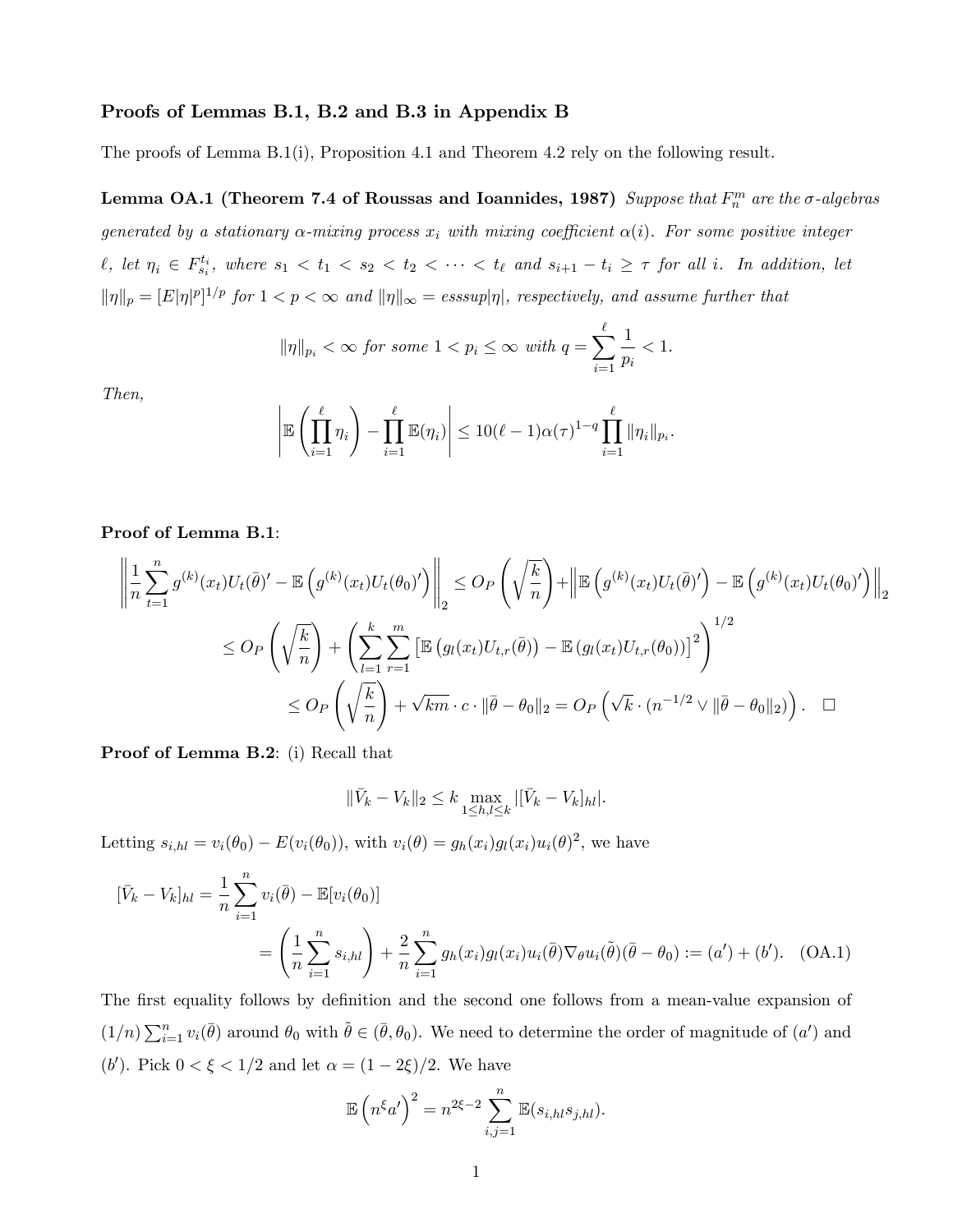From Assumption A.1-(ii), we have  $\max_{h,l} E|s_{i,hl}|^{\delta} < \infty$  with  $\delta > 2$ . Also, using Assumption 1, we can apply Lemma OA.1, and claim (with  $q = 2/\delta < 1)$  that: for all  $i,j,$ 

$$
|\mathbb{E}(s_{i,h} s_{j,hl}) - \mathbb{E}(s_{i,hl}) \mathbb{E}(s_{j,hl})| \leq 10\rho^{(1-q)|i-j|} (\mathbb{E}|s_{i,hl}|^{\delta})^{2/\delta} \leq 10\rho^{(1-q)|i-j|} (\max_{h,l} \mathbb{E}|s_{i,hl}|^{\delta})^{2/\delta} := c\rho^{(1-q)|i-j|}.
$$

Note that for  $|i - j| > n^{\alpha}$ ,

$$
|\mathbb{E}(s_{i,hl}s_{j,hl})| = |\mathbb{E}(s_{i,hl}s_{j,hl}) - \mathbb{E}(s_{i,hl})\mathbb{E}(s_{j,hl})| \le c\rho^{(1-q)n^{\alpha}}
$$

and for  $|i - j| \leq n^{\alpha}$ ,

$$
|\mathbb{E}((s_{i,h} s_{j,hl}))| \leq (\mathbb{E}(s_{i,hl}^2) \mathbb{E}(s_{j,hl}^2))^{1/2} \leq c.
$$

It follows that

$$
\sum_{i,j=1}^{n} \mathbb{E}(s_{i,hl} s_{j,hl}) = \sum_{|i-j| \le n^{\alpha}} \mathbb{E}(s_{i,hl} s_{j,hl}) + \sum_{|i-j| > n^{\alpha}} \mathbb{E}(s_{i,hl} s_{j,hl}) \le c \cdot n \cdot n^{\alpha} + 2c \cdot n \cdot \sum_{j=n^{\alpha}+1}^{n} \rho^{(1-q)j} \le c \cdot n \cdot n^{\alpha} + 2c \cdot n \rho^{(1-q)(n^{\alpha}+1)} \frac{1-\rho^{(1-q)(n-n^{\alpha})}}{1-\rho^{1-q}} \le c \cdot n \cdot n^{\alpha} + \frac{4c}{1-\rho^{1-q}} \cdot n.
$$

As a result, for any  $n\geq 1,$ 

$$
n^{2\xi - 2} \sum_{i,j} \mathbb{E}(s_{i,h} s_{j,h} ) \le c \cdot n^{-\alpha} + c' \cdot n^{2\xi - 1} = c \cdot n^{-\alpha} + c' \cdot n^{-2\alpha}
$$

uniformly in h, l. Letting  $\xi \to 1/2$ ,  $\alpha \to 0$  and, hence,  $n^{-1} \sum_{i,j} E(s_{i,h} s_{j,h} l) \leq c + c'$ . We can therefore claim that

$$
\max_{h,l} \left| \frac{1}{n} \sum_{i=1}^n s_{i,hl} \right| = O_P(n^{-1/2}).
$$

Besides,

$$
|(b')| \leq 2 \left( \frac{1}{n} \sum_{i=1}^{n} |g_h(x_i)||g_l(x_i)| \sup_{\theta \in \mathcal{N}} |u_i(\theta)||\nabla_{\theta} u_i(\theta)||) \right) \|\bar{\theta} - \theta_0\|
$$
  

$$
\leq 2 \left( \frac{1}{n} \sum_{i=1}^{n} g_l(x_i)^2 \sup_{\theta \in \mathcal{N}} |u_i(\theta)|^2 \right)^{1/2} \left( \frac{1}{n} \sum_{i=1}^{n} g_h(x_i)^2 \sup_{\theta \in \mathcal{N}} ||\nabla_{\theta} u_i(\theta)||^2 \right)^{1/2} \|\bar{\theta} - \theta_0\| = O_P(\|\bar{\theta} - \theta_0\|).
$$

We deduce from (OA.1) that:

$$
\max_{1 \leq h,l \leq k} |[\hat{V}_k - V_k]_{hl}| = O_P(n^{-1/2}) + O_P(\|\bar{\theta} - \theta_0\|) = O_P(n^{-1/2} \vee \|\bar{\theta} - \theta_0\|)
$$

and the result follows.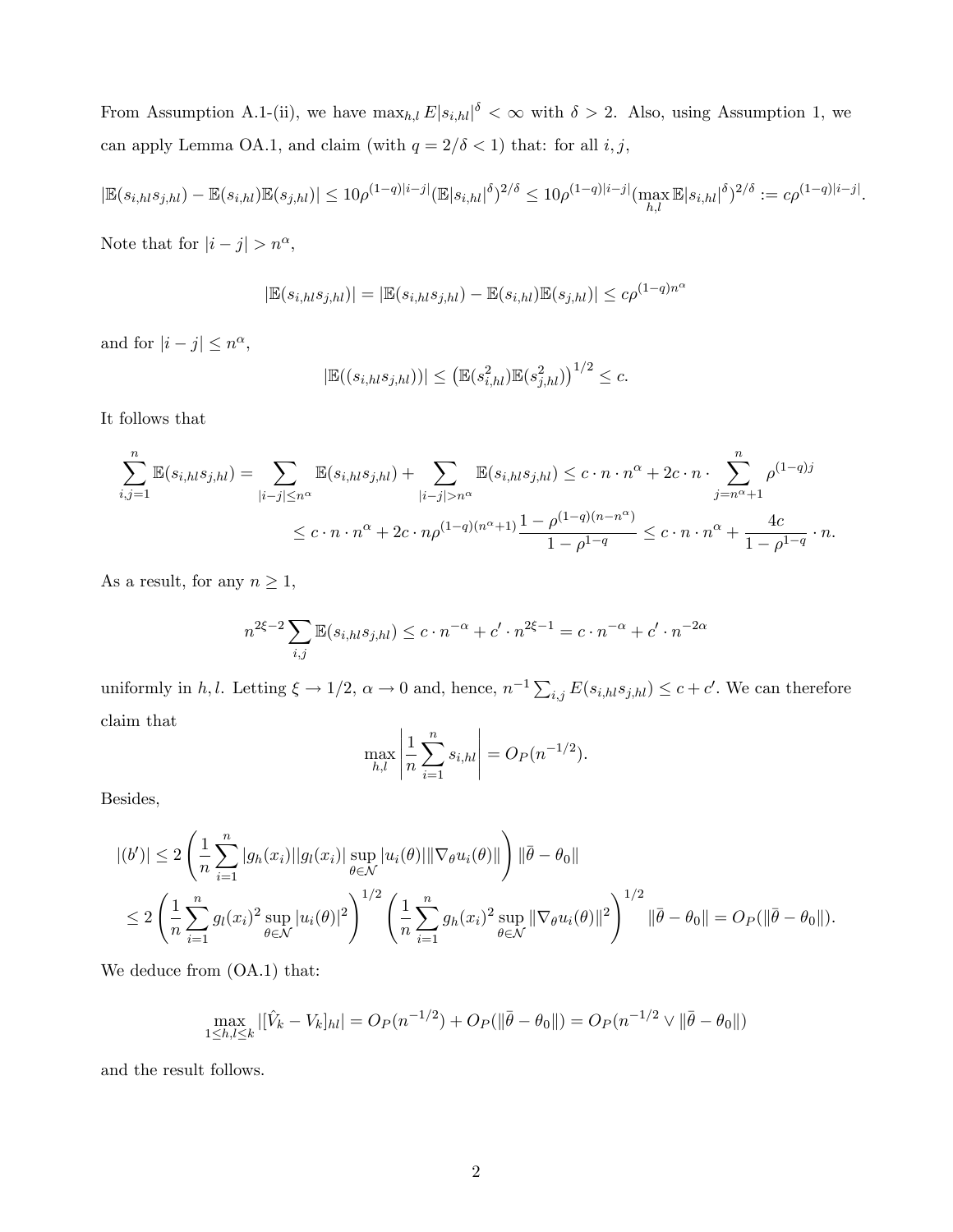(ii) and (iii): Let c be the unit vector of  $\mathbb{R}^k$  such that  $c'V_kc = \lambda_k$  if  $\lambda_k \leq \lambda_{\min}(\bar{V}_k)$ . (Choose c such that  $c'\bar{V}_k c = \lambda_{\min}(\bar{V}_k)$  otherwise.) We then have

$$
|\lambda_k - \lambda_{\min}(\bar{V}_k)| \le |c'(V_k - \bar{V}_k)c| \le \sum_{h,l=1}^k |c_h||c_l| \left| [V_k - \bar{V}_k]_{hl} \right| \le \max_{1 \le h,l \le k} |[V_k - \bar{V}_k]_{hl}| \left(\sum_{l=1}^k |c_l|\right)^2 \le k \cdot \max_{1 \le h,l \le k} |[V_k - \bar{V}_k]_{hl}|
$$

and (ii) follows from the proof of part (i). Part (iii) is obtained by dividing each side of (ii) by  $\lambda_k$ .

We establish (iv) by recalling that  $\bar{V}_k^{-1} - V_k^{-1} = -\bar{V}_k^{-1}(\bar{V}_k - V_k)V_k^{-1}$ . Thus, by the Cauchy-Schwarz inequality, we have:

$$
\|\bar{V}_k^{-1} - V_k^{-1}\|_2 \leq \lambda_{\max}(\bar{V}_k^{-1}) \|\hat{V}_k - V_k\|_2 \lambda_{\max}(V_k^{-1}) = \frac{1}{\lambda_{\min}(\bar{V}_k)\lambda_k} \|\bar{V}_k - V_k\|_2 = \frac{\lambda_k}{\lambda_{\min}(\bar{V}_k)} \lambda_k^{-2} \|\bar{V}_k - V_k\|_2.
$$

This yields the stated order by using (i) and (iii). The proof of (v) follows the same arguments as those in the proof of (iii).  $\Box$ 

**Proof of Lemma B.3**: (i) We have  $\|\bar{D}_2'\hat{W}_k\bar{D}_2\|_2 = \lambda_{\max}(\bar{D}_2'\hat{W}_k\bar{D}_2) \leq [\lambda_{\max}(\hat{W}_k)/\bar{\lambda}_k]\bar{\lambda}_k\lambda_{\max}(\bar{D}_2'\bar{D}_2) =$  $O_P(\bar{\lambda}_k k).$ 

(ii) Same as (i) by noting that  $\|\hat{W}_k^{1/2}\|$  $\bar{f}_k^{-1/2} \bar{f}_k \|_2 = \sqrt{\lambda_{\max}(\bar{f}_k'\hat{W}_k\bar{f}_k)} = \sqrt{\bar{f}_k'\hat{W}_k\bar{f}_k}.$ (iii) We have  $\|\hat{W}_k^{1/2}\bar{H}\|_2 \leq \|\hat{W}_k^{1/2}\|_2$  $\|\hat{W}_k^{1/2}(\bar{H}-H)\|_2 + \|\hat{W}_k^{1/2}H\|_2 \leq \|\hat{W}_k^{1/2}\|_2$  $\frac{1}{k}$ <sup>1/2</sup>||<sub>2</sub>|| $\bar{H} - H$ ||<sub>2</sub> +  $O_P(\sqrt{\bar{\lambda}_k k})$ . Note that  $\sqrt{ }$ 

$$
\|\hat{W}_k^{1/2}\|_2 \|\bar{H} - H\|_2 \le \sqrt{\lambda_{\max}(\hat{W}_k)} O_P(\sqrt{k} [n^{-1/2} \vee \|\bar{\theta} - \theta_0\|_2]) = o_P(\sqrt{\lambda_k k})
$$
 and the result follows.

(iv) We have  $\|(\bar{D}_1^{\prime}\hat{W}_k\bar{D}_1)^{-1}\|_2 = [\lambda_{\min}(\bar{D}_1^{\prime}\hat{W}_k\bar{D}_1)]^{-1}$ . But,  $\lambda_{\min}(\bar{D}_1^{\prime}\hat{W}_k\bar{D}_1) \geq \lambda_{\min}(\hat{W}_k)\lambda_{\min}(\bar{D}_1^{\prime}\bar{D}_1)$ . Note that, proceeding as in the proof of Lemma B.2-(iii), we obtain

$$
|\lambda_{\min}(\bar{D}'_1 \bar{D}_1)/\lambda_{\min}(D'_1 D_1) - 1| = O_P(||\bar{D}'_1 \bar{D}_1 - D'_1 D_1||_2/\lambda_{\min}(D'_1 D_1)).
$$

Using Lemma B.1, it is not difficult to see that  $\|\overline{D}'_1\overline{D}_1 - D'_1D_1\|_2 = O_P(k[n^{-1/2} \vee \|\overline{\theta} - \theta_0\|_2]) = o_P(k)$ . As a result,  $\lambda_{\min}(\bar{D}'_1 \bar{D}_1)/\lambda_{\min}(D'_1 D_1) - 1 = o_P(1)$ . We can therefore claim that

$$
\|(\bar{D}'_1 \hat{W}_k \bar{D}_1)^{-1}\|_2 \le \frac{1}{\lambda_{\min}(\hat{W}_k)\lambda_{\min}(\bar{D}'_1 \bar{D}_1)} = O_P([\lambda_{\min}(W_k)\lambda_{\min}(D'_1 D_1)]^{-1}) = O_P(\bar{\lambda}_k^{-1}k^{-1}).
$$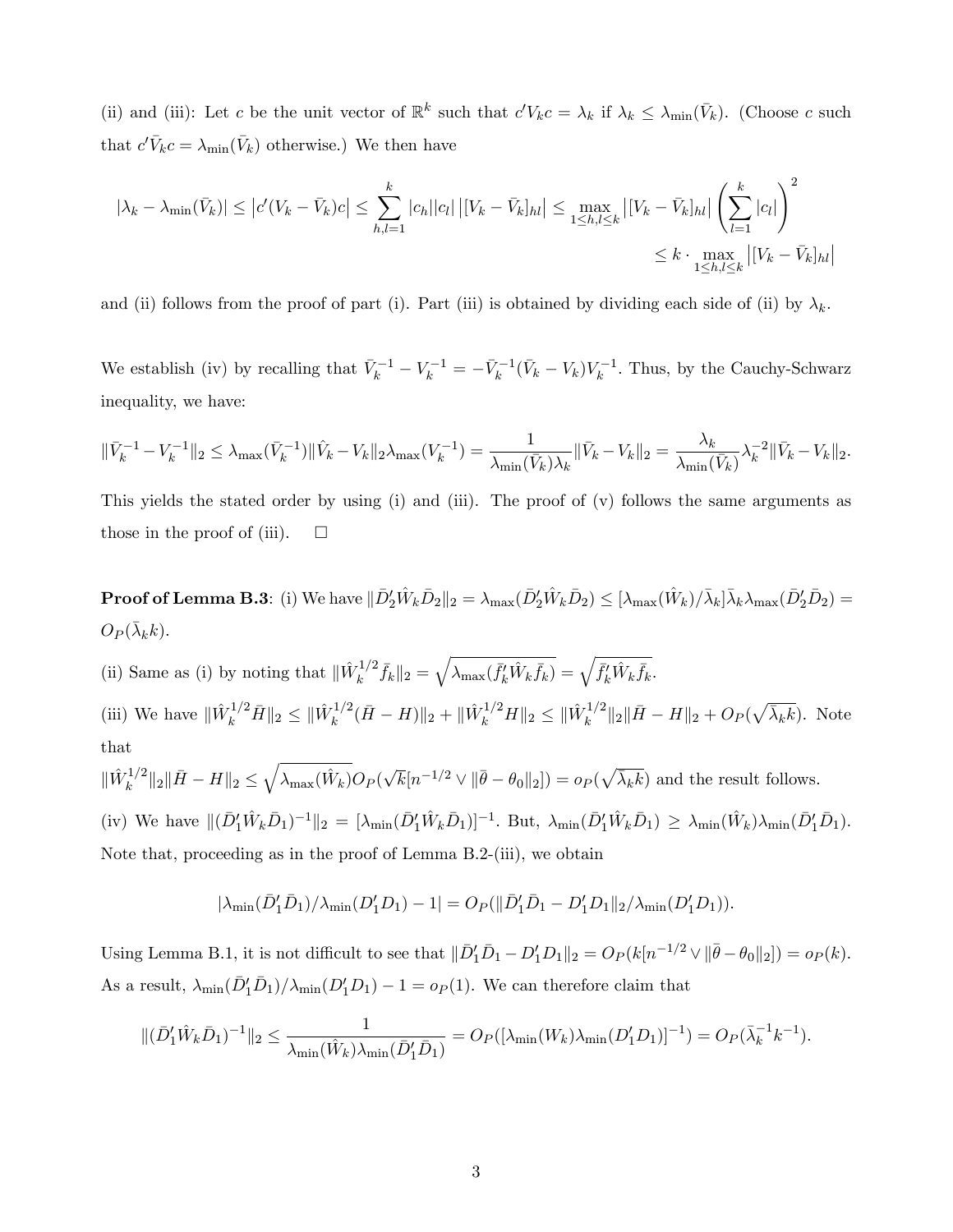(v) We have

$$
\bar{M}^{(k)} - M^{(k)} = (\hat{W}_k^{1/2} - W_k^{1/2}) \bar{D}_1 (\bar{D}_1' \hat{W}_k \bar{D}_1)^{-1} \bar{D}_1' \hat{W}_k^{1/2} + W_k^{1/2} (\bar{D}_1 - D_1)' (\bar{D}_1' \hat{W}_k \bar{D}_1)^{-1} \bar{D}_1' \hat{W}_k^{1/2} \n+ W_k^{1/2} D_1 [(\bar{D}_1' \hat{W}_k \bar{D}_1)^{-1} - (D_1' W_k D_1)^{-1}] \bar{D}_1' \hat{W}_k^{1/2} + W_k^{1/2} D_1 (D_1' W_k D_1)^{-1} (\bar{D}_1 - D_1) \hat{W}_k^{1/2} \n+ W_k^{1/2} D_1 (D_1' W_k D_1)^{-1} D_1 (\hat{W}_k^{1/2} - W_k^{1/2}) := (1) + (2) + (3) + (4) + (5).
$$

Note that

$$
(\bar{D}'_1 \hat{W}_k \bar{D}_1)^{-1} - (D'_1 W_k D_1)^{-1} = -(\bar{D}'_1 \hat{W}_k \bar{D}_1)^{-1} (\bar{D}'_1 \hat{W}_k \bar{D}_1 - D'_1 W_k D_1) (D'_1 W_k D_1)^{-1}.
$$
  
From (iv),  $||(\bar{D}'_1 \hat{W}_k \bar{D}_1)^{-1}||_2 = O_P(\bar{\lambda}_k^{-1} k^{-1})$  and  $||D'_1 W_k D_1||_2 = O_P(\bar{\lambda}_k^{-1} k^{-1})$ . Also,

$$
\bar{D}'_1 \hat{W}_k \bar{D}_1 - D'_1 W_k D_1 = (\bar{D}_1 - D_1)' \hat{W}_k \bar{D}_1 + D'_1 (\hat{W}_k - W_k) \bar{D}_1 + D'_1 W_k (\bar{D}_1 - D_1).
$$

Hence,

$$
\|\bar{D}'_1\hat{W}_k\bar{D}_1 - D'_1W_kD_1\|_2 = O_P(\bar{\lambda}_k k[n^{-1/2} \vee \|\bar{\theta} - \theta_0\|_2]) + O_P(k\|\hat{W}_k - W_k\|_2).
$$

Thus,

$$
\|(\bar{D}'_1\hat{W}_k\bar{D}_1)^{-1} - (D'_1W_kD_1)^{-1}\|_2 = O_P(\bar{\lambda}_k^{-1}k^{-1}[n^{-1/2}\vee\|\bar{\theta}-\theta_0\|_2]) + O_P(\bar{\lambda}_k^{-2}k^{-1}\|\hat{W}_k-W_k\|_2).
$$

Also, using the Ando-van Hemmen inequality (see Ando and van Hemmen, 1980), we have

$$
\left\|\hat{W}_k^{1/2} - W_k^{1/2}\right\|_2 \le \frac{1}{\lambda_{\min}(\hat{W}_k)^{1/2} + \lambda_{\min}(W_k)^{1/2}} \|\hat{W}_k - W_k\|_2 \le \lambda_{\min}(W_k)^{-1/2} \|\hat{W}_k - W_k\|_2.
$$

Then, going back to the expression for  $\bar{M}^{(k)} - M^{(k)}$ , we have

$$
\|(1)\|_2 \leq \lambda_{\min}(W_k)^{-1/2} \|\hat{W}_k - W_k\|_2 O_P(\sqrt{k}) O_P(\bar{\lambda}_k^{-1} k^{-1}) O_P(\sqrt{k}) O_P(\sqrt{\bar{\lambda}_k}) = O_P(\bar{\lambda}_k^{-1} \|\hat{W}_k - W_k\|_2).
$$

Similarly, we can verify that  $||(5)||_2 = O_P(\bar{\lambda}_k^{-1} || \hat{W}_k - W_k ||_2)$  and

$$
\|(2)\|_2 \leq \bar{\lambda}_k^{1/2} O_P(\sqrt{k} [n^{-1/2} \vee \|\bar{\theta} - \theta_0\|_2]) O_P(\bar{\lambda}_k^{-1} k^{-1}) O_P(\sqrt{k}) O_P(\bar{\lambda}_k^{1/2}) = O_P(n^{-1/2} \vee \|\bar{\theta} - \theta_0\|_2).
$$

The same holds for  $\|(4)\|_2$ . Finally,

$$
\begin{aligned} \|(3)\|_{2} &\le O_{P}(\bar{\lambda}_{k})O_{P}(k)\left[O_{P}(\bar{\lambda}_{k}^{-1}k^{-1}[n^{-1/2}\vee\|\bar{\theta}-\theta_{0}\|_{2}]) + O_{P}(\bar{\lambda}_{k}^{-2}k^{-1}\|\hat{W}_{k}-W_{k}\|_{2})\right] \\ &= O_{P}([n^{-1/2}\vee\|\bar{\theta}-\theta_{0}\|_{2}]) + O_{P}(\bar{\lambda}_{k}^{-1}\|\hat{W}_{k}-W_{k}\|_{2}) \end{aligned}
$$

and the result follows.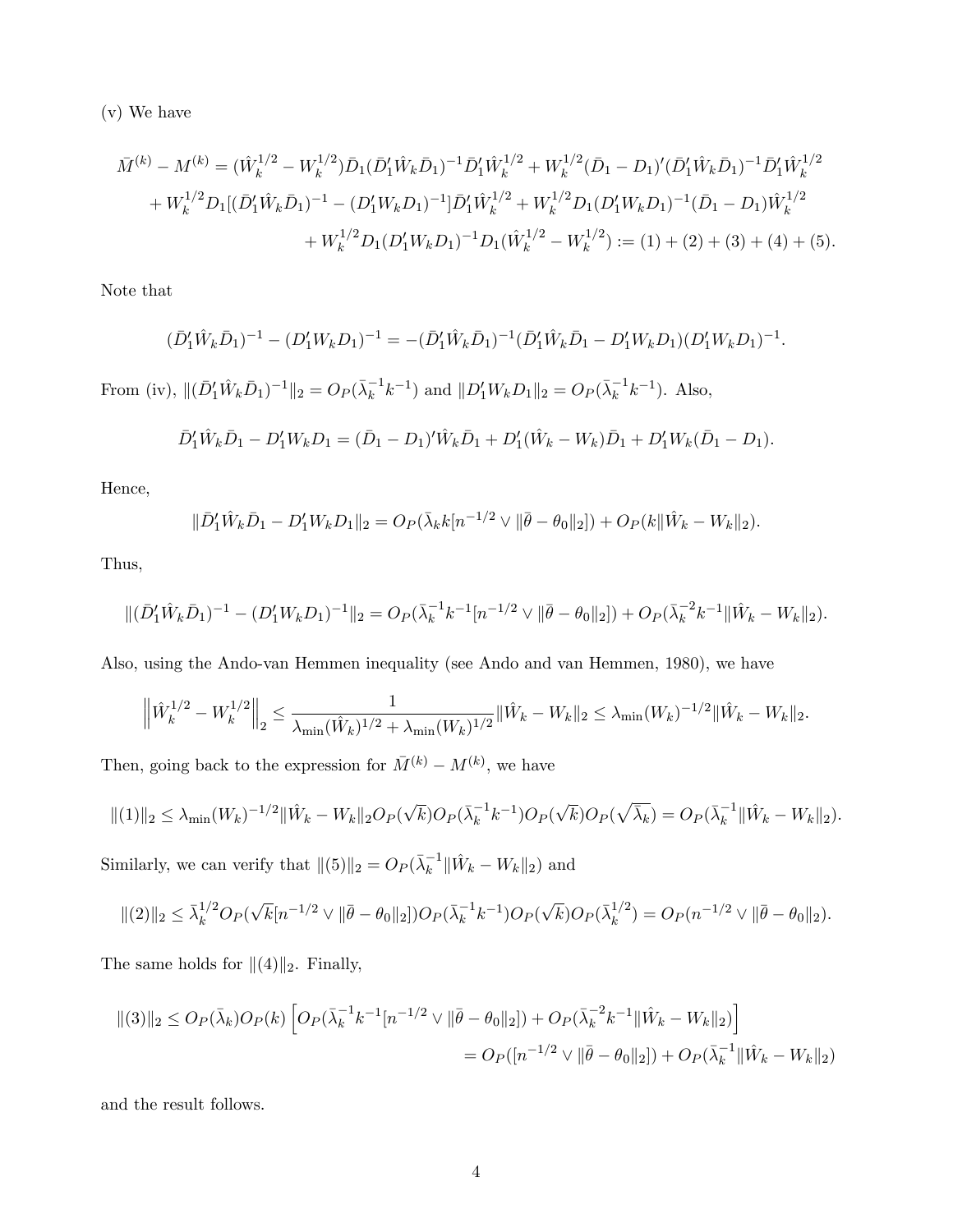(vi) Note that

$$
\begin{aligned} \|\Delta_{1n}\|_2 &= \|\bar H' \hat W_k^{1/2} \bar M^{(k)} \hat W_k^{1/2} \bar H - H' W_k^{1/2} M^{(k)} W_k^{1/2} H\|_2 \\ &\leq \|\bar H - H\|_2 \|\hat W_k\|_2 \|\bar H\|_2 + \|H\|_2 \left\| \hat W_k^{1/2} - W_k^{1/2} \right\|_2 \|\hat W_k^{1/2}\|_2 \|\bar H\|_2 + \|H\|_2 \|W_k^{1/2}\|_2 \|\bar M^{(k)} - M^{(k)}\|_2 \|\bar H\|_2 \|\hat W_k^{1/2}\|_2 \\ &\qquad \qquad + \|H\|_2 \|W_k^{1/2}\|_2 \left\| \hat W_k^{1/2} - W_k^{1/2} \right\|_2 \|\bar H\|_2 + \|H\|_2 \|W_k\|_2 \|\bar H - H\|_2. \end{aligned}
$$

The result follows by the same steps as above.

(vii) Similarly,

$$
\begin{aligned}\n\|\Delta_{2n}\|_{2} &= \|\bar{H}'\hat{W}_{k}^{1/2}\bar{M}^{(k)}\hat{W}_{k}^{1/2}\bar{f}_{k} - H'W_{k}^{1/2}M^{(k)}W_{k}^{1/2}\bar{f}_{k}\|_{2} \\
&\leq \|\bar{H}-H\|_{2}\|\hat{W}_{k}\|_{2}\|\bar{f}_{k}\|_{2} + \|H\|_{2}\left\|\hat{W}_{k}^{1/2} - W_{k}^{1/2}\right\|_{2}\|\hat{W}_{k}^{1/2}\|_{2}\|\bar{f}_{k}\|_{2} + \|H\|_{2}\|W_{k}^{1/2}\|_{2}\|\bar{M}^{(k)} - M^{(k)}\|_{2}\|\hat{W}_{k}^{1/2}\|_{2}\|\bar{f}_{k}\|_{2} \\
&\quad + \|H\|_{2}\|W_{k}^{1/2}\|_{2}\left\|\hat{W}_{k}^{1/2} - W_{k}^{1/2}\right\|_{2}\|\bar{f}_{k}\|_{2}\n\end{aligned}
$$

and the result follows along similar lines as above.

(viii) We have

$$
\|\hat{M}^{(k)} - \bar{M}^{(k)}\|_{2} \leq \|\hat{W}_{k}\|_{2} \left( \|\hat{D}_{1} - \bar{D}_{1}\|_{2} \|(\hat{D}_{1}^{\prime} \hat{W}_{k} \hat{D}_{1})^{-1} \|_{2} \|\hat{D}_{1}\|_{2} + \|\hat{D}_{1}\|_{2} \|\hat{D}_{1}\|_{2} \|(\hat{D}_{1}^{\prime} \hat{W}_{k} \hat{D}_{1})^{-1} - (\bar{D}_{1}^{\prime} \hat{W}_{k} \bar{D}_{1})^{-1} \|_{2} + \|\bar{D}_{1}\|_{2} \|(\bar{D}_{1}^{\prime} \hat{W}_{k} \bar{D}_{1})^{-1} \|_{2} \|\hat{D} - \bar{D}_{1}\|_{2} \right) := (1) + (2) + (3).
$$
  
From (iv), 
$$
\|(\bar{D}_{1}^{\prime} \hat{W}_{k} \bar{D})_{1}^{-1} \|_{2} = O_{P}(\bar{\lambda}_{k}^{-1} k^{-1}) \text{ and } \|(\hat{D}_{1}^{\prime} \hat{W}_{k} \hat{D}_{1})^{-1} \|_{2} = O_{P}(\bar{\lambda}_{k}^{-1} k^{-1}). \text{ Note that}
$$

$$
\|\hat{D}_{1} - \bar{D}_{1}\|_{2} \leq \|\hat{D}_{1} - D_{1}\|_{2} + \|\bar{D}_{1} - D_{1}\|_{2} \leq O_{P}(\sqrt{k}[n^{-1/2} \vee \|\hat{\theta} - \theta_{0}\|_{2}]) + O_{P}(\sqrt{k}[n^{-1/2} \vee \|\bar{\theta} - \theta_{0}\|_{2}]).
$$
Since  $\bar{\theta} \in (\theta_{0}, \hat{\theta})$ , we can write  $\bar{\theta} = t\theta_{0} + (1 - t)\hat{\theta}$  for  $t \in (0, 1)$ . Therefore, we can claim that 
$$
\|\hat{D}_{1} - \bar{D}_{1}\|_{2} = O_{P}(\sqrt{k}[n^{-1/2} \vee \|\hat{\theta} - \theta_{0}\|_{2}]).
$$
 Using similar arguments as above, we can also show that

$$
\|(\hat{D}'_1 \hat{W}_k \hat{D}_1)^{-1} - (\bar{D}'_1 \hat{W}_k \bar{D}_1)^{-1}\|_2 = O_P(\bar{\lambda}_k^{-1} k^{-1} [n^{-1/2} \vee \|\hat{\theta} - \theta_0\|_2]).
$$

By combining this with the fact that  $\|\hat{W}_k\|_2 = O_P(\bar{\lambda}_k)$ ,  $\|\bar{D}_1\|_2 = O_P(\sqrt{k})$  and  $\|\hat{D}_1\|_2 = O_P(\sqrt{k})$ , the result follows readily.  $\square$ 

# Proof of Equation (B.6) in Appendix B

We have

 $\overline{\phantom{a}}$ 

$$
\bar{f}_k(\hat{\theta})' \hat{W}_k^{1/2} \bar{P}^{(k)} \hat{W}_k^{1/2} \bar{f}_k(\hat{\theta}) - \bar{f}_k(\theta_0)' \hat{W}_k^{1/2} \bar{P}^{(k)} \hat{W}_k^{1/2} \bar{f}_k(\theta_0) = 2 \bar{f}_k(\hat{\theta})' \hat{W}_k^{1/2} \bar{P}^{(k)} \hat{W}_k^{1/2} \bar{f}_k(\hat{\theta}) \n- 2 \bar{f}_k(\theta_0)' \hat{W}_k^{1/2} \bar{P}^{(k)} \hat{W}_k^{1/2} \bar{f}_k(\hat{\theta}) - (\bar{f}_k(\hat{\theta}) - \bar{f}_k(\theta_0))' \hat{W}_k^{1/2} \bar{P}^{(k)} \hat{W}_k^{1/2} (\bar{f}_k(\hat{\theta}) - \bar{f}_k(\theta_0)).
$$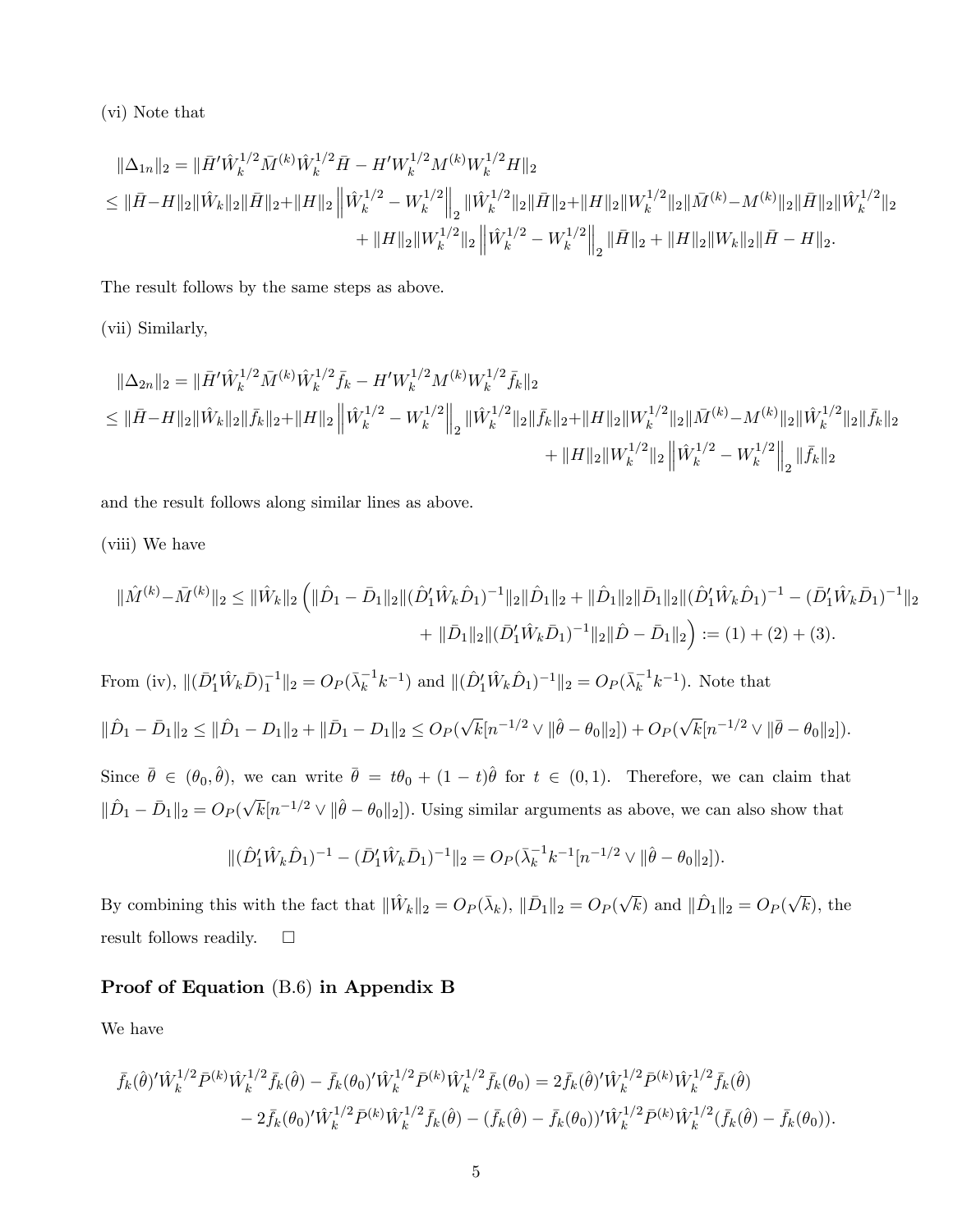From (B.3) and (B.4),  $\|\bar{f}_k(\hat{\theta}) - \bar{f}_k(\theta_0)\|_2 = O_P(\sqrt{k} \|\hat{\eta} - \eta_0\|_2) = O_P(\sqrt{k} \|\hat{\theta} - \theta_0\|_2)$ . Hence,

$$
|(\bar{f}_k(\hat{\theta}) - \bar{f}_k(\theta_0))'\hat{W}_k^{1/2} \bar{P}^{(k)} \hat{W}_k^{1/2} (\bar{f}_k(\hat{\theta}) - \bar{f}_k(\theta_0))| \leq \lambda_{\max}(\hat{W}_k) \|\bar{f}_k(\hat{\theta}) - \bar{f}_k(\theta_0)\|_2^2 = O_P(\lambda_k k \|\hat{\theta} - \theta_0\|_2^2).
$$

Let  $\hat{D}_1 := \bar{D}_1(\hat{\theta})$ . By the first-order necessary optimality condition,  $\hat{D}'_1 \hat{W}_k \bar{f}_k(\hat{\theta}) = 0$ . Let  $\hat{P}^{(k)} := \hat{W}_k^{1/2} \hat{D}_1 (\hat{D}_1^{\prime} \hat{W}_k \hat{D}_1)^{-1} \hat{D}_1^{\prime} \hat{W}_k^{1/2}$  $\hat{F}_k^{1/2}$ . Obviously,  $\hat{P}^{(k)}\hat{W}_k^{1/2}$  $f_k^{1/2} \bar{f}_k(\hat{\theta}) = 0$ . Thus,

$$
\bar{P}^{(k)}\hat{W}_k^{1/2}\bar{f}_k(\hat{\theta}) = (\bar{P}^{(k)} - \hat{P}^{(k)})\hat{W}_k^{1/2}\bar{f}_k(\hat{\theta}) \text{ and } \|\bar{P}^{(k)}\hat{W}_k^{1/2}\bar{f}_k(\hat{\theta})\|_2 \le \|\bar{P}^{(k)} - \hat{P}^{(k)}\|_2 \cdot O_P(\sqrt{\bar{\lambda}_k k}).
$$

From Lemma B.3,  $\|\bar{P}^{(k)} - \hat{P}^{(k)}\|_2 = O_P (n^{-1/2} \vee \|\hat{\theta} - \theta_0\|_2)$  and it follows that

$$
\|\bar{P}^{(k)}\hat{W}_k^{1/2}\bar{f}_k(\hat{\theta})\|_2 = O_P(\sqrt{k\bar{\lambda}_k}[n^{-1/2} \vee \|\hat{\theta} - \theta_0\|_2]).
$$

Thus:

$$
\bar{f}_k(\hat{\theta})' \hat{W}_k^{1/2} \bar{P}^{(k)} \hat{W}_k^{1/2} \bar{f}_k(\hat{\theta}) = O_P(\bar{\lambda}_k k [n^{-1} \vee ||\hat{\theta} - \theta_0||_2^2])
$$

and

$$
\bar{f}_k(\theta_0)' \hat{W}_k^{1/2} \bar{P}^{(k)} \hat{W}_k^{1/2} \bar{f}_k(\hat{\theta}) = O_P(\bar{\lambda}_k k[n^{-1/2} \vee ||\hat{\theta} - \theta_0||_2]).
$$

As a result,

$$
|\bar{f}_k(\hat{\theta})'\hat{W}_k^{1/2}\bar{P}^{(k)}\hat{W}_k^{1/2}\bar{f}_k(\hat{\theta}) - \bar{f}_k(\theta_0)'\hat{W}_k^{1/2}\bar{P}^{(k)}\hat{W}_k^{1/2}\bar{f}_k(\theta_0)| = O_P(\bar{\lambda}_k k n^{-1/2}) + O_P(\bar{\lambda}_k k \|\hat{\theta} - \theta_0\|_2). \quad \Box
$$

### Proofs of Proposition 4.1 and Theorem 4.2

**Proof of Proposition 4.1**: We shall assume, without loss of generality, that  $V_k = I_k$ . This amounts to taking the scaled version of  $f_k(\theta_0)$  by  $V_k^{-1/2}$ . In the following expressions, we let  $f_i = f_k(x_i)$ . We have

$$
Var(U_n) = \frac{1}{n^2 k} \mathbb{E} \left( \sum_{i=1}^n \sum_{j \neq i} f'_i f_j \right)^2 = \frac{1}{n^2 k} \sum_{i_1 \neq j_1} \sum_{i_2 \neq j_2} \mathbb{E} (f'_{i_1} f_{j_1} \cdot f'_{i_2} f_{j_2})
$$
  
\n
$$
= \frac{2}{n^2 k} \sum_{i \neq j} \mathbb{E} \left[ (f'_i f_j)^2 \right] + \frac{1}{n^2 k} \sum_{\substack{i_1 \neq j_1, i_2 \neq j_2 \\ \text{3 diff. indices}}} \mathbb{E} \left[ (f'_{i_1} f_{j_1}) \cdot (f'_{i_2} f_{j_2}) \right]
$$
  
\n
$$
+ \frac{1}{n^2 k} \sum_{\substack{i_1 \neq j_1, i_2 \neq j_2 \\ \text{4 diff. indices}}} \mathbb{E} \left[ (f'_{i_1} f_{j_1}) \cdot (f'_{i_2} f_{j_2}) \right].
$$
 (OA.2)

Because of the martingale difference dynamics of  $f_i$ , all the terms in the last summation are 0. We next show that the second expression is  $o(1)$  and the first one is equal to  $2 + o(1)$ .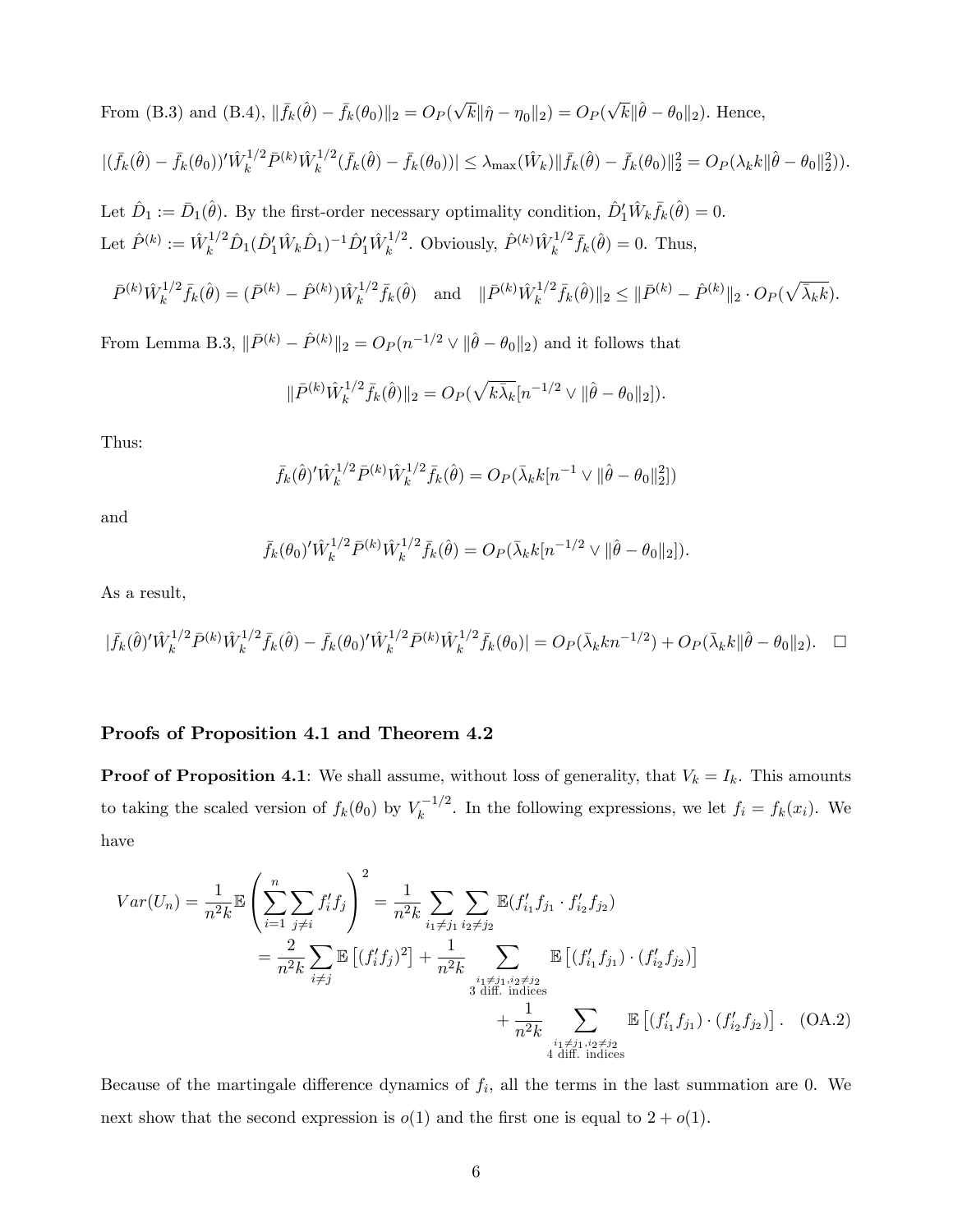(a) Consider:

$$
A_n = \frac{1}{n^2 k} \sum_{\substack{i \neq j_1, i \neq j_2 \\ j_1 \neq j_2}} \mathbb{E}[f'_i f_{j_1} \cdot f'_i f_{j_2}].
$$

Let  $\pi_n = n^a$ ,  $a \in (0, 1)$ . In the following, we will consider two indices  $i, j$  to be connected iff  $|i - j| \leq \pi_n$ and a set of three indices to be connected iff any one of them is connected to at least another one of them.

In the summation above, we have three configurations that stand out:

- (i) The three indices  $i, j_1, j_2$  are connected. Denote  $S_1$  to be the collection of such indices.
- (ii) Only two of the indices, say  $\{i, j_1\}$ ,  $\{i, j_2\}$  or  $\{j_1, j_2\}$  are connected. Denote  $S_2$ ,  $S_3$  and  $S_4$  the subset of indices  $(i, j_1, j_2)$  satisfying these descriptions, respectively.
- (iii) All the three indices are isolated from one another. Denote  $S_5$  to be the collection of such indices.

We first deal with (i). We have

$$
|\mathbb{E}[f'_{i}f_{j1} \cdot f'_{i}f_{j2}]| = \left| \sum_{h,h'=1}^{k} \mathbb{E}[f_{ih}f_{j1}h f_{ih'} f_{j2}h'] \right| \leq \sum_{h,h'=1}^{k} \mathbb{E}[f_{ih}f_{j1}h f_{ih'} f_{j2}h']
$$
  

$$
\leq \sum_{h,h'=1}^{k} \left[ \mathbb{E}(f_{ih}^{4}) \mathbb{E}(f_{j1}^{4}) \mathbb{E}(f_{ih'}^{4}) \mathbb{E}(f_{j2}^{4}h') \right]^{1/4} \leq \sum_{h,h'=1}^{k} \left( \mathbb{E}|f_{ih}|^{4+\epsilon} \right)^{2/4+\epsilon} \left( \mathbb{E}|f_{ih'}|^{4+\epsilon} \right)^{2/4+\epsilon},
$$

where the first inequality is the triangle inequality, the second one follows from the Cauchy-Schwarz inequality, the third one follows from the monotonicity (in  $p$ ) of  $L_p$ -norms and the stationarity assumption. Hence,

$$
|\mathbb{E}[f'_i f_{j_1} \cdot f'_i f_{j_2}]| \leq k^2 \left(\frac{1}{k} \sum_{h=1}^k \left(\mathbb{E}|f_{ih}|^{4+\epsilon}\right)^{2/4+\epsilon}\right)^2 \leq k^2 \left(\frac{1}{k} \sum_{h=1}^k \left(\mathbb{E}|f_{ih}|^{4+\epsilon}\right)^{4/4+\epsilon}\right)
$$
  

$$
\leq k^2 \left(\frac{1}{k} \sum_{h=1}^k \mathbb{E}|f_{ih}|^{4+\epsilon}\right)^{4/4+\epsilon} \leq k^2 \Delta_{\epsilon},
$$

where  $\Delta_{\epsilon} = \Delta^{4/4+\epsilon}$  is an absolute constant. The last inequality holds by assumption and the previous two follow from the Jensen's inequality. Thus,

$$
A_{1n} \equiv \left| \frac{1}{n^2 k} \sum_{(i,j_1,j_2) \in S_1} \mathbb{E}[f'_i f_{j_1} \cdot f'_i f_{j_2}] \right| \le N(S_1) \frac{k^2 \Delta_{\epsilon}}{n^2 k}
$$

;

where  $N(S)$  denotes the cardinality of S. It is not hard to see that  $N(S_1) \leq n\pi_n^2$ . Then,

$$
A_{1n} \le \Delta_{\epsilon} k \pi_n^2 / n.
$$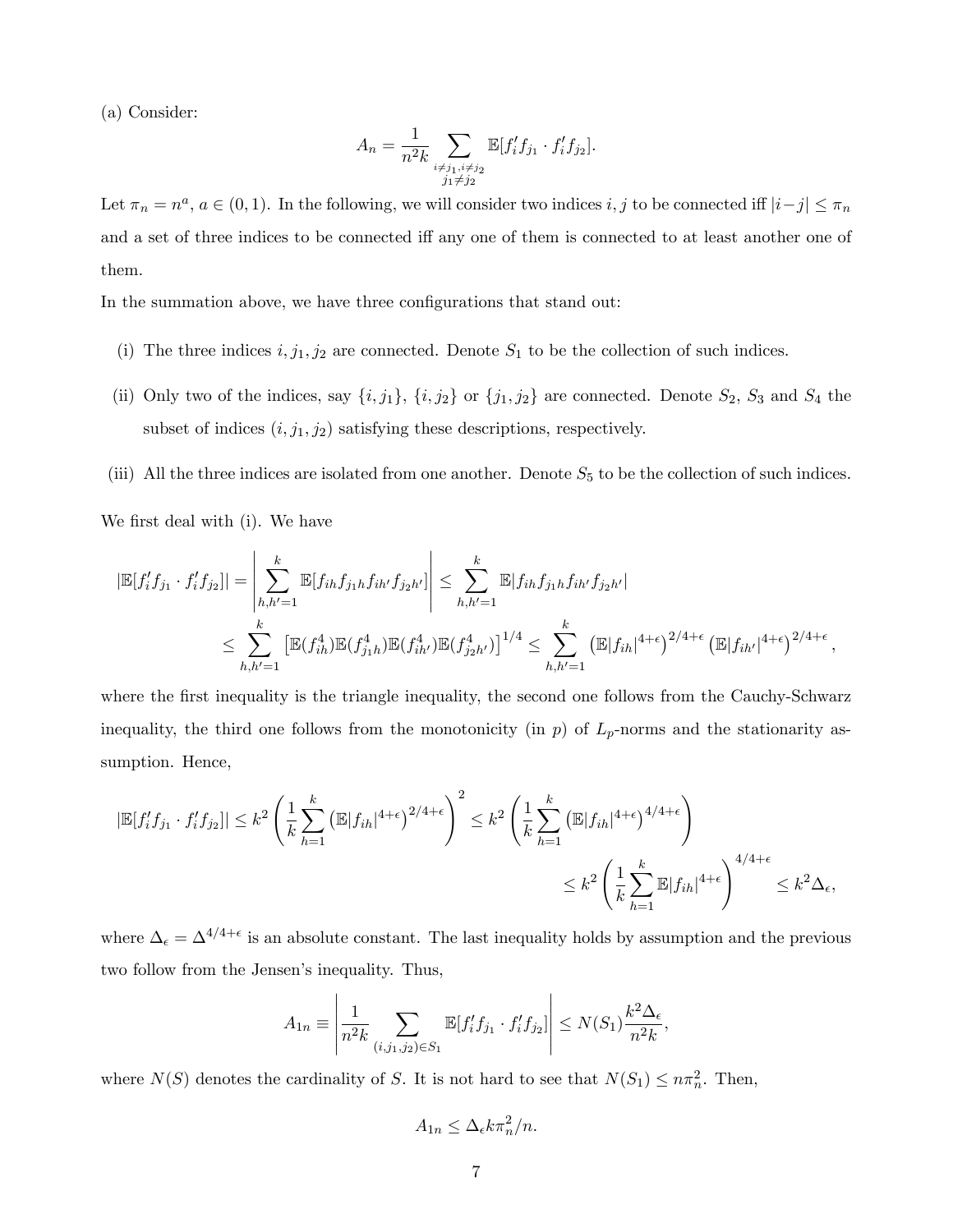Choosing  $\pi_n = o(\sqrt{n/k})$  is sufficient to claim that  $A_{1n} = o(1)$ .

We next deal with (ii). Assume that  $(i, j_1)$  are connected and  $j_2$  is isolated from both so that  $(i, j_1, j_2) \in$  $S_2$ . Take  $p_1 = \frac{4+\epsilon}{3}$  $\frac{+ \epsilon}{3}$  and  $p_2 = 4 + \epsilon$ . Let  $q = \frac{1}{p_1}$  $\frac{1}{p_1} + \frac{1}{p_2}$  $\frac{1}{p_2} = \frac{4}{4+}$  $\frac{4}{4+\epsilon}$ . We have  $q < 1$  and by Lemma OA.1, it follows that

$$
\mathbb{E}(f_{ih}f_{ih'}f_{j_1h}f_{j_2h'}) = \mathbb{E}(f_{ih}f_{ih'}f_{j_1h})\mathbb{E}(f_{j_2h'}) + O\left(\rho^{(1-q)\pi_n} \|f_{ih}f_{ih'}f_{j_1h}\|_{p_1} \|f_{j_2h'}\|_{p_2}\right)
$$
  
=  $O\left(\rho^{(1-q)\pi_n} \|f_{ih}f_{ih'}f_{j_1h}\|_{p_1} \|f_{j_2h'}\|_{p_2}\right).$ 

By the Cauchy-Schwarz inequality, we have

$$
||f_{ih}f_{ih'}f_{j_1h}||_{p_1}||f_{j_2h'}||_{p_2} \leq ( \mathbb{E}|f_{ih}|^{4+\epsilon})^{\frac{1}{4+\epsilon}} (\mathbb{E}|f_{ih'}|^{4+\epsilon})^{\frac{1}{4+\epsilon}} (\mathbb{E}|f_{j_1h}|^{4+\epsilon})^{\frac{1}{4+\epsilon}} = (\mathbb{E}|f_{ih}|^{4+\epsilon})^{\frac{2}{4+\epsilon}} (\mathbb{E}|f_{ih'}|^{4+\epsilon})^{\frac{1}{4+\epsilon}},
$$

where the last equality holds by stationarity. Hence,

$$
\mathbb{E}(f_{ih}f_{ih'}f_{j_1h}f_{j_2h'})=O(\rho^{(1-q)\pi_n}\|f_{ih}\|_{4+\epsilon}^2\|f_{ih'}\|_{4+\epsilon}^2).
$$

This yields

$$
\sum_{h,h'=1}^k \mathbb{E}(f_{ih}f_{ih'}f_{j_1h}f_{j_2h'}) = O\left(\rho^{(1-q)\pi_n}k^2\left(\frac{1}{k}\sum_{h=1}^k \|f_{ih}\|_{4+\epsilon}^2\right)^2\right).
$$

But, by the Jensen's inequality,

$$
\left(\frac{1}{k}\sum_{h=1}^{k}||f_{ih}||_{4+\epsilon}^{2}\right)^{2} \leq \frac{1}{k}\sum_{h=1}^{k}||f_{ih}||_{4+\epsilon}^{4} = \frac{1}{k}\sum_{h=1}^{k} \left(\mathbb{E}|f_{ih}|^{4+\epsilon}\right)^{\frac{4}{4+\epsilon}} \leq \left(\sup_{k} \frac{1}{k}\sum_{h=1}^{k} \mathbb{E}|f_{ih}|^{4+\epsilon}\right)^{\frac{4}{4+\epsilon}} = \Delta_{\epsilon} < \infty.
$$

Thus,

$$
\sum_{h,h'=1}^k \mathbb{E}(f_{ih}f_{ih'}f_{j_1h}f_{j_2h'}) = O\left(k^2\rho^{(1-q)\pi_n}\right).
$$

Hence,

$$
A_{2n} \equiv \left| \frac{1}{n^2 k} \sum_{(i,j_1,j_2) \in S_2} \mathbb{E}[f'_i f_{j_1} \cdot f'_i f_{j_2}] \right| = O\left(\frac{N(S_2)}{n^2 k} k^2\right).
$$

Clearly,  $N(S_2) \leq n^2 \pi_n$ . Thus, choosing  $\pi_n = n^a$  for some  $a > 0$  ensures that  $A_{2n} = o(1)$ . Likewise, summation over  $(i, j_1, j_2) \in S_3$  leads to a negligible quantity.

Now, consider  $S_4$ , where  $j_1$  and  $j_2$  are connected while i is isolated. Applying Lemma OA.1, we have

$$
\mathbb{E}(f_{ih}f_{ih'}f_{j_1h}f_{j_2h'}) = \mathbb{E}(f_{ih}f_{ih'})\mathbb{E}(f_{j_1h}f_{j_2h'}) + O\left(\rho^{(1-q)\pi_n} \|f_{ih}f_{ih'}\|_{p_1} \|f_{j_1h}f_{j_2h'}\|_{p_2}\right)
$$
  
=  $O\left(\rho^{(1-q)\pi_n} \|f_{ih}f_{ih'}f_{j_1h}\|_{p_1} \|f_{j_2h'}\|_{p_2}\right),$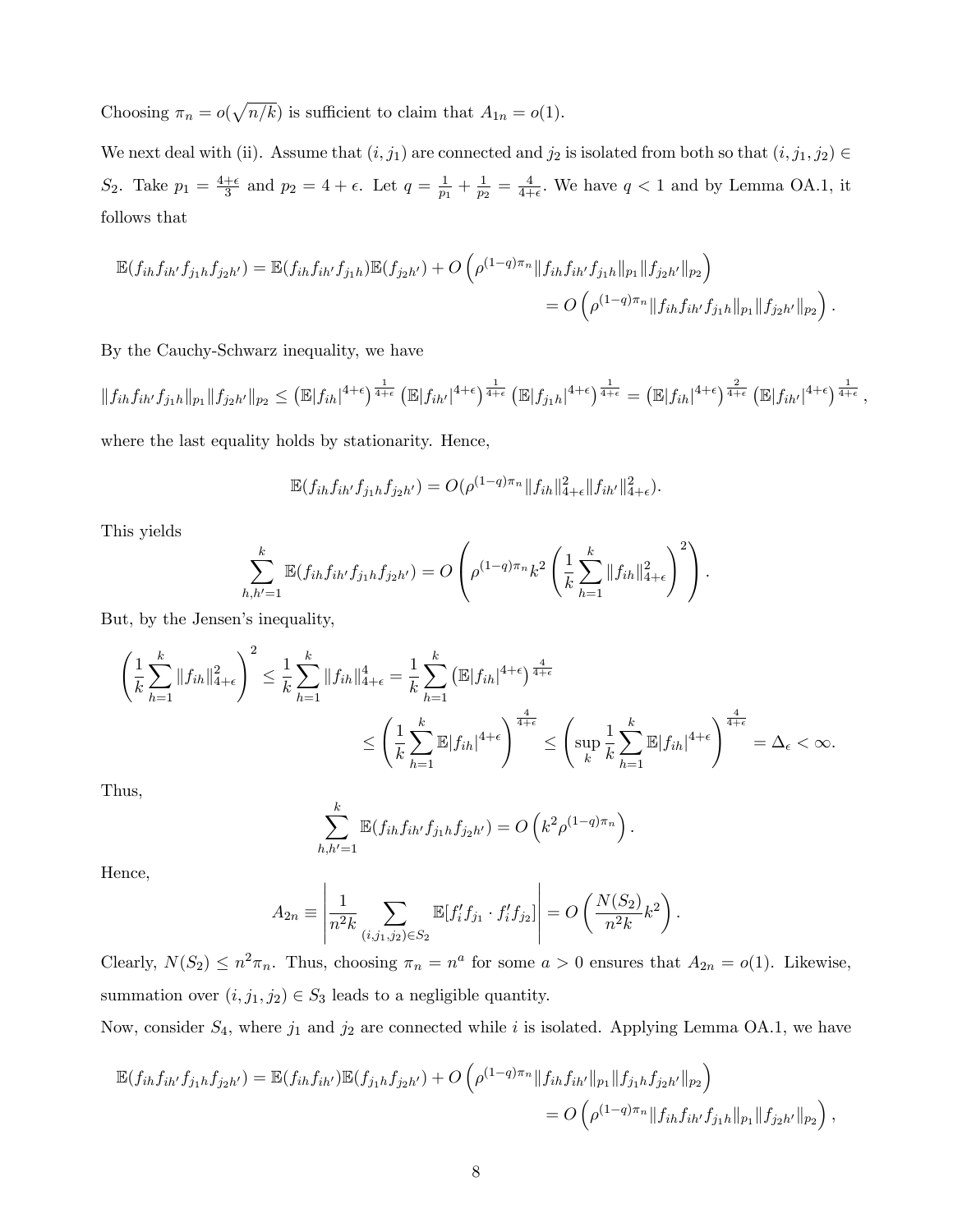with  $p_1 = p_2 = \frac{4+\epsilon}{2}$  $\frac{+ \epsilon}{2}$ , and then,  $q = \frac{4}{4+ }$  $\frac{4}{4+\epsilon}$ . From the Cauchy-Schwarz inequality and the stationarity assumption, we have

$$
||f_{ih}f_{ih'}f_{j_1h}||_{p_1}||f_{j_2h'}||_{p_2} \le (|f_{ih}|^{4+\epsilon})^{\frac{2}{4+\epsilon}} (|f_{ih'}|^{4+\epsilon})^{\frac{2}{4+\epsilon}}.
$$

Similar derivations as above lead to

$$
A_{3n} \equiv \left| \frac{1}{n^2 k} \sum_{(i,j_1,j_2) \in S_4} \mathbb{E}[f'_i f_{j_1} \cdot f'_i f_{j_2}] \right| = O\left(\frac{N(S_4)}{n^2 k} k^2\right).
$$

Again,  $N(S_4) \le n^2 \pi_n$ . Thus, choosing  $\pi_n = n^a$  for some  $a > 0$  ensures that  $A_{3n} = o(1)$ .

We next consider (iii), where  $\{i, j_1, j_2\}$  has no pairs connected. Again, by Lemma OA.1, we have

$$
\mathbb{E}(f_{ih}f_{ih'}f_{j_1h}f_{j_2h'}) = \mathbb{E}(f_{ih}f_{ih'})\mathbb{E}(f_{j_1h})\mathbb{E}(f_{j_2h'}) + O\left(\rho^{(1-q)\pi_n}||f_{ih}f_{ih'}||_{p_1}||f_{j_1h}||_{p_2}||f_{j_2h'}||_{p_3}\right)
$$
  
=  $O\left(\rho^{(1-q)\pi_n}||f_{ih}f_{ih'}||_{p_1}||f_{j_1h}||_{p_2}||f_{j_2h'}||_{p_3}\right),$ 

with  $p_1 = \frac{4+\epsilon}{2}$  $\frac{1+\epsilon}{2}$ , and  $p_2 = p_3 = 4 + \epsilon$ . By the Cauchy-Schwarz inequality and stationarity, we have, as before,

$$
||f_{ih}f_{ih'}||_{p_1}||f_{j_1h}||_{p_2}||f_{j_2h'}||_{p_3} \leq (\mathbb{E}(|f_{ih}|^{4+\epsilon})^{\frac{2}{4+\epsilon}} (\mathbb{E}(|f_{ih'}|^{4+\epsilon})^{\frac{2}{4+\epsilon}}).
$$

Hence,

$$
\sum_{h,h'=1}^k \mathbb{E}(f_{ih}f_{ih'}f_{j_1h}f_{j_1h'}) = O(\rho^{(1-q)\pi_n}k^2).
$$

Thus,

$$
A_{4n} \equiv \left| \frac{1}{n^2 k} \sum_{(i,j_1,j_2) \in S_5} \mathbb{E}[f'_i f_{j_1} \cdot f'_i f_{j_2}] \right| = O\left(\frac{1}{n^2 k} N(S_5) \rho^{(1-q)\pi_n} k^2\right).
$$

Note that  $N(S_5) \leq n^3$ . Thus  $A_{4n} = O(n^2 \rho^{(1-q)\pi_n})$ . Taking  $\pi_n = n^a$  for some  $a > 0$  ensures that  $A_{4n} = o(1)$ .

Therefore, since  $k = n^{\alpha}$ , with  $\alpha \in (0, 1)$ , we can always find  $\pi_n = n^{\alpha}$  with  $\alpha > 0$  small enough so that all  $A_{1n}$ ,  $A_{2n}$ ,  $A_{3n}$  and  $A_{4n}$  are all  $o(1)$ . This shows that  $A_n = o(1)$ . Hence, the second term in the expression of the variance of  $U_n$  in (OA.2) is  $o(1)$ ; that is,

$$
\frac{1}{n^2k} \sum_{\substack{i_1 \neq j_1, i_2 \neq j_2 \\ 3 \text{ diff. indices}}} \mathbb{E}\left[ (f'_{i_1} f_{j_1}) \cdot (f'_{i_2} f_{j_2}) \right] = o(1).
$$

(b) Consider the first term in the expression of the variance of  $U_n$  in (OA.2). We have

$$
\frac{1}{n^2k} \sum_{i \neq j} \mathbb{E} \left[ (f'_i f_j)^2 \right] = \frac{1}{n^2k} \sum_{i \neq j} \sum_{h,h'=1}^k \mathbb{E} (f_{ih} f_{jh} f_{ih'} f_{jh'}).
$$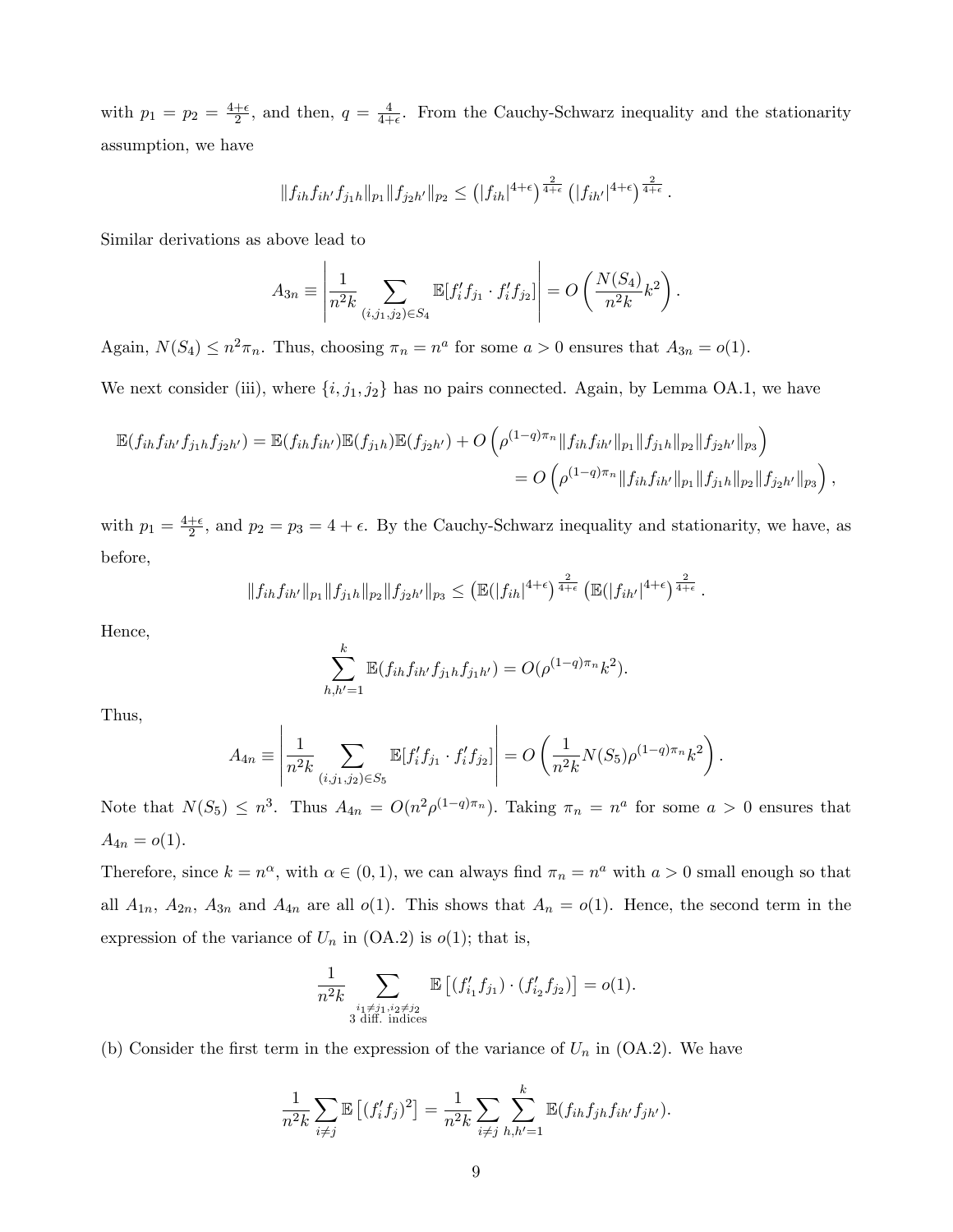As previously, we can show that

$$
|\mathbb{E}(f_{ih}f_{jh}f_{ih'}f_{jh'})| \leq (\mathbb{E}|f_{ih}|^{4+\epsilon})^{\frac{2}{4+\epsilon}} (\mathbb{E}|f_{jh}|^{4+\epsilon})^{\frac{2}{4+\epsilon}}
$$

and

$$
\sum_{h,h'=1}^k \mathbb{E}(f_{ih}f_{jh}f_{ih'}f_{jh'}) \leq k^2 \cdot \Delta_{\epsilon}.
$$

If  $i, j$  are connected,

$$
A_{5n} \equiv \left| \frac{1}{n^2 k} \sum_{\substack{i \neq j \\ |i-j| \leq \pi_n}} \sum_{h,h'=1}^k \mathbb{E}(f_{ih} f_{jh} f_{ih'} f_{jh'}) \right| \leq \frac{N k^2 \Delta_{\epsilon}}{n^2 k} = O\left(\frac{k \pi_n}{n}\right),
$$

where  $N \leq 2n\pi_n$  is the number of connected pairs  $(i, j)$ . Choosing  $\pi_n = o(n/k)$  is enough to claim that  $A_{5n} = o(1)$ .

If  $i, j$  are not connected,  $|i - j| \geq \pi_n$ , we have

 $\overline{1}$ 

$$
\mathbb{E}(f_{ih}f_{jh}f_{ih'}f_{jh'}) = \mathbb{E}(f_{ih}f_{ih'})\mathbb{E}(f_{jh}f_{jh'}) + O\left(\rho^{(1-q)\pi_n} \|f_{ih}f_{ih'}\|_{p_1} \|f_{jh}f_{jh'}\|_{p_2}\right),
$$

with  $p_1 = p_2 = \frac{4+\epsilon}{2}$  $\frac{+ \epsilon}{2}$  and  $q = \frac{4}{4+ }$  $\frac{4}{4+\epsilon}$ . As in the previous lines, we can claim that

$$
\frac{1}{n^2k} \sum_{\substack{i \neq j \\ |i-j| \geq \pi_n}} \sum_{h,h'=1}^k \mathbb{E}(f_{ih}f_{jh}f_{ih'}f_{jh'}) = \frac{1}{n^2k} \sum_{\substack{i \neq j \\ |i-j| \geq \pi_n}} \mathbb{E}^*((f_i'f_j)^2) + O\left(k\rho^{(1-q)\pi_n}\right),
$$

where  $E^*$  denote expectation under independence of  $f_i$  and  $f_j$ . By taking  $\pi_n = n^a$  for some  $a > 0$ small enough, the second term in the right hand side is  $o(1)$ . Note that the number N of connected pairs  $(i, j)$  satisfies:

$$
n(n - 2\pi_n) \le N \le n^2.
$$

Also,

$$
\mathbb{E}^*(f'_i f_j)^2 = \mathbb{E}^*(f'_i f_j f'_j f_i) = \text{trace}(\mathbb{E}^*[f_j f'_j f_i f'_i]) = k.
$$

It follows that  $\frac{1}{n^2k} \sum_{i \neq j, |i-j| \geq \pi_n} E^*((f'_i f_j)^2) = 1 + o(1)$  and as a result,

$$
\frac{1}{n^2k} \sum_{i \neq j} \mathbb{E}\left[ (f_i' f_j)^2 \right] = 1 + o(1).
$$

This completes the proof.  $\square$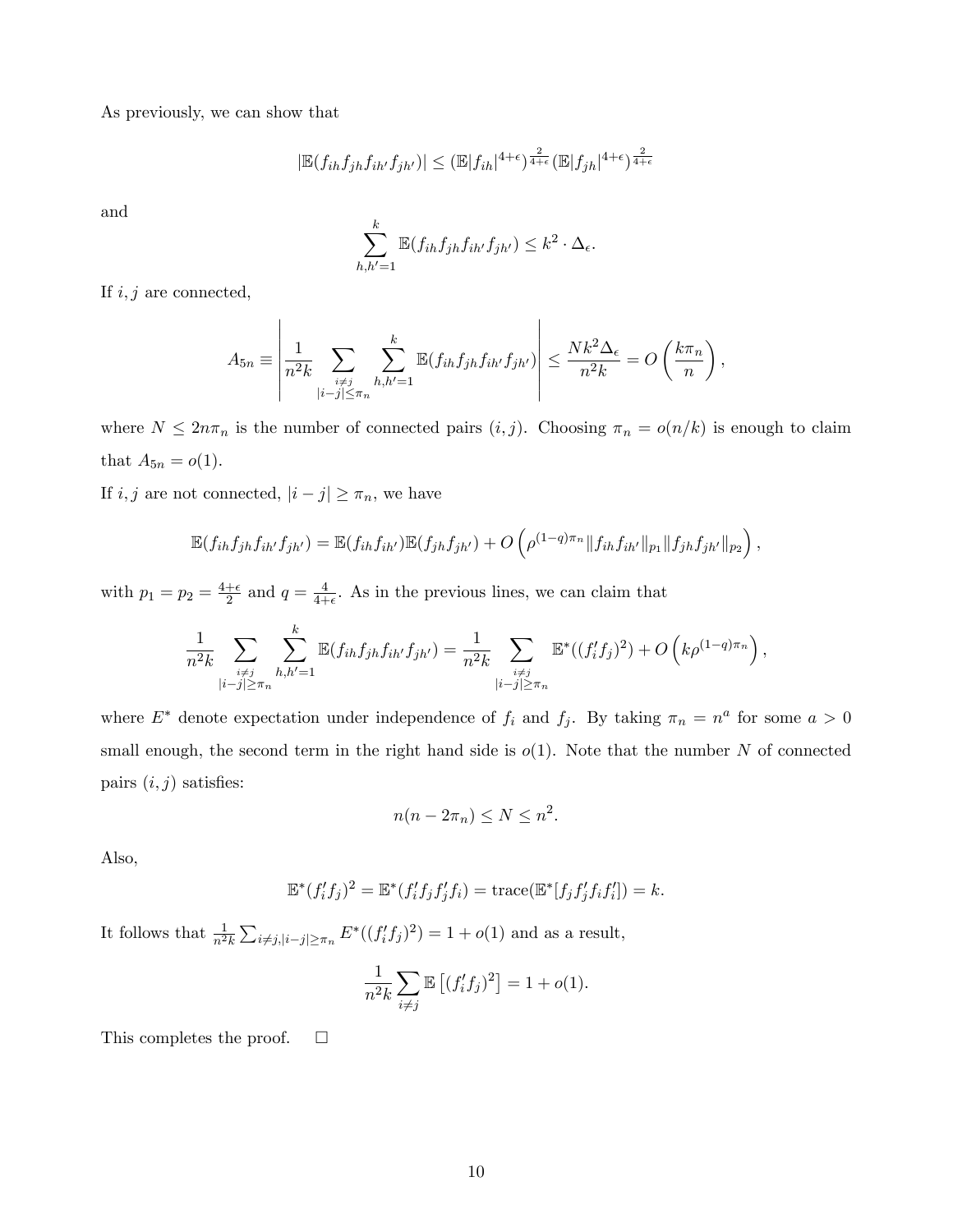**Proof of Theorem 4.2:** As previously, we assume, without loss of generality, that  $V_k = I_k$ . Again, we let  $f_i := f_k(x_i)$  and set  $z_i := \max_{1 \leq i \leq n} ||f_i||/\sqrt{k}$  and  $z_{ij} := \max_{1 \leq i \neq j \leq n} |f'_i f_j|/\sqrt{k}$ . Let  $M > 0$ . Then, we have

$$
U_n = U_n \mathbb{1}_{\left\{ (z_i \le M \log^\beta n) \cap (z_{ij} \le M \log^\beta n) \right\}} + U_n \mathbb{1}_{\left\{ (z_i > M \log^\beta n) \cup (z_{ij} > M \log^\beta n) \right\}}.
$$
 (OA.3)

For the second term in this expression, we have

$$
\mathbb{E}[|U_n|1_{\{z_i > M\log^{\beta} n \cup z_{ij} > M\log^{\beta} n\}}] \leq \mathbb{E}[|U_n|1_{\{z_i > M\log^{\beta} n\}}] + \mathbb{E}[|U_n|1_{\{z_{ij} > M\log^{\beta} n\}}].
$$

By the Cauchy-Schwarz and the Markov inequalities,

$$
\mathbb{E}[|U_n|1_{\{z_i > M\log^{\beta} n\}}] \leq \left(\mathbb{E}(U_n^2) \Pr(z_i > M\log^{\beta} n)\right)^{1/2} \leq \frac{1}{\sqrt{M\log^{\beta} n}} \left(\mathbb{E}(U_n^2) \mathbb{E}(z_i)\right)^{1/2}.
$$

Thus, by Proposition 4.1 and Assumption-CLT 3, there exists a constant  $c > 0$  such that

$$
\sup_n \mathbb{E}[|U_n| \mathbb{1}_{\{z_i > M \log^{\beta} n\}}] \le \frac{c}{\sqrt{M}}
$$

The same claim can be made about  $\sup_n E[|U_n|1_{\{z_{ij} > M \log^{\beta} n\}}]$  and it then follows that

$$
\lim_{M \to \infty} \sup_n \mathbb{E}[|U_n| \mathbb{1}_{\{(z_i > M \log^{\beta} n) \cup (z_{ij} > M \log^{\beta} n)\}}] = 0.
$$

Hence,  $U_n 1_{\{(z_i > M \log^\beta n) \cup (z_{ij} > M \log^\beta n)\}}$  can be made stochastically small by taking M large and we can only focus on the first term in (OA.3). We shall therefore consider throughout that

$$
\max_{1 \le i \le n} \frac{\|f_i\|}{\sqrt{k} \log^{\beta} n} \le M \text{ and } \max_{1 \le i \ne j \le n} \frac{|f'_i f_j|}{\sqrt{k} \log^{\beta} n} \le M \tag{OA.4}
$$

:

for a fixed constant  $M > 0$ .

Next, we show that the moments of  $U_n/\sqrt{2}$  converge to those of the standard normal distribution. Let  $r \in N$ . We have

$$
U_n^{2r+1} = \frac{1}{(n\sqrt{k})^{2r+1}} \sum_{\substack{i_1, j_1, \dots, i_{2r+1}, j_{2r+1}=1 \\ i_a \neq j_a, a=1, \dots, 2r+1}} \prod_{s=1}^{n} f'_{i_s} f_{j_s}
$$
  
= 
$$
\frac{1}{(n\sqrt{k})^{2r+1}} \sum_{\substack{i_1, j_1, \dots, i_{2r+1}, j_{2r+1}=1 \\ i_a \neq j_a, a=1, \dots, 2r+1}} \sum_{\substack{k=1 \\ i_a \neq j_a, a=1, \dots, 2r+1}}^{n} \prod_{s=1}^{k} f_{i_s, h_s} f_{j_s, h_s}.
$$
 (OA.5)

To derive this moment, we shall rely, following Kim et al. (2011), on some notions from graph theory. To make the discussion self-contained, we introduce some of these notions below. More details may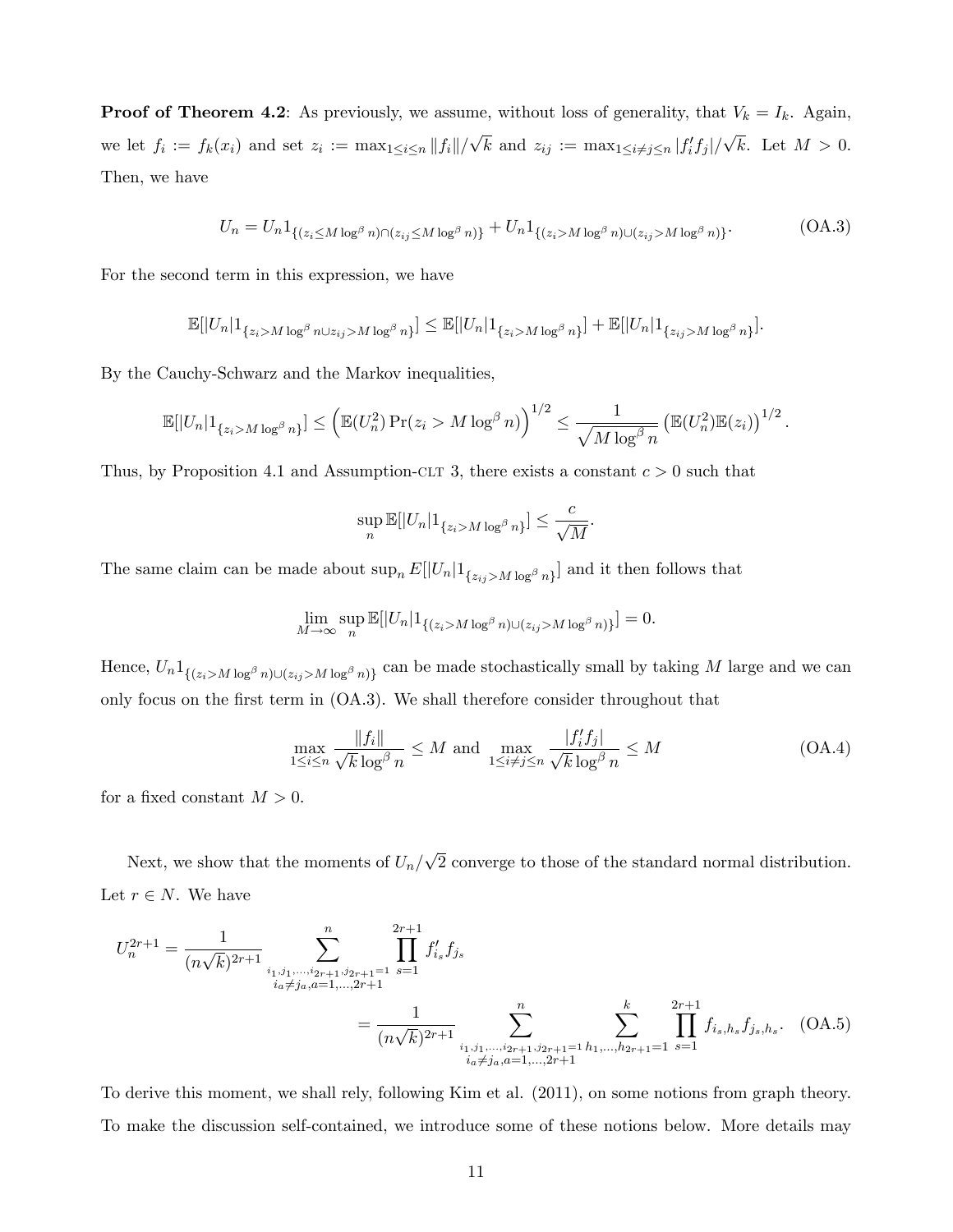be found in Kim et al. (2011). Each term of in the right-hand side of (OA.5) can be associated with an undirected graph with vertices  $i_1, j_1, i_2, j_2, \ldots, i_{2r+1}, j_{2r+1}$ . Let  $\pi_n(\leq n)$  be an increasing sequence of n. We say that  $a_1, a_2$  in the graph  $\{i_1, j_1, i_2, j_2, \ldots, i_{2r+1}, j_{2r+1}\}$  are connected if:  $|a_1 - a_2| \leq \pi_n$  or there exist  $\{b_1, \ldots, b_l\} \subset \{i_1, j_1, i_2, j_2, \ldots, i_{2r+1}, j_{2r+1}\}$  such that

$$
|a_1 - b_1| \leq \pi_n, |b_1 - b_2| \leq \pi_n, \dots, |b_{l-1} - b_l| \leq \pi_n, |b_l - a_2| \leq \pi_n.
$$

Note that in a graph, many  $i_s$  and/or  $j_s$  may take the same value. A component of the graph is a subset I of  $\{i_1, j_1, i_2, j_2, \ldots, i_{2r+1}, j_{2r+1}\}$  such that every vertex in I is connected to at least another one. A graph can be partitioned into m components:  $I_1, \ldots, I_m$ . We may assume, without loss of generality, that the components are arranged in the increasing order of vertices so that, for  $u < v$ ,

$$
i < j
$$
 for all  $i \in \mathcal{I}_u$  and  $j \in \mathcal{I}_v$ .

The distance between two successive components  $I_u$  and  $I_{u+1}$  is defined as

$$
d_u := d(\mathcal{I}_u, \mathcal{I}_{u+1}) = \inf_{i \in \mathcal{I}_u, j \in \mathcal{I}_{u+1}} (j - i).
$$

Note that  $d_u \geq \pi_n$  for any u. For given k components  $I_1, \ldots, I_m$ , let  $d_{(u)}$  denote the u-th smallest distance among  $d_1, \ldots, d_{m-1}$ . The size of a component is the number of vertices (accounting for multiplicity) it contains.

Suppose that the graph  $G = \{i_1, j_1, i_2, j_2, \ldots, i_{2r+1}, j_{2r+1}\}$  comprises m components. Since  $||f_i||/\sqrt{k} \log^{\beta} n \leq M$  for all i, we also have  $|f_{i,h}|/\sqrt{k} \log^{\beta} n \leq M$  for all i and  $h = 1, \ldots, k$ . We can then apply Lemma OA.1 with  $p_1 = \cdots = p_k = \infty$  and claim that

$$
\mathbb{E}\left(\prod_{s=1}^{2r+1}f_{i_s,h_s}f_{j_s,h_s}\right) = \prod_{\ell=1}^m \mathbb{E}\left(\prod_{s:i_s \in \mathcal{I}_{\ell}}f_{i_s,h_s}\prod_{s:j_s \in \mathcal{I}_{\ell}}f_{j_s,h_s}\right) + O\left(\rho^{d_{(1)}}k^{2r+1}\log^{\beta(4r+1)}n\right).
$$

We shall use the type of decomposition above routinely throughout our subsequent derivations.

Let  $G_m$  be the set of graphs having exactly m components. We have

$$
\mathbb{E}(U_n^{2r+1}) = \frac{1}{(n\sqrt{k})^{2r+1}} \sum_{m=1}^{4r+2} \sum_{\substack{i_1, j_1, \dots, i_{2r+1}, j_{2r+1} \in \mathcal{G}_m \\ i_a \neq j_a, a=1, \dots, 2r+1}} \mathbb{E}\left(\prod_{s=1}^{2r+1} f'_{i_s} f_{j_s}\right)
$$
\n
$$
= \frac{1}{(n\sqrt{k})^{2r+1}} \sum_{m=1}^{4r+2} \sum_{\substack{i_1, j_1, \dots, i_{2r+1}, j_{2r+1} \in \mathcal{G}_m \\ i_a \neq j_a, a=1, \dots, 2r+1}} \sum_{\substack{k=1 \text{even } k_1, \dots, k_{2r+1} = 1}}^{n} \mathbb{E}\left(\prod_{s=1}^{2r+1} f_{i_s, h_s} f_{j_s, h_s}\right). \quad \text{(OA.6)}
$$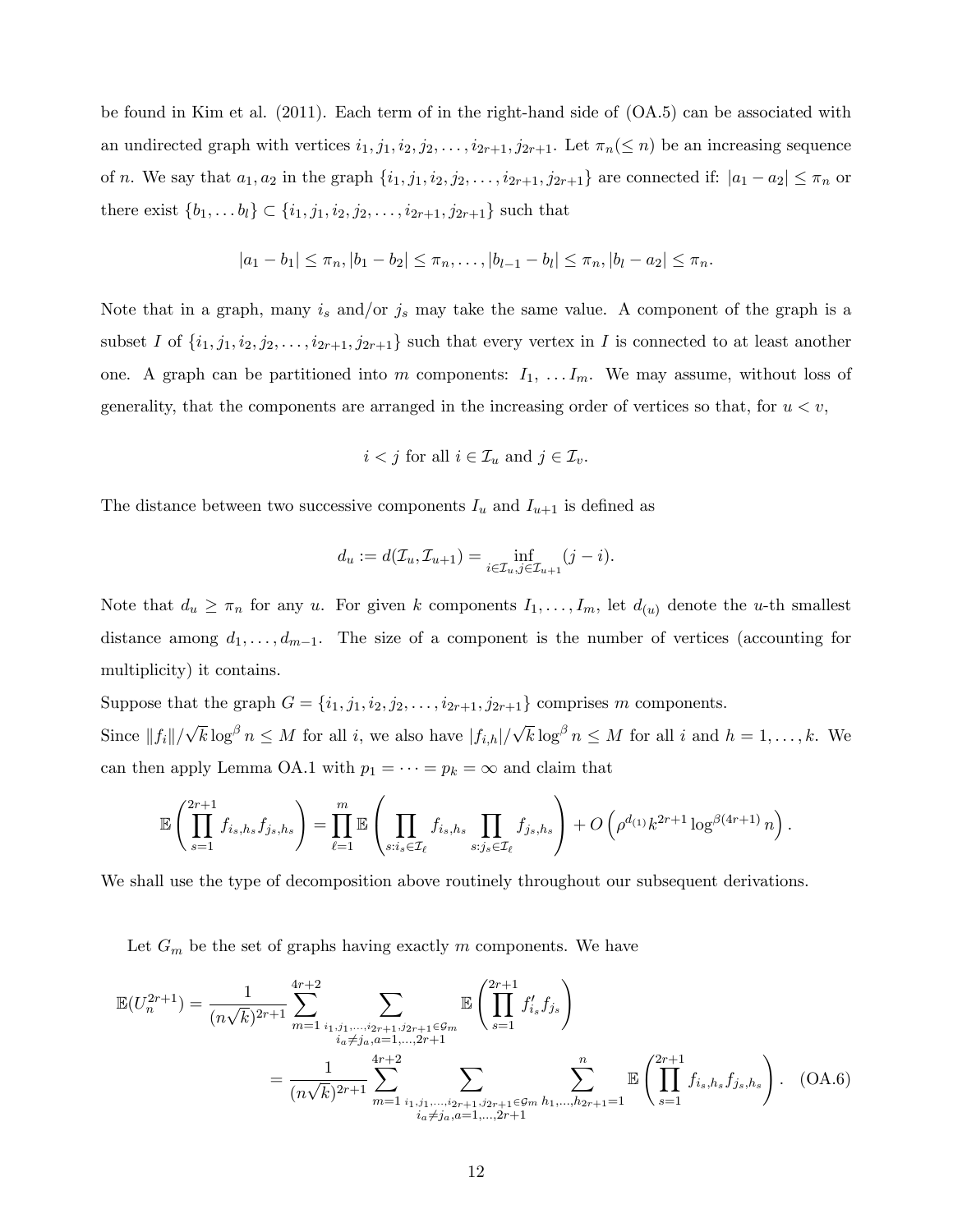(a) Consider a graph with  $m \geq 2r + 2$  components. Then there exists at least one component,  $I_{\ell_0} = \{i_0\}$ , with size 1 and

$$
\mathbb{E}\left(\prod_{s:i_s\in\mathcal{I}_{\ell_0}}f_{i_s,h_s}\prod_{s:j_s\in\mathcal{I}_{\ell_0}}f_{j_s,h_s}\right)=\mathbb{E}(f_{i_0,h_s})=0.
$$

Thus, for such graphs,

$$
\mathbb{E}\left(\prod_{s=1}^{2r+1}f_{i_s,h_s}f_{j_s,h_s}\right) = O\left(\rho^{d_{(1)}}k^{2r+1}\log^{\beta(4r+2)}n\right) = O\left(\rho^{\pi_n}k^{2r+1}\log^{\beta(4r+2)}n\right).
$$

Clearly, the total number of graphs with at least  $2r + 2$  components is less than or equal to  $(n(n - 1))$ 1))<sup>2r+1</sup>, the total number of graphs in the expansion in (OA.6). As a result,

$$
\frac{1}{(n\sqrt{k})^{2r+1}} \sum_{m=2r+2}^{4r+2} \sum_{\substack{i_1, j_1, \dots, i_{2r+1}, j_{2r+1} \in \mathcal{G}_m \\ i_a \neq j_a, a=1, \dots, 2r+1}} \sum_{j_1, j_2, \dots, j_{2r+1} \in \mathcal{G}_m} \sum_{h_1, \dots, h_{2r+1}=1}^{n} \mathbb{E}\left(\prod_{s=1}^{2r+1} f_{i_s, h_s} f_{j_s, h_s}\right)
$$
\n
$$
= O\left(n^{2r+1} k^{3(r+1/2)} \rho^{\pi_n} \log^{\beta(4r+2)} n\right) = o(1),
$$

where the final order of magnitude is obtained by setting  $\pi_n = n^a$  for some  $a \in (0, 1)$ .

(b) Consider graphs with  $m \leq 2r$  components. Recalling (OA.4), we have

$$
A_n := \left| \frac{1}{(n\sqrt{k})^{2r+1}} \sum_{m=1}^{2r} \sum_{\substack{i_1, j_1, \dots, i_{2r+1}, j_{2r+1} \in \mathcal{G}_m \\ i_a \neq j_a, a=1, \dots, 2r+1}} \mathbb{E}\left(\prod_{s=1}^{2r+1} f'_{i_s} f_{j_s}\right)\right| \leq \frac{c_{M,r}(\sqrt{k} \log^{\beta} n)^{2r+1}}{(n\sqrt{k})^{2r+1}} \sum_{m=1}^{2r} N_m,
$$

where  $N_m$  is the number of graphs with exactly m components and  $c_{M,r}$  is a constant depending only on M and r. We next find an upper bound for  $N_m$ . Define the degree of a component as the number of different vertices it contains and let  $\delta_{\ell}$  denote the degree of the component  $I_{\ell}$  for  $\ell = 1, \ldots, m$ . Let  $N_m(\delta_1, \ldots, \delta_m)$  be the number of graphs with m components with  $\delta_{\ell}$ 's being the respective components. Recall that  $m \le \sum_{u=1}^{m} \delta_u \le 4r + 2$ . Hence,

$$
N_m(\delta_1,\ldots,\delta_m)=n\pi_n^{\delta_1-1}n\pi_n^{\delta_2-1}\cdots n\pi_n^{\delta_m-1}=n^m\pi_n^{\delta_1+\cdots+\delta_m-m}\leq n^m\pi_n^{4r+2-m}.
$$

Thus,

$$
N_m \le (4r+2)^m n^m \pi_n^{4r+2-m}.
$$

For  $1 \leq m \leq 2r$ , we have:

$$
N_m \le (4r+2)^{2r} n^{2r} \pi_n^{4r+1} = O\left(n^{2r} \pi_n^{4r+1}\right) \text{ and } \sum_{m=1}^{2r} N_m \le 2r(4r+2)^{2r} n^{2r} \pi_n^{4r+1} = O\left(n^{2r} \pi_n^{4r+1}\right).
$$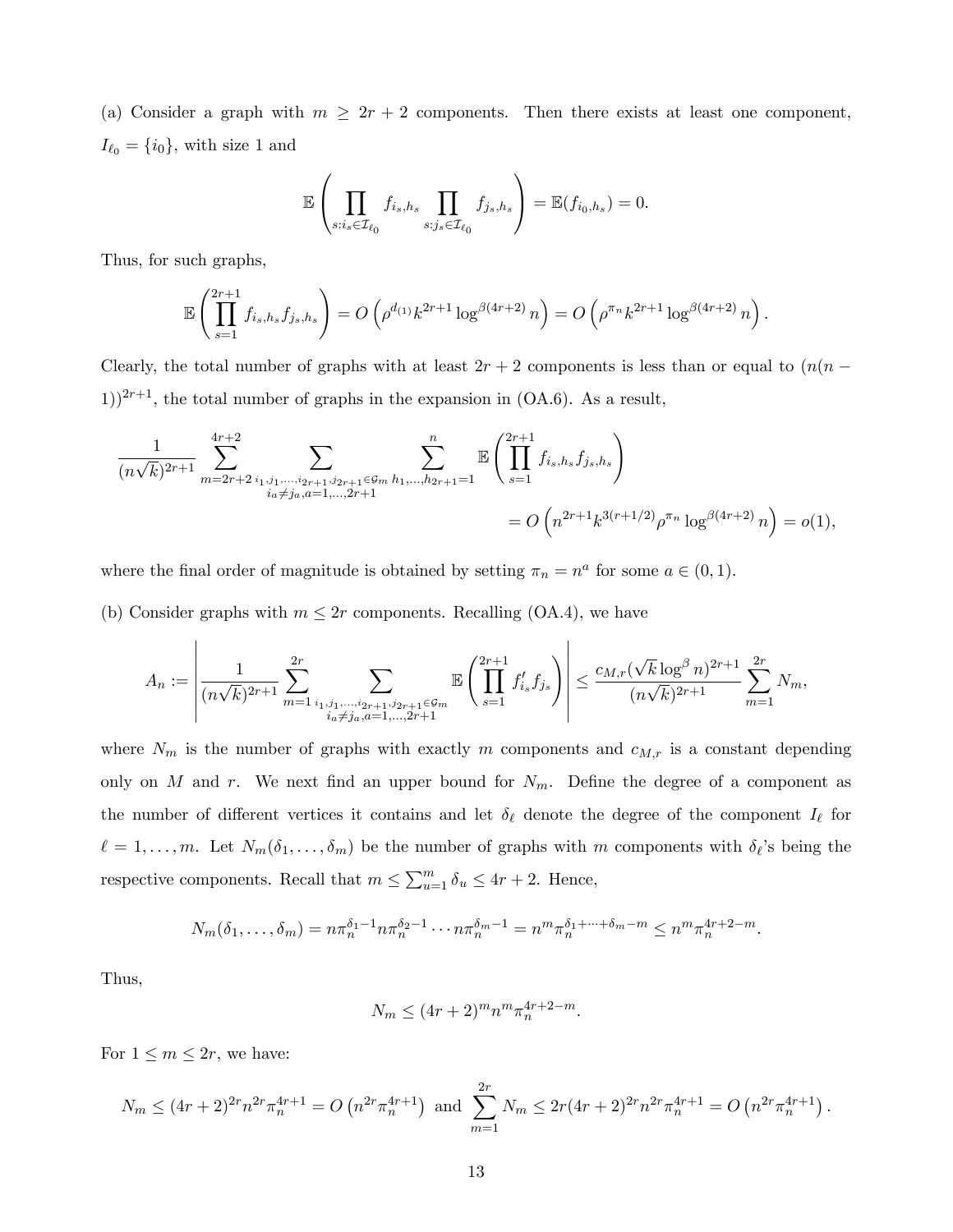Taking  $\pi_n = n^{\frac{1}{4r+1} - \epsilon}$  for some  $\epsilon \in (0, \frac{1}{4r+1})$  ensures that  $A_n = o(1)$ .

(c) We are left with the graphs with  $m = 2r + 1$  components. Note that if there is one component of such graphs that has more than two vertices (accounting for multiplicities), then, there is at least one component with exactly one vertex. Similarly to part (a) of the proof, the contribution of such graphs to the moment in (OA.6) is negligible. We are left with the case where each component has exactly 2 vertices. Again, if any of these components, say  $I_{\ell_0}$ , has size 2, then, by the martingale difference assumption,  $E(f_{i,h}f_{j,h'}) = 0$  for  $i \neq j \in I_{\ell_0}$  and  $h, h' = 1, \ldots, k$ . Graphs containing such components also have negligible contribution. There only remain graphs with components each having two equal vertices. Let  $G'_{2r+1}$  be the set of all graphs with  $2r+1$  components, each of size 1. Note that each graph in  $G'_{2r+1}$  contains  $2r+1$  different vertices, each featuring exactly twice. We can check along the same lines as in (a) that:

$$
\frac{1}{(n\sqrt{k})^{2r+1}}\sum_{\substack{i_1,i_1,\ldots,i_{2r+1},j_{2r+1}\in\mathcal{G}_{2r+1}^{\prime} \\ i_a\neq j_a,a=1,\ldots,2r+1}}\mathbb{E}\left(\prod_{s=1}^{2r+1}f'_{i_s}f_{j_s}\right)=\frac{1}{(n\sqrt{k})^{2r+1}}\sum_{\substack{i_1,i_1,\ldots,i_{2r+1},j_{2r+1}\in\mathcal{G}_{2r+1}^{\prime} \\ i_a\neq j_a,a=1,\ldots,2r+1}}\mathbb{E}^*\left(\prod_{s=1}^{2r+1}f'_{i_s}f_{j_s}\right)+o(1),
$$

where  $E^*$  is the expectation under pairwise independence of  $(2r + 1)$  distinct  $f_{\bullet}$ 's appearing in the expectation.

Take  $E := \prod_{s=1}^{2r+1} f'_{i_s} f_{j_s}$  with  $i_1, j_1, \ldots, i_{2r+1}, j_{2r+1} \in G'_{2r+1}$ . Since each  $f_{i_s}$  (or  $f_{j_s}$ ) appears exactly twice in the product, it either appears in a square inner product:  $(f'_{i_s} f_{j_s})^2$  and nowhere else, or it appears in two different inner products:  $(f'_{i_s} f_{j_s}) (f'_{i_{s'}} f_{j_{s'}})$  (with  $i_s = i_{s'}$ ) and nowhere else. Because we are in the presence of odd number  $(2r + 1)$  of inner product terms in E, there is at least one  $i_{s_1}$  such that  $f_{i_{s_1}}$  appears in two different inner products; that is, factors such as  $(f'_{i_{s_1}}f_{j_{s_1}})$  and  $(f'_{i_{s_2}}f_{j_{s_2}})$  with  $i_{s_1} = i_{s_2}$  and  $j_{s_1} \neq j_{s_2}$  appear in E.

Let

$$
(f'_{i_{s_1}}f_{j_{s_1}}) \cdot (f'_{i_{s_2}}f_{j_{s_2}}) \cdots (f'_{i_{s_u}}f_{j_{s_u}})
$$

be a product of factors from  $E$  featuring pairwise different inner products but with each vertex appearing exactly twice. Clearly,  $u \geq 3$ . From the discussion above, such a product can be found for any graph in  $G'_{2r+1}$ .

Now, consider  $E^* \left( \prod_{s=1}^{2r+1} f'_{i_s} f_{j_s} \right)$ . By (OA.4), we have

$$
\mathbb{E}^* \left( \prod_{s=1}^{2r+1} f'_{i_s} f_{j_s} \right) \leq c_{M,r} \left( \sqrt{k} \log^{\beta} n \right)^{2r+1-u} \mathbb{E}^* \left( (f'_{i_{s_1}} f_{j_{s_1}}) \cdot (f'_{i_{s_2}} f_{j_{s_2}}) \cdots (f'_{i_{s_u}} f_{j_{s_u}}) \right)
$$
  

$$
\leq c_{M,r} \left( \sqrt{k} \log^{\beta} n \right)^{2r-2} \mathbb{E}^* \left( (f'_{i_{s_1}} f_{j_{s_1}}) \cdot (f'_{i_{s_2}} f_{j_{s_2}}) \cdots (f'_{i_{s_u}} f_{j_{s_u}}) \right) = c_{M,r} \left( \sqrt{k} \log^{\beta} n \right)^{2r-2} k,
$$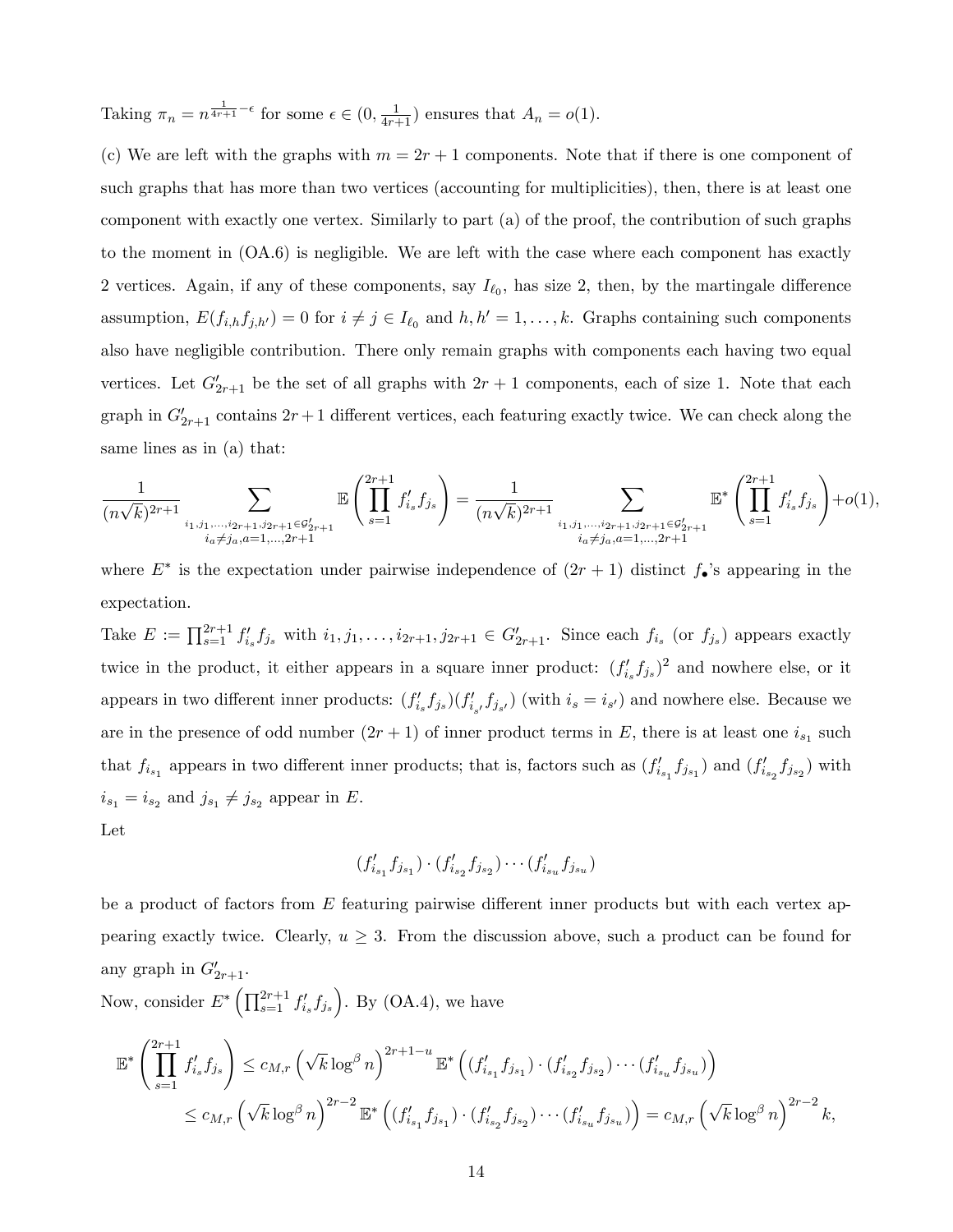where  $c_{M,r}$  is a constant depending only on M and r. Since the number of graphs in  $G'_{2r+1}$  is less than  $n^{2r+1}$  (a graph in  $G'_{2r+1}$  corresponds in particular to a subset of  $2r+1$  elements from a set of n elements), we have

$$
\frac{1}{(n\sqrt{k})^{2r+1}}\sum_{\substack{i_1, j_1, \dots, i_{2r+1}, j_{2r+1} \in \mathcal{G}_{2r+1}^{\prime} \\ i_a \neq j_a, a=1, \dots, 2r+1}} \mathbb{E}^* \left( \prod_{s=1}^{2r+1} f'_{i_s} f_{j_s} \right) \le \frac{c_{M,r} \left( \sqrt{k} \log^{\beta} n \right)^{2r-2} kn^{2r+1}}{(n\sqrt{k})^{2r+1}} = \frac{c_{M,r} \log^{\beta(2r-2)} n}{\sqrt{k}} = o(1).
$$

Parts (a), (b) and (c) allow us to conclude that  $E(U_n^{2r+1}) = o(1)$ .

(d) Let us now obtain the limit of  $E(U_n/\sqrt{2})^{2r}$ . Similarly to (OA.6), we can claim that

$$
\mathbb{E}((U_n/\sqrt{2})^{2r}) = \frac{1}{(n\sqrt{2k})^{2r}} \sum_{m=1}^{4r} \sum_{\substack{i_1, j_1, \dots, i_{2r}, j_{2r} \in \mathcal{G}_m \\ i_a \neq j_a, a=1, \dots, 2r}} \mathbb{E}\left(\prod_{s=1}^{2r} f'_{i_s} f_{j_s}\right).
$$
\n(A.7)

Here, we shall distinguish the cases:  $m \ge 2r + 1$ ,  $m \le 2r - 1$  and  $m = 2r$ . Similarly to the arguments in (a) and (b) above, we can claim that those graphs have negligible contribution to  $E((U_n/\sqrt{2})^{2r})$ . The discussion in (c) is also valid here and only graphs in  $G'_{2r}$  can contribute to this expectation. Also graphs with vertices of equal value appearing in different inner products do not contribute significantly. We are left with graphs featuring only square of inner products. Such graphs exist since the number of inner product in each term of the summation in  $(OA.7)$  is even  $(2r)$ . We can write

$$
\mathbb{E}((U_n/\sqrt{2})^{2r}) = \frac{1}{(n\sqrt{2k})^{2r}} \sum_{\substack{i_1, j_1, \dots, i_r, j_r \in \mathcal{G}'_{2r} \\ i_a \neq j_a, a=1, \dots, r}} \mathbb{E}^* \left( \prod_{s=1}^r (f'_{i_s} f_{j_s})^2 \right) + o(1).
$$

(In this expression, we represent graphs in  $G'_{2r}$  that determine  $\prod_{s=1}^r (f'_{i_s}f_{j_s})^2$  by  $i_1, j_1, \ldots, i_r, j_r$  without the need to repeat each vertex.) Recall that  $U_n = (2/n) \sum_{i < j} (f'_i f_j / \sqrt{k})$  so that

$$
\mathbb{E}\left(\frac{U_n}{\sqrt{2}}\right)^{2r} = 2^{2r} \frac{1}{(n\sqrt{2k})^{2r}} \sum_{\substack{i_1, j_1, \dots, i_r, j_r \in \mathcal{G}'_{2r} \\ i_a < j_a, a = 1, \dots, r}} \mathbb{E}^*\left(\prod_{s=1}^r (f'_{i_s} f_{j_s})^2\right) + o(1). \tag{OA.8}
$$

We have

$$
\mathbb{E}^* \left( \prod_{s=1}^r (f'_{i_s} f_{j_s})^2 \right) = \prod_{s=1}^r \mathbb{E}^* \left( (f'_{i_s} f_{j_s})^2 \right) = \prod_{s=1}^r \mathbb{E}^* \left( f'_{i_s} f_{j_s} f'_{j_s} f_{i_s} \right) = \prod_{s=1}^r \text{trace} \mathbb{E}^* (f_{i_s} f'_{i_s}) = k^r.
$$

The number of times that a specific term  $\prod_{s=1}^r (f'_{i_s}f_{j_s})^2$  appears in the expansion of  $E(U_n/\sqrt{2})^{2r}$  is given by the multinomial formula as  $(2r)!/2^r$ . We are left to determine the cardinality number of graphs in  $G'_{2r}$  such that  $i_s < j_s$  for  $s = 1, \ldots, r$ . That is the cardinality of the set

$$
S = \left\{ \{ (i_1, j_1), \ldots, (i_r, j_r) \} \subset \Delta_n : \forall s, s' = 1, \ldots, r, |a_s - a_{s'}| \ge \pi_n \text{ with } a_{\bullet} = i_{\bullet} \text{ or } j_{\bullet} \right\},\
$$